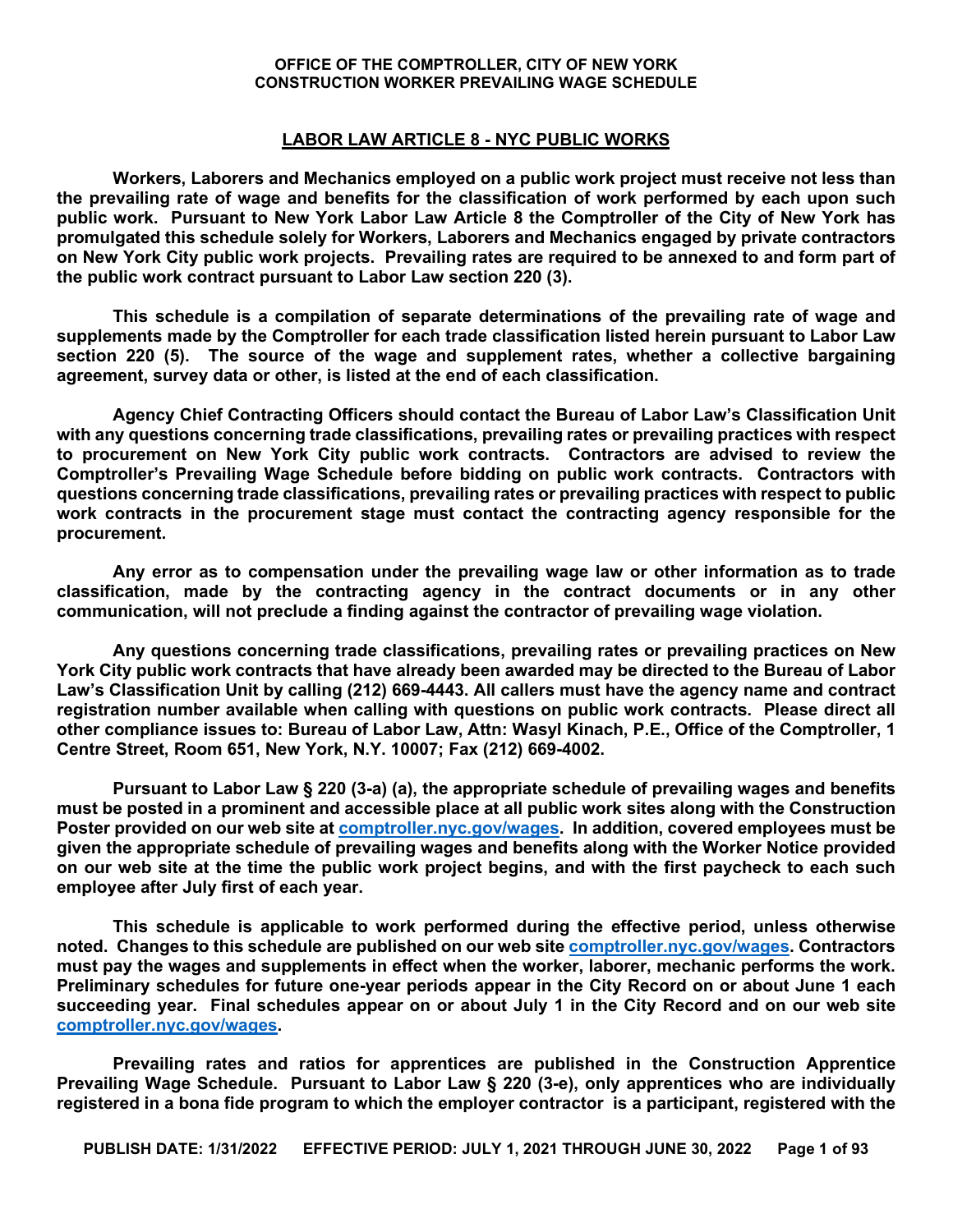**New York State Department of Labor, may be paid at the apprentice rates. Apprentices who are not so registered must be paid as journey persons.** 

**New York City public work projects awarded pursuant to a Project Labor Agreement ("PLA") in accordance with Labor Law section 222 may have different labor standards for shift, premium and overtime work. Please refer to the PLA's pre-negotiated labor agreements for wage and benefit rates applicable to work performed outside of the regular workday. More information is available at the Mayor's Office of Contract Services (MOCS) web page at:**

#### **<https://www1.nyc.gov/site/mocs/legal-forms/project-labor-agreements.page>**

**All the provisions of Labor Law Article 8 remain applicable to PLA work including, but not limited to, the enforcement of prevailing wage requirements by the Comptroller in accordance with the trade classifications in this schedule; however, we will enforce shift, premium, overtime and other nonstandard rates as they appear in a project's pre-negotiated labor agreement.**

**In order to meet their obligation to provide prevailing supplemental benefits to each covered employee, employers must either:**

- **1) Provide bona fide fringe benefits which cost the employer no less than the prevailing supplemental benefits rate; or**
- **2) Supplement the employee's hourly wage by an amount no less than the prevailing supplemental benefits rate; or**
- **3) Provide a combination of bona fide fringe benefits and wage supplements which cost the employer no less than the prevailing supplemental benefits rate in total.**

**Although prevailing wage laws do not require employers to provide bona fide fringe benefits (as opposed to wage supplements) to their employees, other laws may. For example, the Employee Retirement Income Security Act, 29 U.S.C. § 1001 et seq., the Patient Protection and Affordable Care Act, 42 U.S.C. § 18001 et seq., and the New York City Paid Sick Leave Law, N.Y.C. Admin. Code § 20-911 et seq., require certain employers to provide certain benefits to their employees. Labor agreements to which employers are a party may also require certain benefits. The Comptroller's Office does not enforce these laws or agreements.**

**Employers must provide prevailing supplemental benefits at the straight time rate for each hour worked unless otherwise noted in the classification.**

#### **Paid Holidays, Vacation and Sick Leave when listed must be paid or provided in addition to the prevailing hourly supplemental benefit rate.**

**For more information, please refer to the Comptroller's Prevailing Wage Law Regulations in Title 44 of the Rules of the City of New York, Chapter 2, available at [comptroller.nyc.gov/wages.](http://comptroller.nyc.gov/wages)**

> **Wasyl Kinach, P.E. Director of Classifications Bureau of Labor Law**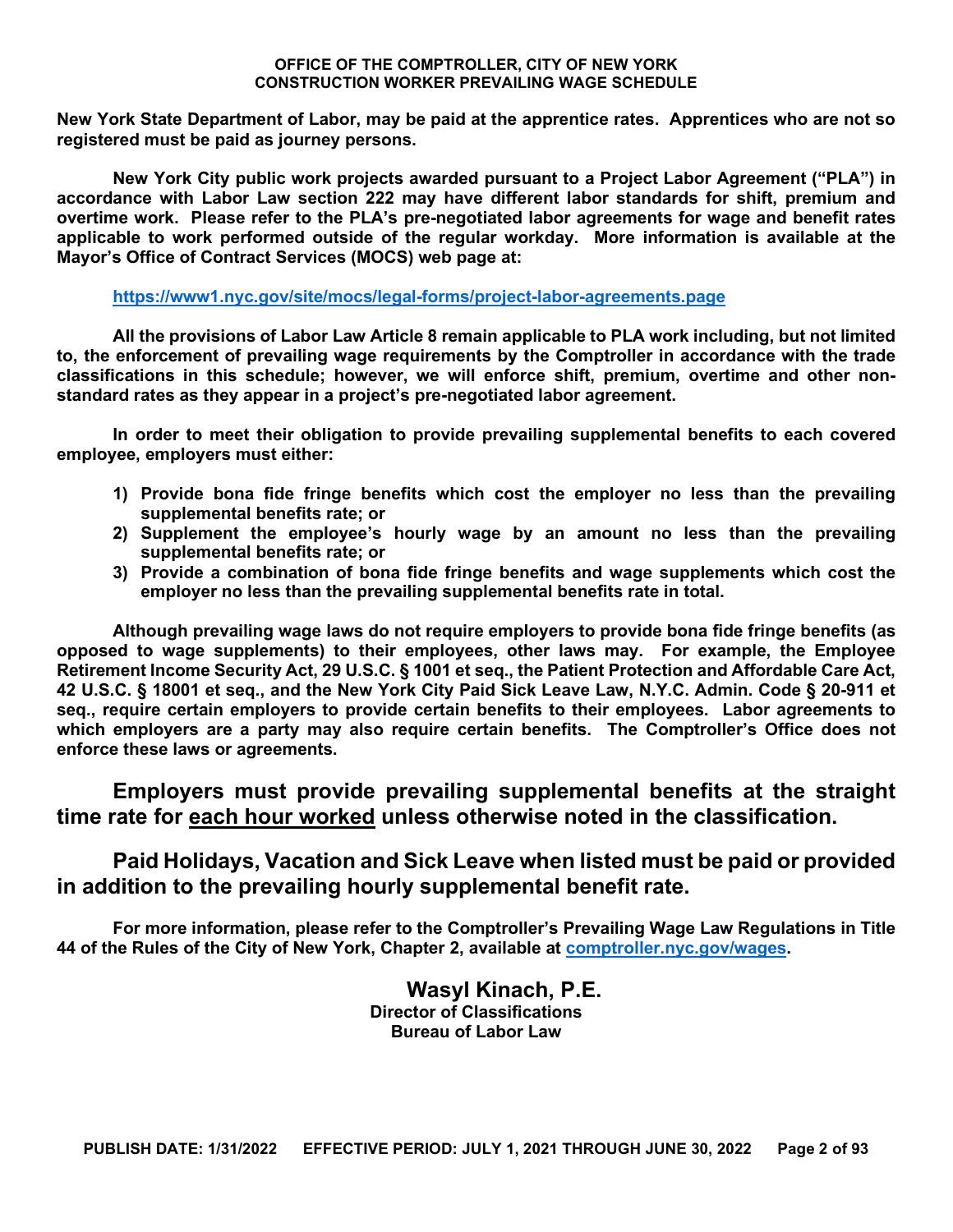## **ADDENDUM**

#### **List of Amended Classifications**

- **1. BOILERMAKER**
- **2. CORE DRILLER**
- **3. DERRICKPERSON AND RIGGER**
- **4. ELECTRICIAN - ALARM TECHNICIAN**
- **5. GLAZIER**
- **6. HAZARDOUS MATERIAL HANDLER**
- **7. HOUSE WRECKER**
- **8. IRON WORKER - ORNAMENTAL**
- **9. IRON WORKER - STRUCTURAL**
- **10. MARBLE MECHANIC**
- **11. MASON TENDER**
- **12. MOSAIC MECHANIC**
- **13. PLASTERER - TENDER**
- **14. PLUMBER (MECHNICAL EQUIPMENT AND SERVICE)**
- **15. PLUMBER: PUMP & TANK**
- **16. SHEET METAL WORKER**
- **17. SHEET METAL WORKER - SPECIALTY**
- **18. SIGN ERECTOR**
- **19. STEAMFITTER**
- **20. STEAMFITTER - REFRIGERATION AND AIR CONDITIONER**
- **21. TILE FINISHER**
- **22. TILE LAYER - SETTER**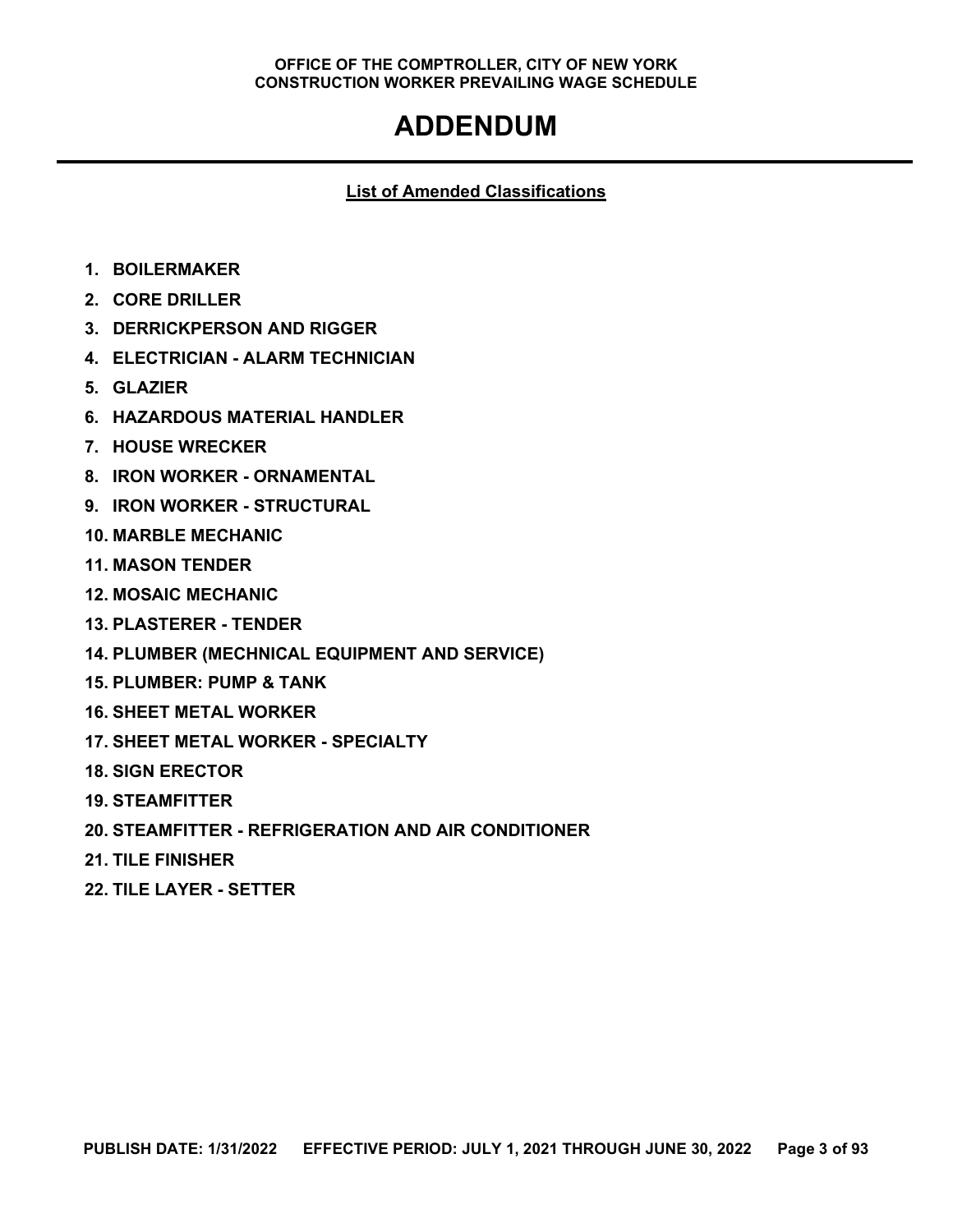## **TABLE OF CONTENTS**

### CLASSIFICATION

### **PAGE**

| <u>ULAJJIFIUATIUN</u> | ГАУЕ |
|-----------------------|------|
|                       |      |
|                       |      |
|                       |      |
|                       |      |
|                       |      |
|                       |      |
|                       |      |
|                       |      |
|                       |      |
|                       |      |
|                       |      |
|                       |      |
|                       |      |
|                       |      |
|                       |      |
|                       |      |
|                       |      |
|                       |      |
|                       |      |
|                       |      |
|                       |      |
|                       |      |
|                       |      |
|                       |      |
|                       |      |
|                       |      |
|                       |      |
| <b>FI OOR COVERER</b> |      |
|                       |      |
|                       |      |
|                       |      |
|                       |      |
|                       |      |
|                       |      |
|                       |      |
|                       |      |
|                       |      |
|                       |      |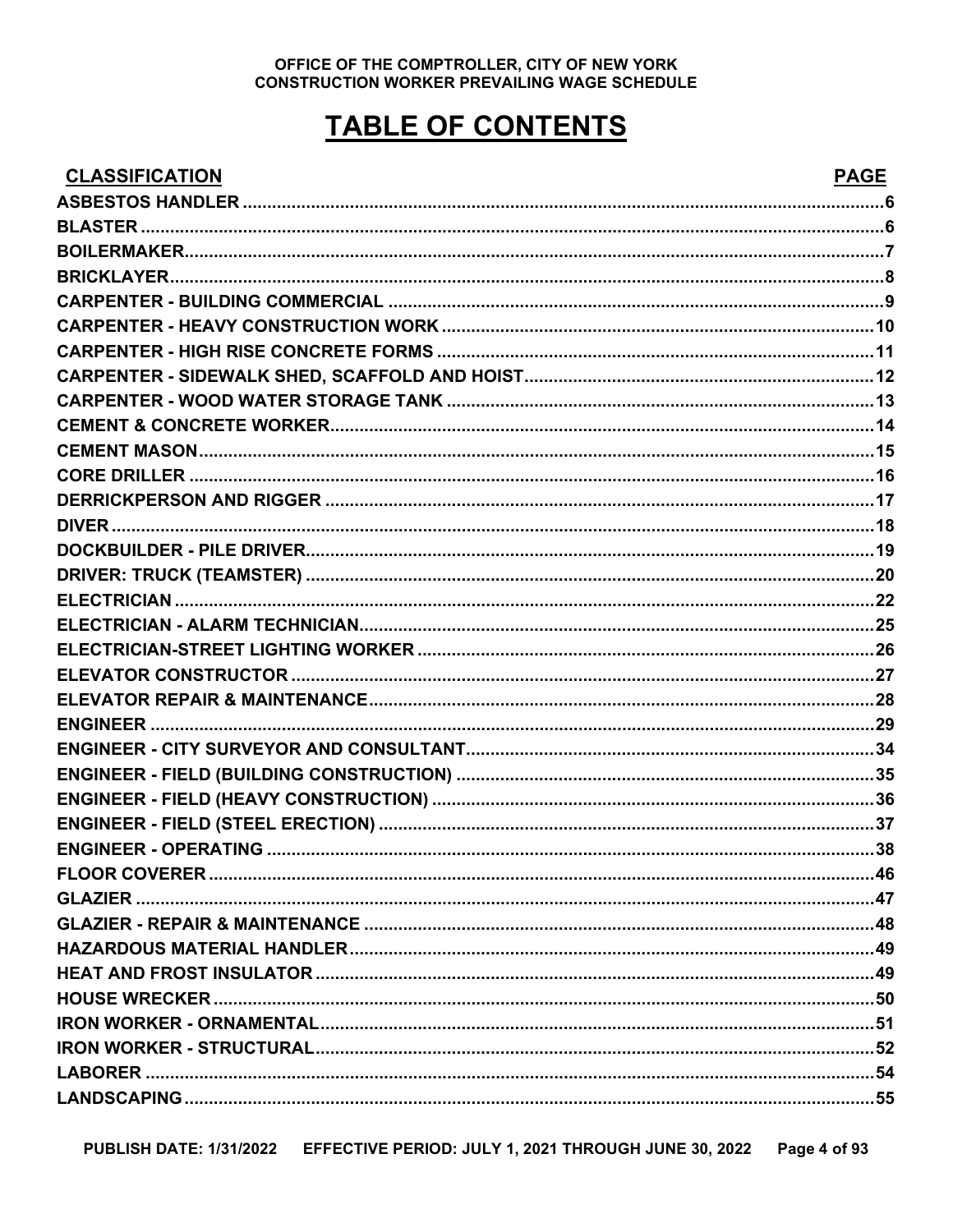| PLUMBER (RESIDENTIAL RATES FOR 1, 2 AND 3 FAMILY HOME CONSTRUCTION)74 |  |
|-----------------------------------------------------------------------|--|
|                                                                       |  |
|                                                                       |  |
|                                                                       |  |
|                                                                       |  |
|                                                                       |  |
|                                                                       |  |
|                                                                       |  |
|                                                                       |  |
|                                                                       |  |
|                                                                       |  |
|                                                                       |  |
|                                                                       |  |
|                                                                       |  |
|                                                                       |  |
|                                                                       |  |
|                                                                       |  |
|                                                                       |  |
|                                                                       |  |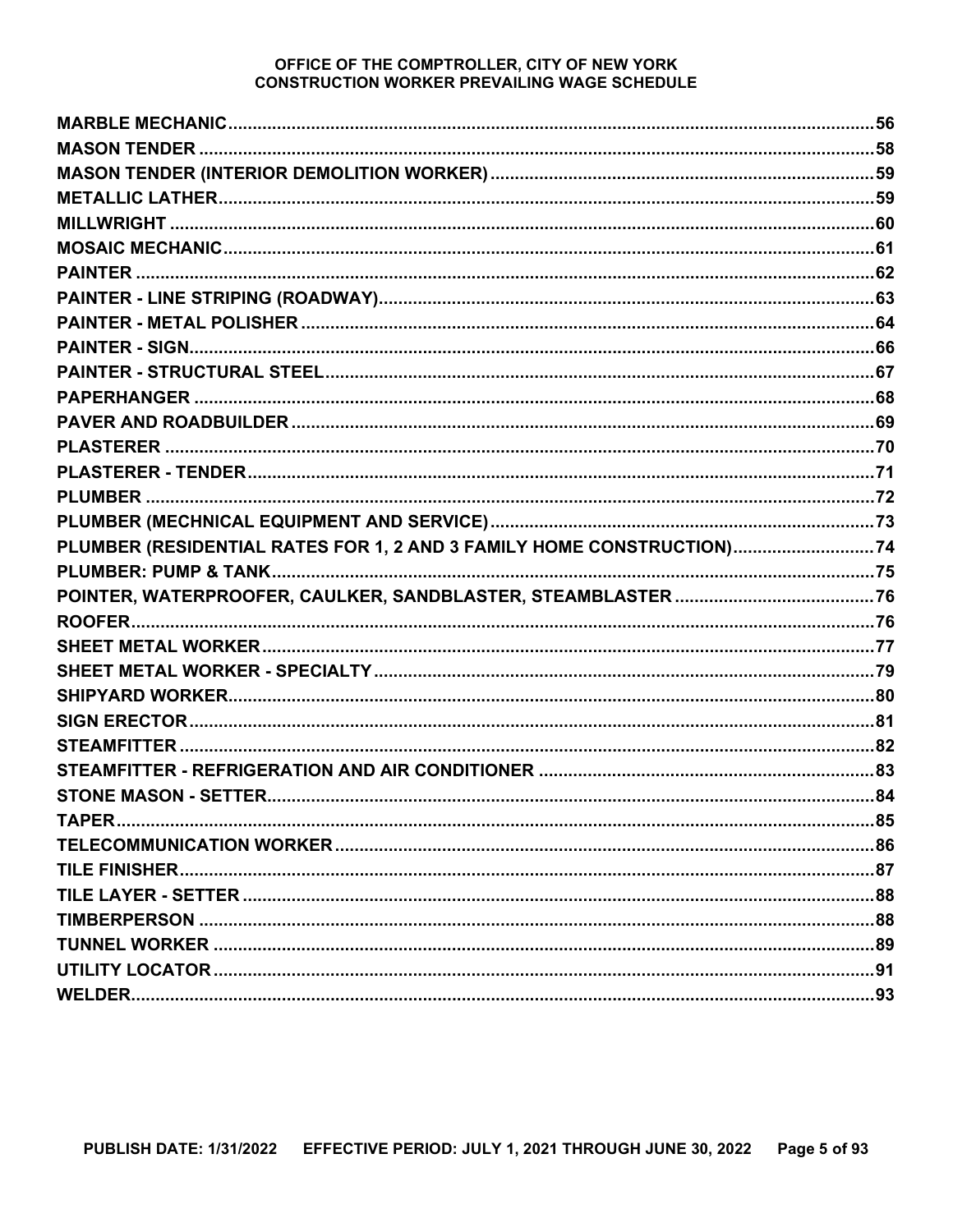## <span id="page-5-0"></span>**ASBESTOS HANDLER SEE HAZARDOUS MATERIAL HANDLER**

## <span id="page-5-1"></span>**BLASTER**

### **Blaster**

**Effective Period: 7/1/2021 - 6/30/2022 Wage Rate per Hour: \$56.71 Supplemental Benefit Rate per Hour: \$48.63**

#### **Blaster - Hydraulic Trac Drill**

**Effective Period: 7/1/2021 - 6/30/2022 Wage Rate per Hour: \$50.85 Supplemental Benefit Rate per Hour: \$48.63**

#### **Blaster - Wagon: Air Trac: Quarry Bar: Drillrunners**

**Effective Period: 7/1/2021 - 6/30/2022 Wage Rate per Hour: \$50.02 Supplemental Benefit Rate per Hour: \$48.63**

#### **Blaster - Journeyperson**

**(Laborer, Chipper/Jackhammer including Walk Behind Self Propelled Hydraulic Asphalt and Concrete Breakers and Hydro (Water) Demolition, Powder Carrier, Hydraulic Chuck Tender, Chuck Tender and Nipper)**

**Effective Period: 7/1/2021 - 6/30/2022 Wage Rate per Hour: \$43.50 Supplemental Benefit Rate per Hour: \$48.63**

#### **Blaster - Magazine Keepers: (Watch Person)**

**Effective Period: 7/1/2021 - 6/30/2022 Wage Rate per Hour: \$21.75 Supplemental Benefit Rate per Hour: \$48.63**

#### **Overtime**

**Time and one half the regular rate after an 8 hour day. Time and one half the regular rate for Saturday. Double time the regular rate for Sunday.**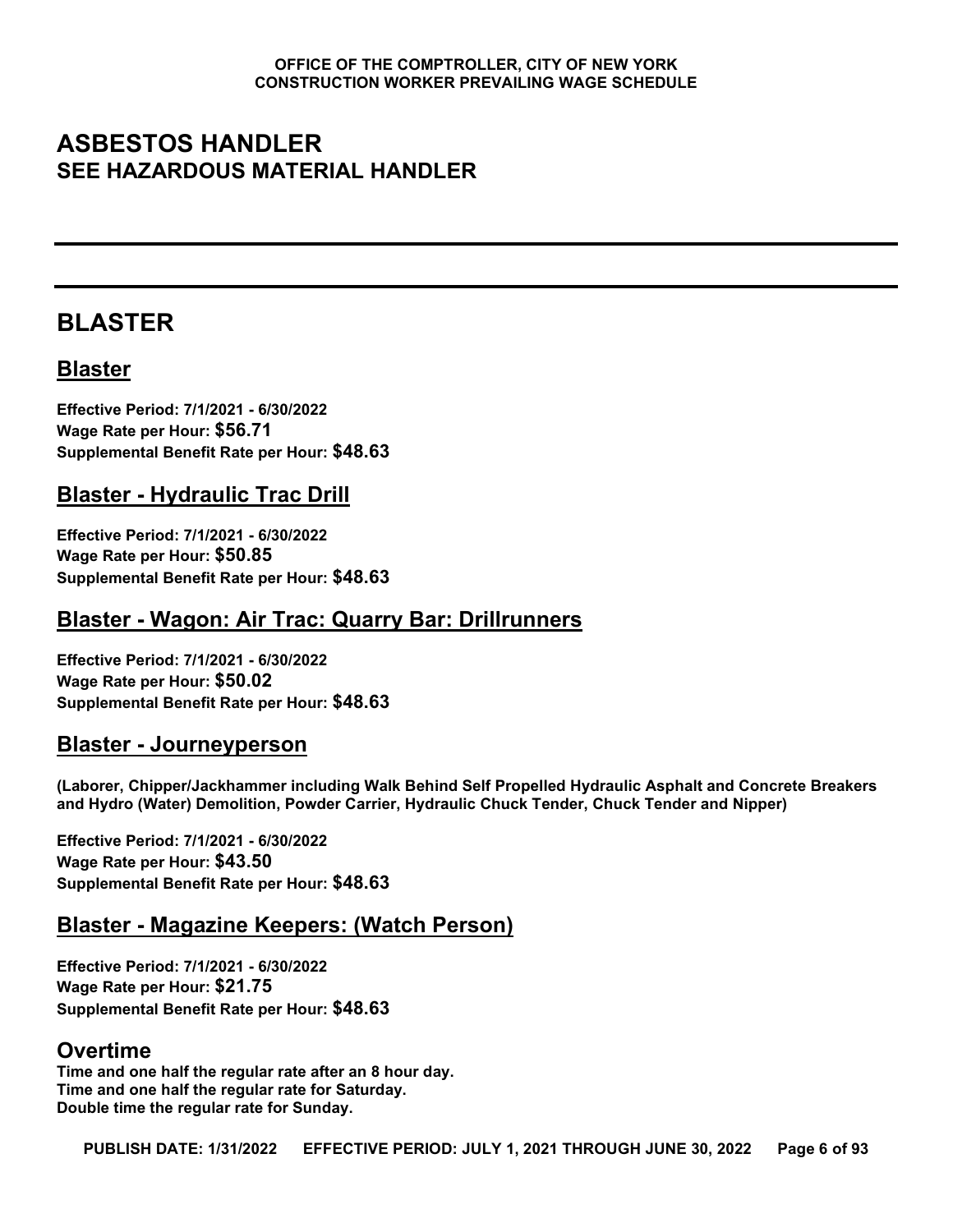#### **Overtime Holidays**

**Double time the regular rate for work on the following holiday(s). New Year's Day Memorial Day Independence Day Labor Day Columbus Day Thanksgiving Day Christmas Day**

#### **Paid Holidays**

**Labor Day Thanksgiving Day**

#### **Shift Rates**

**When two shifts are employed, single time rate shall be paid for each shift. When three shifts are found necessary, each shift shall work seven and one half hours (7 ½), but shall be paid for eight (8) hours of labor, and be permitted one half hour for lunch.**

**(Local #731)**

## <span id="page-6-0"></span>**BOILERMAKER**

#### **Boilermaker**

**Effective Period: 7/1/2021 - 1/30/2022 Wage Rate per Hour: \$63.38 Supplemental Benefit Rate per Hour: \$46.67 Supplemental Note: For time and one half overtime - \$69.56 For double overtime - \$92.44**

**Effective Period: 1/31/2022 - 6/30/2022 Wage Rate per Hour: \$64.38 Supplemental Benefit Rate per Hour: \$47.35 Supplemental Note: For time and one half overtime - \$70.58 For double overtime - \$93.80**

#### **Overtime Description**

**For Repair and Maintenance work: Time and one half the regular rate after an 8 hour day. Time and one half the regular rate for Saturday. Double time the regular rate for Sunday. For New Construction work: Double time the regular rate after an 8 hour day. Double time the regular time rate for Saturday. Double time the regular rate for Sunday.**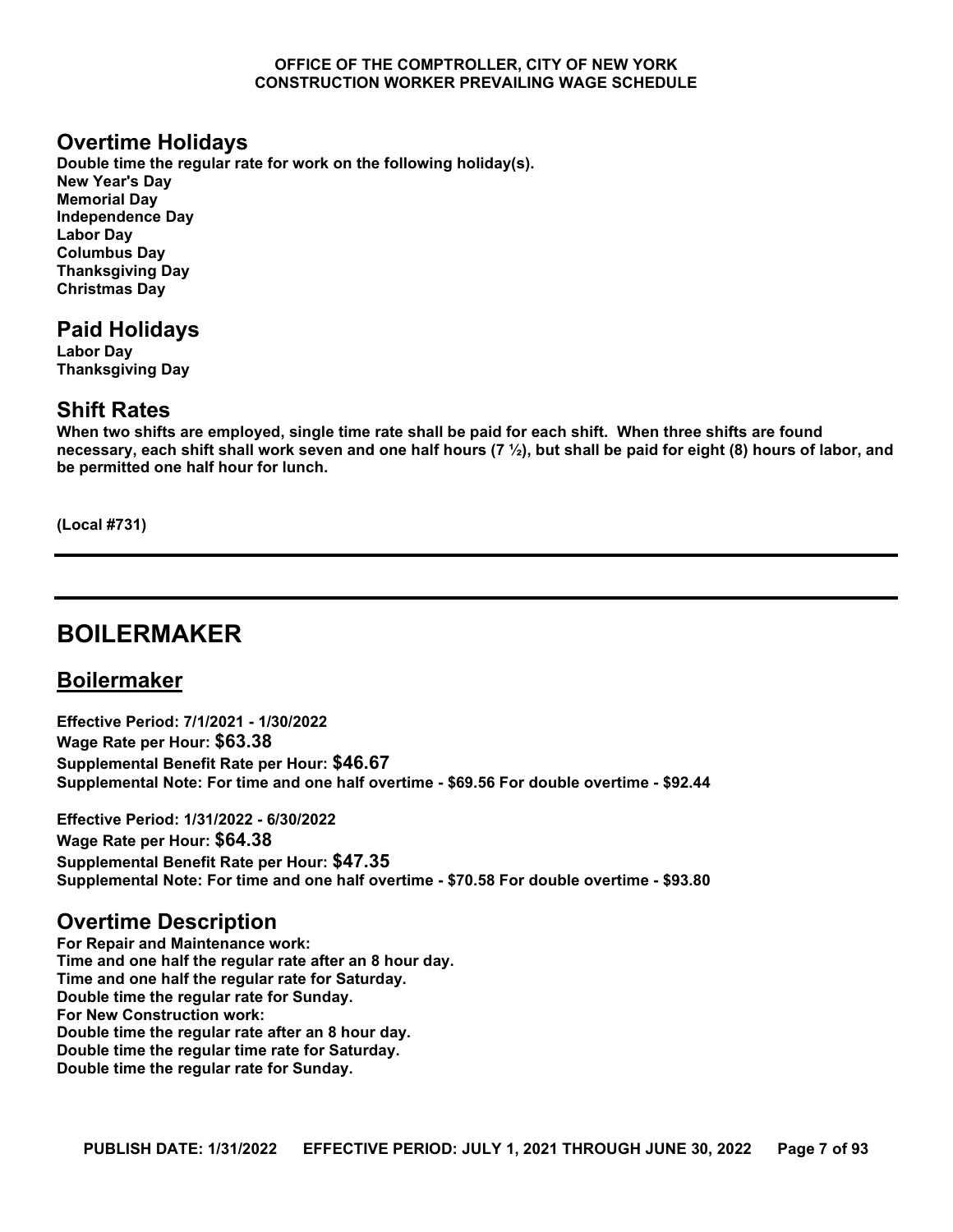#### **Overtime Holidays**

**Double time the regular rate for work on the following holiday(s). New Year's Day President's Day Memorial Day Independence Day Columbus Day Election Day Veteran's Day Thanksgiving Day Christmas Day**

**Quadruple time the regular rate for work on the following holiday(s). Labor Day**

### **Paid Holidays**

**Good Friday Day after Thanksgiving Day before Christmas Day before New Year's Day**

#### **Shift Rates**

**On jobs requiring two (2) or three (3) shifts, the first shift shall work eight (8) hours at the regular straight-time hourly rate. The second shift shall work eight (8) hours and receive eight hours at the regular straight time hourly rate plus two dollars (\$2.00) per hour. The third shift shall work eight (8) hours and receive eight hours at the regular straight time hourly rate plus two dollars and twenty-five cents (\$2.25) per hour.**

**(Local #5)**

## <span id="page-7-0"></span>**BRICKLAYER**

#### **Bricklayer**

**Effective Period: 7/1/2021 - 6/30/2022 Wage Rate per Hour: \$57.64 Supplemental Benefit Rate per Hour: \$35.95**

#### **Overtime Description**

**Time and one half the regular rate after a 7 hour day. If working on a job that is predominately Pointer, Cleaner, Caulker work, then Time and one half the regular rate after an 8 hour day.**

#### **Overtime**

**Time and one half the regular rate for Saturday. Double time the regular rate for Sunday. Saturday may be used as a make-up day at straight time when a day is lost during that week to inclement weather.**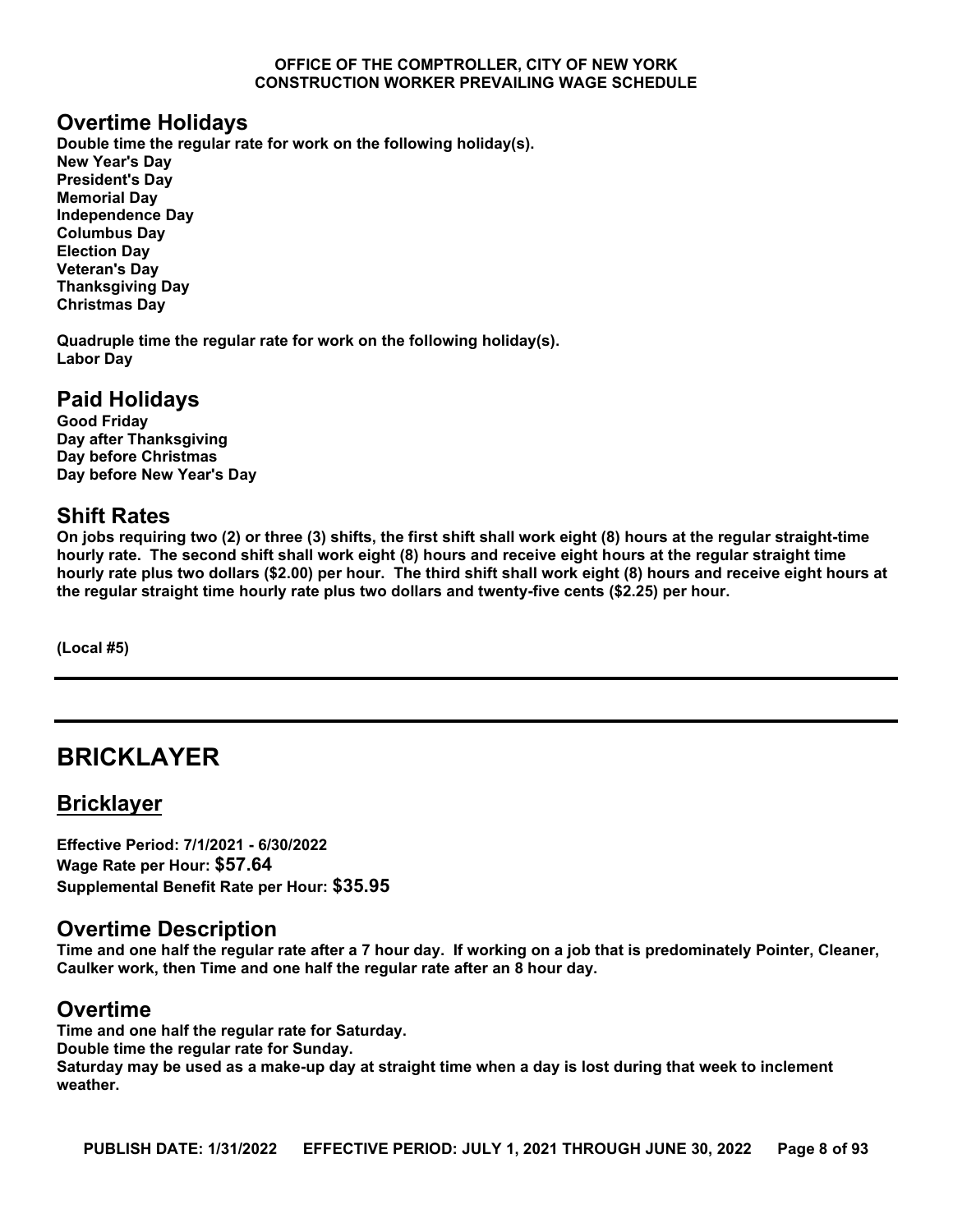#### **Overtime Holidays**

**Double time the regular rate for work on the following holiday(s). New Year's Day President's Day Memorial Day Independence Day Labor Day Thanksgiving Day Christmas Day**

#### **Paid Holidays**

**None**

#### **Shift Rates**

**The second shift wage rate shall be a 15% wage premium with no premium for supplemental benefits. There must be a first shift in order to work a second shift. When it is not possible to conduct alteration or repair work during regular working hours in a building occupied by tenants, eight hours will be paid at straight time rate for seven hours of work.**

**(Bricklayer District Council)**

## <span id="page-8-0"></span>**CARPENTER - BUILDING COMMERCIAL**

#### **Building Commercial**

**Effective Period: 7/1/2021 - 6/30/2022 Wage Rate per Hour: \$54.75 Supplemental Benefit Rate per Hour: \$47.13**

#### **Overtime**

**Time and one half the regular rate after an 8 hour day. Time and one half the regular rate for Saturday. Double time the regular rate for Sunday. Saturday may be used as a make-up day at straight time when a day is lost during that week to inclement weather.**

#### **Overtime Holidays**

**Double time the regular rate for work on the following holiday(s). New Year's Day President's Day Memorial Day Independence Day Labor Day Columbus Day Presidential Election Day Thanksgiving Day Day after Thanksgiving**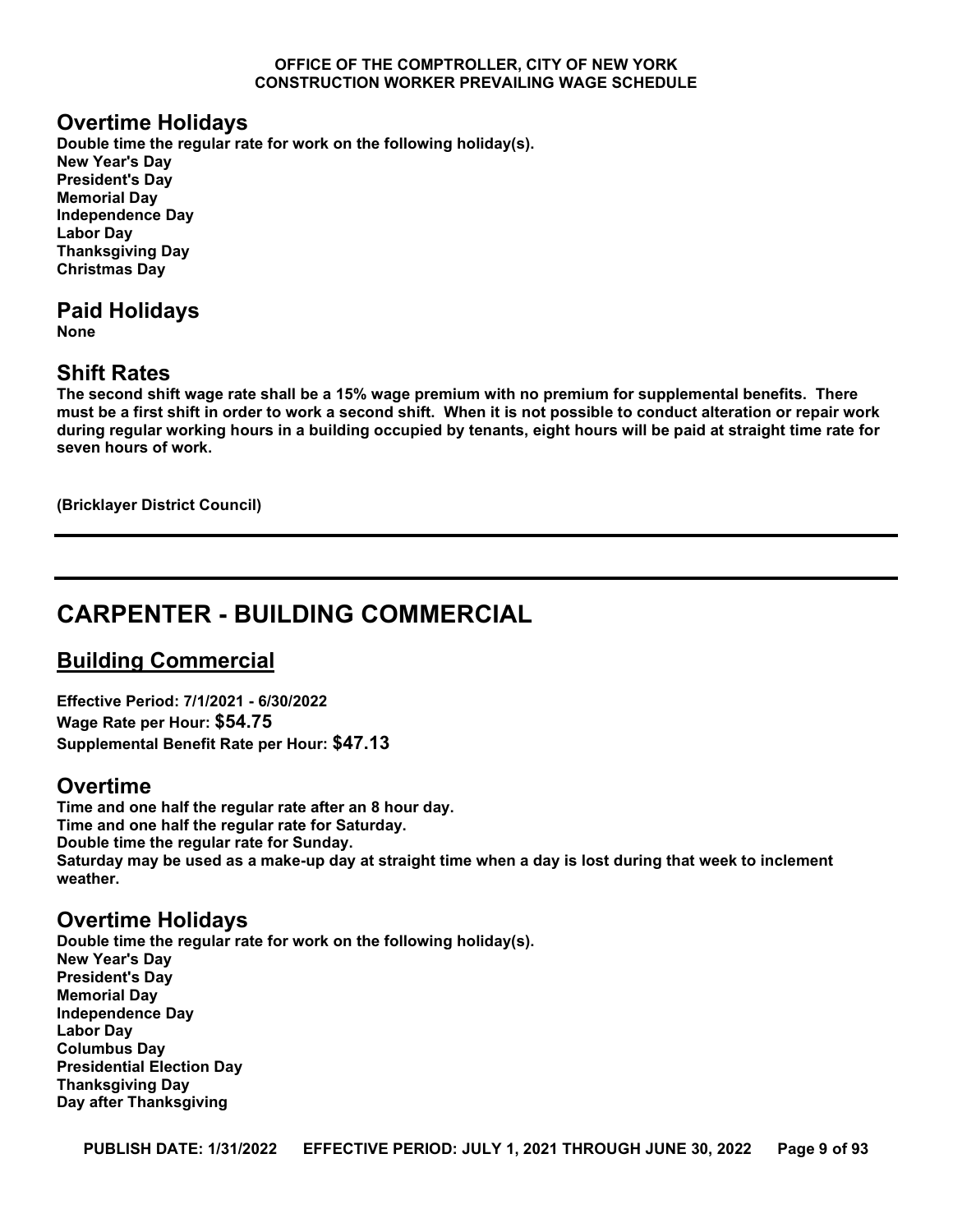**Christmas Day**

### **Paid Holidays**

**None**

#### **Shift Rates**

**The second shift will receive one hour at the double time rate of pay for the last hour of the shift; eight hours pay for seven hours of work, nine hours pay for eight hours of work. There must be a first shift in order to work a second shift. When it is not possible to conduct alteration or repair work during regular working hours in a building occupied by tenants, the rule for the second shift will apply.**

**(Carpenters District Council)**

## <span id="page-9-0"></span>**CARPENTER - HEAVY CONSTRUCTION WORK**

**(Construction of Engineered Structures and Building Foundations including all form work)**

#### **Heavy Construction Work**

**Effective Period: 7/1/2021 - 6/30/2022 Wage Rate per Hour: \$56.93 Supplemental Benefit Rate per Hour: \$53.49**

#### **Overtime**

**Time and one half the regular rate after an 8 hour day. Time and one half the regular rate for Saturday. Double time the regular rate for Sunday. Saturday may be used as a make-up day at straight time when a day is lost during that week to inclement weather.**

#### **Overtime Holidays**

**Double time the regular rate for work on the following holiday(s). New Year's Day President's Day Memorial Day Independence Day Labor Day Columbus Day Presidential Election Day Thanksgiving Day Christmas Day**

**Paid Holidays None**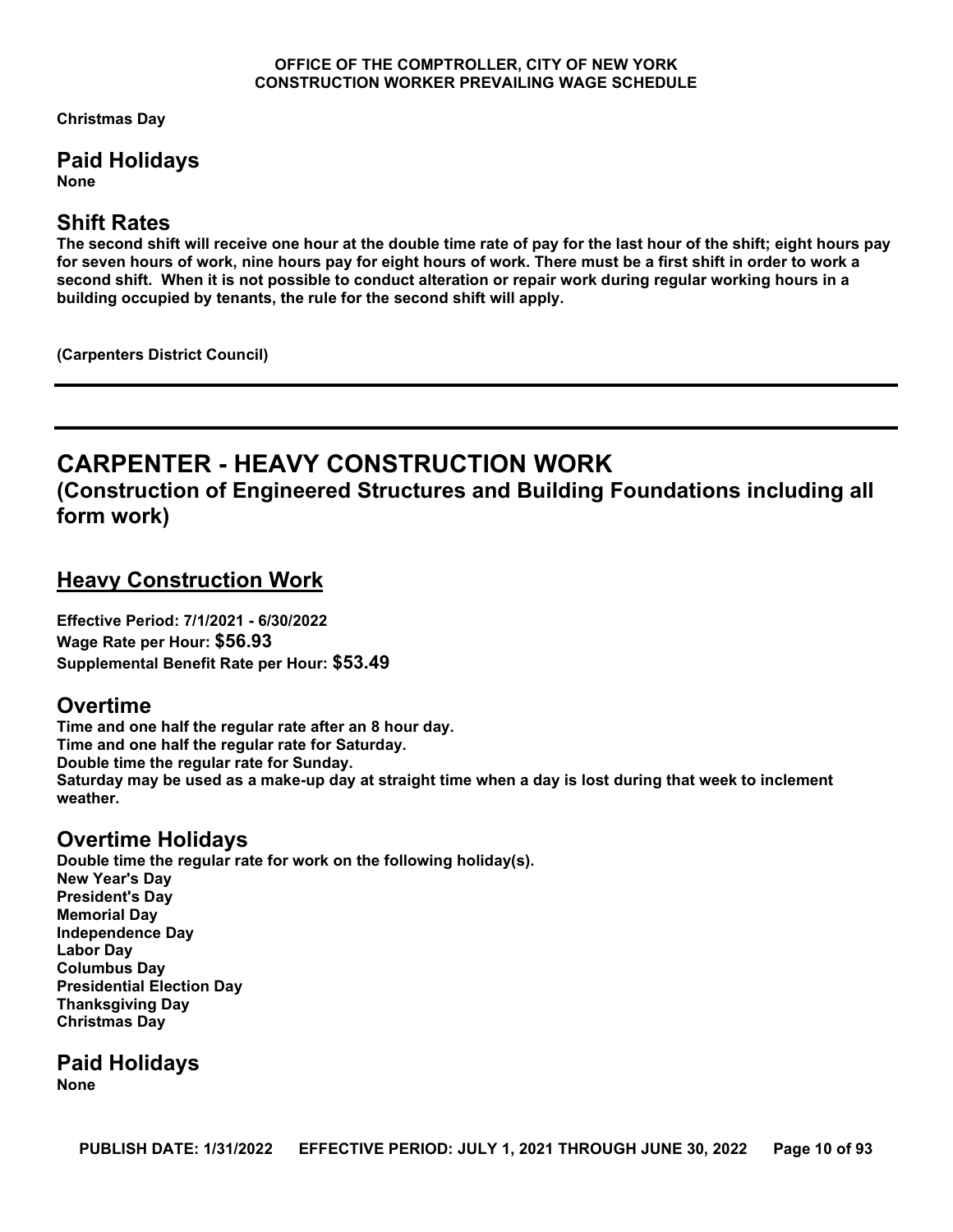#### **Shift Rates**

**Off shift work commencing between 5:00 P.M. and 11:00 P.M. shall work eight and one half hours allowing for one half hour for lunch. The wage rate shall be 113% of the straight time hourly wage rate. When two (2) or more shifts of Carpenters are employed, single time will be paid for each shift.**

**(Carpenters District Council)**

## <span id="page-10-0"></span>**CARPENTER - HIGH RISE CONCRETE FORMS (Excludes Engineered Structures and Building Foundations)**

### **Carpenter High Rise A**

**Effective Period: 7/1/2021 - 6/30/2022 Wage Rate per Hour: \$50.78 Supplemental Benefit Rate per Hour: \$44.44**

### **Carpenter High Rise B**

**Carpenter High Rise B worker is excluded from high risk operations such as erection decking, perimeter debris netting, leading edge work, self-climbing form systems, and the installation of cocoon systems unless directly supervised by a Carpenter High Rise A worker.**

**Effective Period: 7/1/2021 - 6/30/2022 Wage Rate per Hour: \$40.19 Supplemental Benefit Rate per Hour: \$17.75**

#### **Overtime**

**Time and one half the regular rate after an 8 hour day. Time and one half the regular rate for Saturday. Double time the regular rate for Sunday. Saturday may be used as a make-up day at straight time when a day is lost during that week to inclement weather.**

#### **Overtime Holidays**

**Time and one half the regular rate for work on the following holiday(s). New Year's Day President's Day Good Friday Memorial Day Independence Day Labor Day Columbus Day Presidential Election Day Thanksgiving Day Christmas Day**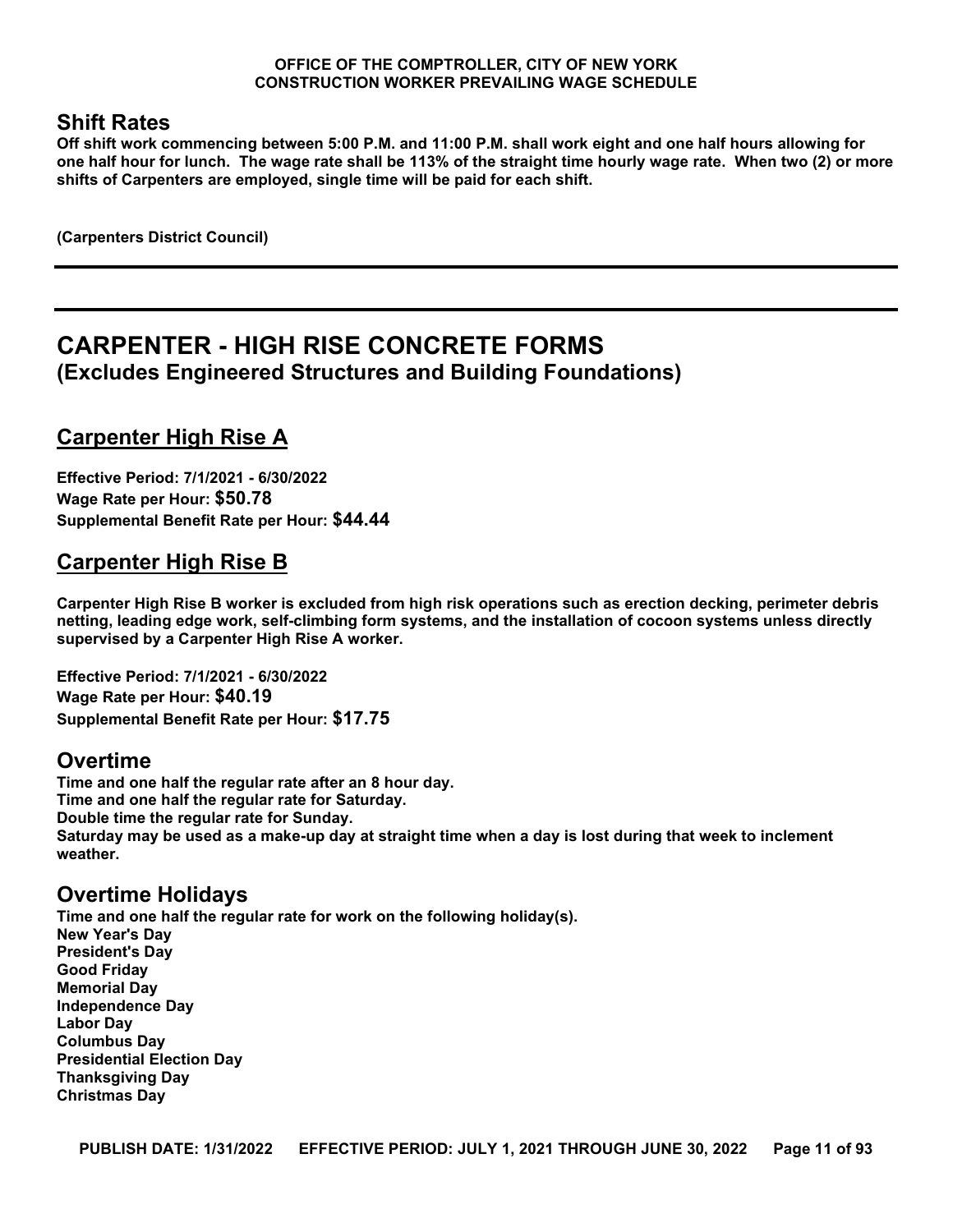#### **Paid Holidays**

**None**

#### **Shift Rates**

**The second shift wage rate shall be 113% of the straight time hourly wage rate. However, any shift beginning after 5:00 P.M. shall be paid at time and one half the regular hourly rate. There must be a first shift in order to work a second shift. When it is not possible to conduct alteration or repair work during regular working hours in a building occupied by tenants, the rule for the second shift will apply.**

**(Carpenters District Council)**

## <span id="page-11-0"></span>**CARPENTER - SIDEWALK SHED, SCAFFOLD AND HOIST**

## **Carpenter - Hod Hoist**

**(Assisted by Mason Tender)**

**Effective Period: 7/1/2021 - 6/30/2022 Wage Rate per Hour: \$52.00 Supplemental Benefit Rate per Hour: \$47.40**

#### **Overtime**

**Time and one half the regular rate after an 8 hour day. Time and one half the regular rate for Saturday. Double time the regular rate for Sunday. Saturday may be used as a make-up day at straight time when a day is lost during that week to inclement weather.**

### **Overtime Holidays**

**Double time the regular rate for work on the following holiday(s). New Year's Day President's Day Memorial Day Independence Day Labor Day Columbus Day Presidential Election Day Thanksgiving Day Day after Thanksgiving Christmas Day**

**Paid Holidays**

**None**

#### **Shift Rates**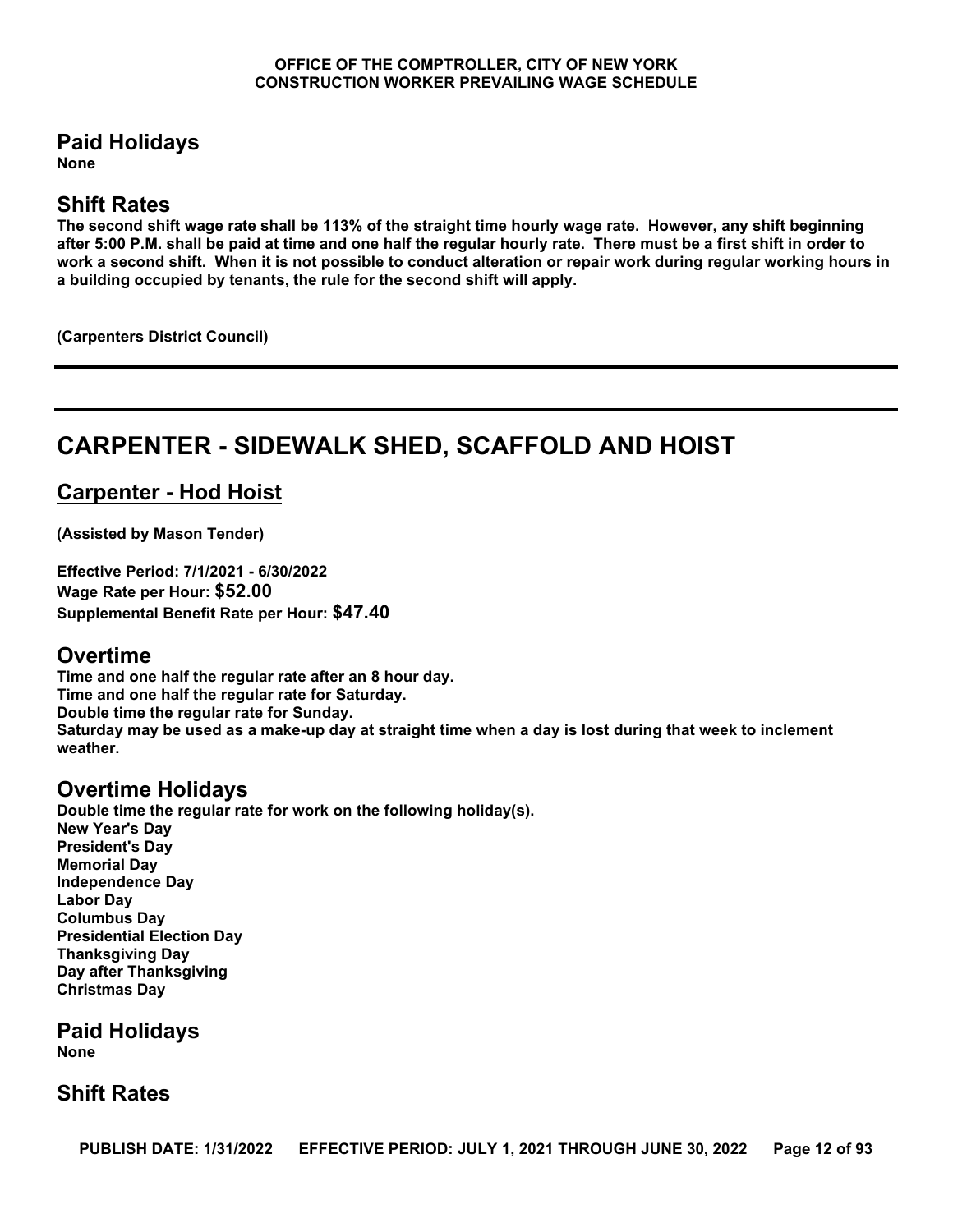**The second shift will receive 112% of the straight time hourly rate. Benefit fund contributions shall be paid at the straight time rate. There must be a first shift in order to work a second shift. When it is not possible to conduct alteration or repair work during regular working hours in a building occupied by tenants, the rule for the second shift will apply.**

**(Carpenters District Council)**

## <span id="page-12-0"></span>**CARPENTER - WOOD WATER STORAGE TANK**

#### **Tank Mechanic**

**Effective Period: 7/1/2021 - 6/30/2022 Wage Rate per Hour: \$35.69 Supplemental Benefit Rate per Hour: \$22.24**

#### **Tank Helper**

**Effective Period: 7/1/2021 - 6/30/2022 Wage Rate per Hour: \$28.23 Supplemental Benefit Rate per Hour: \$22.24**

#### **Overtime**

**Time and one half the regular rate after an 8 hour day. Time and one half the regular rate for Saturday. Double time the regular rate for Sunday. Time and one half the regular rate for work on a holiday plus the day's pay.**

### **Paid Holidays**

**New Year's Day President's Day Good Friday Memorial Day Independence Day Labor Day Columbus Day Thanksgiving Day Day after Thanksgiving 1/2 day on Christmas Eve if work is performed in the A.M. Christmas Day 1/2 day on New Year's Eve if work is performed in the A.M.**

#### **Vacation**

**Employed for one (1) year....................................one (1) week vacation (40 hours) Employed for three (3) years.................................two (2) weeks vacation (80 hours) Employed for more than twenty (20) years............three (3) weeks vacation (120 hours)**

#### **SICK LEAVE:**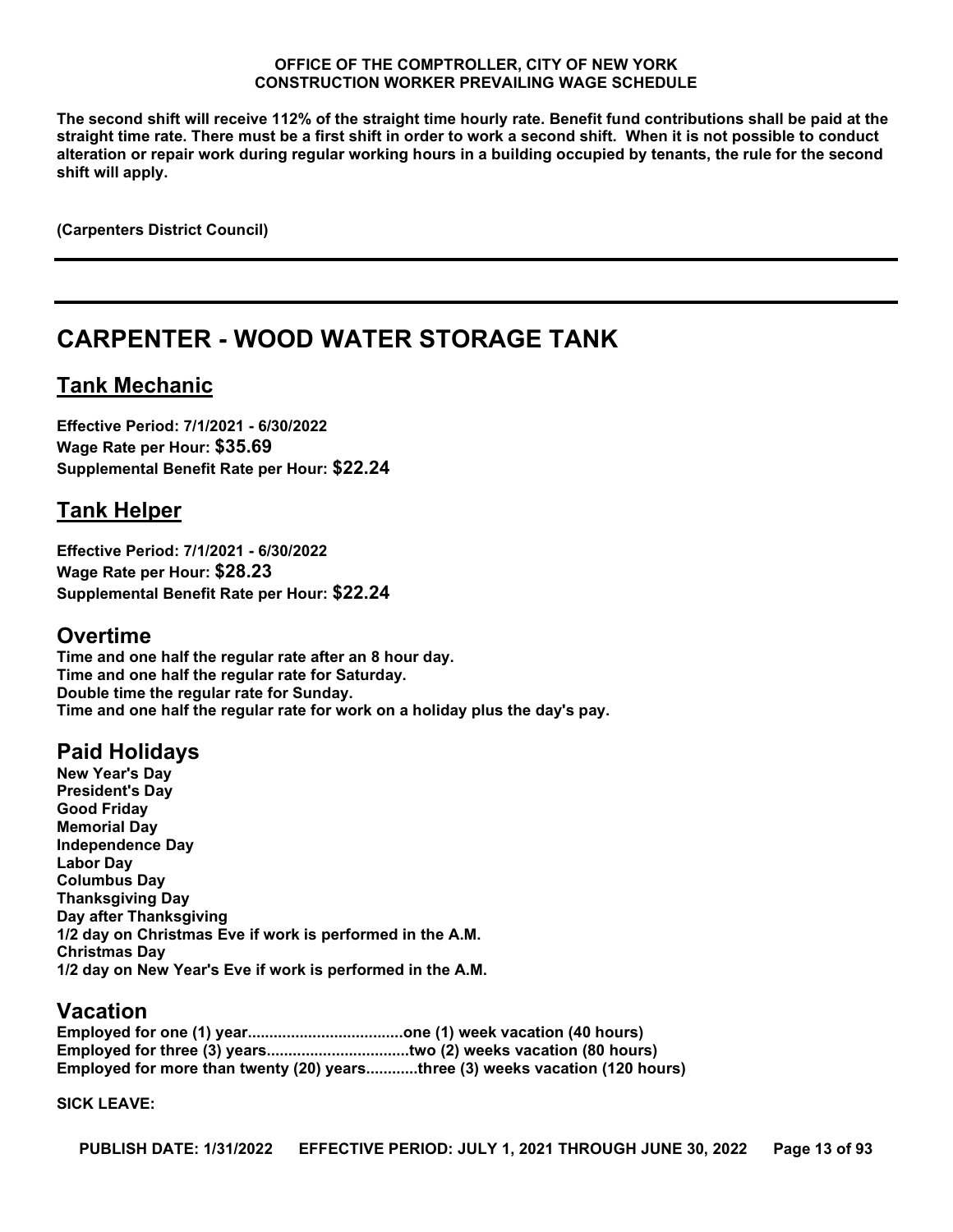**Two (2) sick days after being employed for twenty (20) years.**

**(Carpenters District Council)**

## <span id="page-13-0"></span>**CEMENT & CONCRETE WORKER**

#### **Cement & Concrete Worker**

**Effective Period: 7/1/2021 - 6/30/2022 Wage Rate per Hour: \$45.28 Supplemental Benefit Rate per Hour: \$30.20 Supplemental Note: \$34.20 on Saturdays; \$38.20 on Sundays & Holidays**

#### **Cement & Concrete Worker - (Hired after 2/6/2016)**

**Effective Period: 7/1/2021 - 6/30/2022 Wage Rate per Hour: \$34.80 Supplemental Benefit Rate per Hour: \$22.20 Supplemental Note: \$24.20 on Saturdays; \$26.20 on Sundays & Holidays**

#### **Overtime Description**

**Time and one half the regular rate after 7 hour day (time and one half the regular rate after an 8 hour day when working with Dockbuilders on pile cap forms and for work below street level to the top of the foundation wall, not to exceed 2 feet or 3 feet above the sidewalk-brick shelf, when working on the foundation and structure.)**

#### **Overtime**

**Time and one half the regular rate for Saturday. Double time the regular rate for Sunday.**

#### **Overtime Holidays**

**Double time the regular rate for work on the following holiday(s). New Year's Day President's Day Good Friday Memorial Day Independence Day Labor Day Columbus Day Presidential Election Day Thanksgiving Day Christmas Day**

#### **Paid Holidays**

**1/2 day before Christmas Day 1/2 day before New Year's Day**

#### **Shift Rates**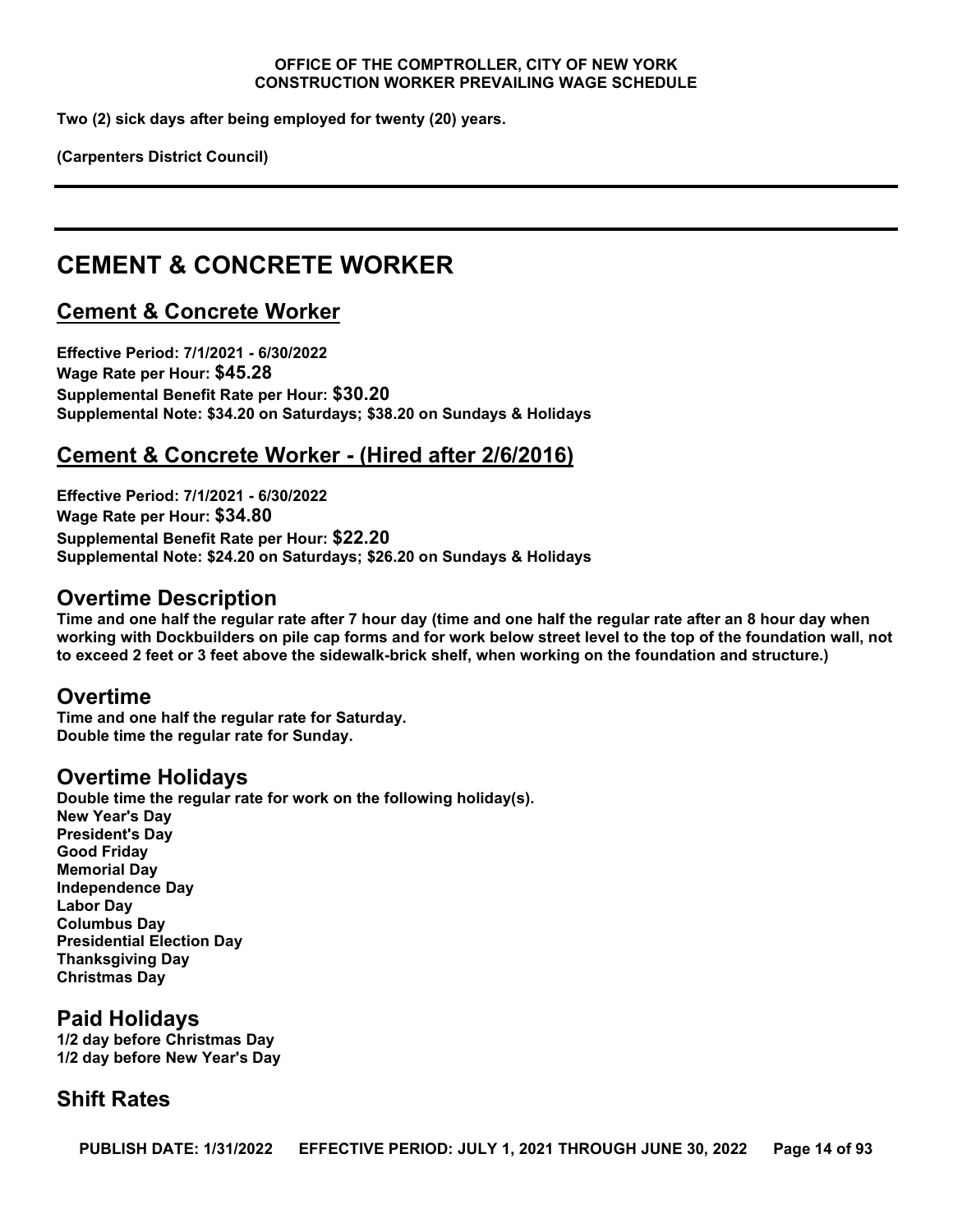**On shift work extending over a twenty-four hour period, all shifts are paid at straight time.**

**(Cement & Concrete Workers District Council 16)**

## <span id="page-14-0"></span>**CEMENT MASON**

#### **Cement Mason**

**Effective Period: 7/1/2021 - 6/30/2022 Wage Rate per Hour: \$45.77 Supplemental Benefit Rate per Hour: \$41.01 Supplemental Note: Supplemental benefit time and one half rate: \$71.97; Double time rate: double the base supplemental benefit rate.**

#### **Overtime Description**

**Time and one-half the regular rate after an 8 hour day, double time the regular rate after 10 hours. Time and onehalf the regular rate on Saturday, double time the regular rate after 10 hours. Double time the regular rate on Sunday. Four Days a week at Ten (10) hours straight time is allowed.**

#### **Overtime Holidays**

**Double time the regular rate for work on the following holiday(s). New Year's Day President's Day Good Friday Memorial Day Independence Day Labor Day Columbus Day Presidential Election Day Thanksgiving Day Christmas Day**

#### **Paid Holidays**

**Any worker who reports to work on Christmas Eve or New Year's Eve pursuant to his employer's instruction shall be entitled to three (3) hours afternoon pay without working.**

#### **Shift Rates**

**For off shift work, (at times other than the regular 7:00 A.M. to 3:30 P.M. work day) a cement mason shall be paid at the regular hourly rate plus a 25% per hour differential.**

**(Local #780) (BCA)**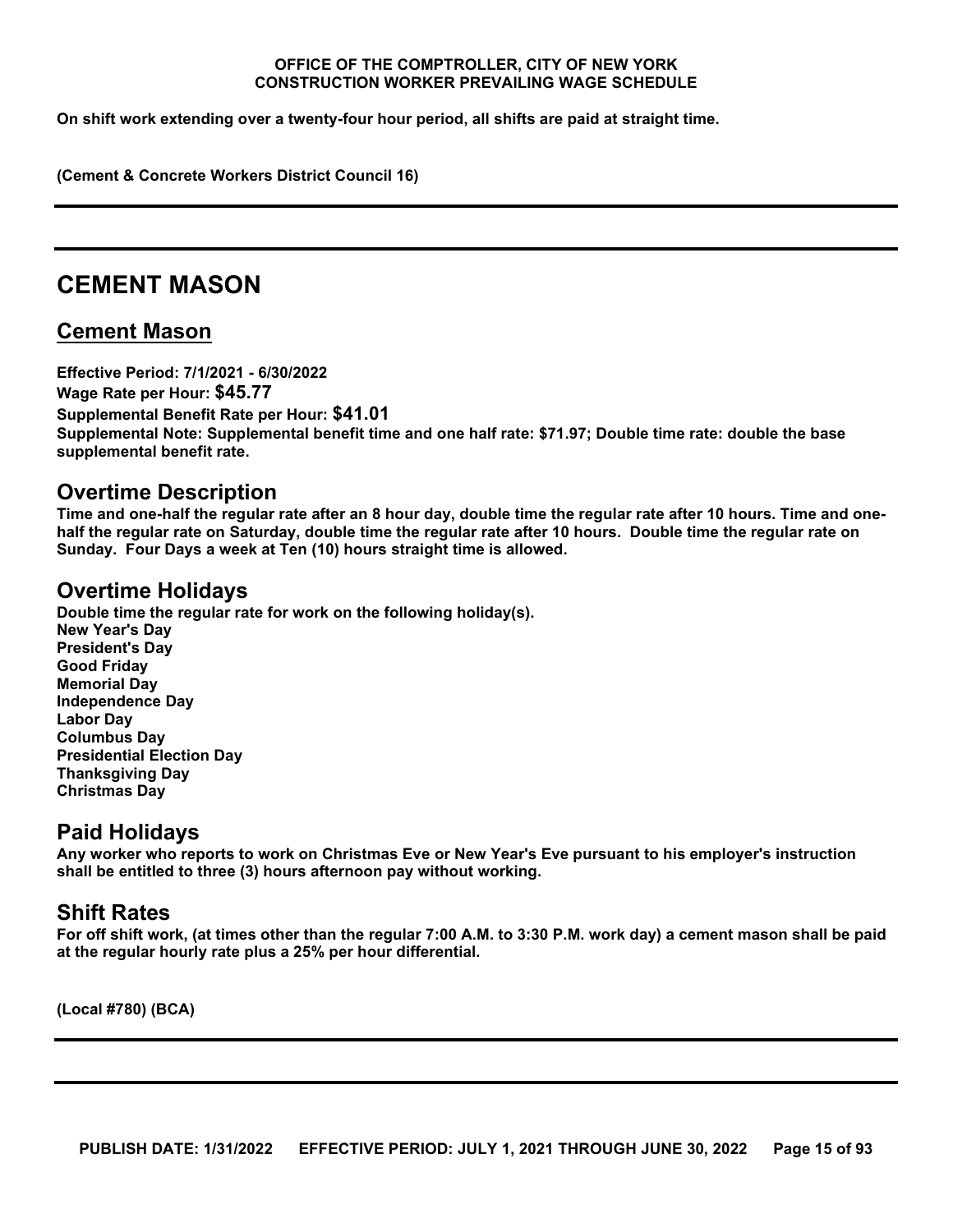## <span id="page-15-0"></span>**CORE DRILLER**

### **Core Driller**

**Effective Period: 7/1/2021 - 10/17/2021 Wage Rate per Hour: \$41.74 Supplemental Benefit Rate per Hour: \$29.40**

**Effective Period: 10/18/2021 - 1/30/2022 Wage Rate per Hour: \$42.27 Supplemental Benefit Rate per Hour: \$30.60**

**Effective Period: 1/31/2022 - 6/30/2022 Wage Rate per Hour: \$42.54 Supplemental Benefit Rate per Hour: \$30.60**

### **Core Driller Helper**

**Effective Period: 7/1/2021 - 10/17/2021 Wage Rate per Hour: \$32.92 Supplemental Benefit Rate per Hour: \$29.40**

**Effective Period: 10/18/2021 - 6/30/2022 Wage Rate per Hour: \$33.47 Supplemental Benefit Rate per Hour: \$30.60**

### **Core Driller Helper(Third year in the industry)**

**Effective Period: 7/1/2021 - 10/17/2021 Wage Rate per Hour: \$29.63 Supplemental Benefit Rate per Hour: \$29.40**

**Effective Period: 10/18/2021 - 6/30/2022 Wage Rate per Hour: \$30.12 Supplemental Benefit Rate per Hour: \$30.60**

#### **Core Driller Helper (Second year in the industry)**

**Effective Period: 7/1/2021 - 10/17/2021 Wage Rate per Hour: \$26.34 Supplemental Benefit Rate per Hour: \$29.40**

**Effective Period: 10/18/2021 - 6/30/2022 Wage Rate per Hour: \$26.78 Supplemental Benefit Rate per Hour: \$30.60**

### **Core Driller Helper (First year in the industry)**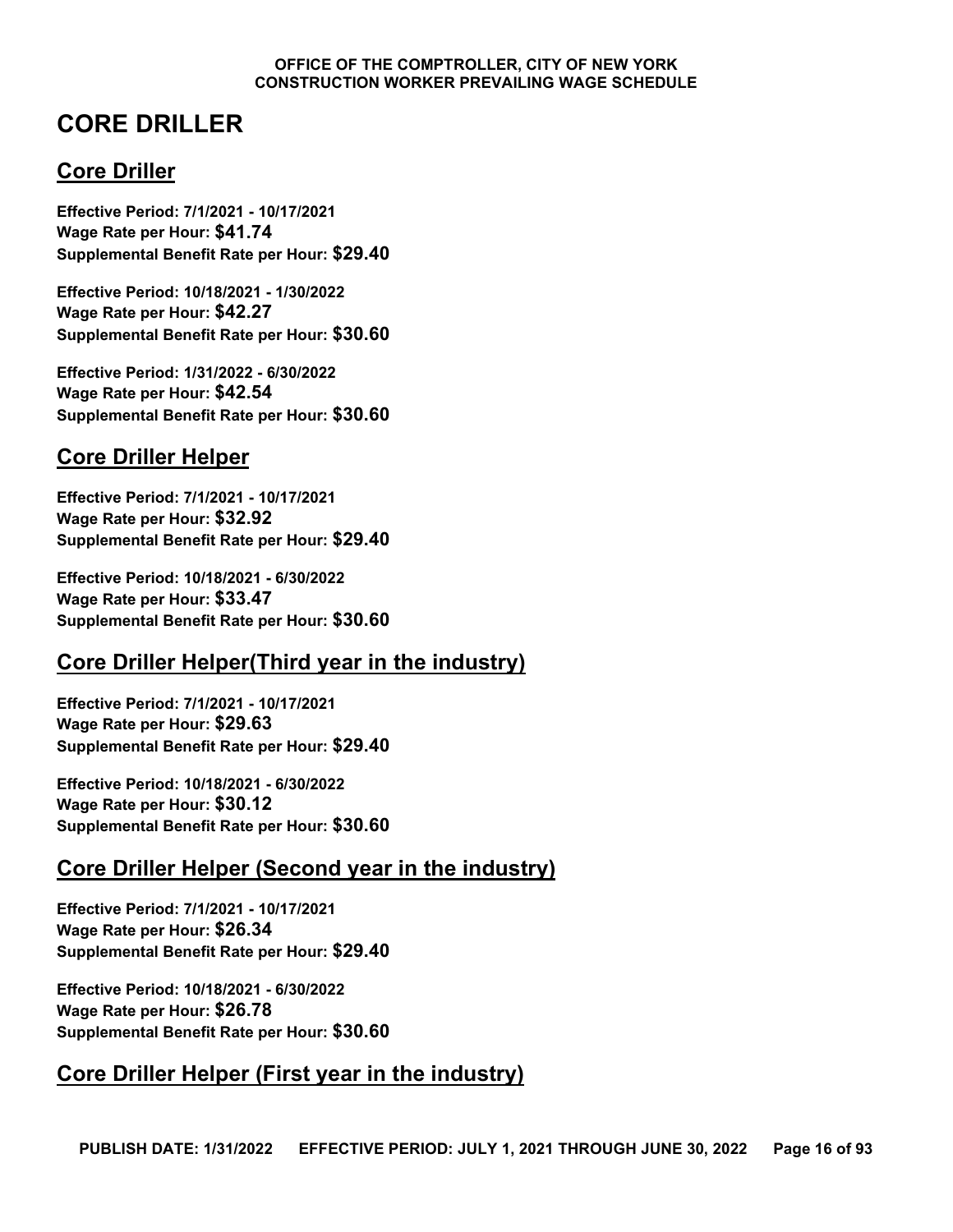**Effective Period: 7/1/2021 - 10/17/2021 Wage Rate per Hour: \$23.04 Supplemental Benefit Rate per Hour: \$29.40**

**Effective Period: 10/18/2021 - 6/30/2022 Wage Rate per Hour: \$23.43 Supplemental Benefit Rate per Hour: \$30.60**

#### **Overtime Description**

**Time and one half the regular rate for work on a holiday plus Holiday pay when worked.**

#### **Overtime**

**Time and one half the regular rate after an 8 hour day. Time and one half the regular rate for Saturday. Double time the regular rate for Sunday. Time and one half the regular rate for work on the following holiday(s).**

#### **Paid Holidays**

**New Year's Day Memorial Day Independence Day Labor Day Thanksgiving Day Christmas Day**

#### **Shift Rates**

**When two (2) or more shifts are employed, single time shall be paid for each shift, but those employees employed on a shift other than from 8:00 A.M. to 5:00 P.M. shall, in addition, receive two dollars (\$2.00) per hour differential for each hour worked. When three (3) shifts are needed, each shift shall work seven and one-half (7 ½) hours paid for eight (8) hours of labor and be permitted one-half (½) hour for mealtime.**

**(Carpenters District Council)**

## <span id="page-16-0"></span>**DERRICKPERSON AND RIGGER**

### **Derrick Person & Rigger**

**Effective Period: 7/1/2021 - 1/30/2022 Wage Rate per Hour: \$53.99 Supplemental Benefit Rate per Hour: \$55.10 Supplemental Note: The above supplemental rate applies for work performed in Manhattan, Bronx, Brooklyn and Queens. \$56.52 - For work performed in Staten Island.**

**Effective Period: 1/31/2022 - 6/30/2022 Wage Rate per Hour: \$54.50 Supplemental Benefit Rate per Hour: \$56.24**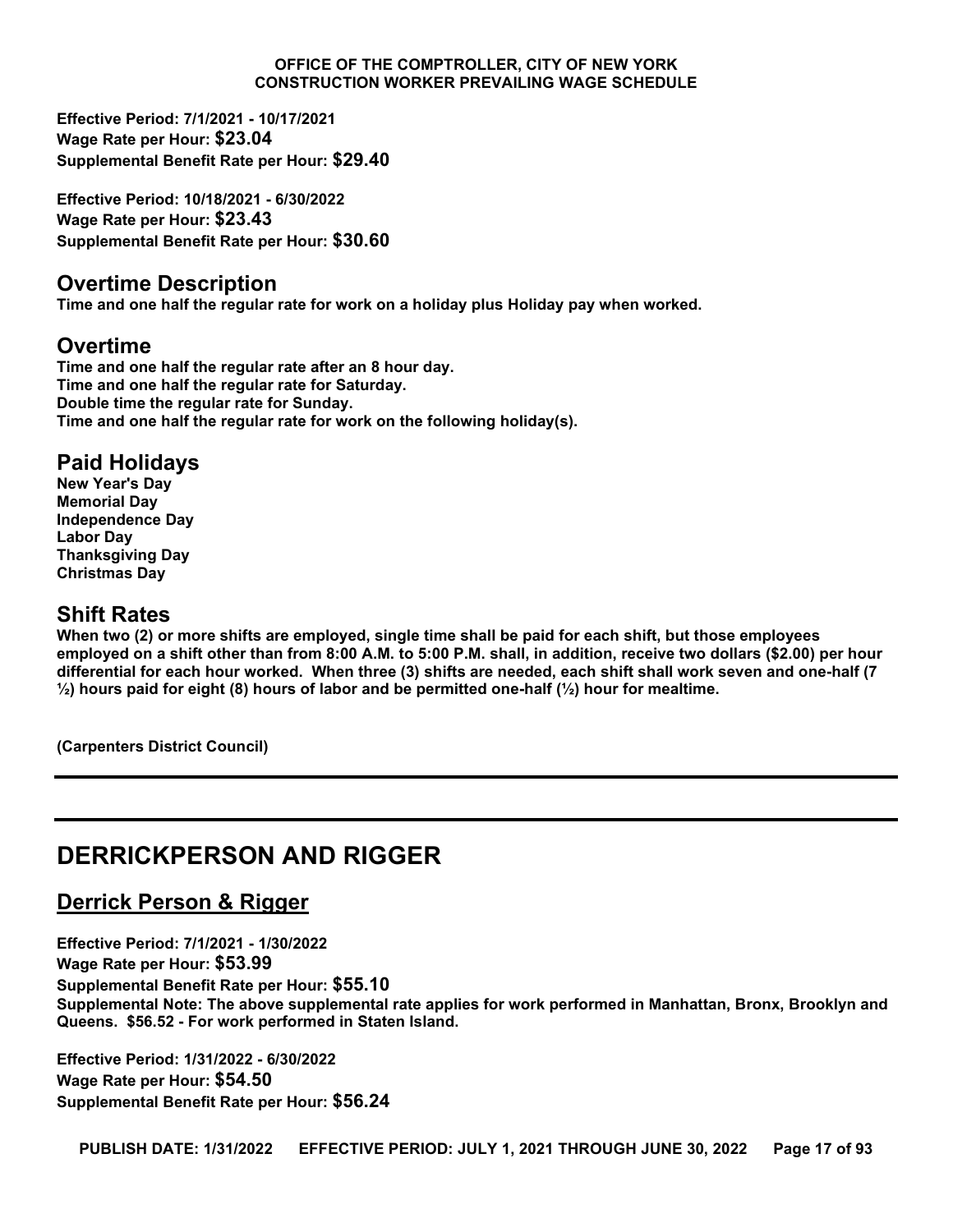### **Derrick Person & Rigger - Site Work**

**Assists the Stone Mason-Setter in the setting of stone and paving stone.**

**Effective Period: 7/1/2021 - 1/30/2022 Wage Rate per Hour: \$44.86 Supplemental Benefit Rate per Hour: \$43.37**

**Effective Period: 1/31/2022 - 6/30/2022 Wage Rate per Hour: \$45.42 Supplemental Benefit Rate per Hour: \$43.86**

#### **Overtime Description**

**The first two hours of overtime on weekdays and the first seven hours of work on Saturdays are paid at time and one half for wages and supplemental benefits. All additional overtimes is paid at double time for wages and supplemental benefits. Deduct \$1.42 from the Staten Island hourly benefits rate before computing overtime.**

#### **Overtime**

**Double time the regular rate for Sunday.**

#### **Overtime Holidays**

**Double time the regular rate for work on the following holiday(s). New Year's Day Washington's Birthday Good Friday Memorial Day Independence Day Labor Day Thanksgiving Day Christmas Day**

#### **Paid Holidays**

**1/2 day on Christmas Eve if work is performed in the A.M.**

**(Local #197)**

### <span id="page-17-0"></span>**DIVER**

#### **Diver (Marine)**

**Effective Period: 7/1/2021 - 6/30/2022 Wage Rate per Hour: \$71.80 Supplemental Benefit Rate per Hour: \$53.49**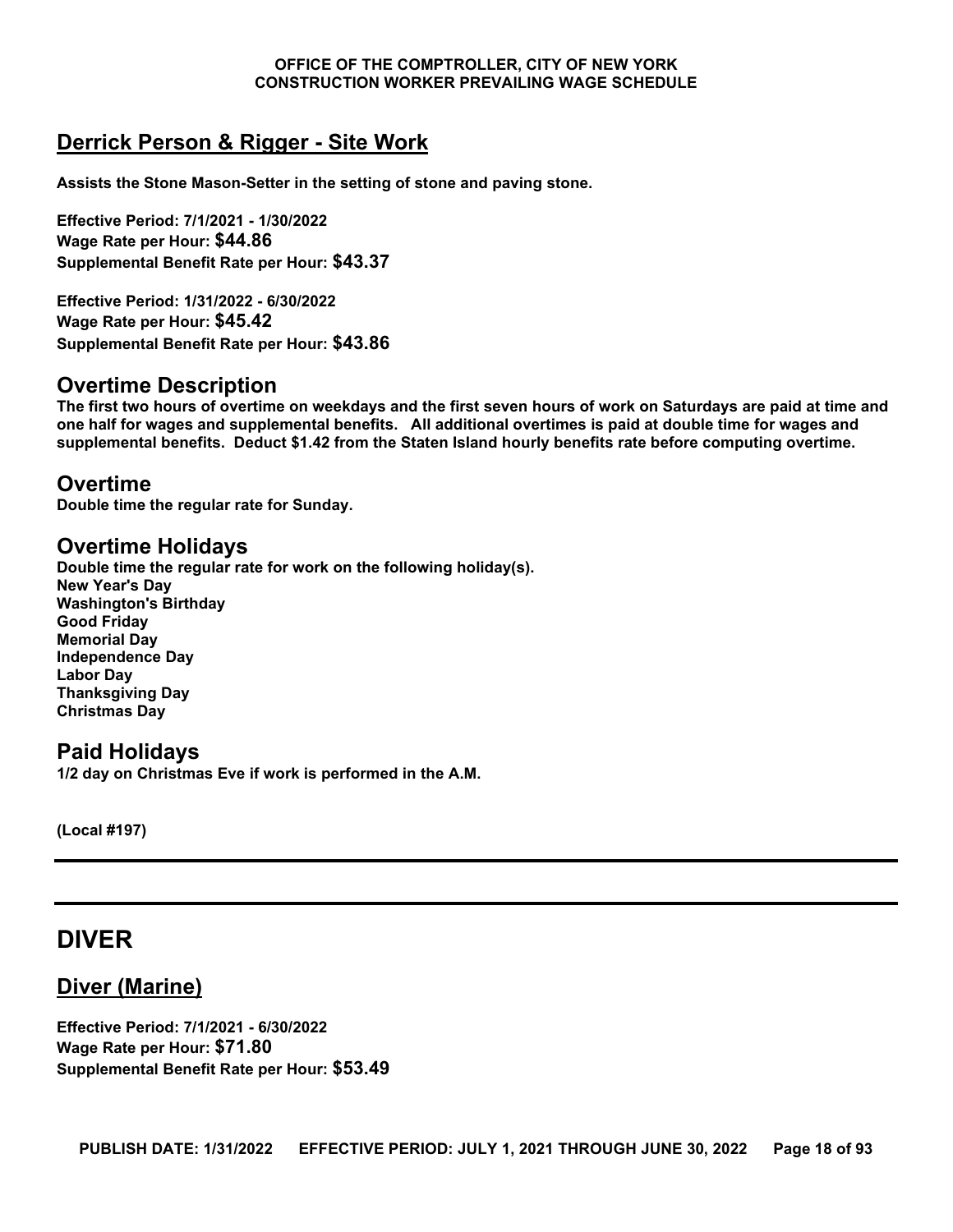#### **Diver Tender (Marine)**

**Effective Period: 7/1/2021 - 6/30/2022 Wage Rate per Hour: \$51.34 Supplemental Benefit Rate per Hour: \$53.49**

#### **Overtime**

**Time and one half the regular rate after an 8 hour day. Time and one half the regular rate for Saturday. Double time the regular rate for Sunday. Saturday may be used as a make-up day at straight time when a day is lost during that week to inclement weather.**

#### **Overtime Holidays**

**Double time the regular rate for work on the following holiday(s). New Year's Day President's Day Memorial Day Independence Day Labor Day Columbus Day Presidential Election Day Thanksgiving Day Christmas Day**

**Paid Holidays None**

#### **Shift Rates**

**When three shifts are utilized each shift shall work seven and one half-hours (7 1/2 hours) and paid for 8 hours, allowing for one half hour for lunch.**

**(Carpenters District Council)**

## <span id="page-18-0"></span>**DOCKBUILDER - PILE DRIVER**

**Dockbuilder - Pile Driver**

**Effective Period: 7/1/2021 - 6/30/2022 Wage Rate per Hour: \$56.93 Supplemental Benefit Rate per Hour: \$53.49**

#### **Overtime**

**Time and one half the regular rate after an 8 hour day. Time and one half the regular rate for Saturday. Double time the regular rate for Sunday.**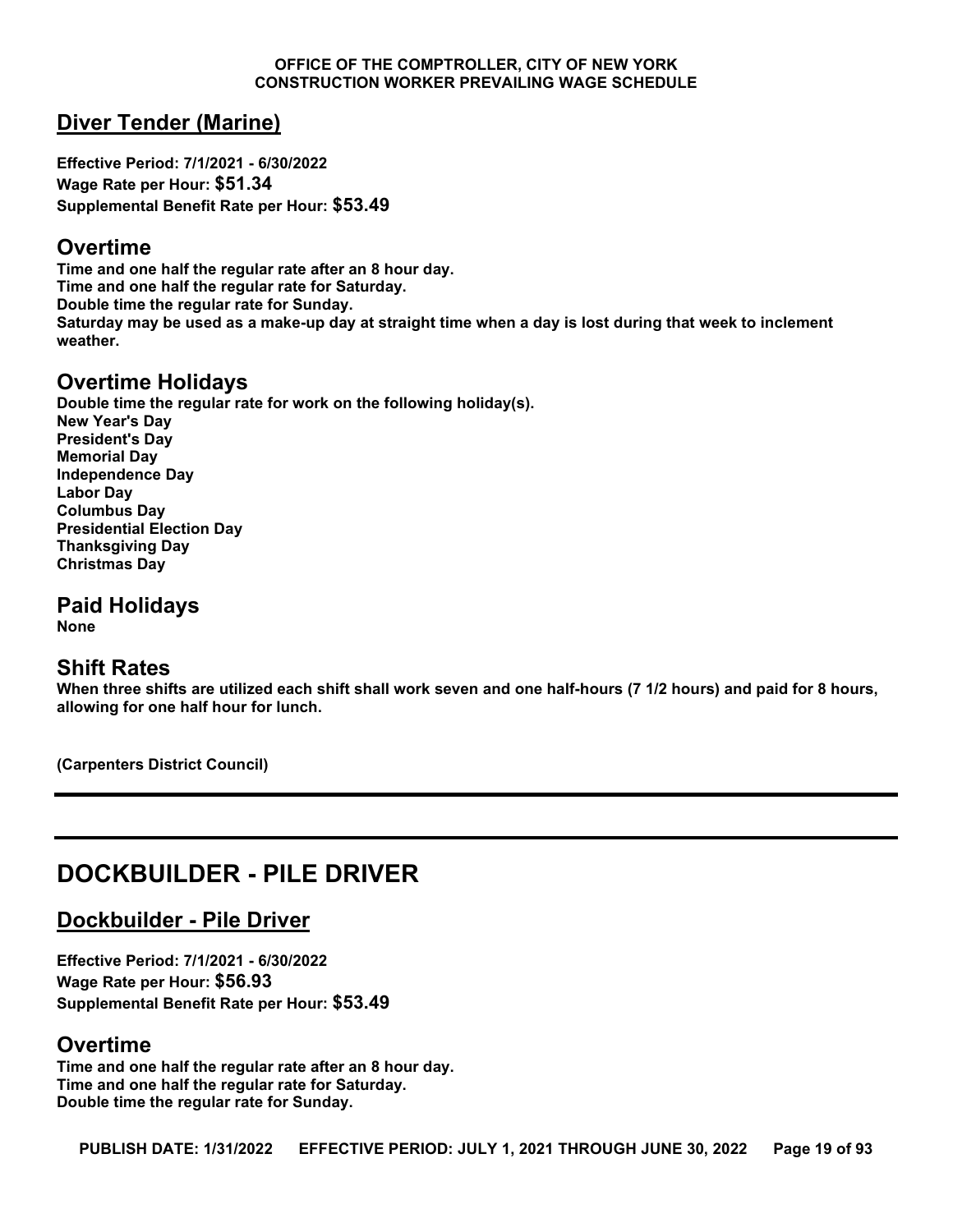**Saturday may be used as a make-up day at straight time when a day is lost during that week to inclement weather.**

### **Overtime Holidays**

**Double time the regular rate for work on the following holiday(s). New Year's Day President's Day Memorial Day Independence Day Labor Day Columbus Day Presidential Election Day Thanksgiving Day Christmas Day**

**Paid Holidays**

**None**

#### **Shift Rates**

**Off shift work commencing between 5:00 P.M. and 11:00 P.M. shall work eight and one half hours allowing for one half hour for lunch. The wage rate shall be 113% of the straight time hourly wage rate.**

**(Carpenters District Council)**

## <span id="page-19-0"></span>**DRIVER: TRUCK (TEAMSTER)**

#### **Driver - Dump Truck**

**Effective Period: 7/1/2021 - 6/30/2022 Wage Rate per Hour: \$43.83 Supplemental Benefit Rate per Hour: \$51.55 Supplemental Note: Over 40 hours worked: at time and one half rate - \$22.50; at double time rate - \$30.00**

### **Driver - Tractor Trailer**

**Effective Period: 7/1/2021 - 6/30/2022 Wage Rate per Hour: \$46.12 Supplemental Benefit Rate per Hour: \$51.50 Supplemental Note: Over 40 hours worked: at time and one half rate - \$22.50; at double time rate - \$30.00**

### **Driver - Euclid & Turnapull Operator**

**Effective Period: 7/1/2021 - 6/30/2022 Wage Rate per Hour: \$46.68 Supplemental Benefit Rate per Hour: \$51.50 Supplemental Note: Over 40 hours worked: at time and one half rate - \$22.50; at double time rate - \$30.00**

**PUBLISH DATE: 1/31/2022 EFFECTIVE PERIOD: JULY 1, 2021 THROUGH JUNE 30, 2022 Page 20 of 93**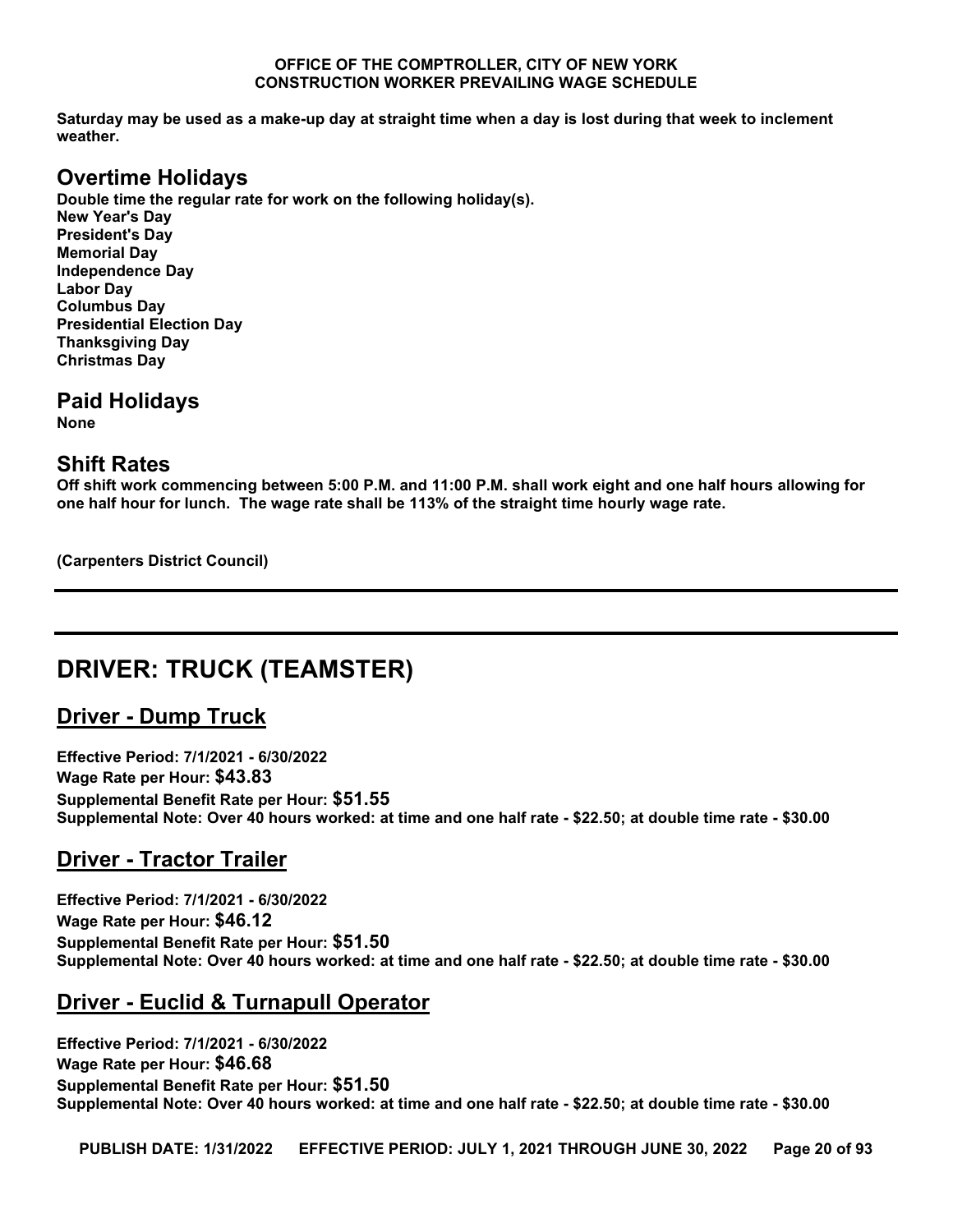#### **Overtime Description**

**For Paid Holidays: Holiday pay for all holidays shall be prorated based two hours per day for each day worked in the holiday week, not to exceed 8 hours of holiday pay. For Thanksgiving week, the prorated share shall be 5 1/3 hours of holiday pay for each day worked in Thanksgiving week.**

#### **Overtime**

**Time and one half the regular rate after an 8 hour day. Time and one half the regular rate for Saturday. Double time the regular rate for Sunday.**

#### **Overtime Holidays**

**Double time the regular rate for work on the following holiday(s). New Year's Day President's Day Memorial Day Independence Day Labor Day Columbus Day Veteran's Day Thanksgiving Day Day after Thanksgiving Christmas Day**

#### **Paid Holidays**

**New Year's Day President's Day Memorial Day Independence Day Labor Day Columbus Day Veteran's Day Thanksgiving Day Day after Thanksgiving Christmas Day**

#### **Shift Rates**

**Off shift work commencing between 6:00 P.M. and 4:30 A.M. shall work eight and one half (8 1/2) hours allowing for one half hour for lunch and receive 9 hours pay for 8 hours of work.**

### **Driver Redi-Mix (Sand & Gravel)**

**Effective Period: 7/1/2021 - 6/30/2022 Wage Rate per Hour: \$40.89 Supplemental Benefit Rate per Hour: \$47.01 Supplemental Note: Over 40 hours worked: time and one half rate \$18.01; double time rate \$24.01**

### **Overtime Description**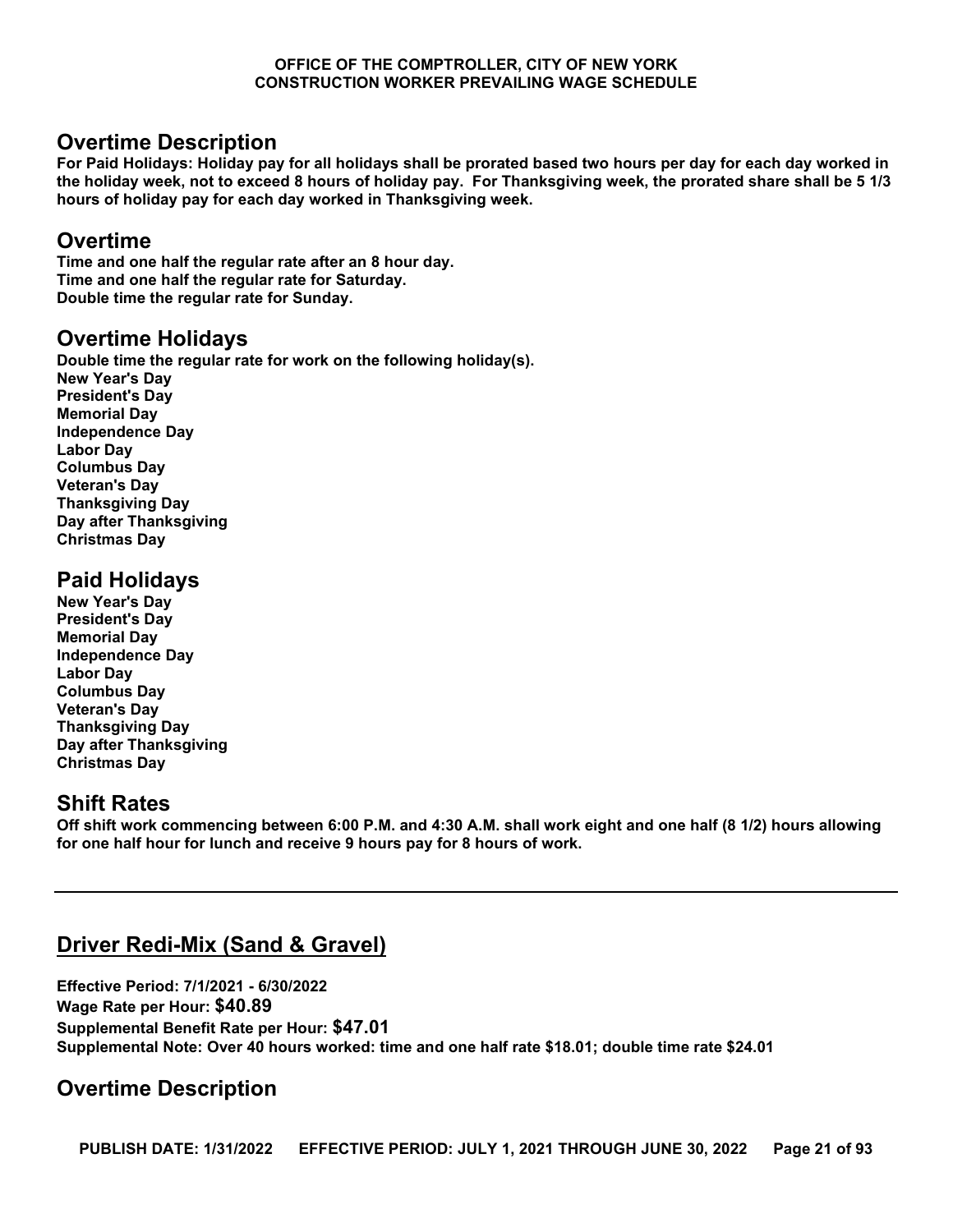**For Paid Holidays: Employees who do not work on a contractual holiday shall be compensated two (2) hours extra pay in straight time wages and benefits for every day on which the Employee does not pass up a day's work during the calendar week (Sunday through Saturday) of the holiday, up to a maximum of ten (10) hours in wages and eight (8) hours in benefit contributions for the holiday**

### **Overtime**

**Time and one half the regular rate after an 8 hour day. Time and one half the regular rate for Saturday. Double time the regular rate for Sunday.**

#### **Overtime Holidays**

**Double time the regular rate for work on the following holiday(s). President's Day Columbus Day Veteran's Day**

**Triple time the regular rate for work on the following holiday(s). New Year's Day Memorial Day Independence Day Labor Day Thanksgiving Day Christmas Day**

### **Paid Holidays**

**New Year's Day President's Day Memorial Day Independence Day Labor Day Columbus Day Election Day Thanksgiving Day Christmas Day**

**(Local #282)**

## <span id="page-21-0"></span>**ELECTRICIAN**

**(Including installation of low voltage cabling carrying data, video and/or voice on building construction/alteration/renovation projects.)**

### **Electrician "A" (Regular Day / Day Shift)**

**Effective Period: 7/1/2021 - 6/30/2022 Wage Rate per Hour: \$58.00 Supplemental Benefit Rate per Hour: \$54.86**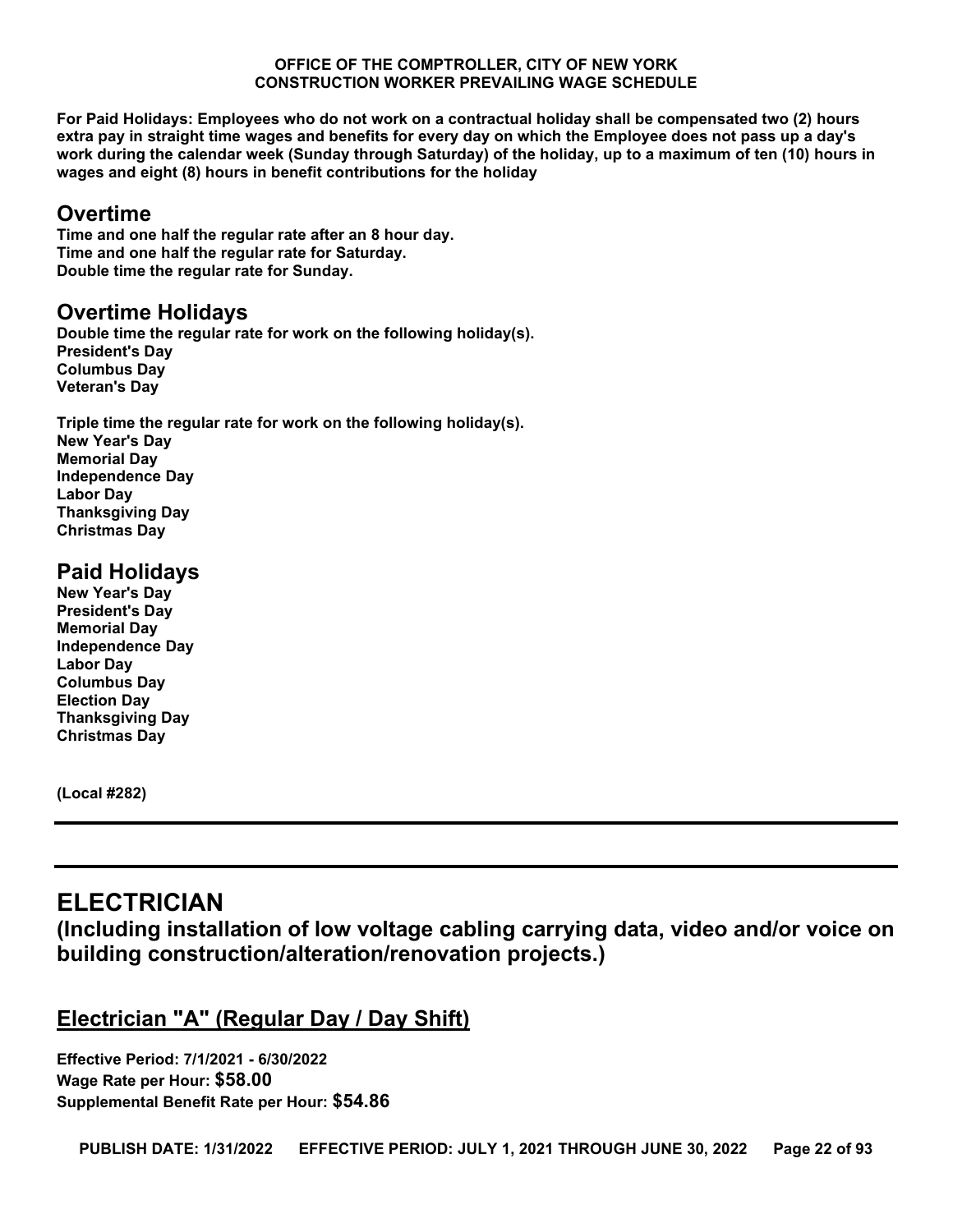**\* Supplemental Note: See Supplemental Benefit Rate per Hour Note below**

#### **Electrician "A" (Regular Day Overtime after 7 hrs / Day Shift Overtime after 8 hrs)**

**Effective Period: 7/1/2021 - 6/30/2022 Wage Rate per Hour: \$87.00 Supplemental Benefit Rate per Hour: \$56.73 \* Supplemental Note: See Supplemental Benefit Rate per Hour Note below**

### **Electrician "A" (Swing Shift)**

**Effective Period: 7/1/2021 - 6/30/2022 Wage Rate per Hour: \$68.05 Supplemental Benefit Rate per Hour: \$62.39 \* Supplemental Note: See Supplemental Benefit Rate per Hour Note below**

### **Electrician "A" (Swing Shift Overtime after 7.5 hours)**

**Effective Period: 7/1/2021 - 6/30/2022 Wage Rate per Hour: \$102.08 Supplemental Benefit Rate per Hour: \$64.58 \* Supplemental Note: See Supplemental Benefit Rate per Hour Note below**

### **Electrician "A" (Graveyard Shift)**

**Effective Period: 7/1/2021 - 6/30/2022 Wage Rate per Hour: \$76.23 Supplemental Benefit Rate per Hour: \$68.74 \* Supplemental Note: See Supplemental Benefit Rate per Hour Note below**

#### **Electrician "A" (Graveyard Shift Overtime after 7 hours)**

**Effective Period: 7/1/2021 - 6/30/2022 Wage Rate per Hour: \$114.35 Supplemental Benefit Rate per Hour: \$71.19 \* Supplemental Note: See Supplemental Benefit Rate per Hour Note below** 

**\* Supplemental Benefit Rate per Hour Note**

**In addition to the Supplemental Benefit Rates per Hour listed above, the employer must provide an additional 6.2% of taxable gross pay earned on covered work only. This additional Supplemental Benefit Rate will terminate when the employee has contributed the maximum annual Social Security tax required by law, on all work performed.**

#### **Overtime**

**Time and one half the regular rate after a 7 hour day. Time and one half the regular rate for Saturday. Time and one half the regular rate for Sunday.**

#### **Overtime Holidays**

**Time and one half the regular rate for work on a holiday.**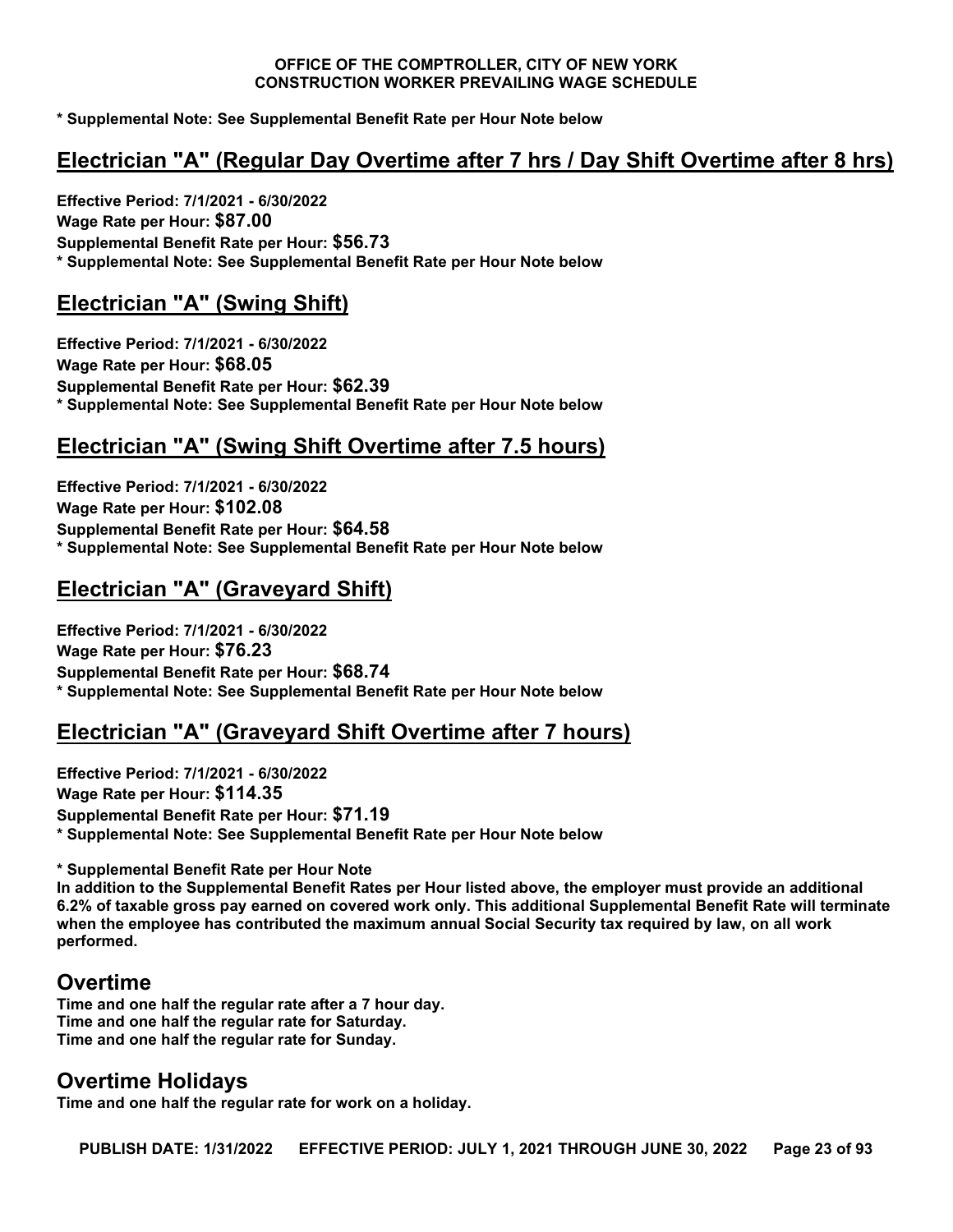**New Year's Day Martin Luther King Jr. Day President's Day Memorial Day Independence Day Labor Day Columbus Day Veteran's Day Thanksgiving Day Day after Thanksgiving Christmas Day**

**Paid Holidays None**

#### **Shift Rates**

**For multiple shifts of temporary light and/or power, the temporary light and/or power employee shall be paid for 8 hours at the straight time rate. For three or less workers performing 8 hours temporary light and/or power the supplemental benefit rate is \$21.86 - See \* Supplemental Benefit Rate per Hour Note above.**

### **Electrician "M" (First 8 hours)**

**"M" rated work shall be defined as jobbing: electrical work of limited duration and scope, also consisting of repairs and/or replacement of electrical and tele-data equipment. Includes all work necessary to retrofit, service, maintain and repair all kinds of lighting fixtures and local lighting controls and washing and cleaning of foregoing fixtures.**

**Effective Period: 7/1/2021 - 6/30/2022 Wage Rate per Hour: \$30.50 Supplemental Benefit Rate per Hour: \$24.45 First and Second Year "M" Wage Rate Per Hour: \$26.00 First and Second Year "M" Supplemental Rate: \$22.06**

### **Electrician "M" (Overtime After First 8 hours)**

**"M" rated work shall be defined as jobbing: electrical work of limited duration and scope, also consisting of repairs and/or replacement of electrical and tele-data equipment. Includes all work necessary to retrofit, service, maintain and repair all kinds of lighting fixtures and local lighting controls and washing and cleaning of foregoing fixtures.**

**Effective Period: 7/1/2021 - 6/30/2022 Wage Rate per Hour: \$45.75 Supplemental Benefit Rate per Hour: \$26.38 First and Second Year "M" Wage Rate Per Hour: \$39.00 First and Second Year "M" Supplemental Rate: \$23.70**

#### **Overtime**

**Time and one half the regular rate after an 8 hour day. Time and one half the regular rate for Saturday.**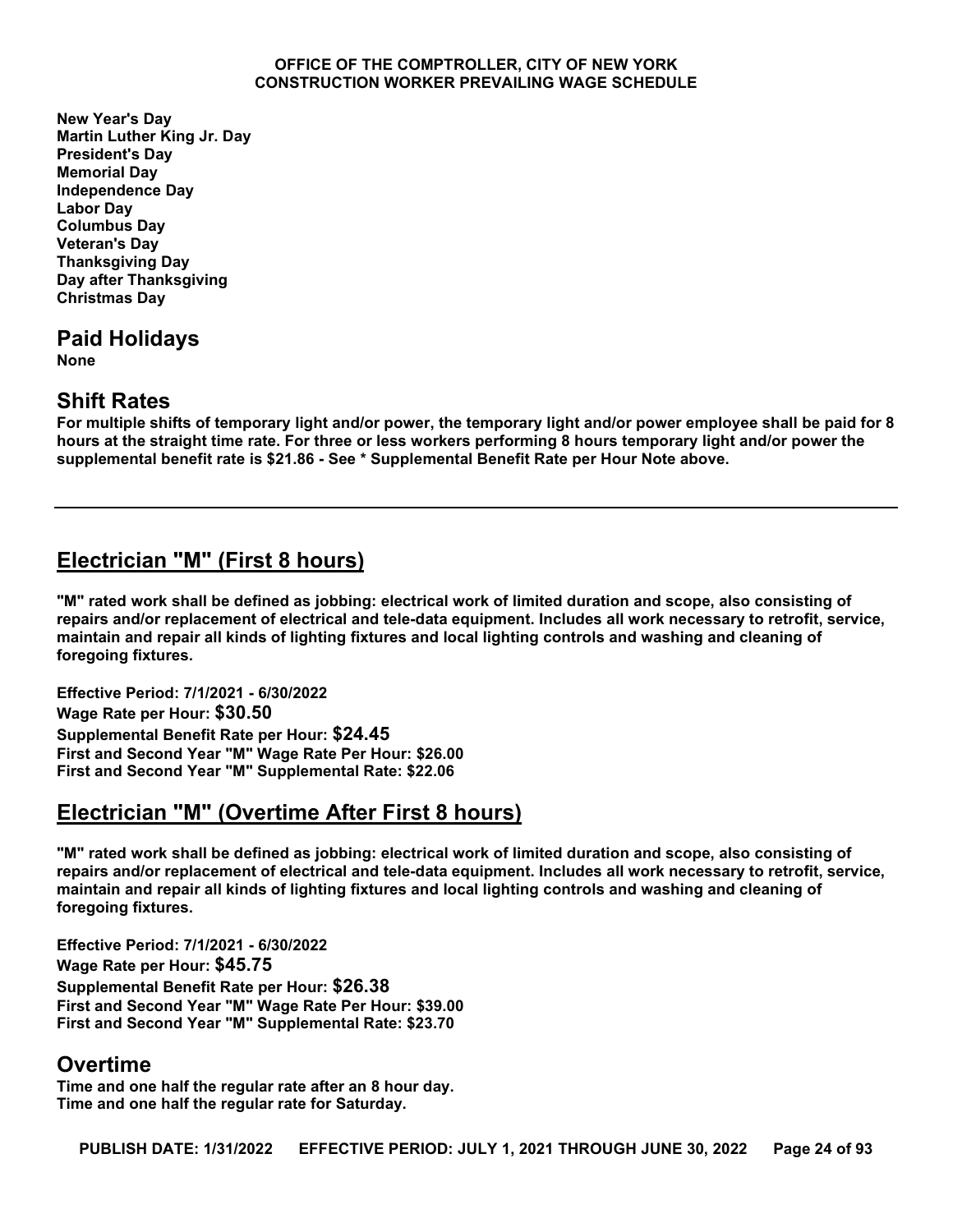**Time and one half the regular rate for Sunday.**

#### **Overtime Holidays**

**Time and one half the regular rate for work on the following holiday(s). New Year's Day Martin Luther King Jr. Day President's Day Memorial Day Independence Day Labor Day Columbus Day Veteran's Day Thanksgiving Day Day after Thanksgiving Christmas Day**

**Paid Holidays None**

**(Local #3)**

## <span id="page-24-0"></span>**ELECTRICIAN - ALARM TECHNICIAN**

**(Scope of Work - Inspect, test, repair, and replace defective, malfunctioning, or broken devices, components and controls of Fire, Burglar and Security Systems)**

#### **Alarm Technician**

**Effective Period: 7/1/2021 - 1/30/2022 Wage Rate per Hour: \$33.90 Supplemental Benefit Rate per Hour: \$18.43 Supplemental Note: \$16.80 only after 8 hours worked in a day**

**Effective Period: 1/31/2022 - 6/30/2022 Wage Rate per Hour: \$34.40 Supplemental Benefit Rate per Hour: \$19.32 Supplemental Note: \$17.57 only after 8 hours worked in a day**

#### **Overtime Description**

**Time and one half the regular rate for work on the following holidays: Columbus Day, Veterans Day, Day after Thanksgiving.**

**Double time the regular rate for work on the following holidays: New Year's day, Martin Luther King Jr. Day, President's Day, Memorial Day, Independence Day, Labor Day, Thanksgiving Day, Christmas Day.**

#### **Overtime**

**PUBLISH DATE: 1/31/2022 EFFECTIVE PERIOD: JULY 1, 2021 THROUGH JUNE 30, 2022 Page 25 of 93**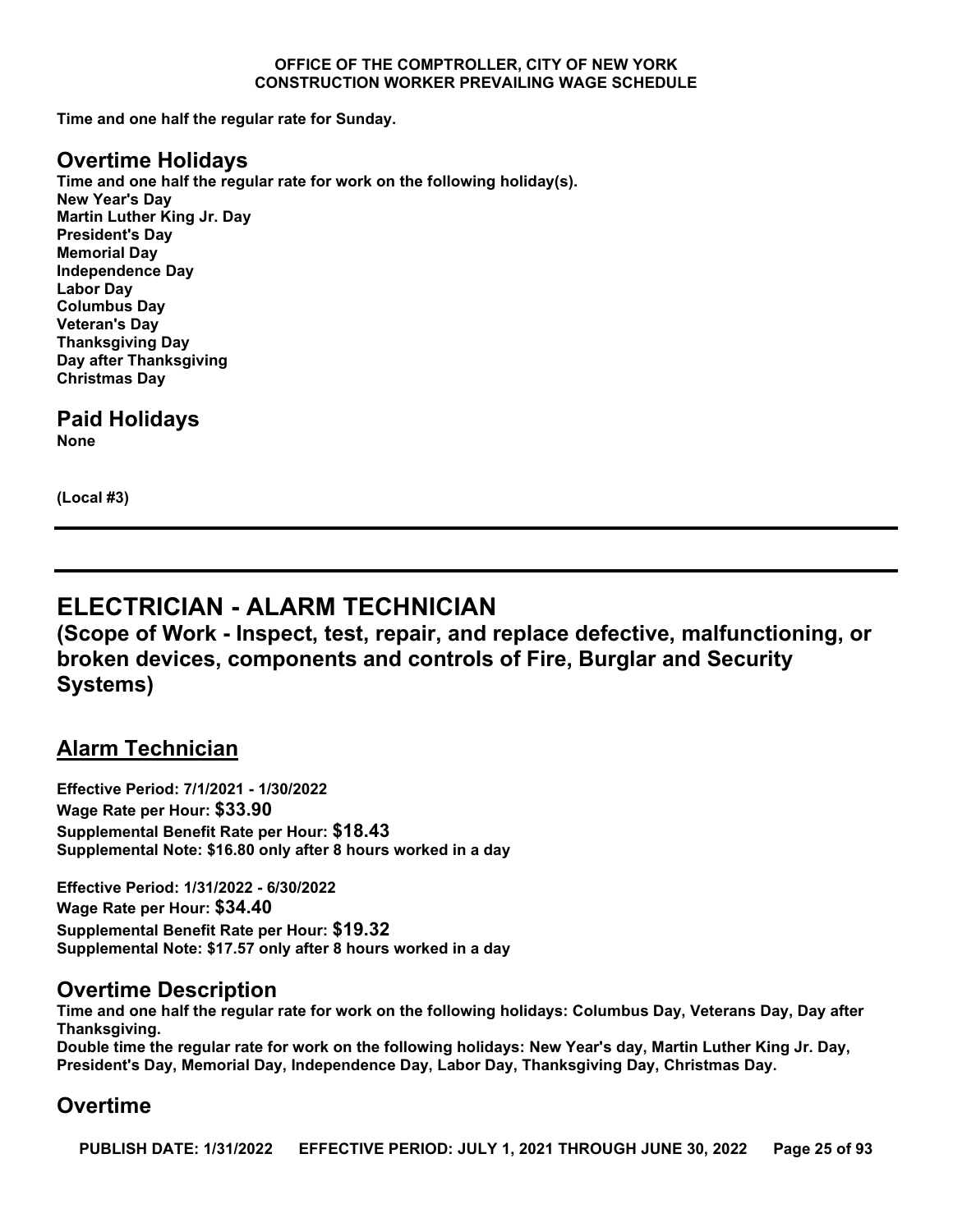**Time and one half the regular rate after an 8 hour day. Time and one half the regular rate for Saturday. Time and one half the regular rate for Sunday.**

### **Paid Holidays**

**New Year's Day Martin Luther King Jr. Day President's Day Memorial Day Independence Day Labor Day Columbus Day Veteran's Day Thanksgiving Day Day after Thanksgiving Christmas Day**

#### **Shift Rates**

**Night Differential is based upon a ten percent (10%) differential between the hours of 4:00 P.M. and 12:30 A.M. and a fifteen percent (15%) differential for the hours 12:00 A.M. to 8:30 A.M.**

#### **Vacation**

| Plus one Personal Day per year |  |
|--------------------------------|--|

**Sick Days: One day per Year. Up to 4 vacation days may be used as sick days.**

**(Local #3)**

## <span id="page-25-0"></span>**ELECTRICIAN-STREET LIGHTING WORKER**

#### **Electrician - Electro Pole Electrician**

**Effective Period: 7/1/2021 - 6/30/2022 Wage Rate per Hour: \$58.00 Supplemental Benefit Rate per Hour: \$56.83 \* Supplemental Note: See Supplemental Benefit Rate per Hour Note below**

#### **Electrician - Electro Pole Foundation Installer**

**Effective Period: 7/1/2021 - 6/30/2022 Wage Rate per Hour: \$43.16 Supplemental Benefit Rate per Hour: \$42.15 \* Supplemental Note: See Supplemental Benefit Rate per Hour Note below**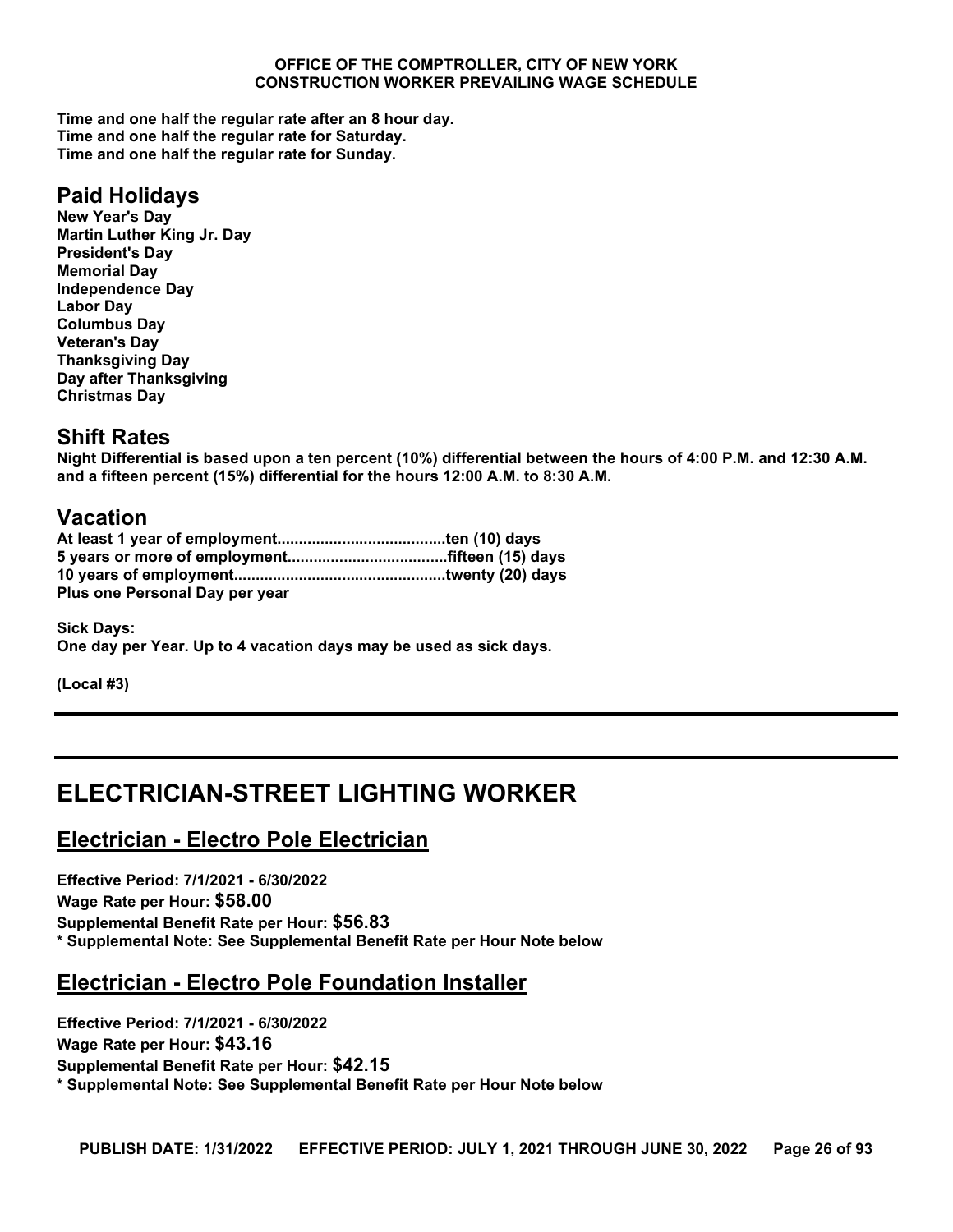### **Electrician - Electro Pole Maintainer**

**Effective Period: 7/1/2021 - 6/30/2022**

**Wage Rate per Hour: \$37.11**

**Supplemental Benefit Rate per Hour: \$38.04**

**\* Supplemental Note: See Supplemental Benefit Rate per Hour Note below** 

**\* Supplemental Benefit Rate per Hour Note**

**In addition to the Supplemental Benefit Rates per Hour listed above, the employer must provide an additional 6.2% of taxable gross pay earned on covered work only. This additional Supplemental Benefit Rate will terminate when the employee has contributed the maximum annual Social Security tax required by law, on all work performed.**

#### **Overtime Description**

**Electrician - Electro Pole Electrician: Time and one half the regular rate after a 7 hour day and after 5 consecutive days worked per week.**

**Electrician - Electro Pole Foundation Installer: Time and one half the regular rate after 8 hours within a 24 hour period and Saturday and Sunday.** 

**Electrician - Electro Pole Maintainer: Time and one half the regular rate after a 7 hour day and after 5 consecutive days worked per week. Saturdays and Sundays may be used as a make-up day at straight time when a day is lost during the week to inclement weather.**

#### **Overtime Holidays**

**Time and one half the regular rate for work on the following holiday(s). New Year's Day Martin Luther King Jr. Day President's Day Memorial Day Independence Day Labor Day Columbus Day Veteran's Day Thanksgiving Day Day after Thanksgiving Christmas Day**

**Paid Holidays None**

**(Local #3)**

## <span id="page-26-0"></span>**ELEVATOR CONSTRUCTOR**

### **Elevator Constructor**

**Effective Period: 7/1/2021 - 3/16/2022 Wage Rate per Hour: \$72.29**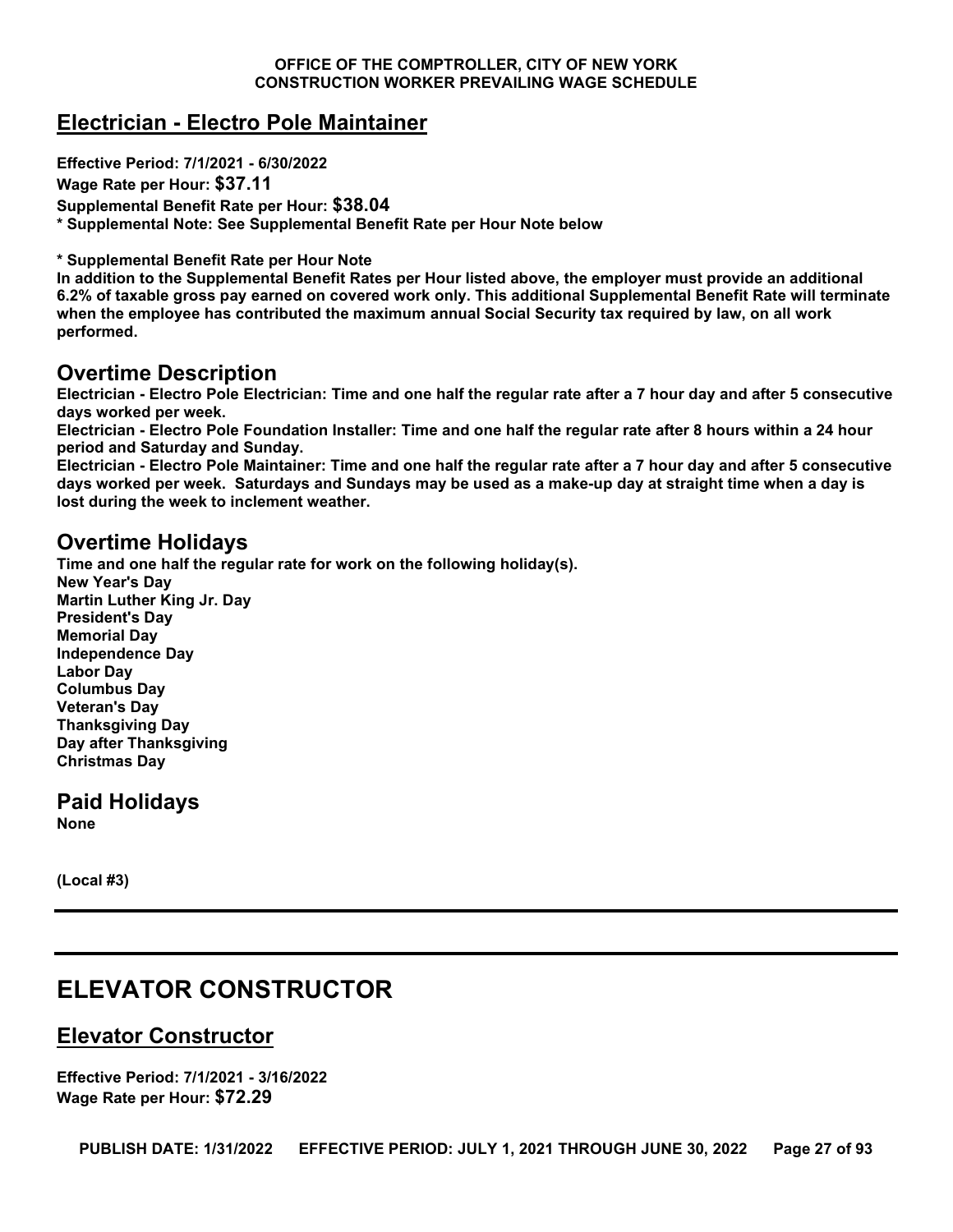**Supplemental Benefit Rate per Hour: \$38.29**

**Effective Period: 3/17/2022 - 6/30/2022 Wage Rate per Hour: \$75.14 Supplemental Benefit Rate per Hour: \$39.10**

#### **Overtime Description**

**For New Construction: work performed after an 8 hour day, Saturday, Sunday or between 4:30pm and 7:00am shall be paid at double time rate.**

**Existing buildings: work performed after an 8 hour day, Saturday, Sunday or between 5:30pm and 7:00 am shall be paid time and one half.**

#### **Overtime**

**Double time the regular rate for work on the following holiday(s).**

#### **Paid Holidays**

**New Year's Day President's Day Good Friday Memorial Day Independence Day Labor Day Columbus Day Veteran's Day Thanksgiving Day Day after Thanksgiving Christmas Day**

#### **Vacation**

**Employer contributes 8% of regular basic hourly rate as vacation pay for employees with more than 15 years of service, and 6% for employees with 5 to 15 years of service, and 4% for employees with less than 5 years of service.**

**(Local #1)**

## <span id="page-27-0"></span>**ELEVATOR REPAIR & MAINTENANCE**

#### **Elevator Service/Modernization Mechanic**

**Effective Period: 7/1/2021 - 3/16/2022 Wage Rate per Hour: \$56.77 Supplemental Benefit Rate per Hour: \$38.19**

**Effective Period: 3/17/2022 - 6/30/2022 Wage Rate per Hour: \$59.09 Supplemental Benefit Rate per Hour: \$39.00**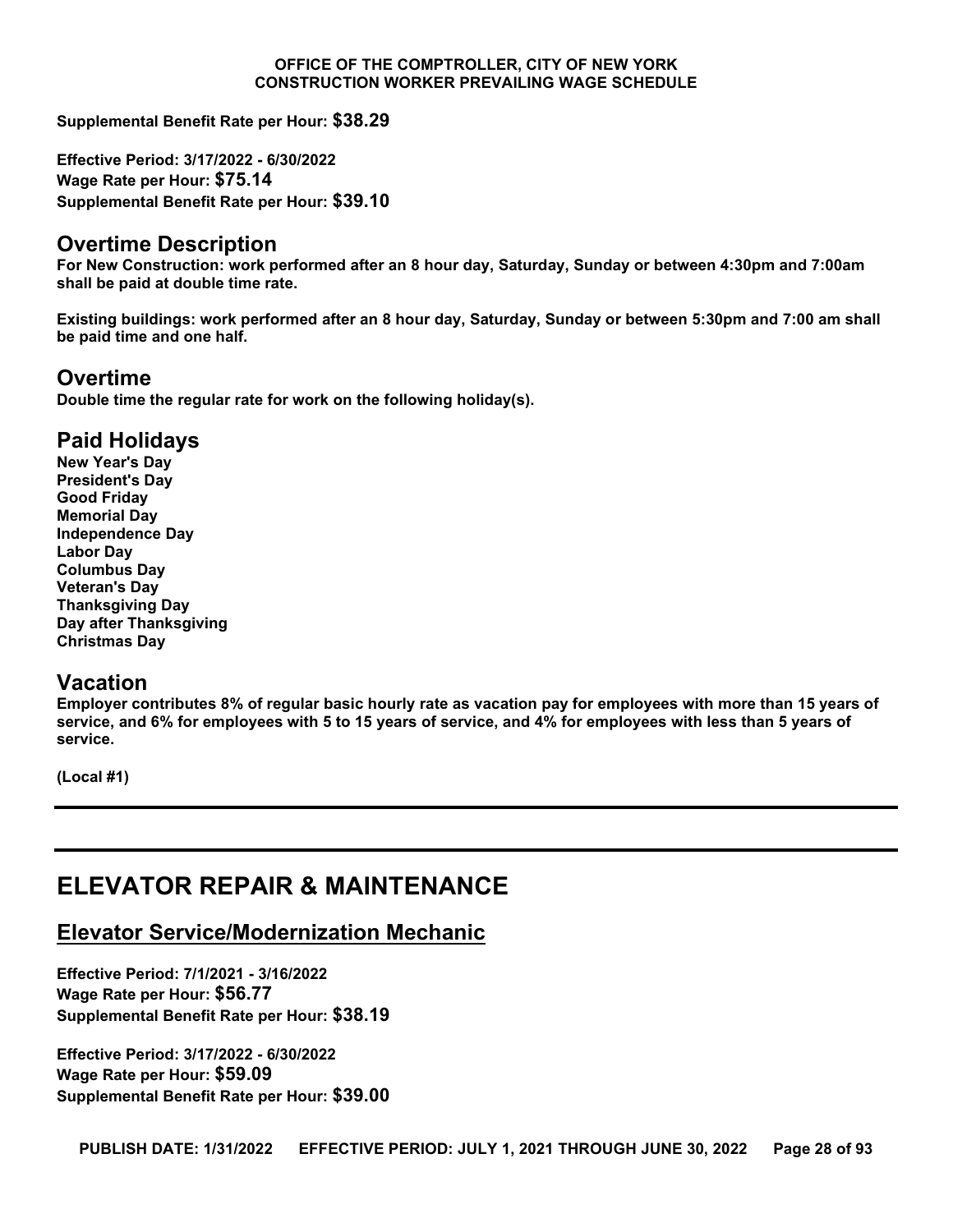#### **Overtime Description**

**For Scheduled Service Work: Double time - work scheduled in advance by two or more workers performed on Sundays, Holidays, and between midnight and 7:00am.**

#### **Overtime**

**Time and one half the regular rate after an 8 hour day. Time and one half the regular rate for Saturday. Time and one half the regular rate for Sunday. Time and one half the regular rate for work on a holiday plus the day's pay.**

#### **Paid Holidays**

**New Year's Day President's Day Good Friday Memorial Day Independence Day Labor Day Columbus Day Veteran's Day Thanksgiving Day Day after Thanksgiving Christmas Day**

### **Shift Rates**

**Afternoon shift - regularly hourly rate plus a (15%) fifteen percent differential. Graveyard shift - time and one half the regular rate.**

#### **Vacation**

**Employer contributes 8% of regular basic hourly rate as vacation pay for employees with more than 15 years of service, and 6% for employees with 5 to 15 years of service, and 4% for employees with less than 5 years of service.**

**(Local #1)**

## <span id="page-28-0"></span>**ENGINEER**

### **Engineer - Heavy Construction Operating Engineer I**

**Cherrypickers 20 tons and over and Loaders (rubber tired and/or tractor type with a manufacturer's minimum rated capacity of six cubic yards and over).**

**Effective Period: 7/1/2021 - 6/30/2022 Wage Rate per Hour: \$74.65 Supplemental Benefit Rate per Hour: \$42.06 Supplemental Note: \$76.72 on overtime Shift Wage Rate: \$119.44**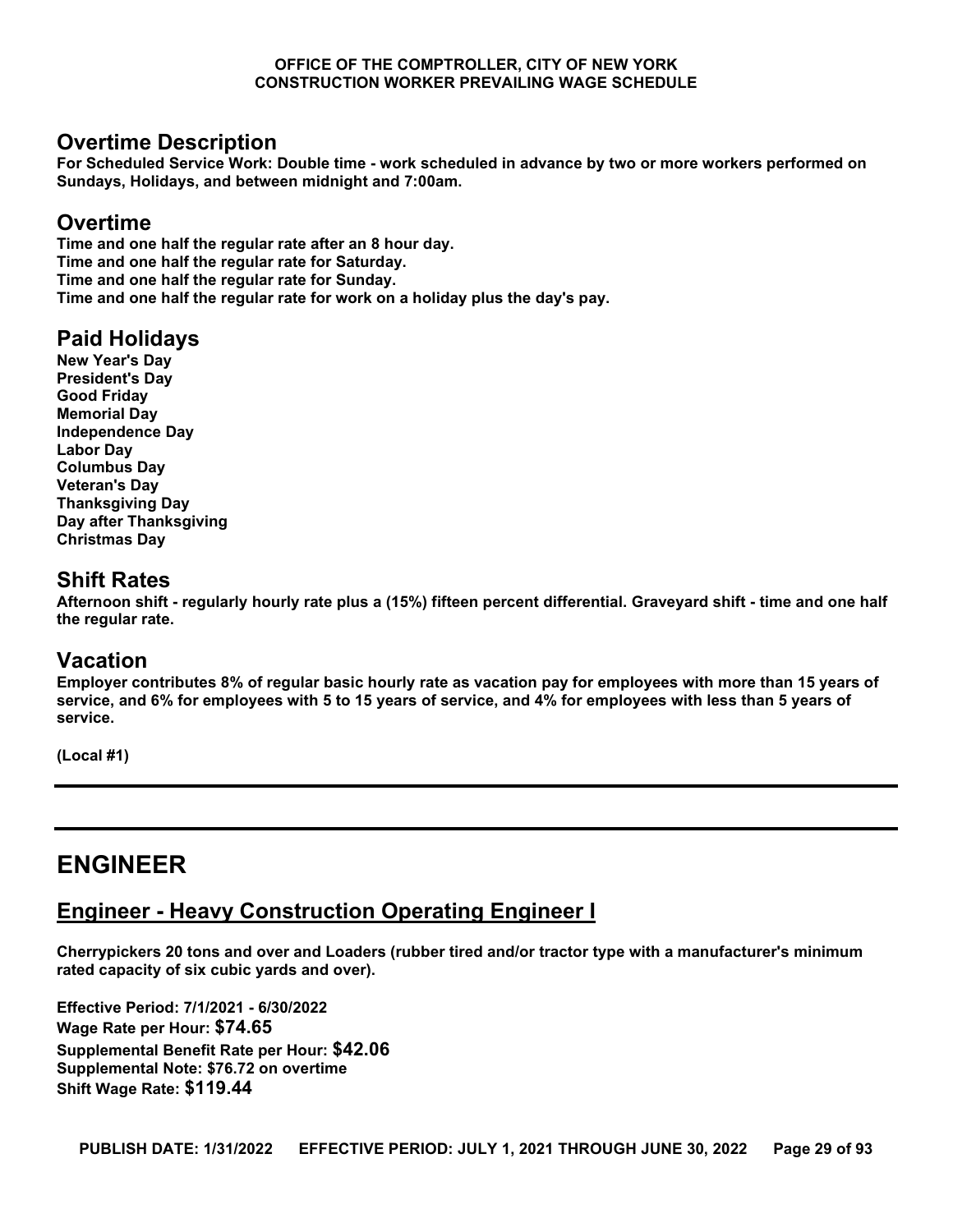### **Engineer - Heavy Construction Operating Engineer II**

**Backhoes, Basin Machines, Groover, Mechanical Sweepers, Bobcat, Boom Truck, Barrier Transport (Barrier Mover) & machines of similar nature. Operation of Churn Drills and machines of a similar nature, Stetco Silent Hoist and machines of similar nature, Vac-Alls, Meyers Machines, John Beam and machines of a similar nature, Ross Carriers and Travel Lifts and machines of a similar nature, Bulldozers, Scrapers and Turn-a-Pulls: Tugger Hoists (Used exclusively for handling excavated material); Tractors with attachments, Hyster and Roustabout Cranes, Cherrypickers. Austin Western, Grove and machines of a similar nature, Scoopmobiles, Monorails, Conveyors, Trenchers: Loaders-Rubber Tired and Tractor: Barber Greene and Eimco Loaders and Eimco Backhoes; Mighty Midget and similar breakers and Tampers, Curb and Gutter Pavers and Motor Patrol, Motor Graders and all machines of a similar nature. Locomotives 10 Tons or under. Mini-Max, Break-Tech and machines of a similar nature; Milling machines, robotic and demolition machines and machines of a similar nature, shot blaster, skid steer machines and machines of a similar nature including bobcat, pile rig rubber-tired excavator (37,000 lbs. and under), 2 man auger.**

**Effective Period: 7/1/2021 - 6/30/2022 Wage Rate per Hour: \$72.40 Supplemental Benefit Rate per Hour: \$42.06 Supplemental Note: \$76.72 on overtime Shift Wage Rate: \$115.84**

### **Engineer - Heavy Construction Operating Engineer III**

**Minor Equipment such as Tractors, Post Hole Diggers, Ditch Witch (Walk Behind), Road Finishing Machines, Rollers five tons and under, Tugger Hoists, Dual Purpose Trucks, Fork Lifts, and Dempsey Dumpers, Fireperson.**

**Effective Period: 7/1/2021 - 6/30/2022 Wage Rate per Hour: \$68.62 Supplemental Benefit Rate per Hour: \$42.06 Supplemental Note: \$76.72 on overtime Shift Wage Rate: \$109.79**

### **Engineer - Heavy Construction Maintenance Engineer I**

**Installing, Repairing, Maintaining, Dismantling and Manning of all equipment including Steel Cutting, Bending and Heat Sealing Machines, Mechanical Heaters, Grout Pumps, Bentonite Pumps & Plants, Screening Machines, Fusion Coupling Machines, Tunnel Boring Machines Moles and Machines of a similar nature, Power Packs, Mechanical Hydraulic Jacks; all drill rigs including but not limited to Churn, Rotary Caisson, Raised Bore & Drills of a similar nature; Personnel, Inspection & Safety Boats or any boats used to perform functions of same, Mine Hoists, Whirlies, all Climbing Cranes, all Tower Cranes, including but not limited to Truck Mounted and Crawler Type and machines of similar nature; Maintaining Hydraulic Drills and machines of a similar nature; Well Point System-Installation and dismantling; Burning, Welding, all Pumps regardless of size and/or motor power, except River Cofferdam Pumps and Wells Point Pumps; Motorized Buggies (three or more); equipment used in the cleaning and televising of sewers, but not limited to jet-rodder/vacuum truck, vacall/vactor, closed circuit television inspection equipment; high powered water pumps, jet pumps; screed machines and concrete finishing machines of a similar nature; vermeers.**

**Effective Period: 7/1/2021 - 6/30/2022 Wage Rate per Hour: \$72.05 Supplemental Benefit Rate per Hour: \$42.06 Supplemental Note: \$76.72 on overtime Shift Wage Rate: \$115.28**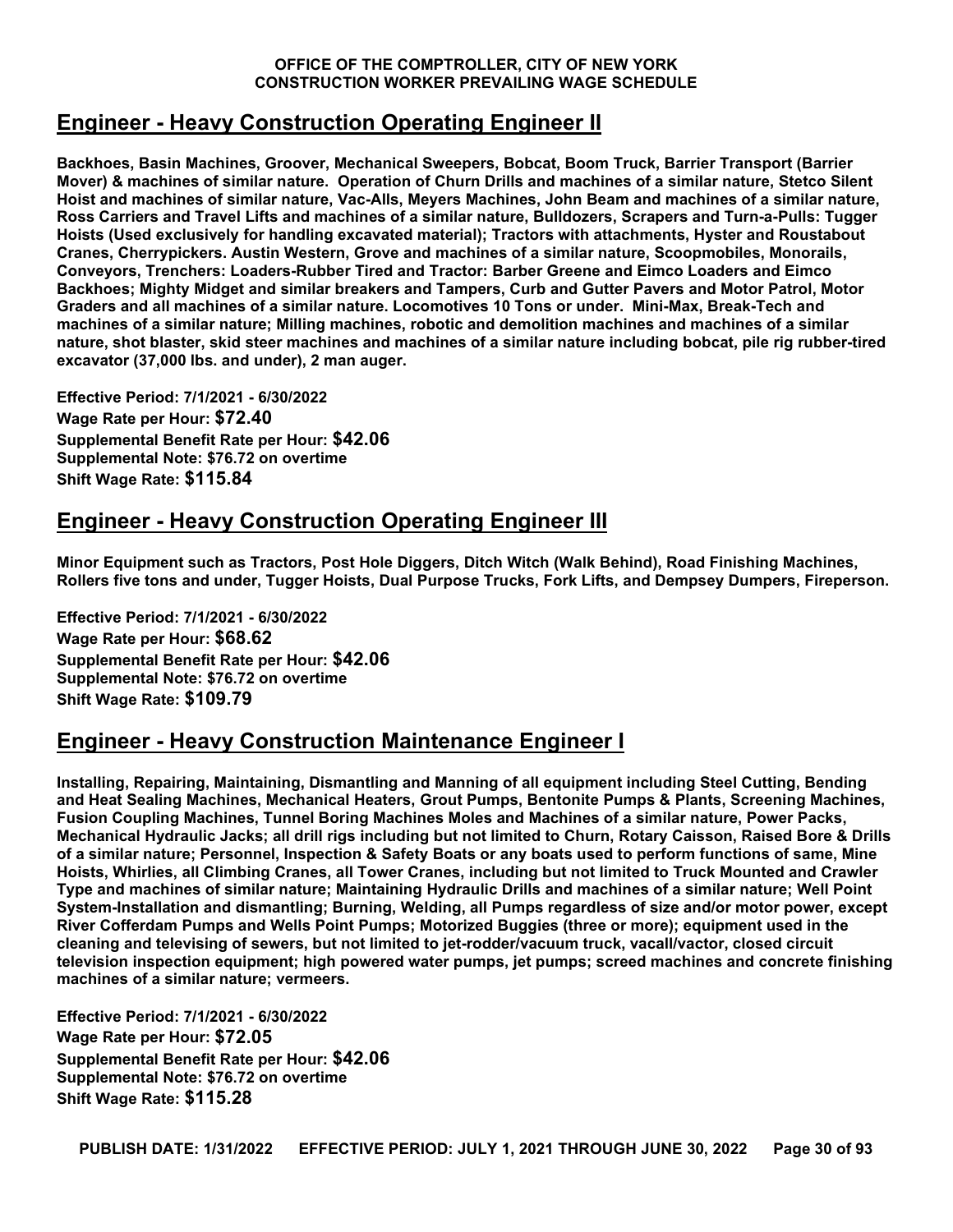### **Engineer - Heavy Construction Maintenance Engineer II**

**On Base Mounted Tower Cranes**

**Effective Period: 7/1/2021 - 6/30/2022 Wage Rate per Hour: \$95.02 Supplemental Benefit Rate per Hour: \$42.06 Supplemental Note: \$76.72 on overtime Shift Wage Rate: \$152.03**

### **Engineer - Heavy Construction Maintenance Engineer III**

**On Generators, Light Towers**

**Effective Period: 7/1/2021 - 6/30/2022 Wage Rate per Hour: \$47.10 Supplemental Benefit Rate per Hour: \$42.06 Supplemental Note: \$76.72 on overtime Shift Wage Rate: \$75.36**

### **Engineer - Heavy Construction Maintenance Engineer IV**

**On Pumps and Mixers including mud sucking**

**Effective Period: 7/1/2021 - 6/30/2022 Wage Rate per Hour: \$48.35 Supplemental Benefit Rate per Hour: \$42.06 Supplemental Note: \$76.72 on overtime Shift Wage Rate: \$77.36**

#### **Engineer - Heavy Construction Service Engineer**

**Gradalls: Concrete Pumps: Power Houses: Driving Truck Cranes: Driving and Operating Fuel and Grease Trucks.**

**Effective Period: 7/1/2021 - 6/30/2022 Wage Rate per Hour: \$64.82 Supplemental Benefit Rate per Hour: \$42.06 Supplemental Note: \$76.72 on overtime Shift Wage Rate: \$103.71**

#### **Engineer - Heavy Construction Service Mechanic**

**Shovels: Cranes: Draglines: Backhoes: Keystones: Pavers: Trenching Machines: Gunite Machines: Compressors (three (3) or more in Battery): Crawler Cranes- having a straight lattice boom with no attachment or luffing boom, no jib and no auxiliary attachment.**

**Effective Period: 7/1/2021 - 6/30/2022 Wage Rate per Hour: \$44.45 Supplemental Benefit Rate per Hour: \$42.06**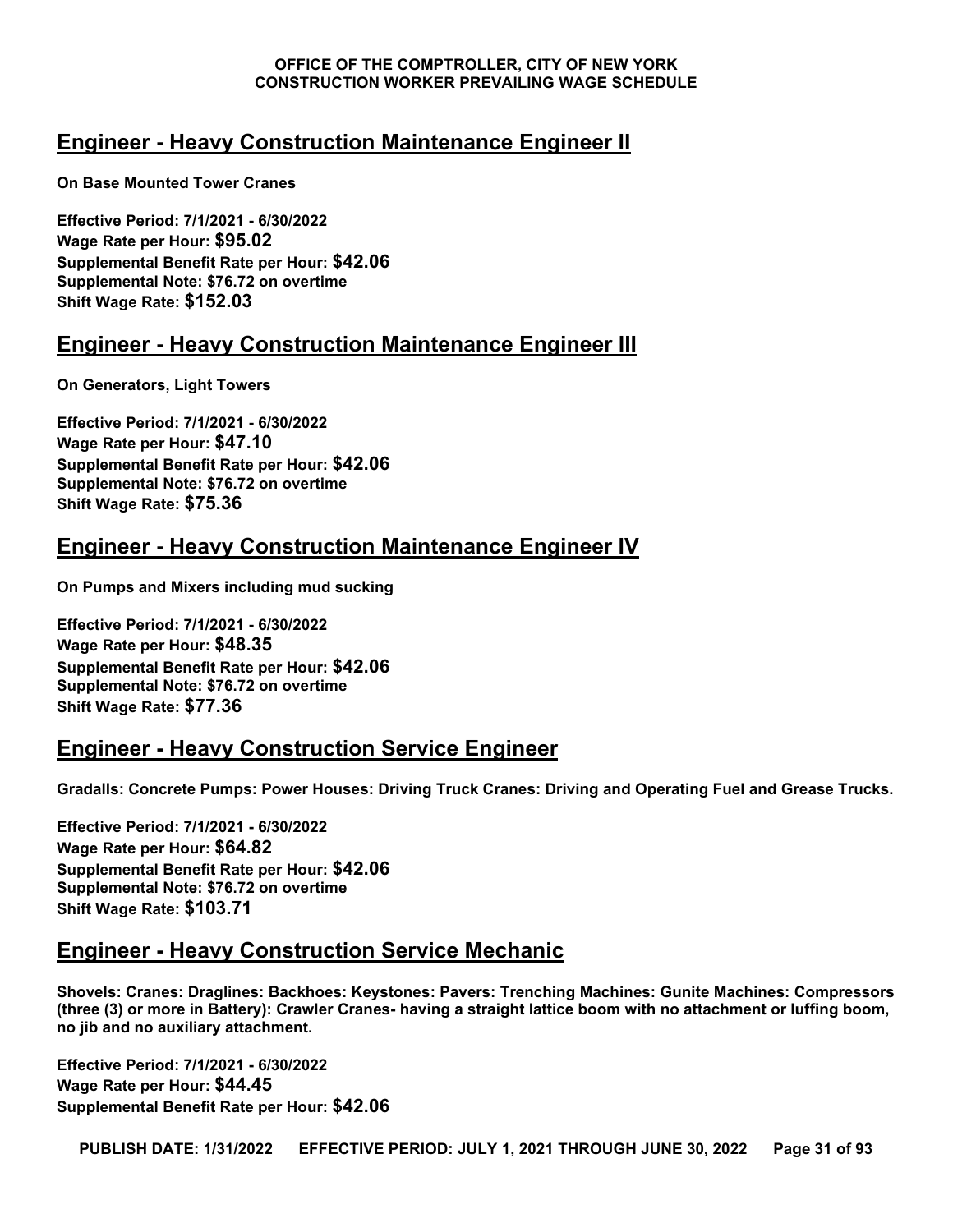**Supplemental Note: \$76.72 on overtime Shift Wage Rate: \$71.12**

#### **Engineer - Steel Erection Maintenance Engineers**

**Derrick, Travelers, Tower, Crawler Tower and Climbing Cranes**

**Effective Period: 7/1/2021 - 6/30/2022 Wage Rate per Hour: \$68.93 Supplemental Benefit Rate per Hour: \$42.06 Supplemental Note: \$76.72 on overtime Shift Wage Rate: \$110.29**

### **Engineer - Steel Erection Oiler I**

**On a Truck Crane**

**Effective Period: 7/1/2021 - 6/30/2022 Wage Rate per Hour: \$64.43 Supplemental Benefit Rate per Hour: \$42.06 Supplemental Note: \$76.72 on overtime Shift Wage Rate: \$103.09**

### **Engineer - Steel Erection Oiler II**

**On a Crawler Crane**

**Effective Period: 7/1/2021 - 6/30/2022 Wage Rate per Hour: \$48.72 Supplemental Benefit Rate per Hour: \$42.06 Supplemental Note: \$76.72 on overtime Shift Wage Rate: \$77.95**

#### **Overtime Description**

**On jobs of more than one shift, if the next shift employee fails to report for work through any cause over which the employer has no control, the employee on duty who works the next shift continues to work at the single time rate.**

#### **Overtime**

**Double time the regular rate after an 8 hour day. Double time the regular time rate for Saturday. Double time the regular rate for Sunday. Double time the regular rate for work on the following holiday(s).**

#### **Paid Holidays**

**New Year's Day Lincoln's Birthday President's Day Memorial Day Independence Day**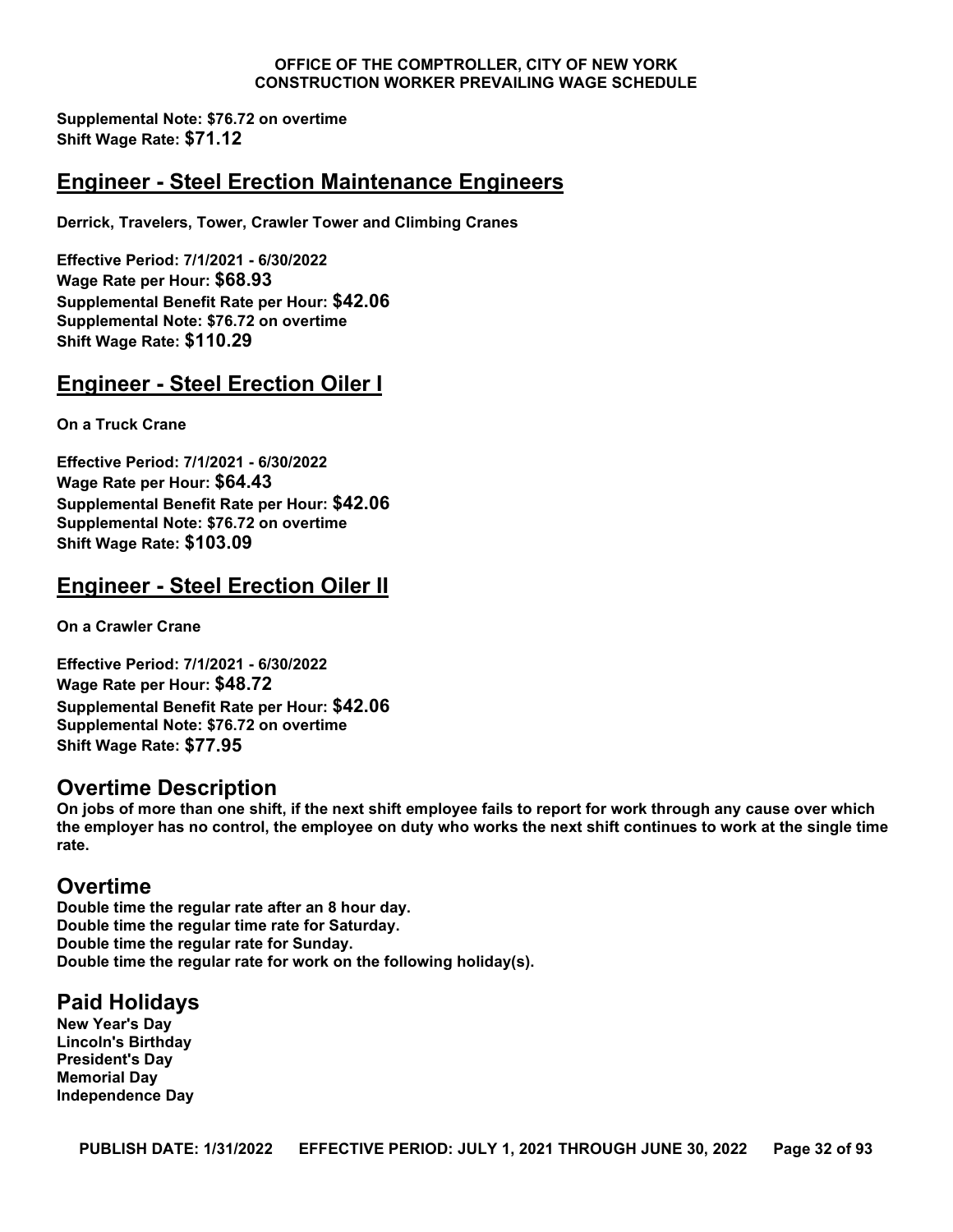**Labor Day Columbus Day Veteran's Day Thanksgiving Day Day after Thanksgiving Christmas Day Employees must work at least one day in the payroll week in which the holiday occurs to receive the paid holiday**

### **Engineer - Building Work Maintenance Engineers I**

**Installing, repairing, maintaining, dismantling (of all equipment including: Steel Cutting and Bending Machines, Mechanical Heaters, Mine Hoists, Climbing Cranes, Tower Cranes, Linden Peine, Lorain, Liebherr, Mannes, or machines of a similar nature, Well Point Systems, Deep Well Pumps, Concrete Mixers with loading Device, Concrete Plants, Motor Generators when used for temporary power and lights), skid steer machines of a similar nature including bobcat.**

**Effective Period: 7/1/2021 - 6/30/2022 Wage Rate per Hour: \$64.11 Supplemental Benefit Rate per Hour: \$41.15 Supplemental Note: \$74.90 on overtime**

### **Engineer - Building Work Maintenance Engineers II**

**On Pumps, Generators, Mixers and Heaters**

**Effective Period: 7/1/2021 - 6/30/2022 Wage Rate per Hour: \$49.49 Supplemental Benefit Rate per Hour: \$41.15 Supplemental Note: \$74.90 on overtime**

### **Engineer - Building Work Oilers I**

**All gasoline, electric, diesel or air operated Gradealls: Concrete Pumps, Overhead Cranes in Power Houses: Their duties shall be to assist the Engineer in oiling, greasing and repairing of all machines; Driving Truck Cranes: Driving and Operating Fuel and Grease Trucks, Cherrypickers (hydraulic cranes) over 70,000 GVW, and machines of a similar nature.**

**Effective Period: 7/1/2021 - 6/30/2022 Wage Rate per Hour: \$60.89 Supplemental Benefit Rate per Hour: \$41.15 Supplemental Note: \$74.90 on overtime**

### **Engineer - Building Work Oilers II**

**Oilers on Crawler Cranes, Backhoes, Trenching Machines, Gunite Machines, Compressors (three or more in Battery).**

**Effective Period: 7/1/2021 - 6/30/2022**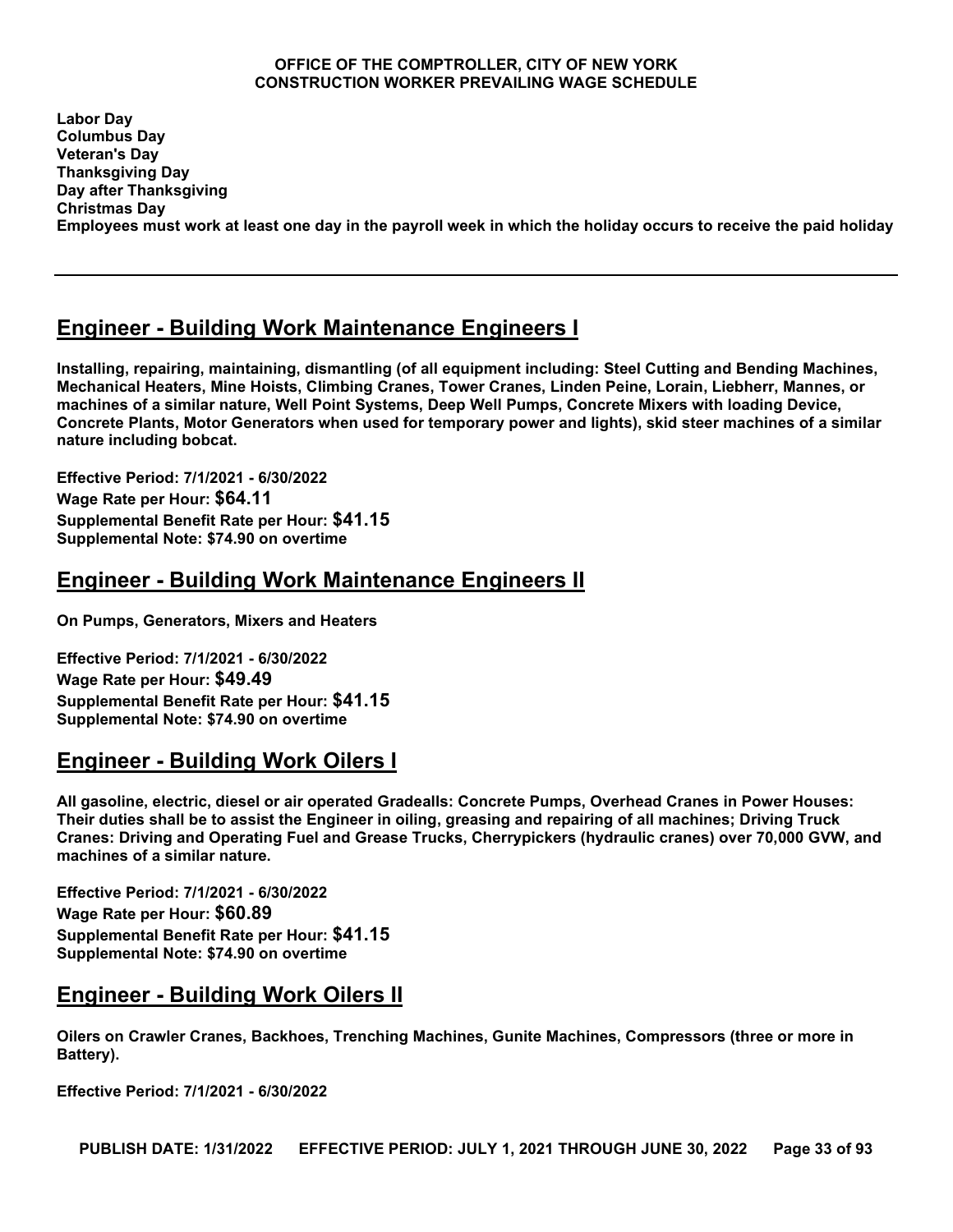**Wage Rate per Hour: \$44.88 Supplemental Benefit Rate per Hour: \$41.15 Supplemental Note: \$74.90 on overtime**

#### **Overtime Description**

**On jobs of more than one shift, if an Employee fails to report for work through any cause over which the Employer has no control, the Employee on duty will continue to work at the rate of single time.**

#### **Overtime**

**Double time the regular rate after an 8 hour day. Double time the regular time rate for Saturday. Double time the regular rate for Sunday. Double time the regular rate for work on the following holiday(s).**

### **Paid Holidays**

**New Year's Day Lincoln's Birthday President's Day Memorial Day Independence Day Labor Day Columbus Day Veteran's Day Thanksgiving Day Christmas Day Employees must work at least one day in the payroll week in which the holiday occurs to receive the paid holiday**

#### **Shift Rates**

**When two (2) or more shifts are employed, single time will be paid for each shift.**

**(Local #15)**

## <span id="page-33-0"></span>**ENGINEER - CITY SURVEYOR AND CONSULTANT**

### **Party Chief**

**Effective Period: 7/1/2021 - 6/30/2022 Wage Rate per Hour: \$41.98 Supplemental Benefit Rate per Hour: \$24.40 Supplemental Note: Overtime Benefit Rate - \$29.35 per hour (time & one half) \$34.30 per hour (double time).**

#### **Instrument Person**

**Effective Period: 7/1/2021 - 6/30/2022 Wage Rate per Hour: \$34.32 Supplemental Benefit Rate per Hour: \$24.40**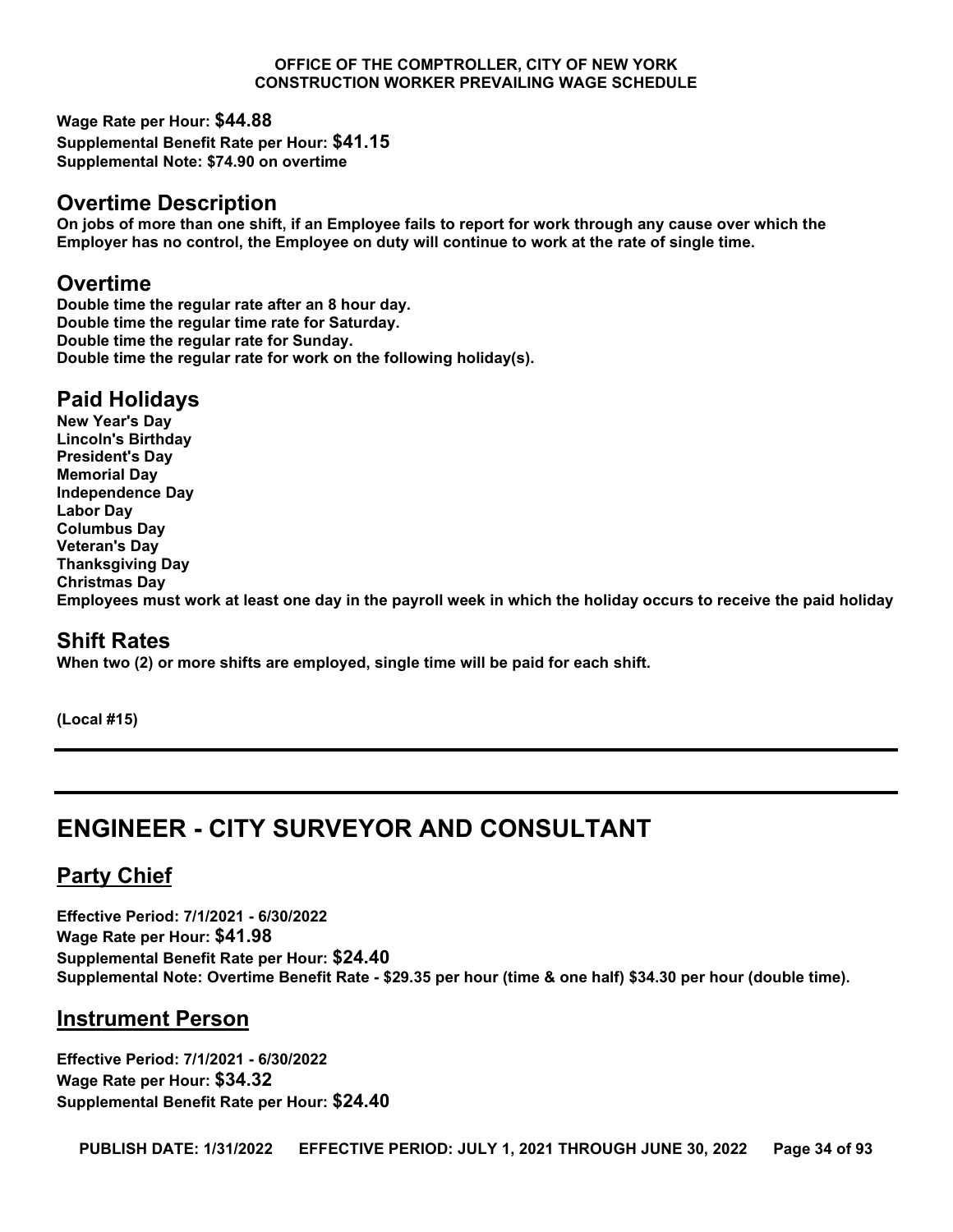**Supplemental Note: Overtime Benefit Rate - \$29.35 per hour (time & one half) \$34.30 per hour (double time).**

#### **Rodperson**

**Effective Period: 7/1/2021 - 6/30/2022 Wage Rate per Hour: \$29.49 Supplemental Benefit Rate per Hour: \$24.40 Supplemental Note: Overtime Benefit Rate - \$29.35 per hour (time & one half) \$34.30 per hour (double time).**

#### **Overtime Description**

**Time and one half the regular rate after an 8 hour day, Time and one half the regular rate for Saturday for the first eight hours worked, Double time the regular time rate for Saturday for work performed in excess of eight hours, Double time the regular rate for Sunday and Double time the regular rate for work on a holiday.**

### **Paid Holidays**

**New Year's Day Lincoln's Birthday President's Day Memorial Day Independence Day Labor Day Columbus Day Veteran's Day Thanksgiving Day Day after Thanksgiving Christmas Day Employees must work at least one day in the payroll week in which the holiday occurs to receive the paid holiday**

**(Operating Engineer Local #15-D)**

# <span id="page-34-0"></span>**ENGINEER - FIELD (BUILDING CONSTRUCTION)**

**(Construction of Building Projects, Concrete Superstructures, etc.)**

#### **Field Engineer - BC Party Chief**

**Effective Period: 7/1/2021 - 6/30/2022 Wage Rate per Hour: \$66.42 Supplemental Benefit Rate per Hour: \$37.16 Supplemental Note: Overtime Benefit Rate - \$52.27 per hour (time & one half) \$67.37 per hour (double time).**

#### **Field Engineer - BC Instrument Person**

**Effective Period: 7/1/2021 - 6/30/2022 Wage Rate per Hour: \$51.37 Supplemental Benefit Rate per Hour: \$37.16**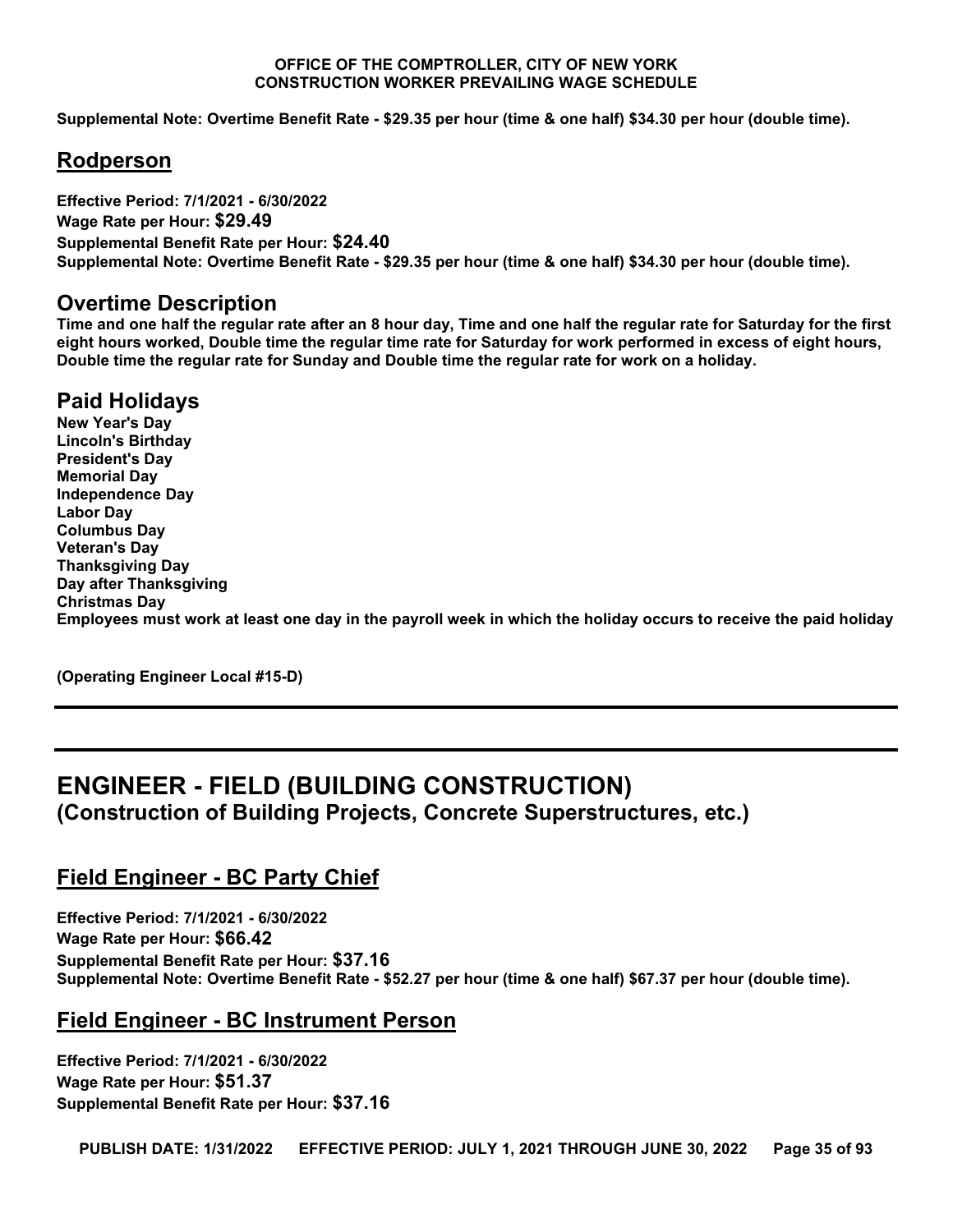**Supplemental Note: Overtime Benefit Rate - \$52.27 per hour (time & one half) \$67.37 per hour (double time).**

#### **Field Engineer - BC Rodperson**

**Effective Period: 7/1/2021 - 6/30/2022 Wage Rate per Hour: \$32.84 Supplemental Benefit Rate per Hour: \$37.16 Supplemental Note: Overtime Benefit Rate - \$52.27 per hour (time & one half) \$67.37 per hour (double time).**

#### **Overtime Description**

**Time and one half the regular rate after a 7 hour work and time and one half the regular rate for Saturday for the first seven hours worked, Double time the regular time rate for Saturday for work performed in excess of seven hours, Double time the regular rate for Sunday and Double time the regular rate for work on a holiday.**

#### **Paid Holidays**

**New Year's Day President's Day Good Friday Memorial Day Independence Day Labor Day Columbus Day Veteran's Day Thanksgiving Day Christmas Day Employees must work at least one day in the payroll week in which the holiday occurs to receive the paid holiday**

**(Operating Engineer Local #15-D)**

### <span id="page-35-0"></span>**ENGINEER - FIELD (HEAVY CONSTRUCTION)**

**(Construction of Roads, Tunnels, Bridges, Sewers, Building Foundations, Engineering Structures etc.)**

#### **Field Engineer - HC Party Chief**

**Effective Period: 7/1/2021 - 6/30/2022 Wage Rate per Hour: \$77.31 Supplemental Benefit Rate per Hour: \$39.64 Supplemental Note: Overtime benefit rate - \$55.86 per hour (time & one half), \$72.08 per hour (double time).**

#### **Field Engineer - HC Instrument Person**

**Effective Period: 7/1/2021 - 6/30/2022 Wage Rate per Hour: \$56.50**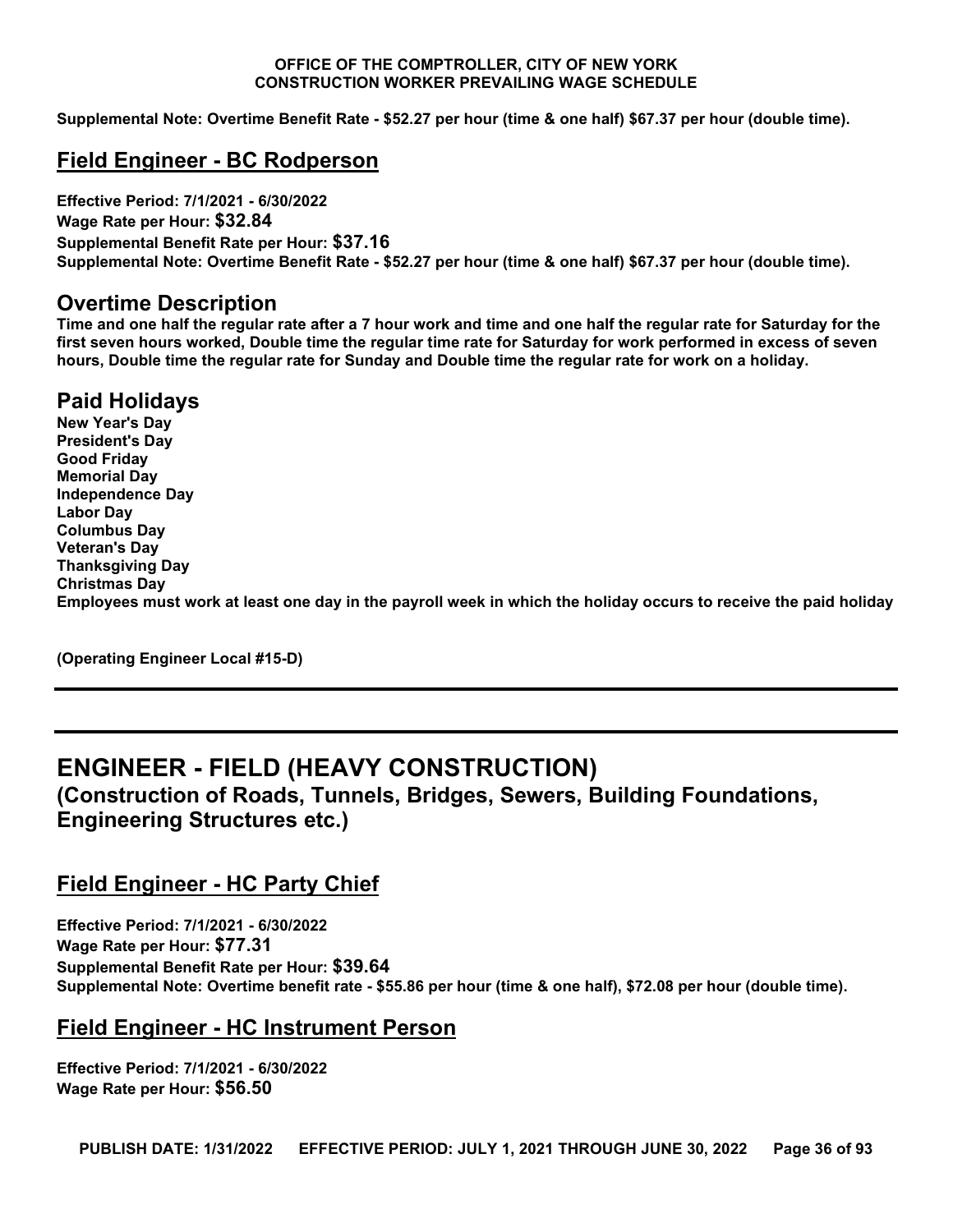**Supplemental Benefit Rate per Hour: \$39.64 Supplemental Note: Overtime benefit rate - \$55.86 per hour (time & one half), \$72.08 per hour (double time).**

# **Field Engineer - HC Rodperson**

**Effective Period: 7/1/2021 - 6/30/2022 Wage Rate per Hour: \$47.23 Supplemental Benefit Rate per Hour: \$39.64 Supplemental Note: Overtime benefit rate - \$55.86 per hour (time & one half), \$72.08 per hour (double time).**

## **Overtime Description**

**Time and one half the regular rate after an 8 hour day, Time and one half the regular rate for Saturday for the first eight hours worked, Double time the regular time rate for Saturday for work performed in excess of eight hours, Double time the regular rate for Sunday and Double time the regular rate for work on a holiday.**

# **Paid Holidays**

**New Year's Day Lincoln's Birthday President's Day Memorial Day Independence Day Labor Day Columbus Day Veteran's Day Thanksgiving Day Christmas Day Employees must work at least one day in the payroll week in which the holiday occurs to receive the paid holiday**

**(Operating Engineer Local #15-D)**

# **ENGINEER - FIELD (STEEL ERECTION)**

# **Field Engineer - Steel Erection Party Chief**

**Effective Period: 7/1/2021 - 6/30/2022 Wage Rate per Hour: \$71.98 Supplemental Benefit Rate per Hour: \$39.14 Supplemental Note: Overtime benefit rate - \$55.11 per hour (time & one half), \$71.08 per hour (double time).**

# **Field Engineer - Steel Erection Instrument Person**

**Effective Period: 7/1/2021 - 6/30/2022 Wage Rate per Hour: \$55.85 Supplemental Benefit Rate per Hour: \$39.14 Supplemental Note: Overtime benefit rate - \$55.11 per hour (time & one half), \$71.08 per hour (double time).**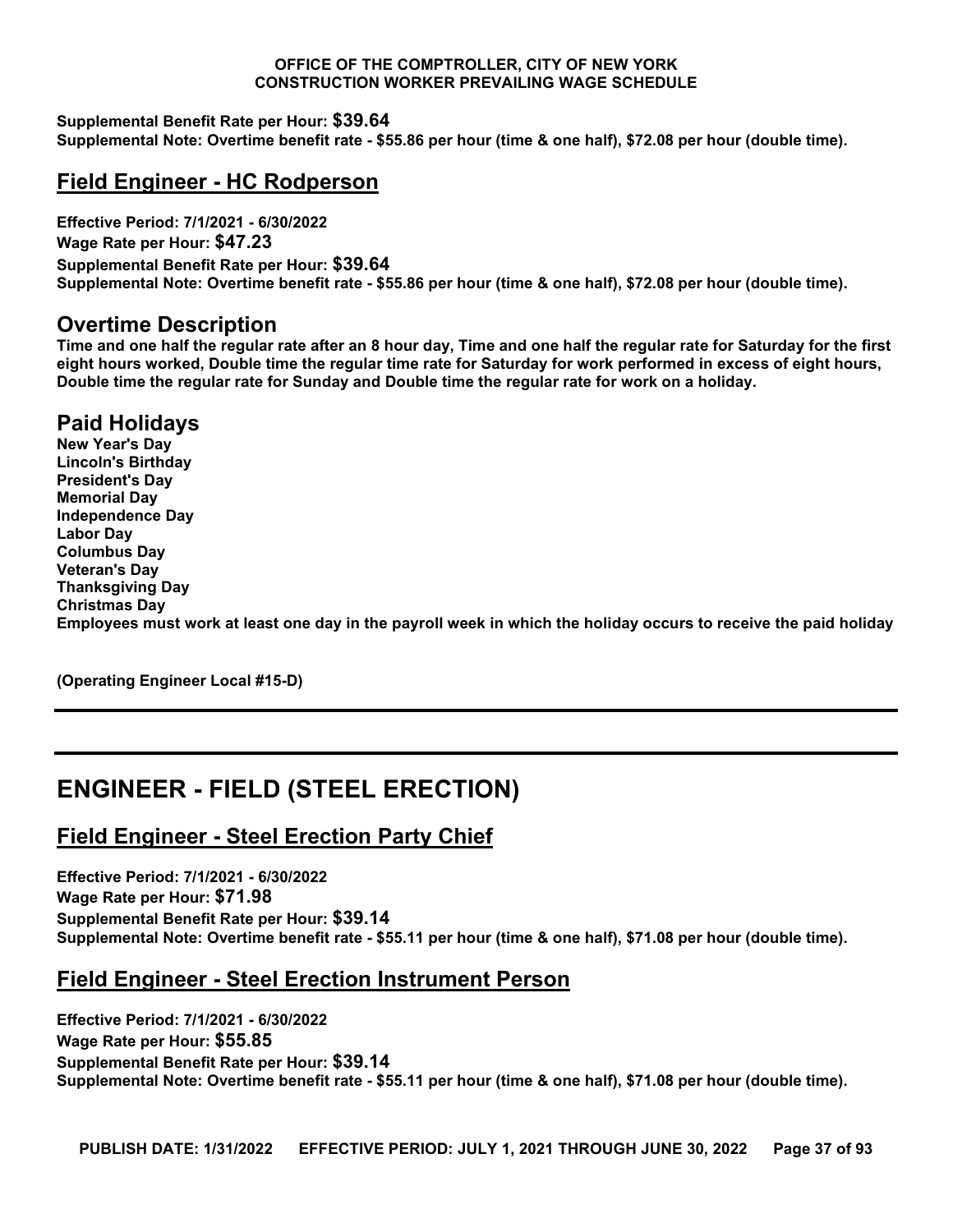# **Field Engineer - Steel Erection Rodperson**

**Effective Period: 7/1/2021 - 6/30/2022 Wage Rate per Hour: \$36.99 Supplemental Benefit Rate per Hour: \$39.14 Supplemental Note: Overtime benefit rate - \$55.11 per hour (time & one half), \$71.08 per hour (double time).**

### **Overtime Description**

**Time and one half the regular rate for Saturday for the first eight hours worked. Double time the regular rate for Saturday for work performed in excess of eight hours.**

## **Overtime**

**Time and one half the regular rate after an 8 hour day. Double time the regular rate for Sunday. Double time the regular rate for work on the following holiday(s).**

# **Paid Holidays**

**New Year's Day Lincoln's Birthday President's Day Memorial Day Independence Day Labor Day Columbus Day Veteran's Day Thanksgiving Day Christmas Day Employees must work at least one day in the payroll week in which the holiday occurs to receive the paid holiday**

**(Operating Engineer Local #15-D)**

# **ENGINEER - OPERATING**

# **Operating Engineer - Road & Heavy Construction I**

**Back Filling Machines, Cranes, Mucking Machines and Dual Drum Paver.**

**Effective Period: 7/1/2021 - 6/30/2022 Wage Rate per Hour: \$86.05 Supplemental Benefit Rate per Hour: \$34.55 Supplemental Note: \$63.15 overtime hours Shift Wage Rate: \$137.68**

# **Operating Engineer - Road & Heavy Construction II**

**Backhoes, Power Shovels, Hydraulic Clam Shells, Steel Erection, Moles and machines of a similar nature.**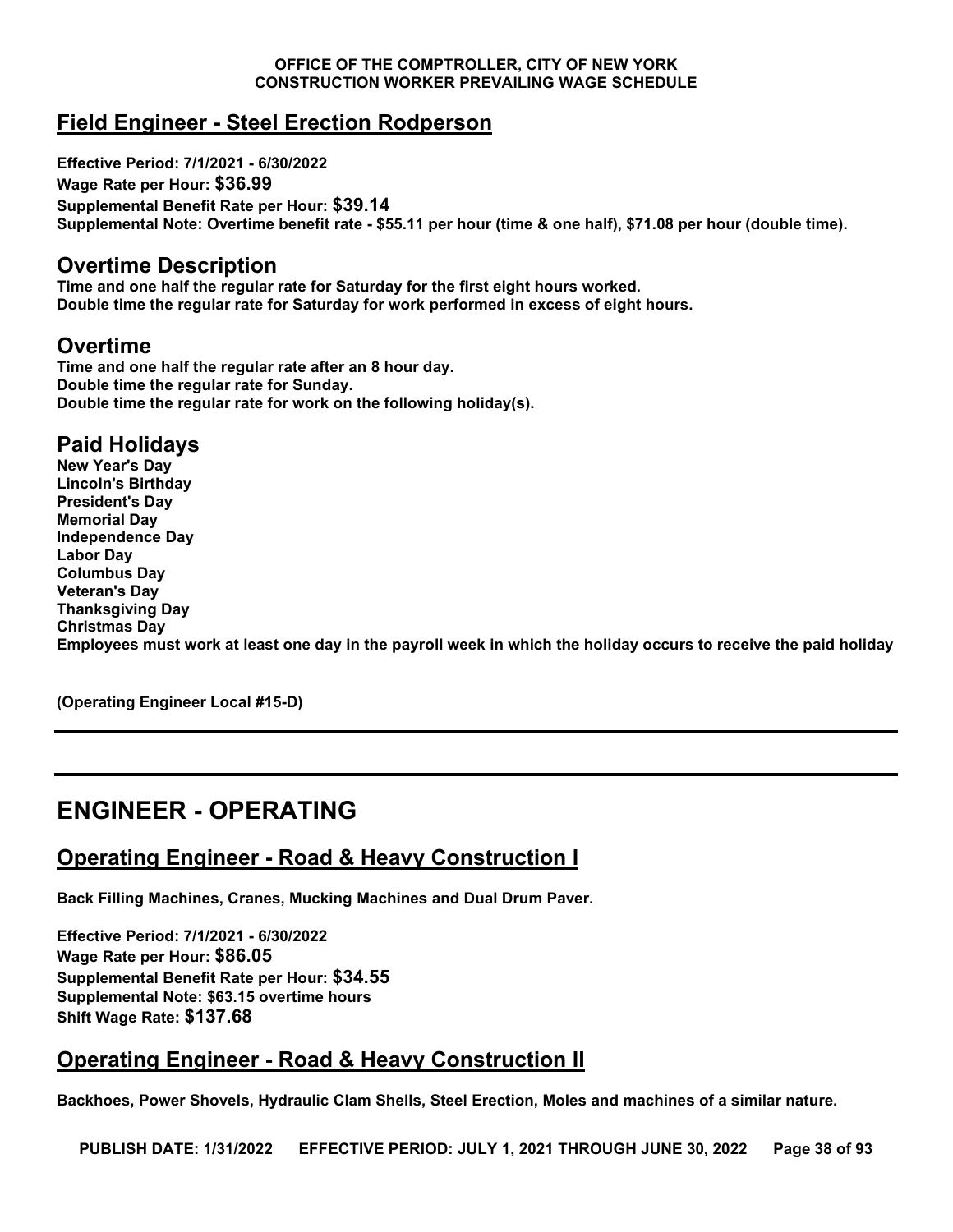**Effective Period: 7/1/2021 - 6/30/2022 Wage Rate per Hour: \$89.05 Supplemental Benefit Rate per Hour: \$34.55 Supplemental Note: \$63.15 overtime hours Shift Wage Rate: \$142.48**

# **Operating Engineer - Road & Heavy Construction III**

**Mine Hoists (Cranes, etc. when used as Mine Hoists)**

**Effective Period: 7/1/2021 - 6/30/2022 Wage Rate per Hour: \$91.89 Supplemental Benefit Rate per Hour: \$34.55 Supplemental Note: \$63.15 overtime hours Shift Wage Rate: \$147.02**

# **Operating Engineer - Road & Heavy Construction IV**

**Gradealls, Keystones, Cranes on land or water (with digging buckets), Bridge Cranes, Vermeer Cutter and machines of a similar nature, Trenching Machines.**

**Effective Period: 7/1/2021 - 6/30/2022 Wage Rate per Hour: \$89.70 Supplemental Benefit Rate per Hour: \$34.55 Supplemental Note: \$63.15 overtime hours Shift Wage Rate: \$143.52**

# **Operating Engineer - Road & Heavy Construction V**

**Pile Drivers & Rigs (working alongside Dock Builder foreperson): Derrick Boats, Tunnel Shovels.**

**Effective Period: 7/1/2021 - 6/30/2022 Wage Rate per Hour: \$87.94 Supplemental Benefit Rate per Hour: \$34.55 Supplemental Note: \$63.15 overtime hours Shift Wage Rate: \$140.70**

# **Operating Engineer - Road & Heavy Construction VI**

**Mixers (Concrete with loading attachment), Concrete Pavers, Cableways, Land Derricks, Power Houses (Low Air Pressure Units).**

**Effective Period: 7/1/2021 - 6/30/2022 Wage Rate per Hour: \$83.59 Supplemental Benefit Rate per Hour: \$34.55 Supplemental Note: \$63.15 overtime hours Shift Wage Rate: \$133.74**

# **Operating Engineer - Road & Heavy Construction VII**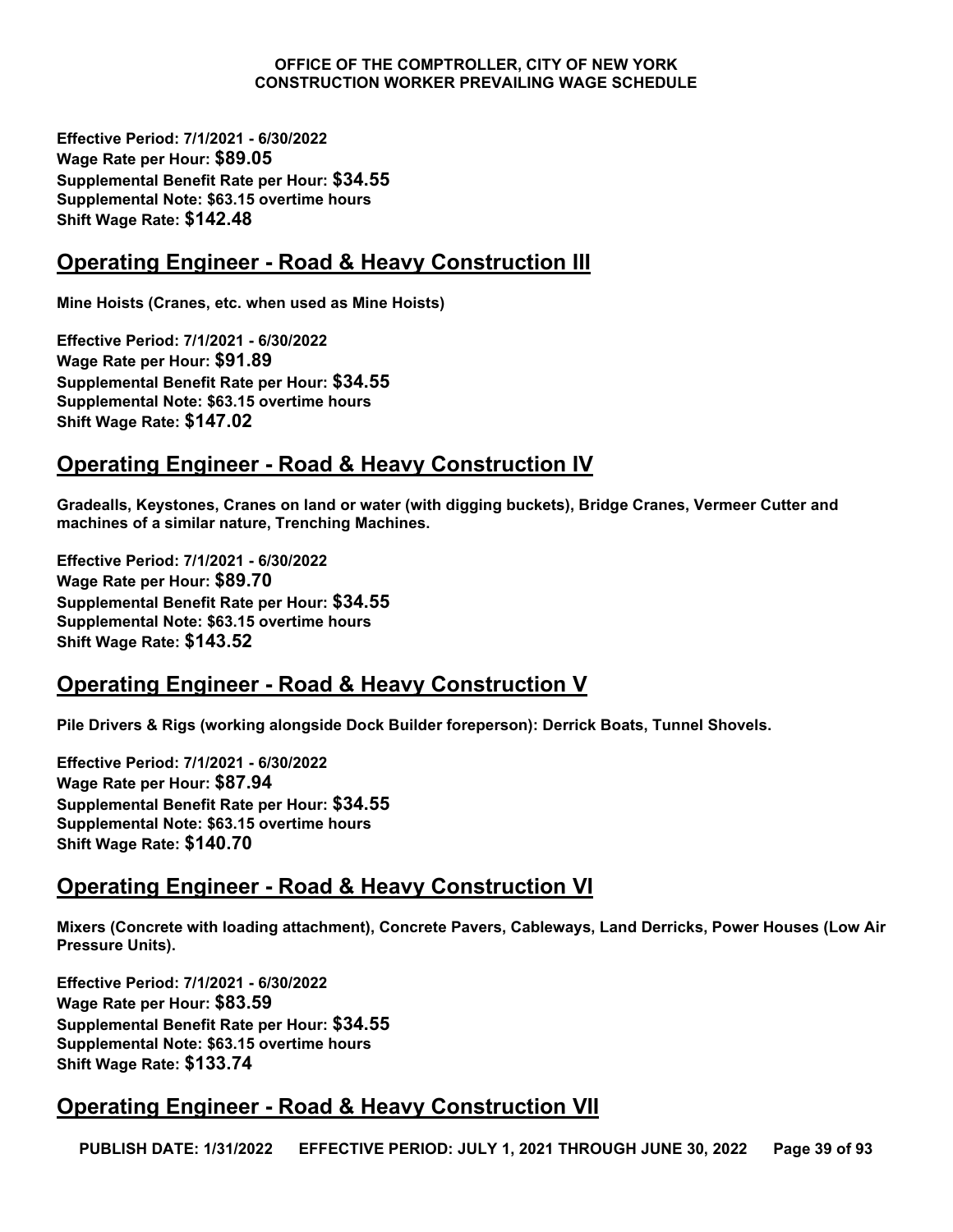**Barrier Movers, Barrier Transport and Machines of a Similar Nature.**

**Effective Period: 7/1/2021 - 6/30/2022 Wage Rate per Hour: \$67.71 Supplemental Benefit Rate per Hour: \$34.55 Supplemental Note: \$63.15 overtime hours Shift Wage Rate: \$108.34**

## **Operating Engineer - Road & Heavy Construction VIII**

**Utility Compressors**

**Effective Period: 7/1/2021 - 6/30/2022 Wage Rate per Hour: \$52.77 Supplemental Benefit Rate per Hour: \$34.55 Supplemental Note: \$63.15 overtime hours Shift Wage Rate: \$66.26**

## **Operating Engineer - Road & Heavy Construction IX**

**Horizontal Boring Rig**

**Effective Period: 7/1/2021 - 6/30/2022 Wage Rate per Hour: \$79.56 Supplemental Benefit Rate per Hour: \$34.55 Supplemental Note: \$63.15 overtime hours Shift Wage Rate: \$127.30**

# **Operating Engineer - Road & Heavy Construction X**

**Elevators (manually operated as personnel hoist).**

**Effective Period: 7/1/2021 - 6/30/2022 Wage Rate per Hour: \$73.21 Supplemental Benefit Rate per Hour: \$34.55 Supplemental Note: \$63.15 overtime hours Shift Wage Rate: \$117.14**

# **Operating Engineer - Road & Heavy Construction XI**

**Compressors (Portable 3 or more in battery), Driving of Truck Mounted Compressors, Well-point Pumps, Tugger Machines Well Point Pumps, Churn Drill.**

**Effective Period: 7/1/2021 - 6/30/2022 Wage Rate per Hour: \$57.06 Supplemental Benefit Rate per Hour: \$34.55 Supplemental Note: \$63.15 overtime hours Shift Wage Rate: \$91.30**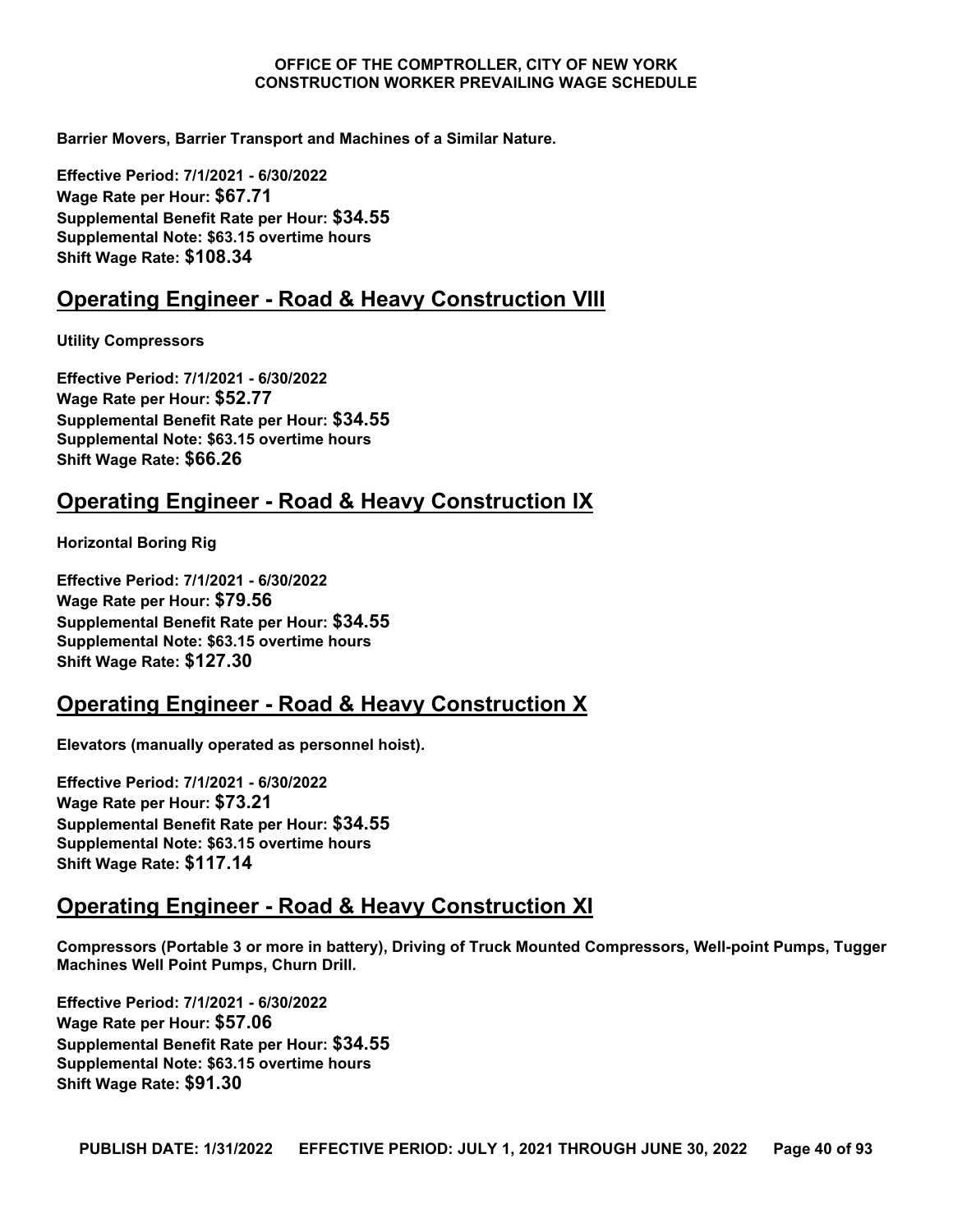# **Operating Engineer - Road & Heavy Construction XII**

**All Drills and Machines of a similar nature.**

**Effective Period: 7/1/2021 - 6/30/2022 Wage Rate per Hour: \$84.48 Supplemental Benefit Rate per Hour: \$34.55 Supplemental Note: \$63.15 overtime hours Shift Wage Rate: \$135.17**

# **Operating Engineer - Road & Heavy Construction XIII**

**Concrete Pumps, Concrete Plant, Stone Crushers, Double Drum Hoist, Power Houses (other than above).**

**Effective Period: 7/1/2021 - 6/30/2022 Wage Rate per Hour: \$81.85 Supplemental Benefit Rate per Hour: \$34.55 Supplemental Note: \$63.15 overtime hours Shift Wage Rate: \$130.96**

# **Operating Engineer - Road & Heavy Construction XIV**

**Concrete Mixer**

**Effective Period: 7/1/2021 - 6/30/2022 Wage Rate per Hour: \$78.28 Supplemental Benefit Rate per Hour: \$34.55 Supplemental Note: \$63.15 overtime hours Shift Wage Rate: \$125.25**

# **Operating Engineer - Road & Heavy Construction XV**

**Compressors (Portable Single or two in Battery, not over 100 feet apart), Pumps (River Cofferdam) and Welding Machines, Push Button Machines, All Engines Irrespective of Power (Power-Pac) used to drive auxiliary equipment, Air, Hydraulic, etc.**

**Effective Period: 7/1/2021 - 6/30/2022 Wage Rate per Hour: \$53.11 Supplemental Benefit Rate per Hour: \$34.55 Supplemental Note: \$63.15 overtime hours Shift Wage Rate: \$84.98**

# **Operating Engineer - Road & Heavy Construction XVI**

**Concrete Breaking Machines, Hoists (Single Drum), Load Masters, Locomotives (over ten tons) and Dinkies over ten tons, Hydraulic Crane-Second Engineer.**

**Effective Period: 7/1/2021 - 6/30/2022 Wage Rate per Hour: \$74.81 Supplemental Benefit Rate per Hour: \$34.55**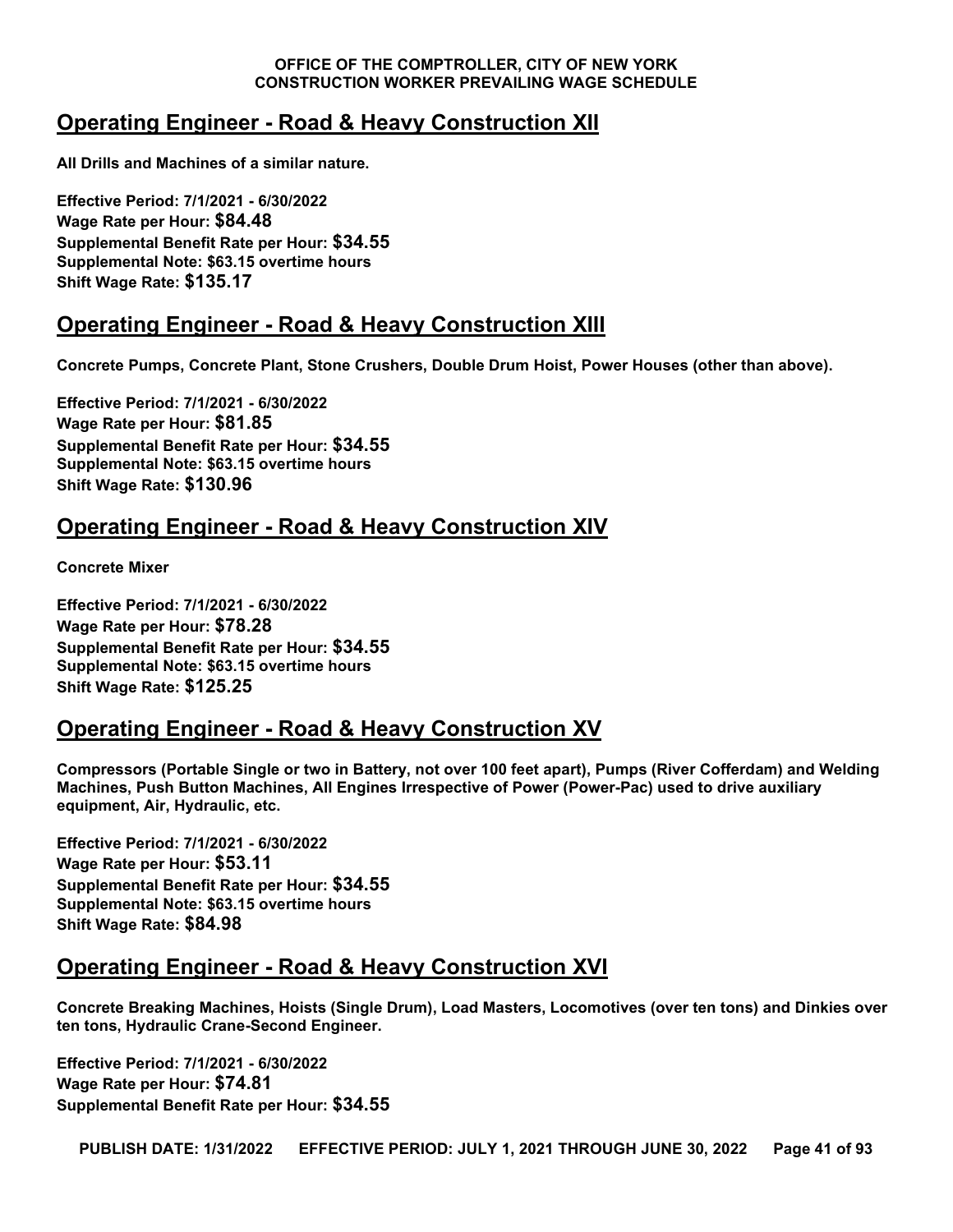**Supplemental Note: \$63.15 overtime hours Shift Wage Rate: \$119.70**

# **Operating Engineer - Road & Heavy Construction XVII**

**On-Site concrete plant engineer, On-site Asphalt Plant Engineer, and Vibratory console.**

**Effective Period: 7/1/2021 - 6/30/2022 Wage Rate per Hour: \$75.36 Supplemental Benefit Rate per Hour: \$34.55 Supplemental Note: \$63.15 overtime hours Shift Wage Rate: \$120.58**

# **Operating Engineer - Road & Heavy Construction XVIII**

**Tower Crane**

**Effective Period: 7/1/2021 - 6/30/2022 Wage Rate per Hour: \$107.75 Supplemental Benefit Rate per Hour: \$34.55 Supplemental Note: \$63.15 overtime hours Shift Wage Rate: \$172.40**

# **Operating Engineer - Paving I**

**Asphalt Spreaders, Autogrades (C.M.I.), Roto/Mil**

**Effective Period: 7/1/2021 - 6/30/2022 Wage Rate per Hour: \$83.59 Supplemental Benefit Rate per Hour: \$34.55 Supplemental Note: \$63.15 overtime hours Shift Wage Rate: \$133.74**

# **Operating Engineer - Paving II**

**Asphalt Roller**

**Effective Period: 7/1/2021 - 6/30/2022 Wage Rate per Hour: \$81.47 Supplemental Benefit Rate per Hour: \$34.55 Supplemental Note: \$63.15 overtime hours Shift Wage Rate: \$130.35**

# **Operating Engineer - Paving III**

**Asphalt Plants**

**Effective Period: 7/1/2021 - 6/30/2022 Wage Rate per Hour: \$69.04**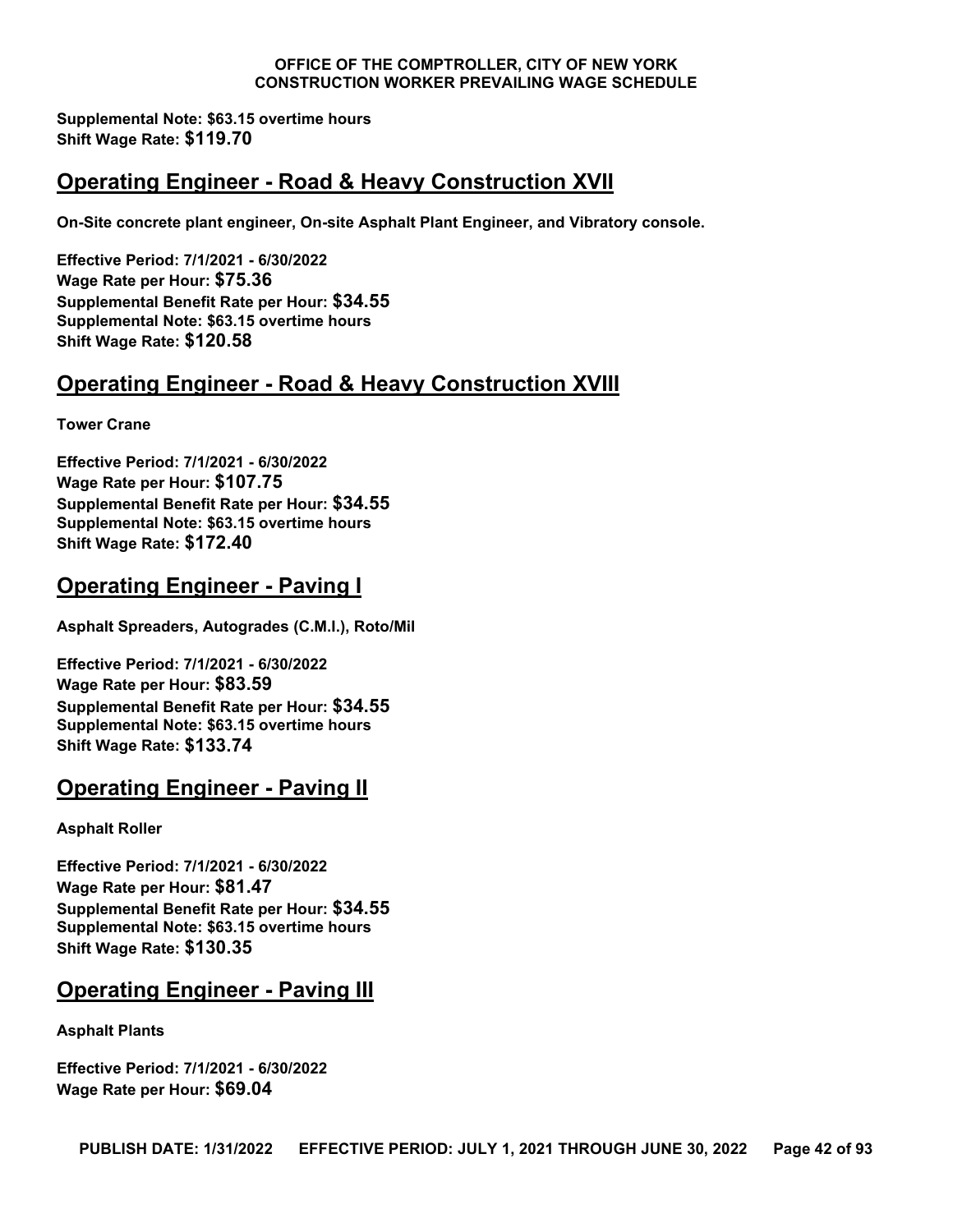**Supplemental Benefit Rate per Hour: \$34.55 Supplemental Note: \$63.15 overtime hours Shift Wage Rate: \$110.46**

# **Operating Engineer - Concrete I**

**Cranes**

**Effective Period: 7/1/2021 - 6/30/2022 Wage Rate per Hour: \$89.31 Supplemental Benefit Rate per Hour: \$34.55 Supplemental Note: \$63.15 overtime hours**

# **Operating Engineer - Concrete II**

#### **Compressors**

**Effective Period: 7/1/2021 - 6/30/2022 Wage Rate per Hour: \$53.51 Supplemental Benefit Rate per Hour: \$34.55 Supplemental Note: \$63.15 overtime hours**

# **Operating Engineer - Concrete III**

**Micro-traps (Negative Air Machines), Vac-All Remediation System.**

**Effective Period: 7/1/2021 - 6/30/2022 Wage Rate per Hour: \$71.55 Supplemental Benefit Rate per Hour: \$34.55 Supplemental Note: \$63.15 overtime hours**

# **Operating Engineer - Steel Erection I**

**Three Drum Derricks**

**Effective Period: 7/1/2021 - 6/30/2022 Wage Rate per Hour: \$92.36 Supplemental Benefit Rate per Hour: \$34.55 Supplemental Note: \$63.15 overtime hours Shift Wage Rate: \$147.78**

# **Operating Engineer - Steel Erection II**

**Cranes, 2 Drum Derricks, Hydraulic Cranes, Fork Lifts and Boom Trucks.**

**Effective Period: 7/1/2021 - 6/30/2022 Wage Rate per Hour: \$88.77 Supplemental Benefit Rate per Hour: \$34.55 Supplemental Note: \$63.15 overtime hours Shift Wage Rate: \$142.03**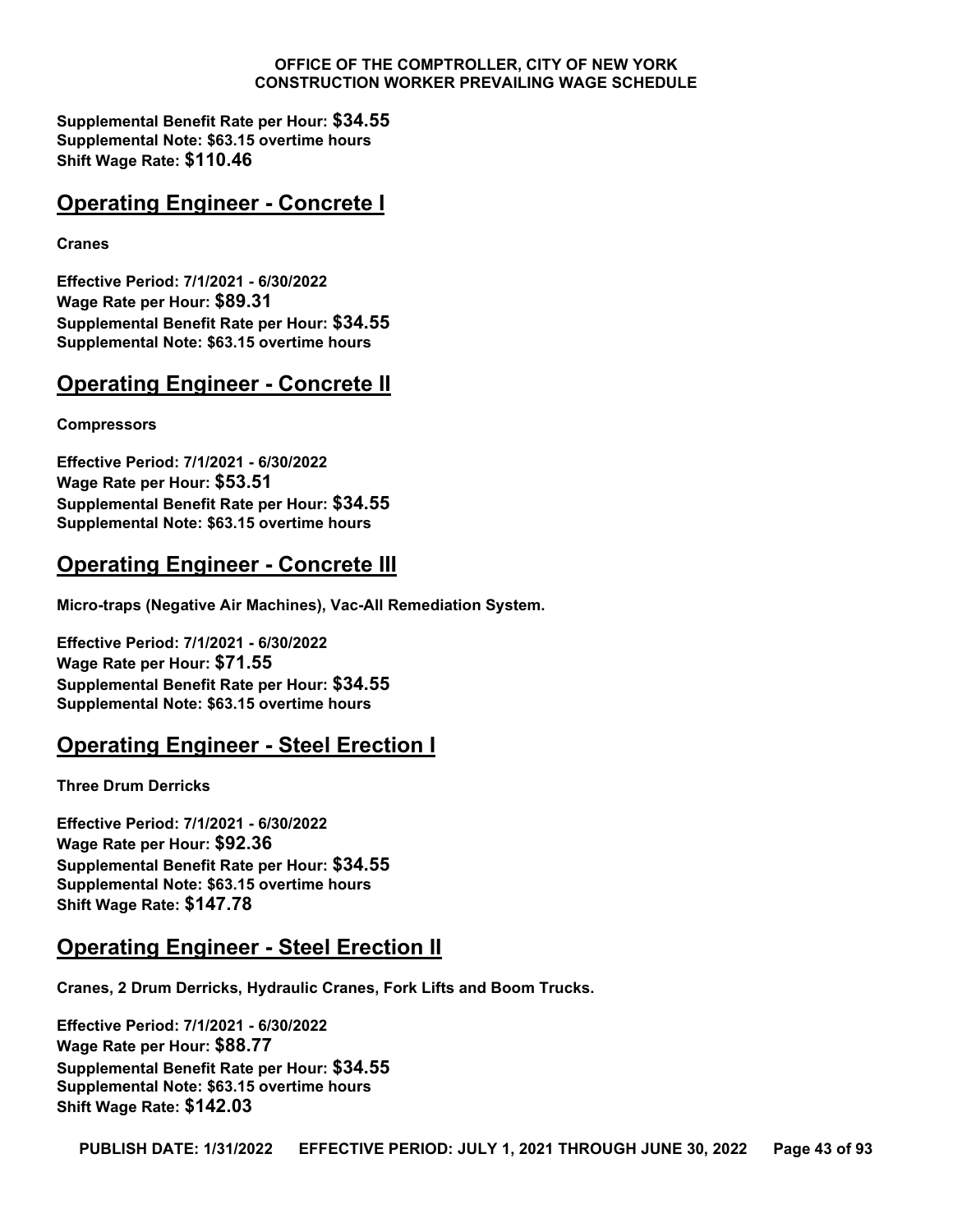# **Operating Engineer - Steel Erection III**

**Compressors, Welding Machines.**

**Effective Period: 7/1/2021 - 6/30/2022 Wage Rate per Hour: \$53.07 Supplemental Benefit Rate per Hour: \$34.55 Supplemental Note: \$63.15 overtime hours Shift Wage Rate: \$84.91**

# **Operating Engineer - Steel Erection IV**

**Compressors - Not Combined with Welding Machine. (Public Works Only)** 

**Effective Period: 7/1/2021 - 6/30/2022 Wage Rate per Hour: \$50.56 Supplemental Benefit Rate per Hour: \$34.55 Supplemental Note: \$63.15 overtime hours Shift Wage Rate: \$80.90**

# **Operating Engineer - Building Work I**

**Forklifts, Plaster (Platform machine), Plaster Bucket, Concrete Pump and all other equipment used for hoisting material.**

**Effective Period: 7/1/2021 - 6/30/2022 Wage Rate per Hour: \$70.94 Supplemental Benefit Rate per Hour: \$34.55 Supplemental Note: \$63.15 overtime hours**

# **Operating Engineer - Building Work II**

**Compressors, Welding Machines (Cutting Concrete-Tank Work), Paint Spraying, Sandblasting, Pumps (with the exclusion of Concrete Pumps), All Engines irrespective of Power (Power-Pac) used to drive Auxiliary Equipment, Air, Hydraulic, Jacking System, etc.**

**Effective Period: 7/1/2021 - 6/30/2022 Wage Rate per Hour: \$53.12 Supplemental Benefit Rate per Hour: \$34.55 Supplemental Note: \$63.15 overtime hours**

# **Operating Engineer - Building Work III**

**Double Drum**

**Effective Period: 7/1/2021 - 6/30/2022 Wage Rate per Hour: \$84.16 Supplemental Benefit Rate per Hour: \$34.55 Supplemental Note: \$63.15 overtime hours**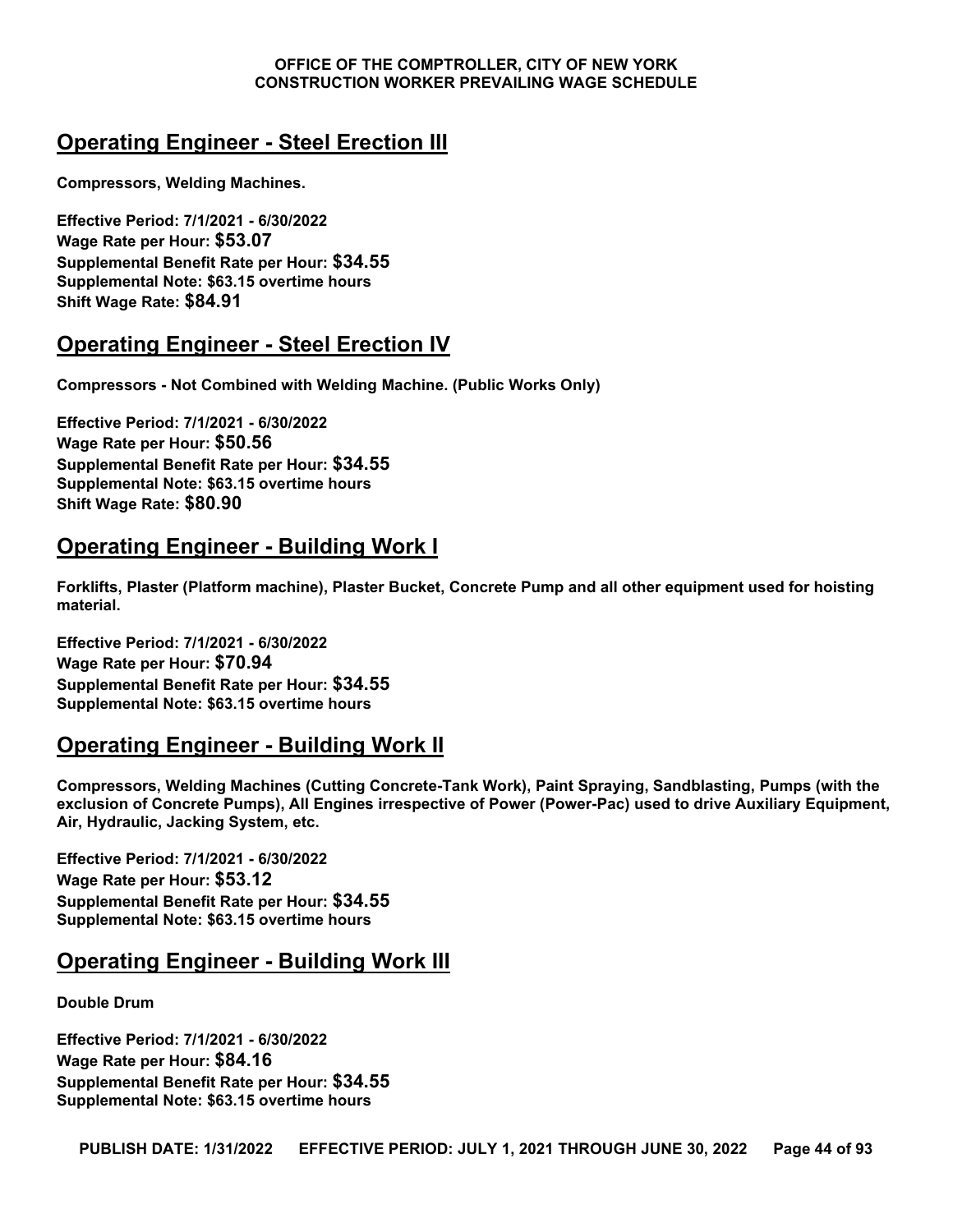# **Operating Engineer - Building Work IV**

**Stone Derrick, Cranes, Hydraulic Cranes Boom Trucks.**

**Effective Period: 7/1/2021 - 6/30/2022 Wage Rate per Hour: \$89.10 Supplemental Benefit Rate per Hour: \$34.55 Supplemental Note: \$63.15 overtime hours**

# **Operating Engineer - Building Work V**

**Dismantling and Erection of Cranes, Relief Engineer.**

**Effective Period: 7/1/2021 - 6/30/2022 Wage Rate per Hour: \$78.81 Supplemental Benefit Rate per Hour: \$34.55 Supplemental Note: \$63.15 overtime hours**

# **Operating Engineer - Building Work VI**

**4 Pole Hoist, Single Drum Hoists.**

**Effective Period: 7/1/2021 - 6/30/2022 Wage Rate per Hour: \$77.98 Supplemental Benefit Rate per Hour: \$34.55 Supplemental Note: \$63.15 overtime hours**

# **Operating Engineer - Building Work VII**

**Rack & Pinion and House Cars**

**Effective Period: 7/1/2021 - 6/30/2022 Wage Rate per Hour: \$62.01 Supplemental Benefit Rate per Hour: \$34.55 Supplemental Note: \$63.15 overtime hours For New House Car projects Wage Rate per Hour \$49.50 For New House Car projects: Supplemental Benefit overtime hours: \$48.85**

# **Overtime Description**

**On jobs of more than one shift, if an Employee fails to report for work through any cause over which the Employer has no control, the Employee on duty will continue to work at the rate of single time.**

**For House Cars and Rack & Pinion only: Overtime paid at time and one-half for all hours in excess of eight hours in a day, Saturday, Sunday and Holidays worked.**

### **Overtime**

**Double time the regular rate after an 8 hour day. Double time the regular time rate for Saturday. Double time the regular rate for Sunday. Double time the regular rate for work on the following holiday(s).**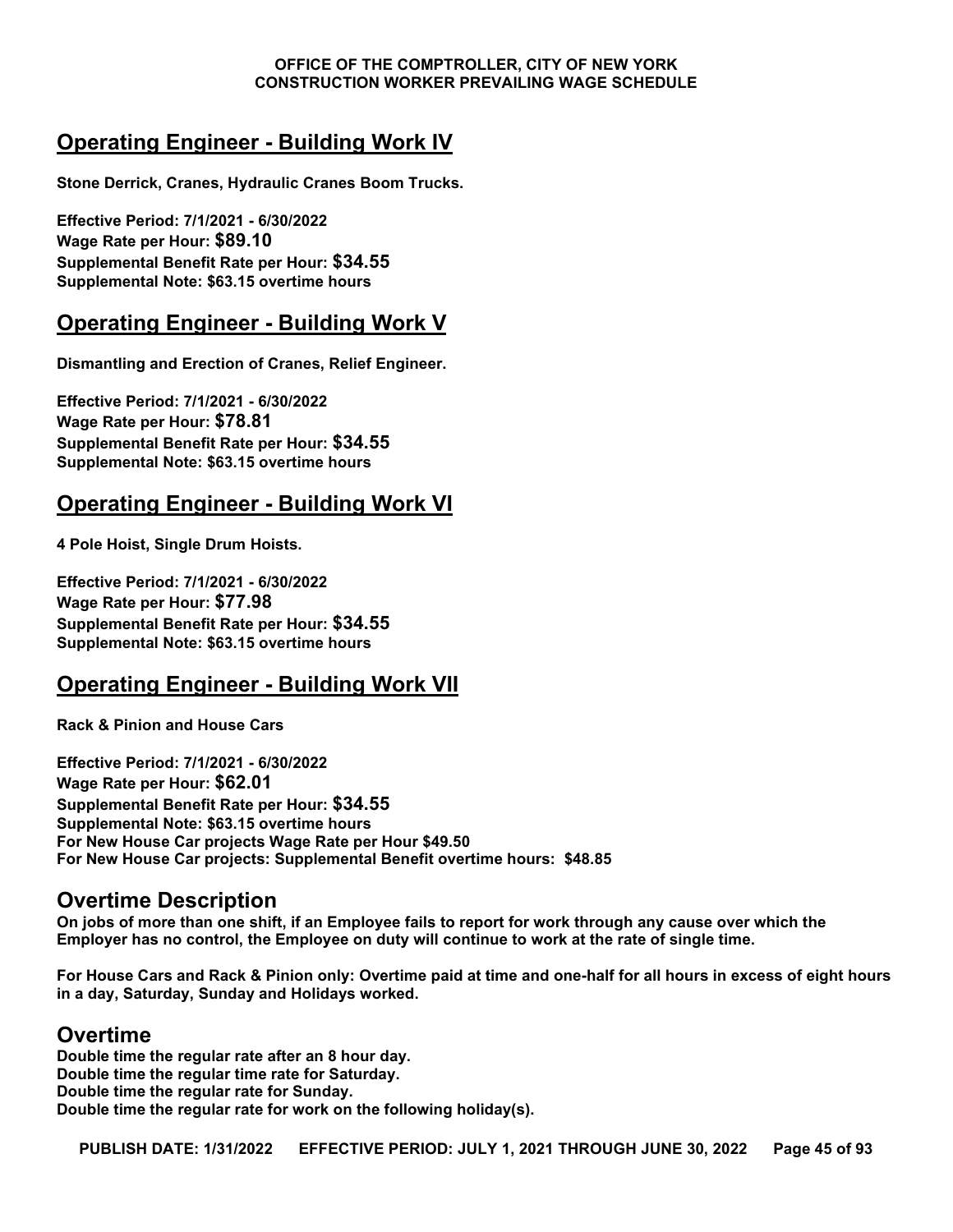# **Paid Holidays**

**New Year's Day Martin Luther King Jr. Day President's Day Memorial Day Independence Day Labor Day Columbus Day Veteran's Day Thanksgiving Day Day after Thanksgiving Christmas Day Employees must work at least one day in the payroll week in which the holiday occurs to receive the paid holiday**

# **Shift Rates**

**When two (2) or more shifts are employed, single time will be paid for each shift. For Steel Erection Only: Shifts may be worked at the single time rate at other than the regular working hours (8:00 A.M. to 4:30 P.M.) on the following work ONLY: Heavy construction jobs on work below the street level, over railroad tracks and on building jobs.**

**(Operating Engineer Local #14)**

# **FLOOR COVERER**

**(Interior vinyl composition tile, sheath vinyl linoleum and wood parquet tile including site preparation and synthetic turf not including site preparation)**

# **Floor Coverer**

**Effective Period: 7/1/2021 - 6/30/2022 Wage Rate per Hour: \$54.75 Supplemental Benefit Rate per Hour: \$47.13**

# **Overtime**

**Time and one half the regular rate after an 8 hour day. Time and one half the regular rate for Saturday. Double time the regular rate for Sunday. Saturday may be used as a make-up day at straight time when a day is lost during that week to inclement weather.**

# **Overtime Holidays**

**Double time the regular rate for work on the following holiday(s). New Year's Day President's Day Memorial Day**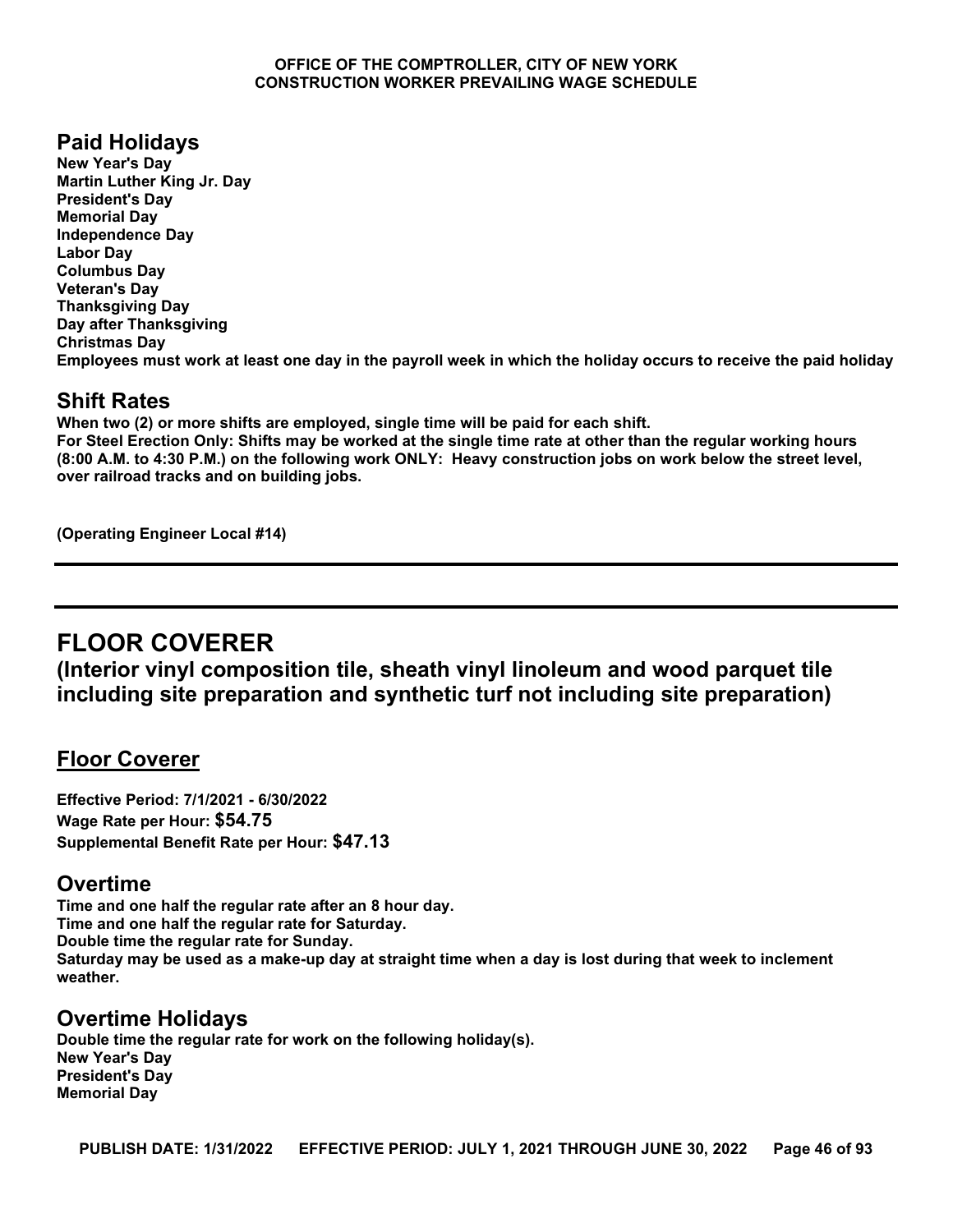**Independence Day Labor Day Columbus Day Presidential Election Day Thanksgiving Day Day after Thanksgiving Day before Christmas Christmas Day Day before New Year's Day**

## **Shift Rates**

**Two shifts may be utilized with the first shift working 8 a.m. to the end of the shift at straight time rate of pay. The wage rate for the second shift consisting of 7 hours shall be paid at 114.29% of straight time wage rate. The wage rate for the second shift consisting of 8 hours shall be paid 112.5% of the straight time wage rate. When it is not possible to conduct alteration or repair work during regular working hours in a building occupied by tenants, the rule for the second shift will apply.**

**(Carpenters District Council)**

# **GLAZIER (New Construction, Remodeling, and Alteration)**

# **Glazier**

**Effective Period: 7/1/2021 - 1/30/2022 Wage Rate per Hour: \$46.55 Supplemental Benefit Rate per Hour: \$47.74 Supplemental Note: Supplemental Benefit Overtime Rate: \$71.62**

**Effective Period: 1/31/2022 - 6/30/2022 Wage Rate per Hour: \$46.55 Supplemental Benefit Rate per Hour: \$48.94 Supplemental Note: Supplemental Benefit Overtime Rate: \$73.43**

### **Overtime**

**Time and one half the regular rate after an 8 hour day. Time and one half the regular rate for Saturday. Time and one half the regular rate for Sunday.**

# **Overtime Holidays**

**Time and one half the regular rate for work on the following holiday(s). New Year's Day President's Day Memorial Day Independence Day Thanksgiving Day**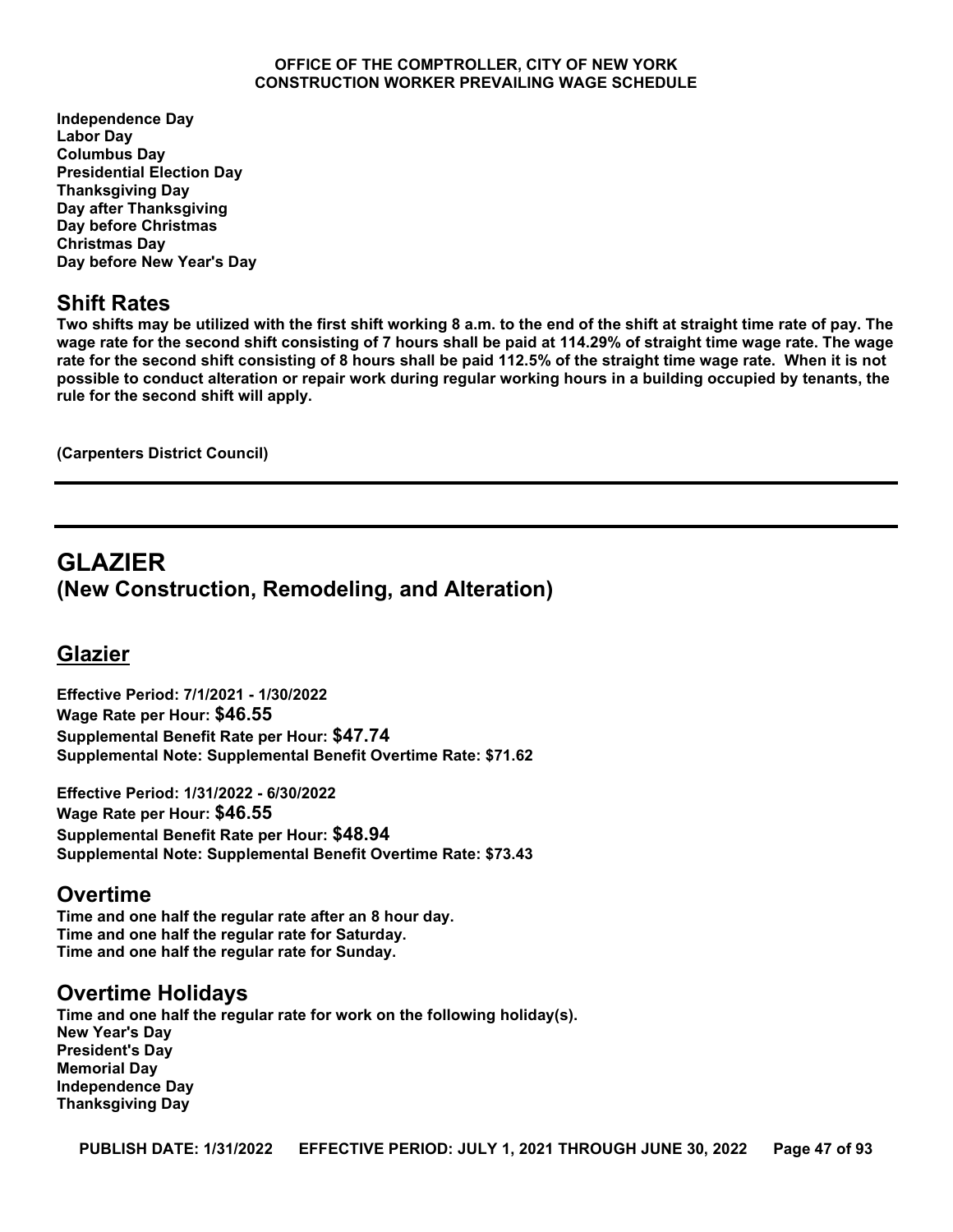**Day after Thanksgiving Christmas Day**

# **Paid Holidays**

**None**

## **Shift Rates**

**Shifts shall be any 8 consecutive hours after the normal working day for which the Glazier shall receive 9 hours pay for 8 hours worked.**

**(Local #1281)**

# **GLAZIER - REPAIR & MAINTENANCE**

**(For the Installation of Glass - All repair and maintenance work on a particular building.)**

# **Craft Jurisdiction for repair, maintenance and fabrication**

**Plate glass replacement, Residential glass replacement, Residential mirrors and shower doors, Storm windows and storm doors, Residential replacement windows, Herculite door repairs, Door closer repairs, Retrofit apartment house (non-commercial buildings), Glass tinting.**

**Effective Period: 7/1/2021 - 6/30/2022 Wage Rate per Hour: \$26.40 Supplemental Benefit Rate per Hour: \$24.09**

# **Overtime**

**Time and one half the regular rate after an 8 hour day. Time and one half the regular rate for Sunday. Time and one half the regular rate for work on the following holiday(s). Time and one half the regular hourly rate after 40 straight time hours in any work week.**

# **Paid Holidays**

**New Year's Day President's Day Memorial Day Independence Day Labor Day Thanksgiving Day Day after Thanksgiving Christmas Day Employees must work at least one day in the payroll week in which the holiday occurs to receive the paid holiday**

**(Local #1281)**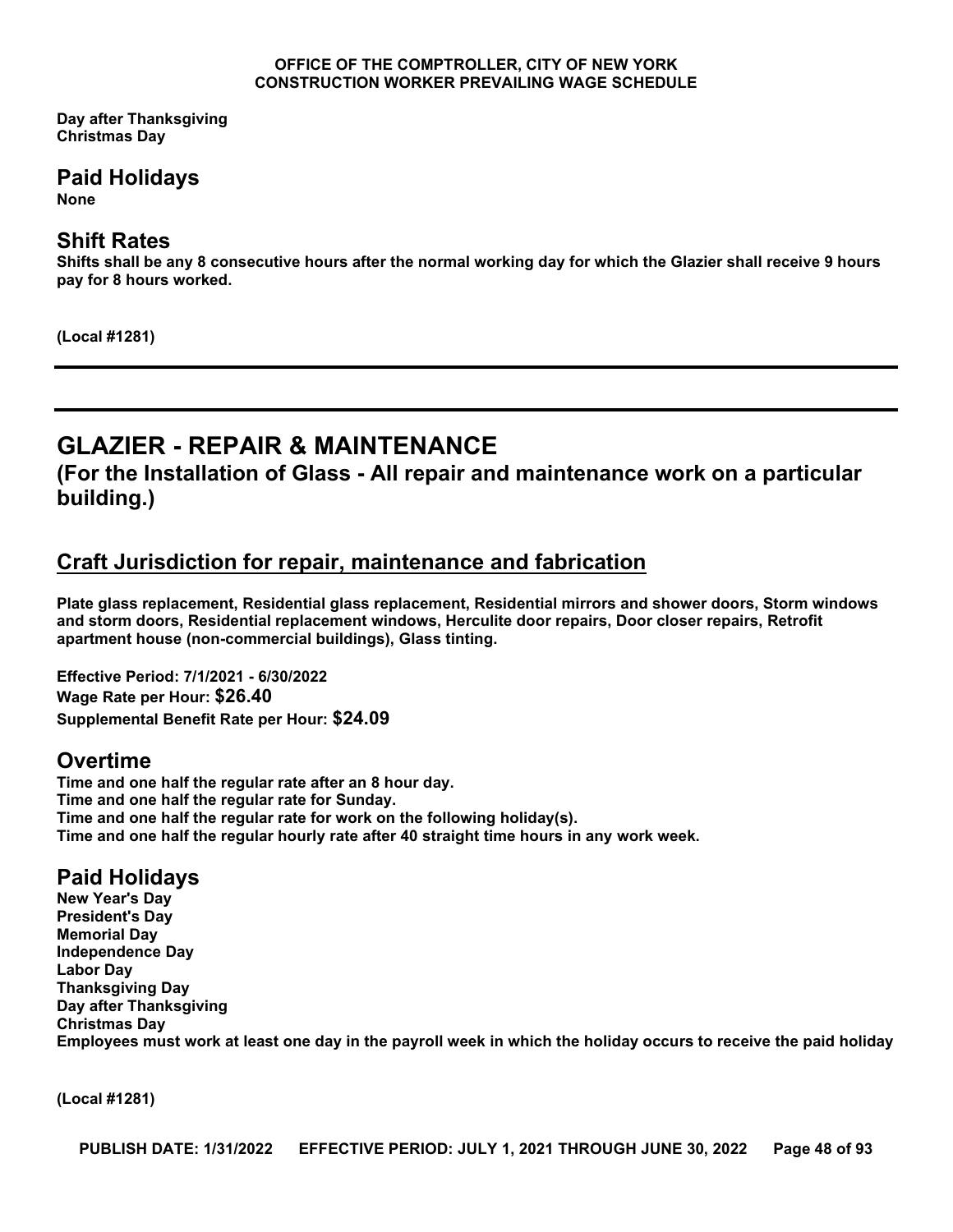# **HAZARDOUS MATERIAL HANDLER**

**(Removal, abatement, encapsulation or decontamination of asbestos, lead, mold, or other toxic or hazardous waste/materials)**

# **Handler**

**Effective Period: 7/1/2021 - 1/30/2022 Wage Rate per Hour: \$38.05 Supplemental Benefit Rate per Hour: \$17.75**

**Effective Period: 1/31/2022 - 6/30/2022 Wage Rate per Hour: \$38.05 Supplemental Benefit Rate per Hour: \$19.10**

# **Overtime**

**Time and one half the regular rate after an 8 hour day. Time and one half the regular rate for Sunday. Time and one half the regular hourly rate after 40 straight time hours in any work week.**

# **Overtime Holidays**

**Time and one half the regular rate for work on the following holiday(s). New Year's Day Good Friday Memorial Day Independence Day Labor Day Thanksgiving Day Christmas Day Easter**

# **Paid Holidays**

**None**

**(Local #78 and Local #12A)**

# **HEAT AND FROST INSULATOR**

# **Heat & Frost Insulator**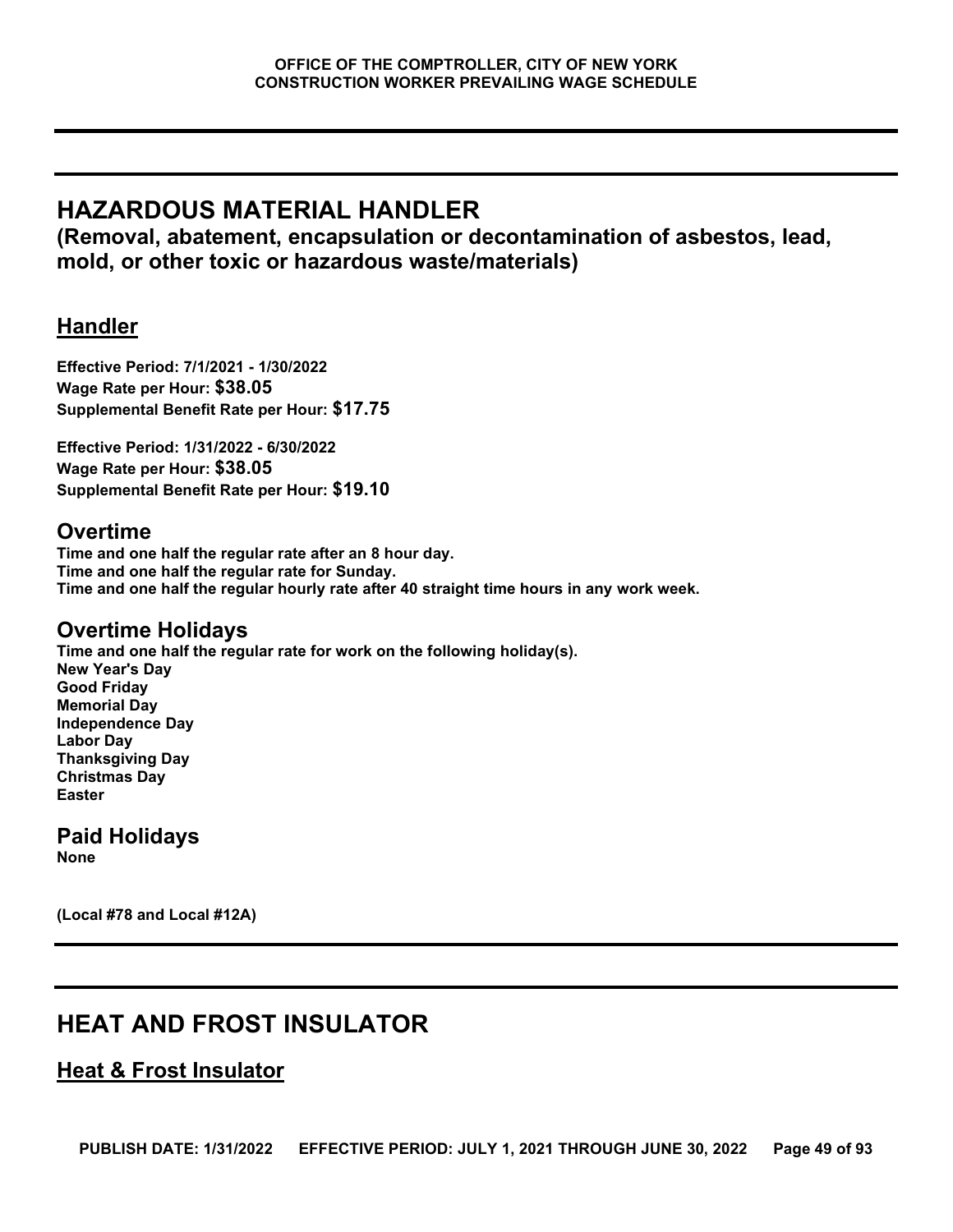**Effective Period: 7/1/2021 - 6/30/2022 Wage Rate per Hour: \$62.21 Supplemental Benefit Rate per Hour: \$41.91**

### **Overtime Description**

**Double time shall be paid for supplemental benefits during overtime work. 8th hour paid at time and one half.**

### **Overtime**

**Time and one half the regular rate after a 7 hour day. Time and one half the regular rate for Saturday. Double time the regular rate for Sunday.**

## **Overtime Holidays**

**Double time the regular rate for work on the following holiday(s). New Year's Day Martin Luther King Jr. Day President's Day Memorial Day Independence Day Columbus Day Veteran's Day Thanksgiving Day Day after Thanksgiving Christmas Day**

**Triple time the regular rate for work on the following holiday(s). Labor Day**

# **Paid Holidays**

**None**

# **Shift Rates**

**The first shift shall work seven hours at the regular straight time rate. The second and third shift shall work seven hours the regular straight time hourly rate plus a fourteen percent wage and benefit premium.There must be a first shift to work the second shift, and a second shift to work the third shift. Off-hour jobs in occupied buildings may be worked on weekdays with an increment of one-dollar (\$1.00) per hour and eight (8) hours pay for seven (7) hours worked.**

**(Local #12) (BCA)**

# **HOUSE WRECKER (TOTAL DEMOLITION)**

# **House Wrecker - Tier A**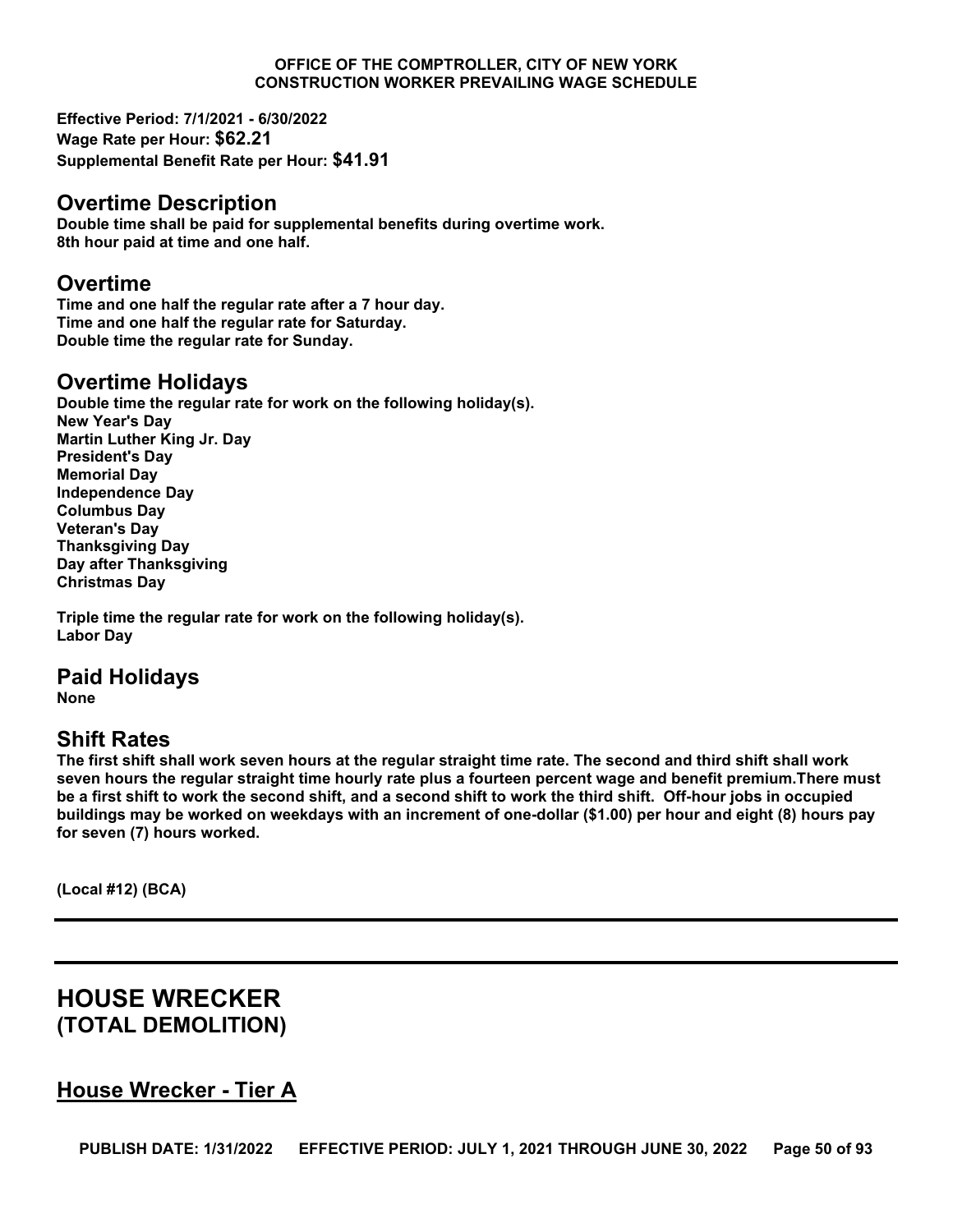**On all work sites the first, second, eleventh and every third House Wrecker thereafter will be Tier A House Wreckers (i.e. 1st, 2nd, 11th, 14th etc). Other House Wreckers may be Tier B House Wreckers.**

**Effective Period: 7/1/2021 - 1/30/2022 Wage Rate per Hour: \$37.63 Supplemental Benefit Rate per Hour: \$30.37**

**Effective Period: 1/31/2022 - 6/30/2022 Wage Rate per Hour: \$38.23 Supplemental Benefit Rate per Hour: \$30.97**

# **House Wrecker - Tier B**

**Effective Period: 7/1/2021 - 1/30/2022 Wage Rate per Hour: \$26.86 Supplemental Benefit Rate per Hour: \$22.78**

**Effective Period: 1/31/2022 - 6/30/2022 Wage Rate per Hour: \$27.46 Supplemental Benefit Rate per Hour: \$23.38**

## **Overtime**

**Time and one half the regular rate after an 8 hour day. Time and one half the regular rate for Saturday. Double time the regular rate for Sunday.**

# **Overtime Holidays**

**Double time the regular rate for work on the following holiday(s). New Year's Day President's Day Memorial Day Independence Day Labor Day Thanksgiving Day Christmas Day**

**Paid Holidays None**

**(Mason Tenders District Council)**

# **IRON WORKER - ORNAMENTAL**

# **Iron Worker - Ornamental**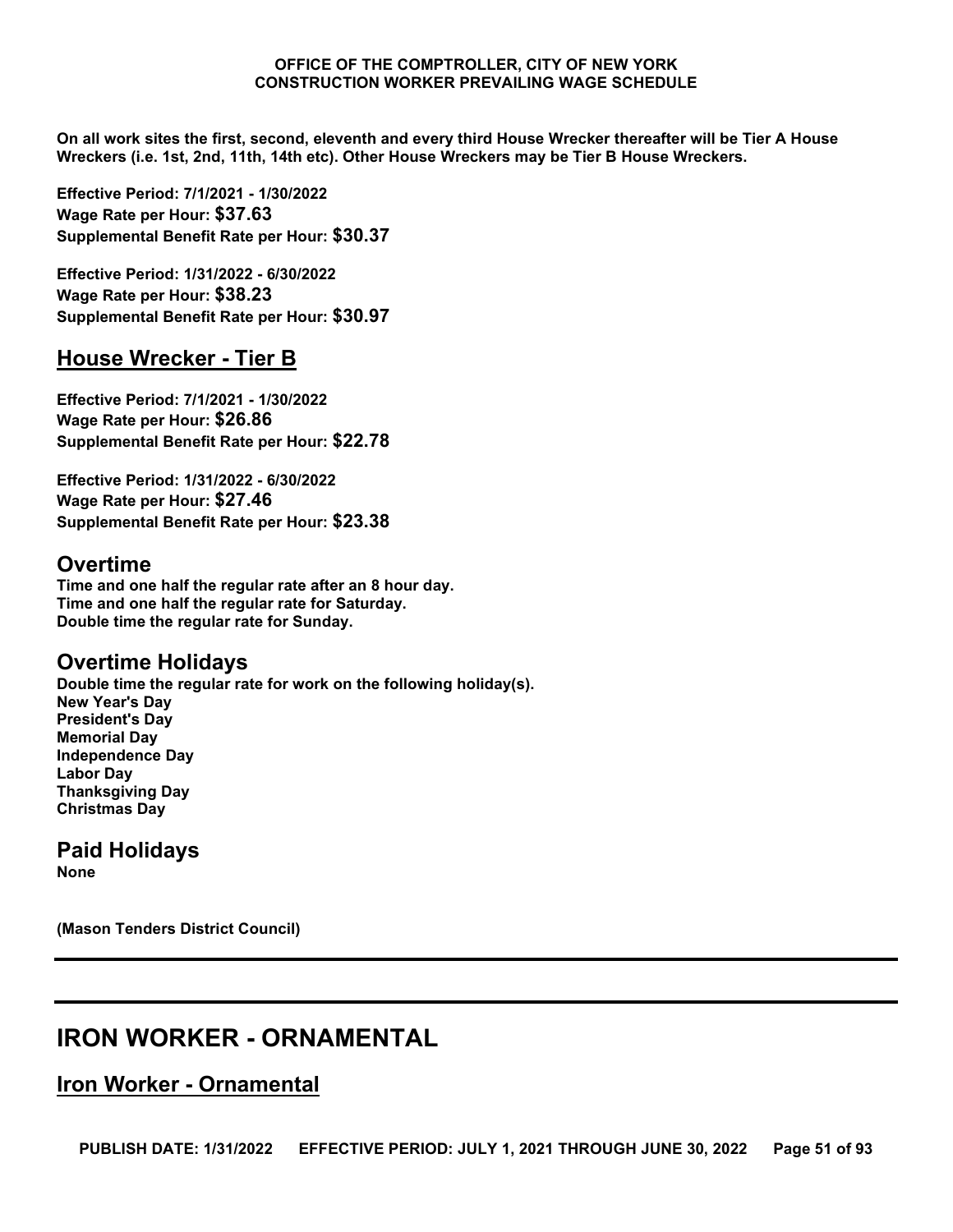**Effective Period: 7/1/2021 - 1/30/2022**

**Wage Rate per Hour: \$46.15 Supplemental Benefit Rate per Hour: \$59.62 Supplemental Note: Supplemental benefits are to be paid at the applicable overtime rate when overtime is in effect.**

**Effective Period: 1/31/2022 - 6/30/2022 Wage Rate per Hour: \$46.40 Supplemental Benefit Rate per Hour: \$60.62 Supplemental Note: Supplemental benefits are to be paid at the applicable overtime rate when overtime is in effect.**

### **Overtime Description**

**Time and one half the regular rate after a 7 hour day for a maximum of two hours on any regular work day (the 8th and 9th hour) and double time shall be paid for all work on a regular work day thereafter, time and one half the regular rate for Saturday for the first seven hours of work and double time shall be paid for all work on a Saturday thereafter.**

## **Overtime**

**Double time the regular rate for Sunday.**

## **Overtime Holidays**

**Double time the regular rate for work on the following holiday(s). New Year's Day President's Day Memorial Day Independence Day Labor Day Thanksgiving Day Christmas Day**

# **Paid Holidays**

**None**

# **Shift Rates**

**When two or three shifts are employed on a job, Monday through Friday, the second and third shift are paid eight and one half (8 ½) hours at the straight time rate for seven (7) hours of work, and ten (10) hours at the straight time rate for eight (8) hours of work. When it is not possible to conduct alteration or repair work during regular working hours in a building occupied by tenants, eight hours will be paid at straight time rate for seven hours of work, and all overtime shall be paid at time and one-half the regular straight time rates but on Sundays and Holidays, time and one-half the regular straight time rate shall be paid for all work up to seven (7) hours and double time shall be paid for all work thereafter.**

**(Local #580)**

# **IRON WORKER - STRUCTURAL**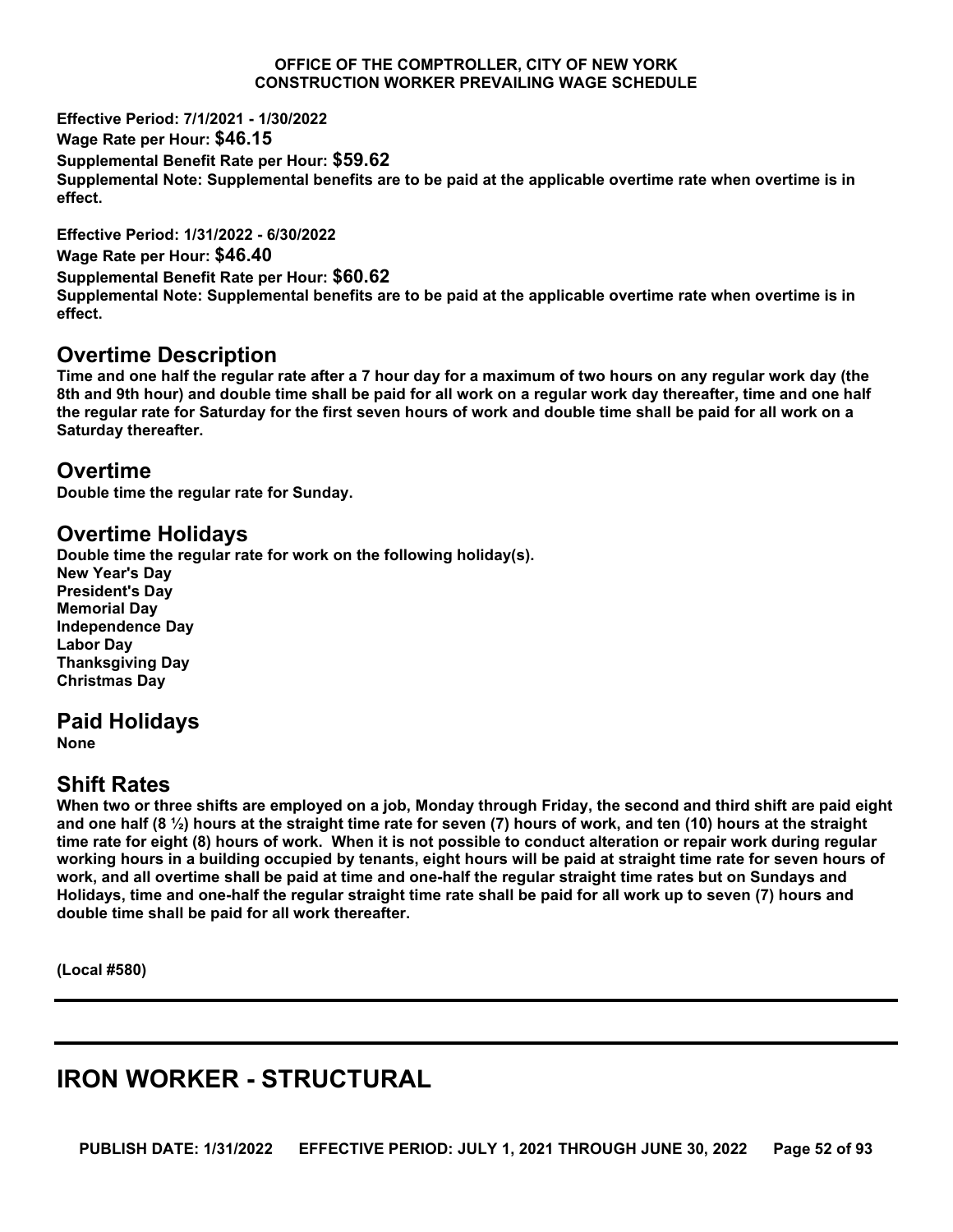# **Iron Worker - Structural**

**Effective Period: 7/1/2021 - 1/30/2022 Wage Rate per Hour: \$54.20 Supplemental Benefit Rate per Hour: \$82.81 Supplemental Note: Supplemental benefits are to be paid at the applicable overtime rate when overtime is in effect.**

**Effective Period: 1/31/2022 - 6/30/2022 Wage Rate per Hour: \$54.95 Supplemental Benefit Rate per Hour: \$83.80 Supplemental Note: Supplemental benefits are to be paid at the applicable overtime rate when overtime is in effect.**

### **Overtime Description**

**Monday through Friday- the first eight hours are paid at straight time, the 9th and 10th hours are paid at time and one-half the regular rate, all additional weekday overtime is paid at double the regular rate. Saturdays- the first eight hours are paid at time and one-half the regular rate, double time thereafter. Sunday-all shifts are paid at double time. Four Days a week at Ten (10) hours straight time is allowed.**

#### **Overtime**

**Time and one half the regular rate after an 8 hour day. Time and one half the regular rate for Saturday. Double time the regular rate for Sunday.**

#### **Overtime Holidays**

**Double time the regular rate for work on the following holiday(s). New Year's Day President's Day Memorial Day Independence Day Labor Day Thanksgiving Day Christmas Day**

### **Paid Holidays**

**1/2 day on Christmas Eve if work is performed in the A.M. 1/2 day on New Year's Eve if work is performed in the A.M.**

#### **Shift Rates**

**Monday through Friday - First Shift: First eight hours are paid at straight time, the 9th & 10th hours are paid at time and a half, double time paid thereafter. Second and third Shifts: First eight hours are paid at time and onehalf, double time thereafter. Saturdays: All shifts, first eight hours paid at time and one-half, double time thereafter: Sunday all shifts are paid at double time.**

**Four (4), ten (10) hour days may be worked at straight time during a week, Monday thru Thursday.**

**(Local #40 & #361)**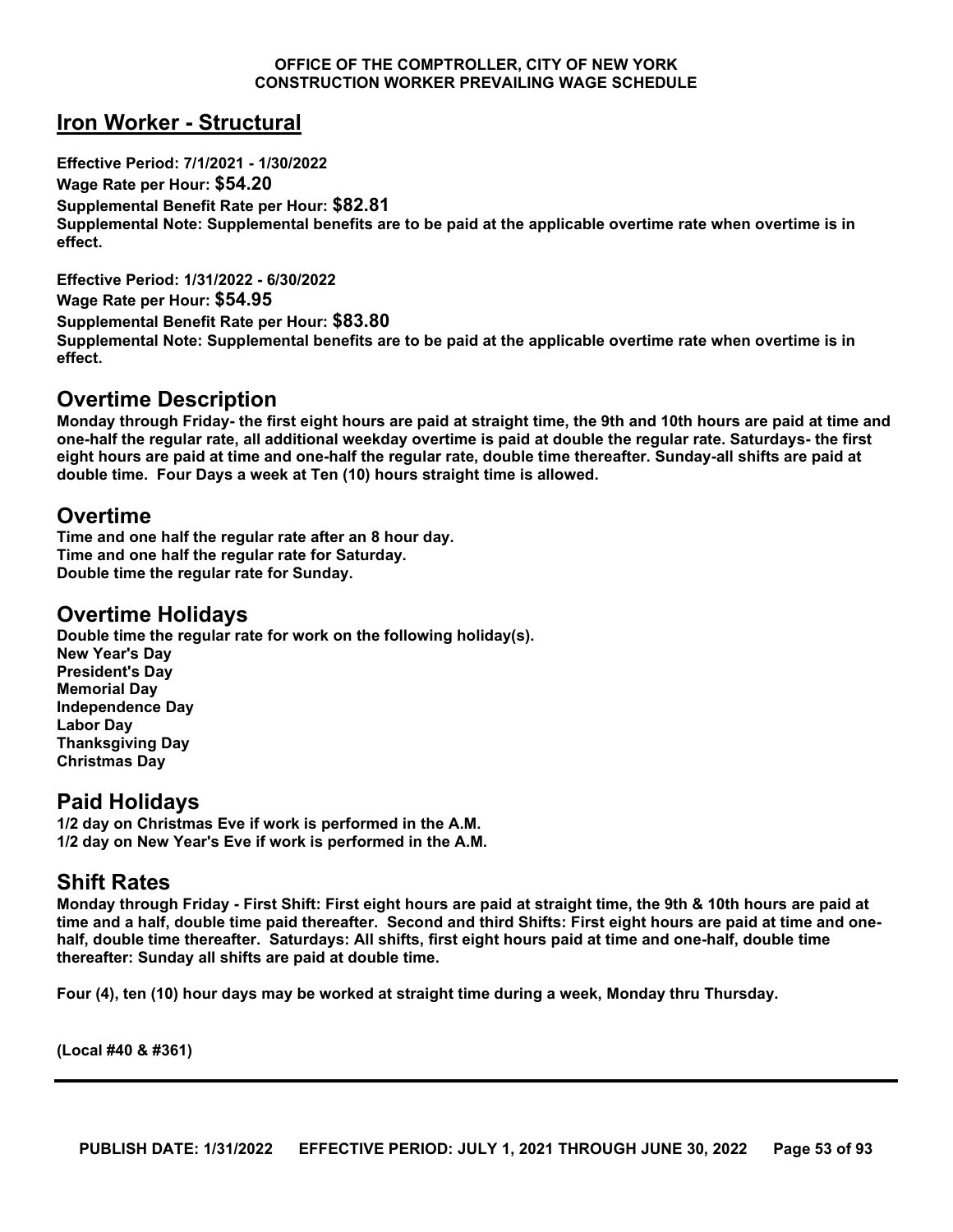# **LABORER (Foundation, Concrete, Excavating, Street Pipe Layer and Common)**

# **Laborer**

**Excavation and foundation work for buildings, heavy construction, engineering work, and hazardous waste removal in connection with the above work. Landscaping tasks in connection with heavy construction work, engineering work and building projects. Projects include, but are not limited to pollution plants, sewers, parks, subways, bridges, highways, etc.**

**Effective Period: 7/1/2021 - 6/30/2022 Wage Rate per Hour: \$43.50 Supplemental Benefit Rate per Hour: \$48.63**

## **Overtime**

**Time and one half the regular rate after an 8 hour day. Time and one half the regular rate for Saturday. Double time the regular rate for Sunday.**

# **Overtime Holidays**

**Double time the regular rate for work on the following holiday(s). New Year's Day Memorial Day Independence Day Labor Day Columbus Day Thanksgiving Day Christmas Day**

# **Paid Holidays**

**Labor Day Thanksgiving Day**

# **Shift Rates**

**When two shifts are employed, single time rate shall be paid for each shift. When three shifts are found necessary, each shift shall work seven and one half hours (7 ½), but shall be paid for eight (8) hours of labor, and be permitted one half hour for lunch.**

**(Local #731)**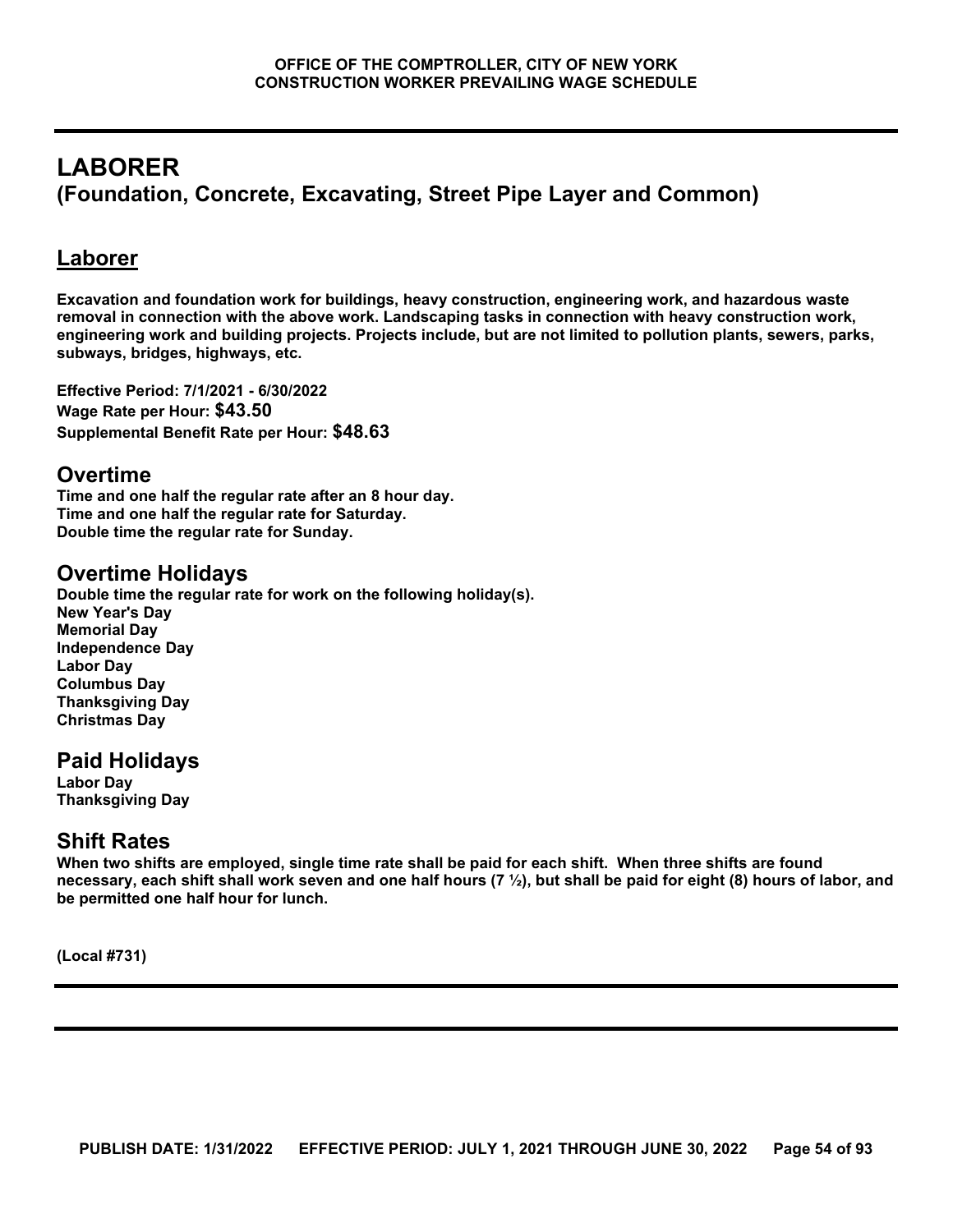# **LANDSCAPING**

**(Landscaping tasks, such as tree pruning, tree removing and spraying in connection with Green Infrastructure maintenance and the planting of street trees and trees in City parks, but not when such activities are performed as part of construction or reconstruction projects.)**

# **Landscaper (Year 6 and above)**

**Effective Period: 7/1/2021 - 6/30/2022 Wage Rate per Hour: \$33.90 Supplemental Benefit Rate per Hour: \$17.05**

# **Landscaper (Year 3 - 5)**

**Effective Period: 7/1/2021 - 6/30/2022 Wage Rate per Hour: \$32.81 Supplemental Benefit Rate per Hour: \$17.05**

# **Landscaper (up to 3 years)**

**Effective Period: 7/1/2021 - 6/30/2022 Wage Rate per Hour: \$30.06 Supplemental Benefit Rate per Hour: \$17.05**

# **Groundperson**

**Effective Period: 7/1/2021 - 6/30/2022 Wage Rate per Hour: \$30.06 Supplemental Benefit Rate per Hour: \$17.05**

# **Tree Remover / Pruner**

**Effective Period: 7/1/2021 - 6/30/2022 Wage Rate per Hour: \$39.42 Supplemental Benefit Rate per Hour: \$17.05**

# **Landscaper Sprayer (Pesticide Applicator)**

**Effective Period: 7/1/2021 - 6/30/2022 Wage Rate per Hour: \$28.41 Supplemental Benefit Rate per Hour: \$17.05**

# **Watering - Plant Maintainer**

**Effective Period: 7/1/2021 - 6/30/2022 Wage Rate per Hour: \$22.88**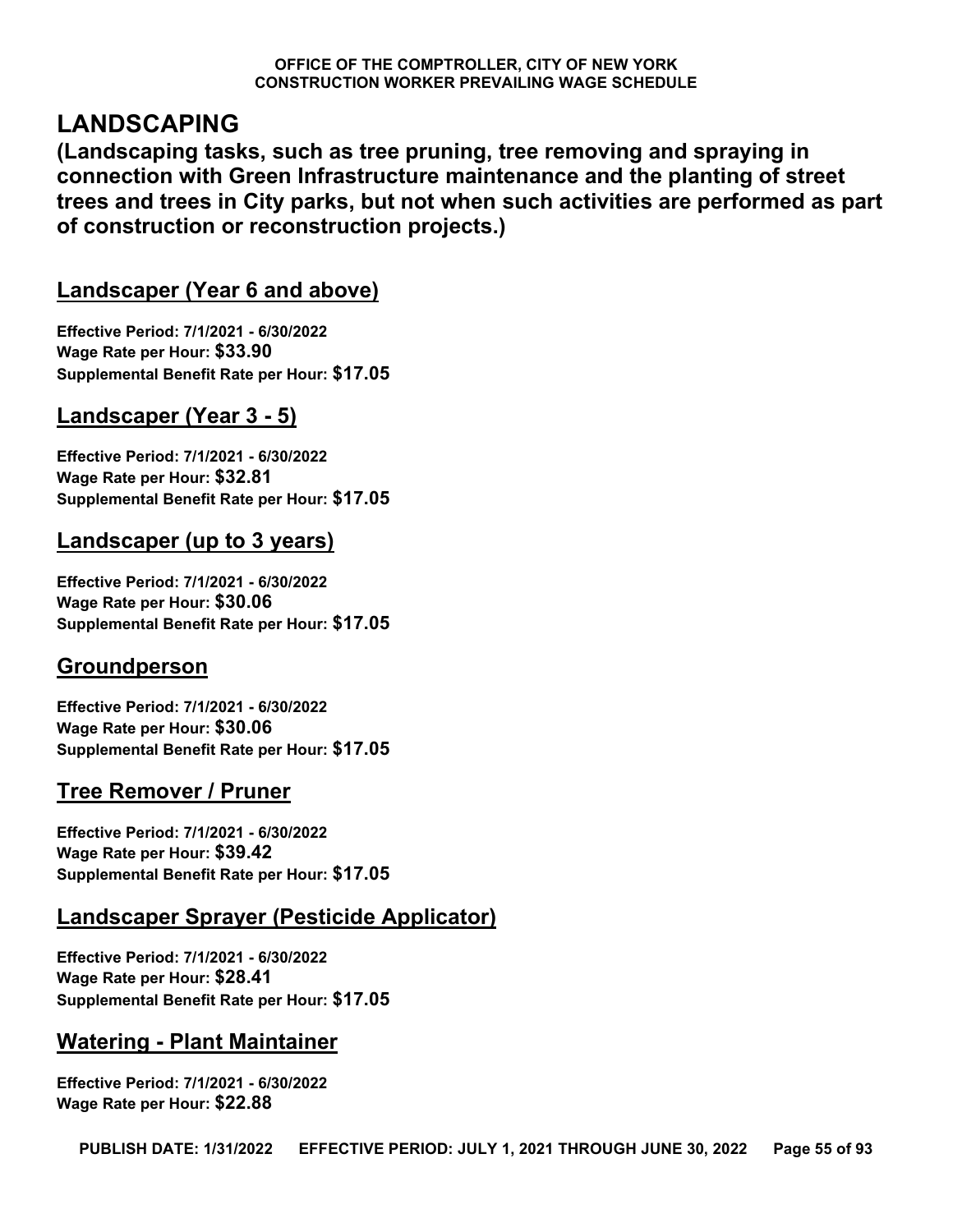**Supplemental Benefit Rate per Hour: \$17.05**

### **Overtime Description**

**For all overtime work performed, supplemental benefits shall include an additional seventy-five (\$0.75) cents per hour.**

### **Overtime**

**Time and one half the regular rate after an 8 hour day. Time and one half the regular rate for Saturday. Double time the regular rate for Sunday. Time and one half the regular rate for work on a holiday plus the day's pay.**

### **Paid Holidays**

**New Year's Day Memorial Day Independence Day Labor Day Thanksgiving Day Christmas Day**

### **Shift Rates**

**Work performed on a 4pm to 12am shift has a 15% differential. Work performed on a 12am to 8am shift has a 20% differential.**

**(Local #175)**

# **MARBLE MECHANIC**

### **Marble Setter**

**Effective Period: 7/1/2021 - 1/30/2022 Wage Rate per Hour: \$56.73 Supplemental Benefit Rate per Hour: \$41.76**

**Effective Period: 1/31/2022 - 6/30/2022 Wage Rate per Hour: \$57.17 Supplemental Benefit Rate per Hour: \$42.26**

# **Marble Finisher**

**Effective Period: 7/1/2021 - 1/30/2022 Wage Rate per Hour: \$44.32 Supplemental Benefit Rate per Hour: \$38.96**

**Effective Period: 1/31/2022 - 6/30/2022**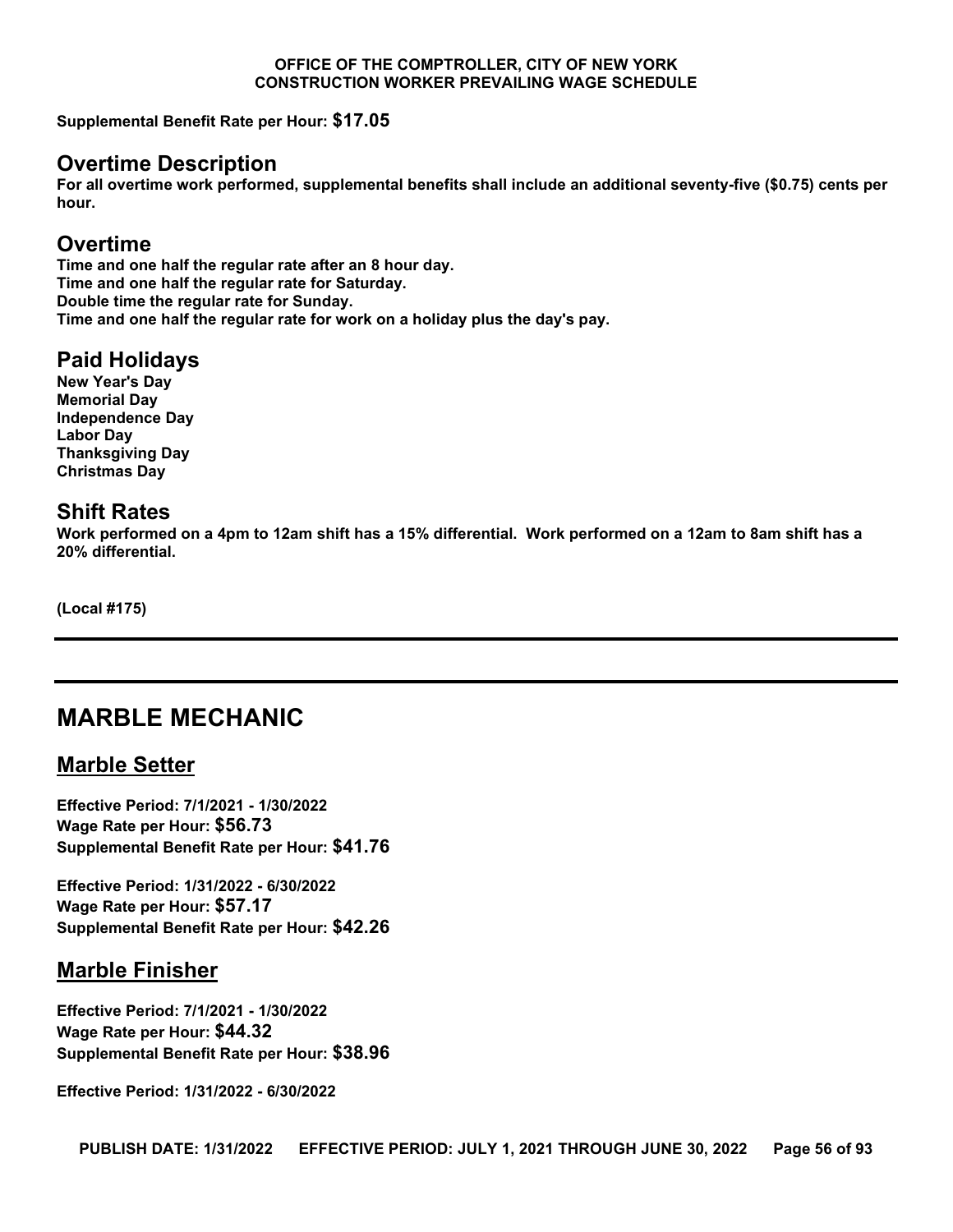**Wage Rate per Hour: \$44.42 Supplemental Benefit Rate per Hour: \$39.46**

# **Marble Polisher**

**Effective Period: 7/1/2021 - 1/30/2022 Wage Rate per Hour: \$42.91 Supplemental Benefit Rate per Hour: \$31.61**

**Effective Period: 1/31/2022 - 6/30/2022 Wage Rate per Hour: \$43.35 Supplemental Benefit Rate per Hour: \$32.26**

# **Marble Maintenance Finisher**

**Effective Period: 7/1/2021 - 1/30/2022 Wage Rate per Hour: \$26.73 Supplemental Benefit Rate per Hour: \$13.59**

**Effective Period: 1/31/2022 - 6/30/2022 Wage Rate per Hour: \$27.01 Supplemental Benefit Rate per Hour: \$13.99**

## **Overtime Description**

**Supplemental Benefit contributions are to be made at the applicable overtime rates.**

### **Overtime**

**Time and one half the regular rate after an 8 hour day. Time and one half the regular rate for Saturday. Double time the regular rate for Sunday.**

### **Overtime Holidays**

**Double time the regular rate for work on the following holiday(s). New Year's Day President's Day Good Friday Memorial Day Independence Day Labor Day Columbus Day Veteran's Day Thanksgiving Day Day after Thanksgiving Christmas Day**

**Paid Holidays None**

**(Local #7)**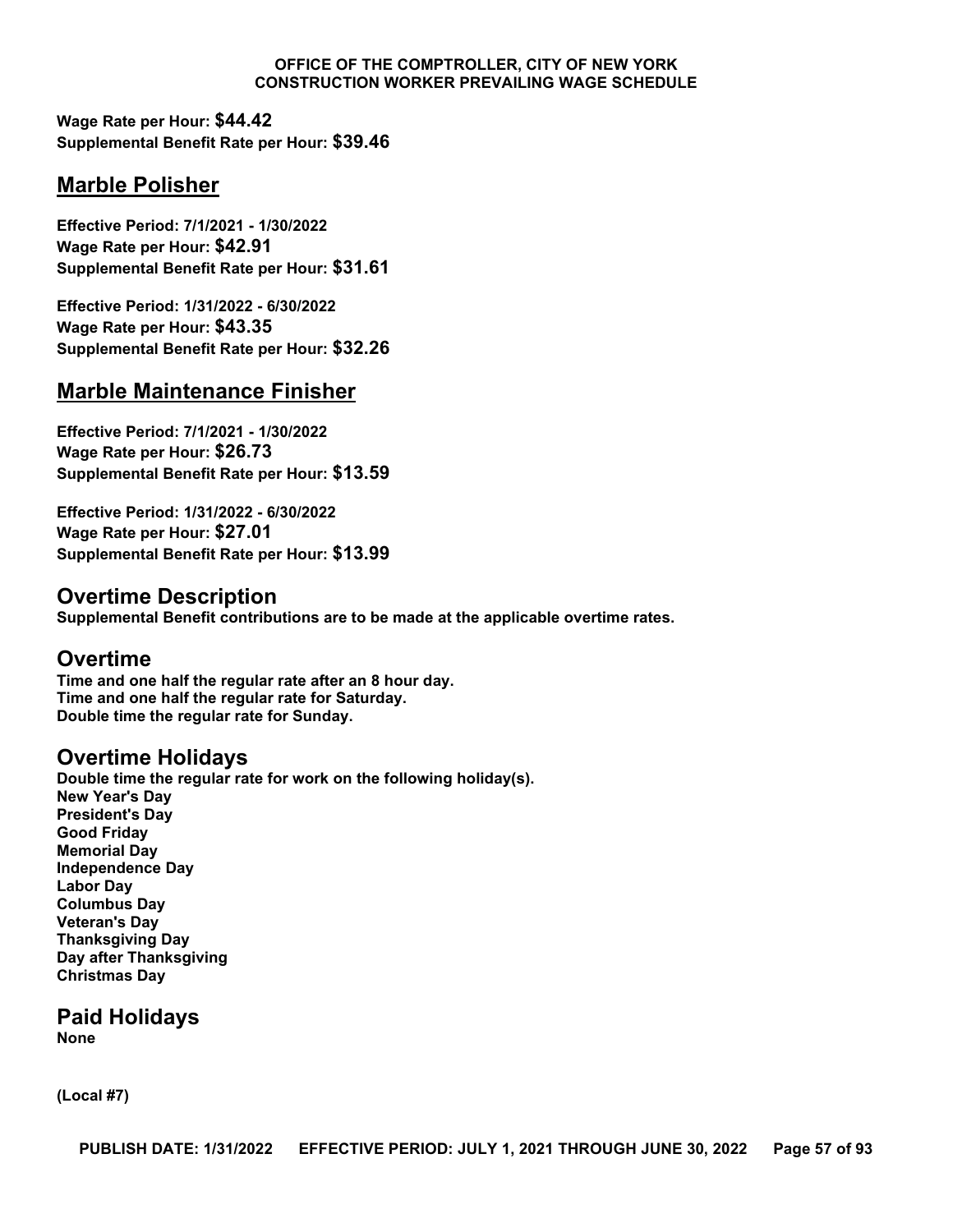# **MASON TENDER**

# **Mason Tender**

**Effective Period: 7/1/2021 - 1/30/2022 Wage Rate per Hour: \$39.20 Supplemental Benefit Rate per Hour: \$31.24**

**Effective Period: 1/31/2022 - 6/30/2022 Wage Rate per Hour: \$39.95 Supplemental Benefit Rate per Hour: \$31.99**

### **Overtime**

**Time and one half the regular rate after an 8 hour day. Time and one half the regular rate for Saturday. Double time the regular rate for Sunday. Saturday may be used as a make-up day at straight time when a day is lost during that week to inclement weather.**

## **Overtime Holidays**

**Double time the regular rate for work on the following holiday(s). New Year's Day President's Day Memorial Day Independence Day Labor Day Thanksgiving Day Christmas Day**

# **Paid Holidays**

**None**

# **Shift Rates**

**The employer may work two (2) shifts with the first shift at the straight time wage rate and the second shift receiving eight (8) hours paid for seven (7) hours work at the straight time wage rate. When it is not possible to conduct alteration work during regular working hours in a building occupied by tenants, the rule for the second shift will apply.**

**(Local #79)**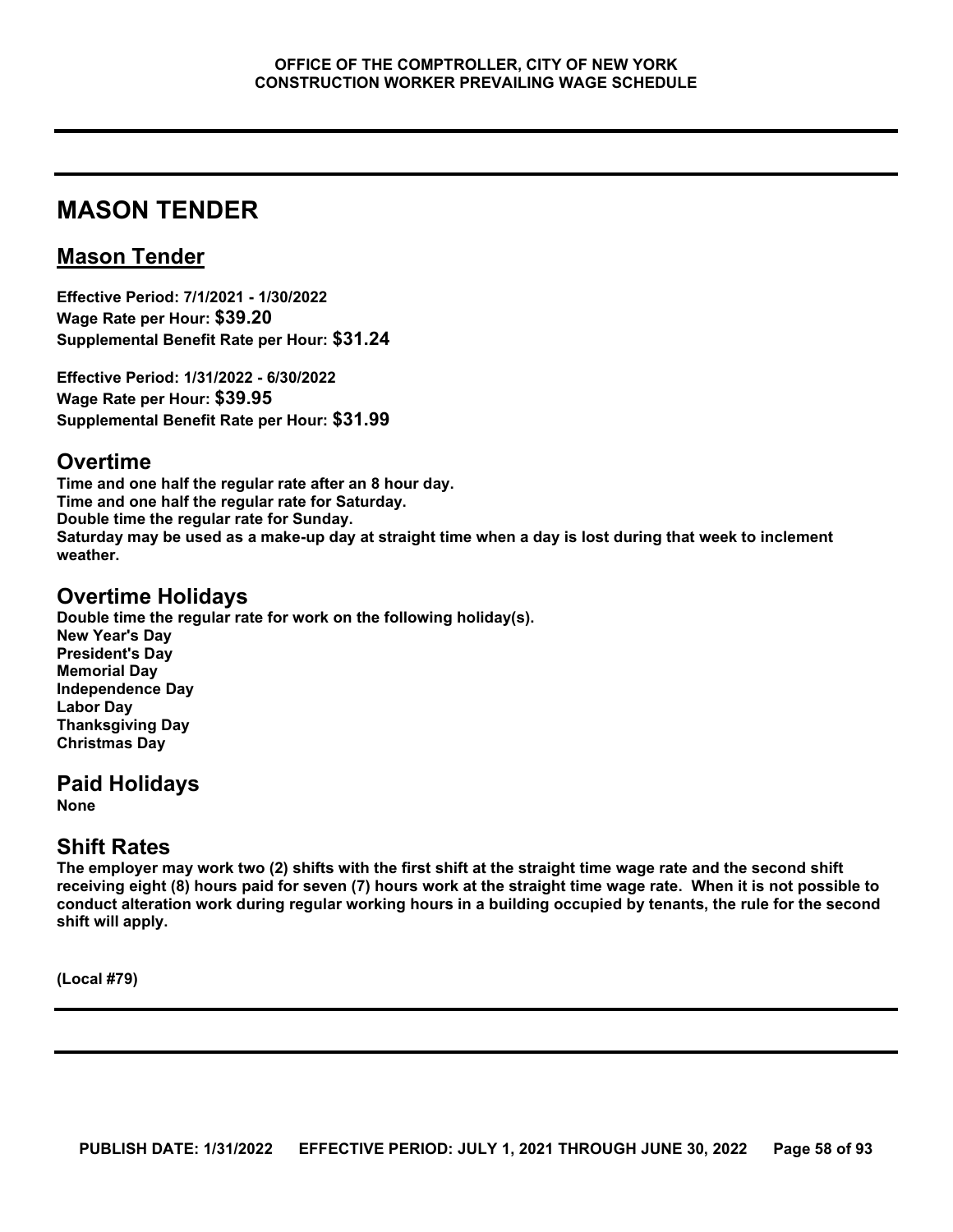# **MASON TENDER (INTERIOR DEMOLITION WORKER)**

# **Mason Tender Tier A**

**Tier A Interior Demolition Worker performs all burning, chopping, and other technically skilled tasks related to interior demolition work.**

**Effective Period: 7/1/2021 - 6/30/2022 Wage Rate per Hour: \$37.29 Supplemental Benefit Rate per Hour: \$25.75**

# **Mason Tender Tier B**

**Tier B Interior Demolition Worker performs manual work and work incidental to demolition work, such as loading and carting of debris from the work site to an area where it can be loaded in to bins/trucks for removal. Also performs clean-up of the site when demolition is completed.**

**Effective Period: 7/1/2021 - 6/30/2022 Wage Rate per Hour: \$26.48 Supplemental Benefit Rate per Hour: \$20.07**

# **Overtime**

**Time and one half the regular rate after an 8 hour day. Time and one half the regular rate for Sunday.**

# **Overtime Holidays**

**Double time the regular rate for work on the following holiday(s). New Year's Day President's Day Memorial Day Independence Day Labor Day Thanksgiving Day Christmas Day**

**Paid Holidays None**

**(Local #79)**

# **METALLIC LATHER**

# **Metallic Lather**

**Effective Period: 7/1/2021 - 6/30/2022**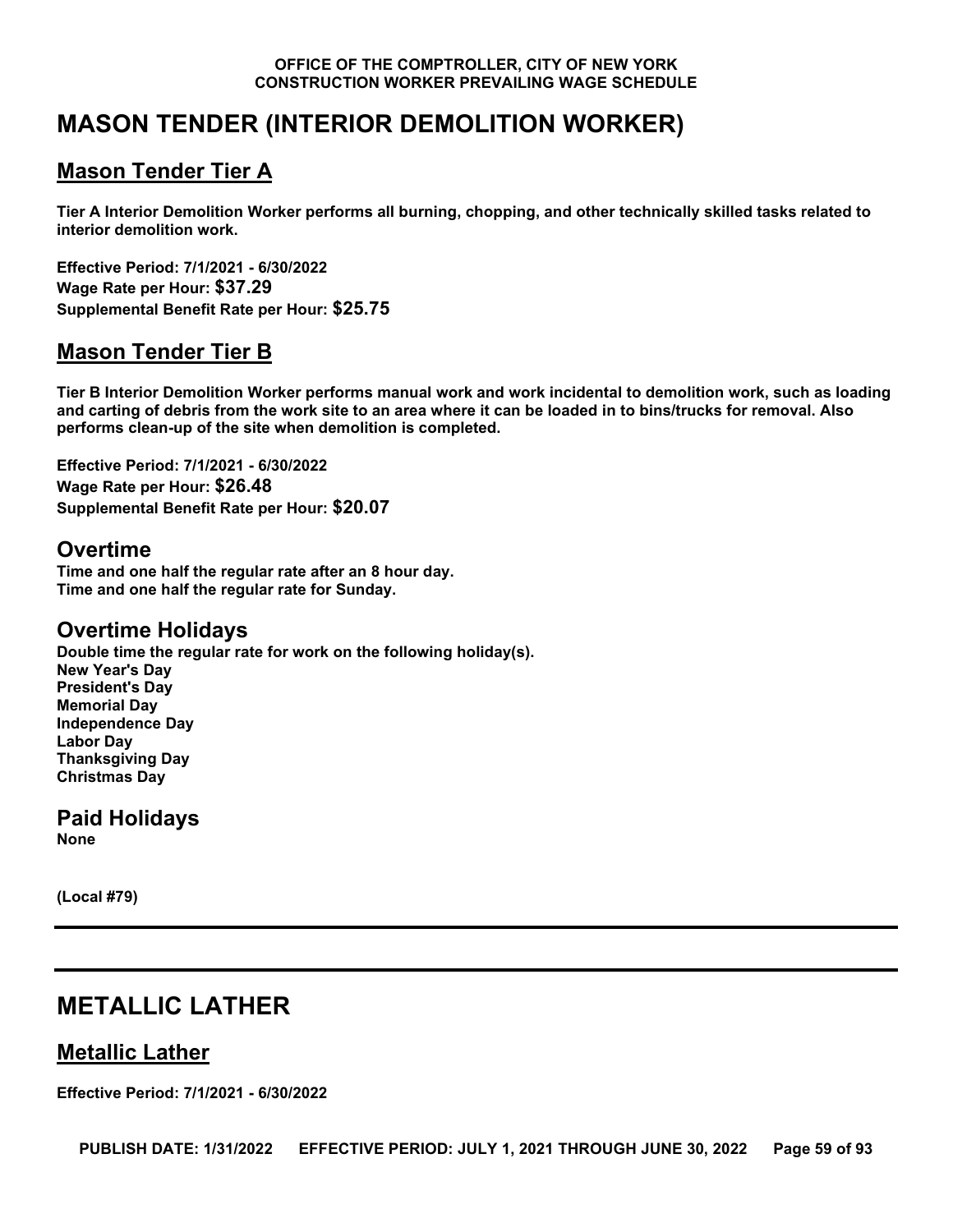**Wage Rate per Hour: \$46.40 Supplemental Benefit Rate per Hour: \$49.80 Supplemental Note: For time and one half overtime - \$61.55 For double overtime - \$77.10**

### **Overtime**

**Time and one half the regular rate after an 8 hour day. Time and one half the regular rate for Saturday. Double time the regular rate for Sunday.**

# **Overtime Holidays**

**Double time the regular rate for work on the following holiday(s). New Year's Day President's Day Memorial Day Independence Day Labor Day Columbus Day Thanksgiving Day Christmas Day**

# **Paid Holidays**

**1/2 day on Christmas Eve if work is performed in the A.M. 1/2 day on New Year's Eve if work is performed in the A.M.**

# **Shift Rates**

**Off-shift work outside of normal working hours shall receive straight time rate plus \$12 per hour for the first eight (8) hours.**

**(Local #46)**

# **MILLWRIGHT**

# **Millwright**

**Effective Period: 7/1/2021 - 6/30/2022 Wage Rate per Hour: \$57.00 Supplemental Benefit Rate per Hour: \$54.76**

# **Overtime**

**Time and one half the regular rate after an 8 hour day. Time and one half the regular rate for Saturday. Double time the regular rate for Sunday. Saturday may be used as a make-up day at straight time when a day is lost during that week to inclement weather.**

# **Overtime Holidays**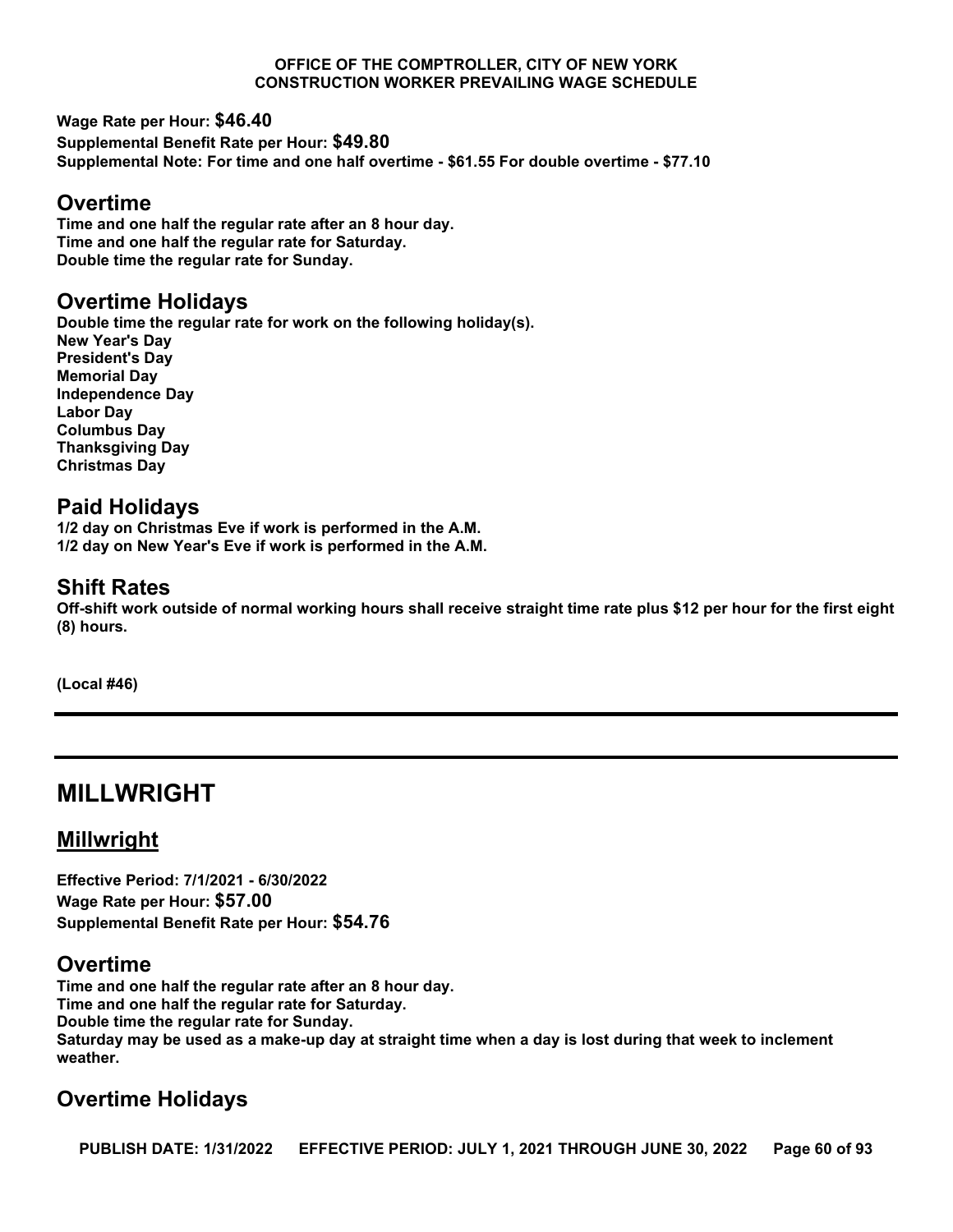**Double time the regular rate for work on the following holiday(s). New Year's Day President's Day Good Friday Memorial Day Independence Day Labor Day Columbus Day Presidential Election Day Veteran's Day Thanksgiving Day Christmas Day**

## **Paid Holidays**

**1/2 day on Christmas Eve if work is performed in the A.M. 1/2 day on New Year's Eve if work is performed in the A.M.**

### **Shift Rates**

**Second and third shifts receives the straight time rate of pay plus fifteen (15%) percent allowing for one half hour for a meal. There must be a first shift to work a second and third shift. All additional hours worked shall be paid at the time and one-half rate of pay plus fifteen (15%) percent for weekday hours.**

**(Local #740)**

# **MOSAIC MECHANIC**

# **Mosaic Mechanic - Mosaic & Terrazzo Mechanic**

**Effective Period: 7/1/2021 - 1/30/2022 Wage Rate per Hour: \$51.66 Supplemental Benefit Rate per Hour: \$43.67**

**Effective Period: 1/31/2022 - 6/30/2022 Wage Rate per Hour: \$52.21 Supplemental Benefit Rate per Hour: \$43.97**

### **Mosaic Mechanic - Mosaic & Terrazzo Finisher**

**Effective Period: 7/1/2021 - 1/30/2022 Wage Rate per Hour: \$50.06 Supplemental Benefit Rate per Hour: \$43.67**

**Effective Period: 1/31/2022 - 6/30/2022 Wage Rate per Hour: \$50.60 Supplemental Benefit Rate per Hour: \$43.97**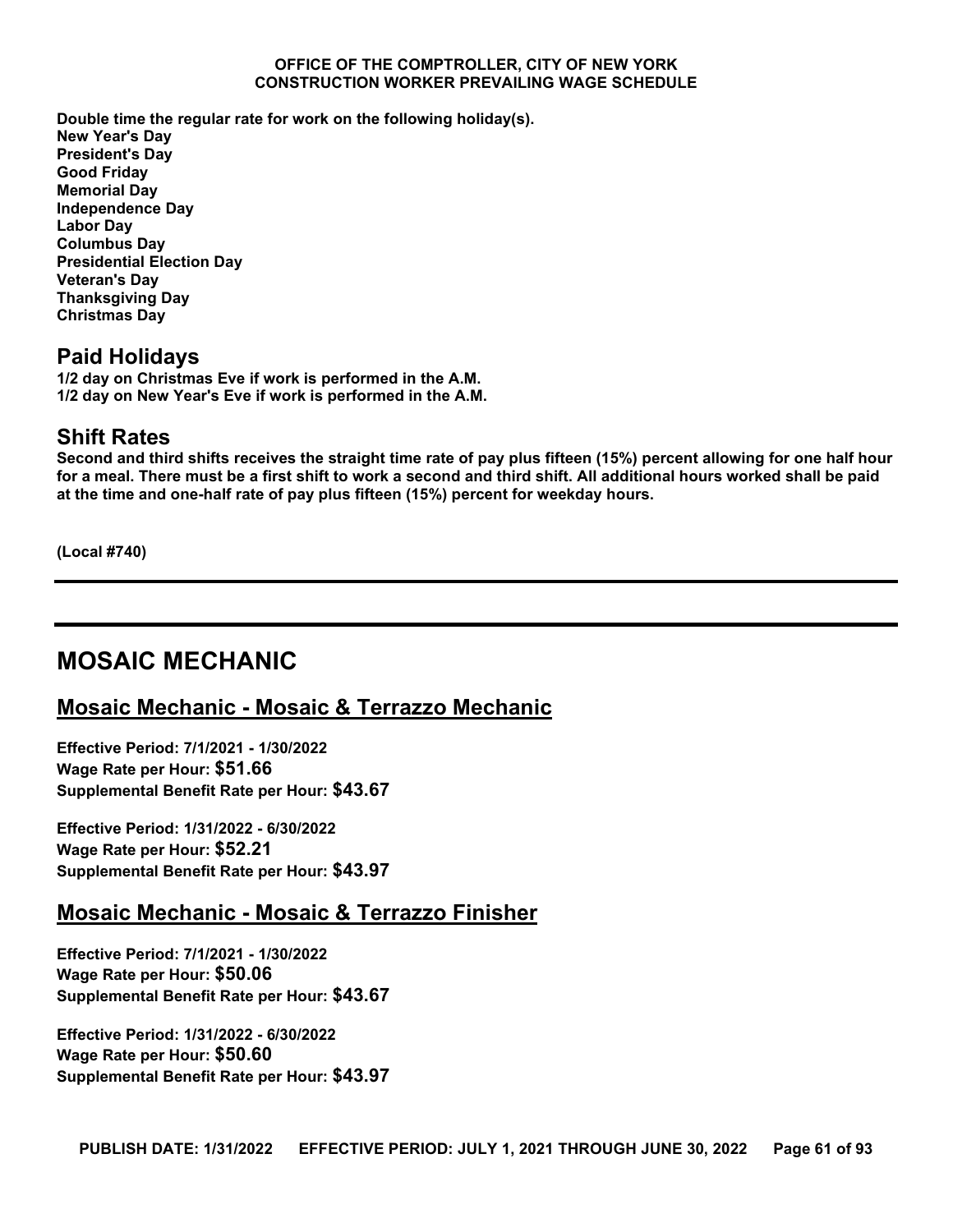# **Mosaic Mechanic - Machine Operator Grinder**

**Effective Period: 7/1/2021 - 1/30/2022 Wage Rate per Hour: \$50.06 Supplemental Benefit Rate per Hour: \$43.67**

**Effective Period: 1/31/2022 - 6/30/2022 Wage Rate per Hour: \$50.60 Supplemental Benefit Rate per Hour: \$43.97**

#### **Overtime**

**Time and one half the regular rate after a 7 hour day. Time and one half the regular rate for Saturday. Double time the regular rate for Sunday.**

### **Overtime Holidays**

**Double time the regular rate for work on the following holiday(s). New Year's Day Washington's Birthday Good Friday Independence Day Labor Day Columbus Day Veteran's Day Thanksgiving Day Day after Thanksgiving Christmas Day**

### **Paid Holidays**

**None**

**(Local #7)**

# **PAINTER**

# **Painter - Brush & Roller**

**Effective Period: 7/1/2021 - 6/30/2022 Wage Rate per Hour: \$43.00 Supplemental Benefit Rate per Hour: \$36.70 Supplemental Note: \$43.79 on overtime**

# **Spray & Scaffold / Decorative / Sandblast**

**Effective Period: 7/1/2021 - 6/30/2022 Wage Rate per Hour: \$46.00**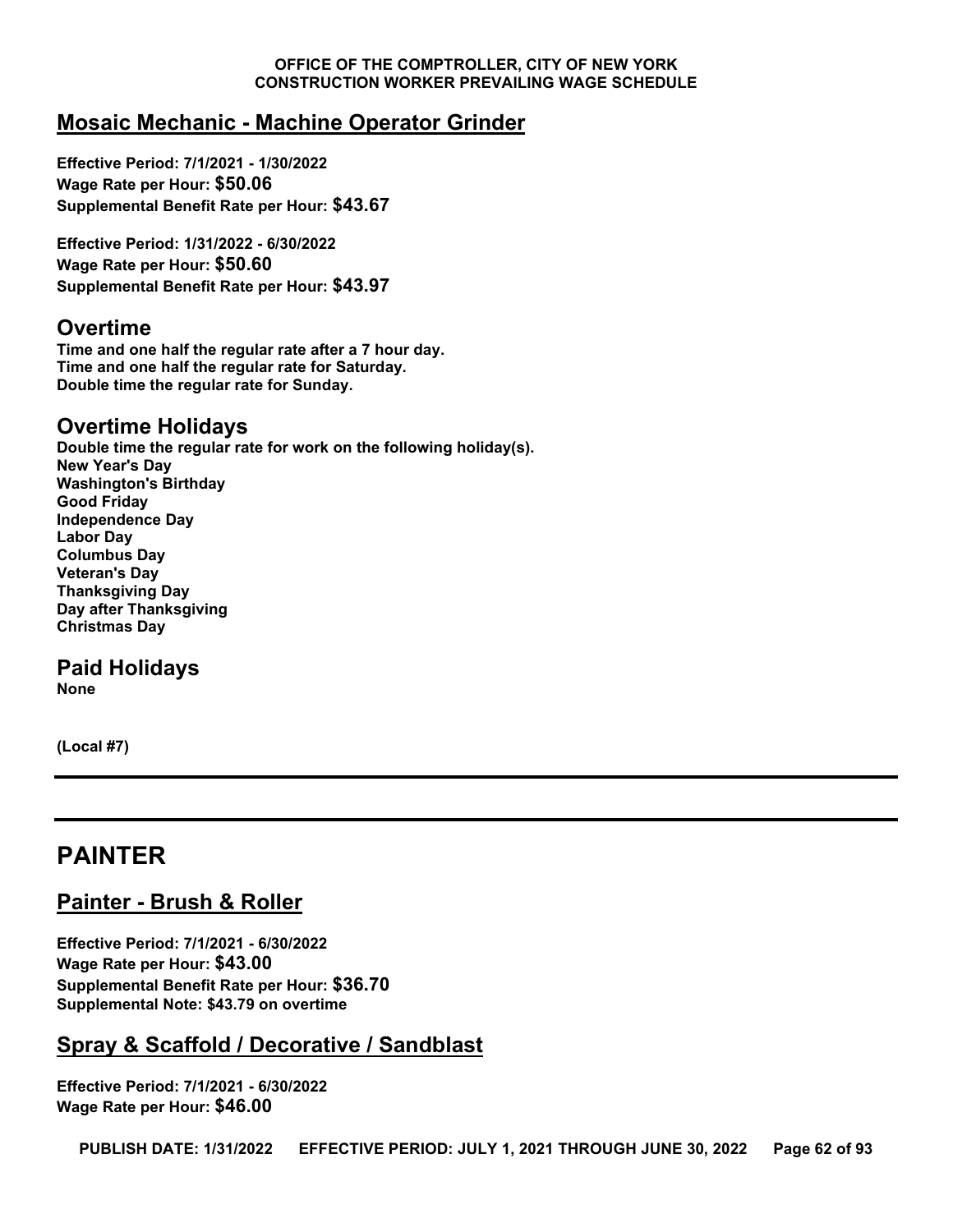**Supplemental Benefit Rate per Hour: \$36.70 Supplemental Note: \$43.79 on overtime**

#### **Overtime**

**Time and one half the regular rate after a 7 hour day. Time and one half the regular rate for Saturday. Time and one half the regular rate for Sunday.**

# **Overtime Holidays**

**Time and one half the regular rate for work on the following holiday(s). New Year's Day President's Day Memorial Day Independence Day Labor Day Columbus Day Thanksgiving Day Christmas Day**

# **Paid Holidays**

**None**

**(District Council of Painters #9)**

# **PAINTER - LINE STRIPING (ROADWAY)**

# **Striping - Machine Operator**

**Effective Period: 7/1/2021 - 6/30/2022 Wage Rate per Hour: \$37.00 Supplemental Benefit Rate per Hour: \$14.37 Supplemental Note: Overtime Supplemental Benefit rate - \$16.25**

# **Lineperson (Thermoplastic)**

**Effective Period: 7/1/2021 - 6/30/2022 Wage Rate per Hour: \$41.00 Supplemental Benefit Rate per Hour: \$14.37 Supplemental Note: Overtime Supplemental Benefit rate - \$16.25**

# **Striping Assistant & Traffic Safety**

**Effective Period: 7/1/2021 - 6/30/2022 Wage Rate per Hour: \$36.75 Supplemental Benefit Rate per Hour: \$14.37 Supplemental Note: Overtime Supplemental Benefit rate - \$16.25**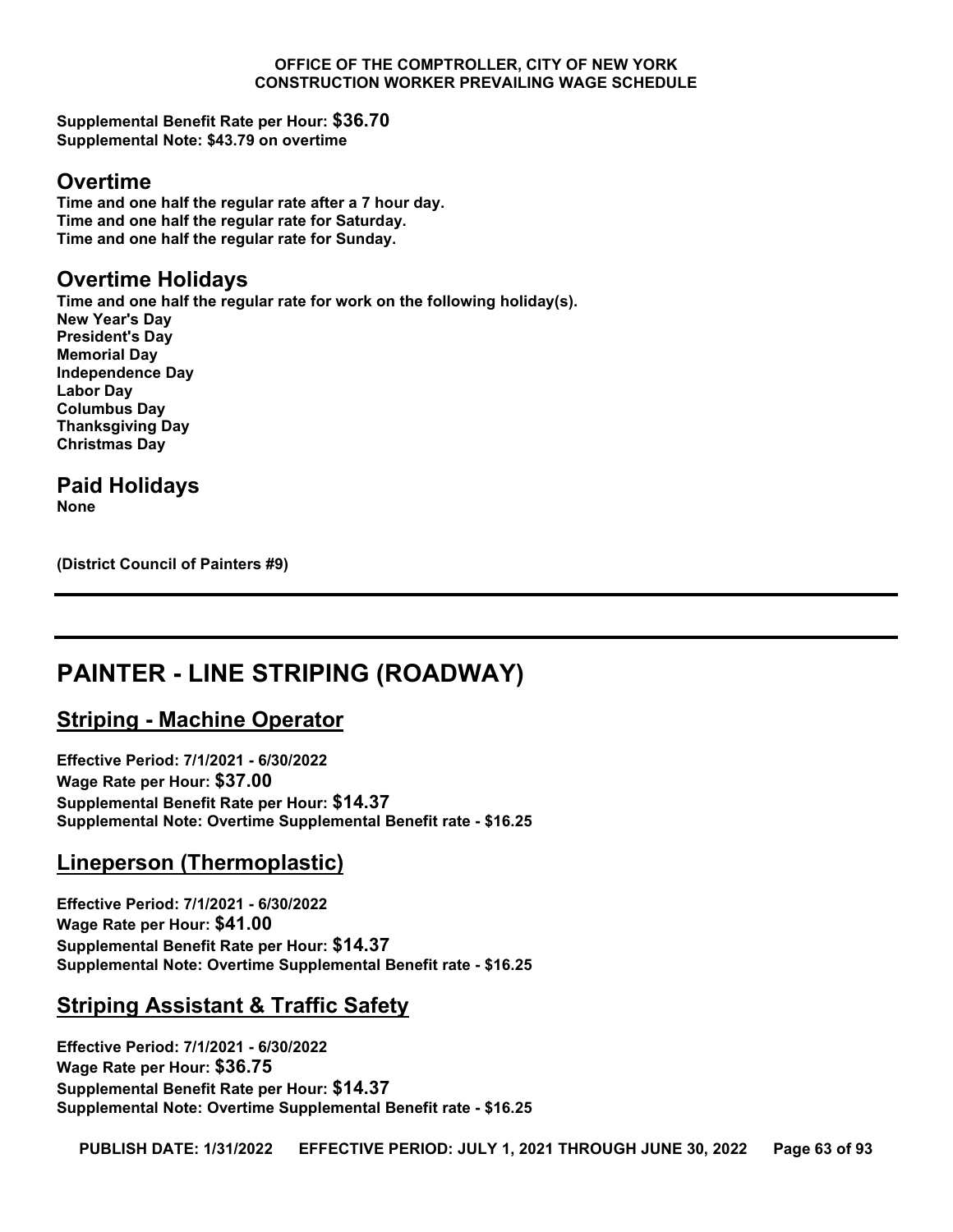## **Overtime Description**

**Time and one half the regular rate for all work in excess of ten (10) straight time hours per day and in excess of forty (40) straight time hours per week.** 

**For Paid Holidays: Employees will only receive Holiday Pay for holidays not worked if said employee worked both the regularly scheduled workday before and after the holiday.**

## **Overtime**

**Time and one half the regular rate for Saturday. Time and one half the regular rate for Sunday. Time and one half the regular rate for work on the following holiday(s).**

# **Paid Holidays**

**New Year's Day Good Friday Memorial Day Independence Day Labor Day Columbus Day Presidential Election Day Thanksgiving Day Christmas Day**

# **Vacation**

**Employees with one to two years service shall accrue vacation based on hours worked: 250 hours worked - 1 day vacation; 500 hours worked - 2 days vacation; 750 hours worked - 3 days vacation; 900 hours worked - 4 days vacation; 1,000 hours worked - 5 days vacation. Employees with two to five years service receive two weeks vacation. Employees with five to twenty years service receive three weeks vacation. Employees with twenty to twenty-five years service receive four weeks vacation. Employees with 25 or more years service receive five weeks vacation.**

**(Local #1010)**

# **PAINTER - METAL POLISHER**

# **METAL POLISHER**

**Effective Period: 7/1/2021 - 6/30/2022 Wage Rate per Hour: \$31.88 Supplemental Benefit Rate per Hour: \$10.29**

# **METAL POLISHER - NEW CONSTRUCTION**

**Effective Period: 7/1/2021 - 6/30/2022 Wage Rate per Hour: \$32.83 Supplemental Benefit Rate per Hour: \$10.29**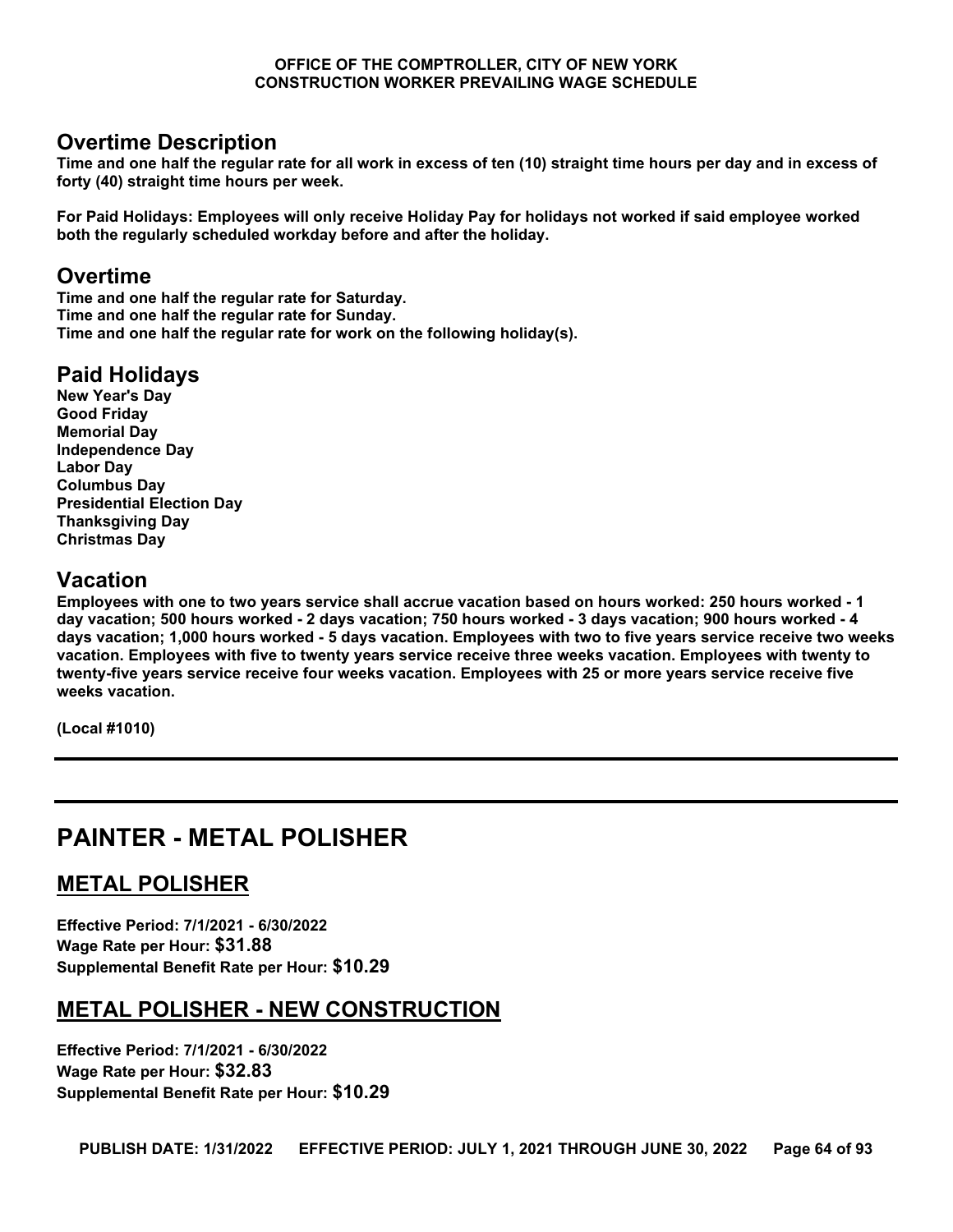# **METAL POLISHER - SCAFFOLD OVER 34 FEET**

**Effective Period: 7/1/2021 - 6/30/2022 Wage Rate per Hour: \$35.38 Supplemental Benefit Rate per Hour: \$10.29**

# **ASSISTANT METAL POLISHER**

**Effective Period: 7/1/2021 - 6/30/2022 Wage Rate per Hour: \$24.66 Supplemental Benefit Rate per Hour: \$9.81**

# **ASSISTANT METAL POLISHER - NEW CONSTRUCTION**

**Effective Period: 7/1/2021 - 6/30/2022 Wage Rate per Hour: \$25.41 Supplemental Benefit Rate per Hour: \$9.81**

# **ASSISTANT METAL POLISHER - SCAFFOLD OVER 34 FEET**

**Effective Period: 7/1/2021 - 6/30/2022 Wage Rate per Hour: \$27.16 Supplemental Benefit Rate per Hour: \$9.81**

### **Overtime Description**

**All work performed on Saturdays shall be paid at time-in-a half. The exception being; for suspended scaffold work and work deemed as a construction project; an eight (8) hour shift lost during the week due to circumstances beyond the control of the employer, up to a maximum of eight (8) hours per week, may be worked on Saturday at the straight time rate.**

# **Overtime**

**Time and one half the regular rate after an 8 hour day. Time and one half the regular rate for Saturday. Double time the regular rate for Sunday. Saturday may be used as a make-up day at straight time when a day is lost during that week to inclement weather.**

**Triple time the regular rate for work on the following holiday(s).**

# **Paid Holidays**

**New Year's Day President's Day Memorial Day Independence Day Labor Day Columbus Day Election Day Thanksgiving Day Day after Thanksgiving Christmas Day**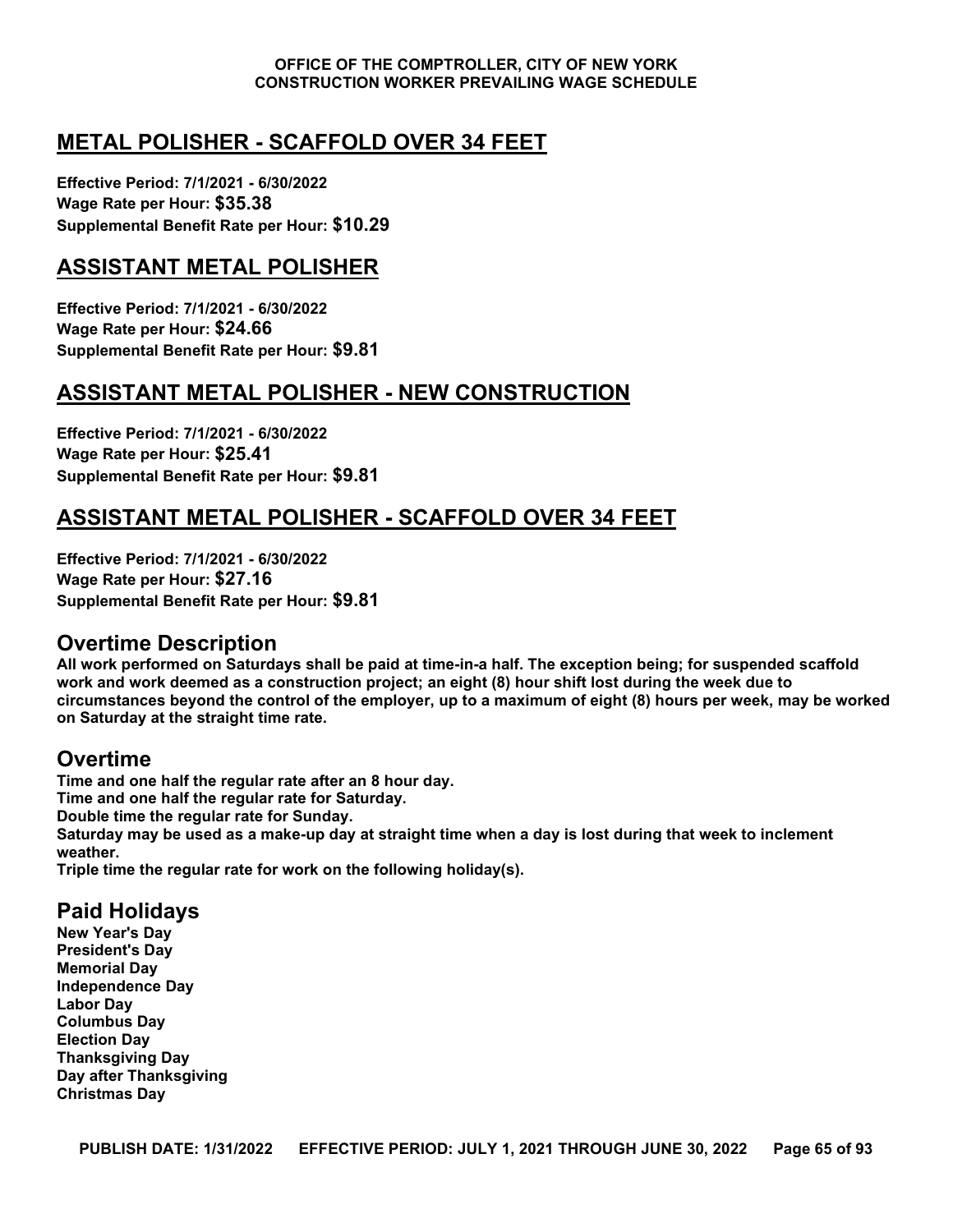### **Shift Rates**

**Four Days a week at Ten (10) hours straight a day.**

**Local 8A-28A**

# **PAINTER - SIGN**

# **Sign Painter**

**Effective Period: 7/1/2021 - 6/30/2022 Wage Rate per Hour: \$44.32 Supplemental Benefit Rate per Hour: \$21.70**

# **Assistant Sign Painter**

**Effective Period: 7/1/2021 - 6/30/2022 Wage Rate per Hour: \$37.66 Supplemental Benefit Rate per Hour: \$19.93**

# **Overtime Description**

**If any employee is required to work on any of the paid holidays then the employee shall receive double time rate of wages as well as the holiday pay for that day.**

### **Overtime**

**Time and one half the regular rate after an 8 hour day. Time and one half the regular rate for Saturday. Time and one half the regular rate for Sunday.**

# **Paid Holidays**

**New Year's Day President's Day Memorial Day Independence Day Labor Day Columbus Day Election Day Thanksgiving Day Day after Thanksgiving Christmas Day**

## **Vacation**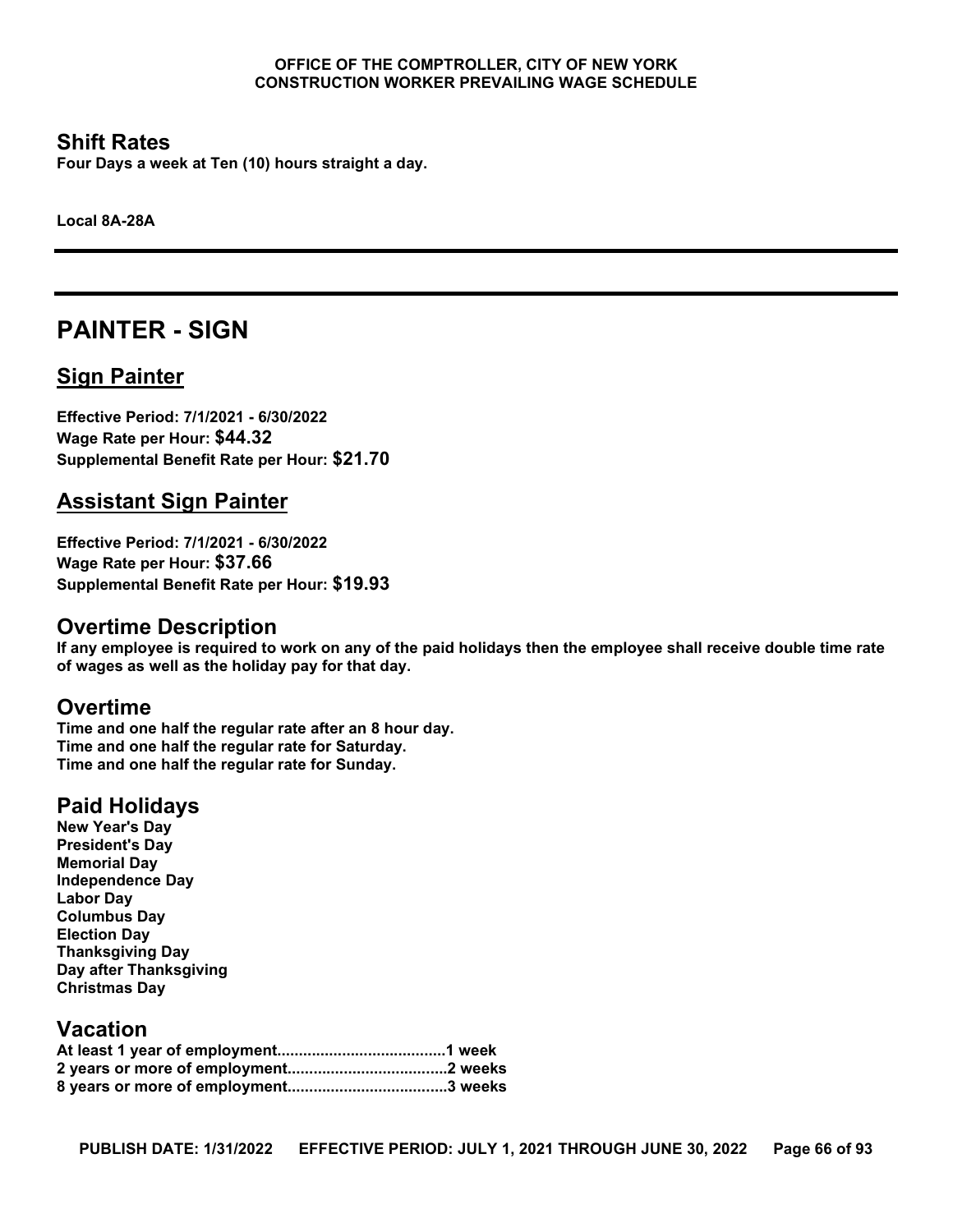# **PAINTER - STRUCTURAL STEEL**

### **Painters on Structural Steel**

**Effective Period: 7/1/2021 - 9/30/2021 Wage Rate per Hour: \$51.50 Supplemental Benefit Rate per Hour: \$48.28**

**Effective Period: 10/1/2021 - 6/30/2022 Wage Rate per Hour: \$53.00 Supplemental Benefit Rate per Hour: \$49.83**

## **Painter - Power Tool**

**Effective Period: 7/1/2021 - 9/30/2021 Wage Rate per Hour: \$57.50 Supplemental Benefit Rate per Hour: \$48.28 Overtime Wage Rate: \$6.00 above the "Painters on Structural Steel" overtime rate.**

**Effective Period: 10/1/2021 - 6/30/2022 Wage Rate per Hour: \$59.50 Supplemental Benefit Rate per Hour: \$49.83 Overtime Wage Rate: \$6.50 above the "Painters on Structural Steel" overtime rate.**

#### **Overtime Description**

**Supplemental Benefits shall be paid for each hour worked, up to forty (40) hours per week for the period of May 1st to November 15th or up to fifty (50) hours per week for the period of November 16th to April 30th.**

#### **Overtime**

**Time and one half the regular rate after a 7 hour day. Time and one half the regular rate for Saturday. Time and one half the regular rate for Sunday.**

### **Overtime Holidays**

**Double time the regular rate for work on the following holiday(s). New Year's Day Memorial Day Independence Day Labor Day Thanksgiving Day Christmas Day**

**Paid Holidays None**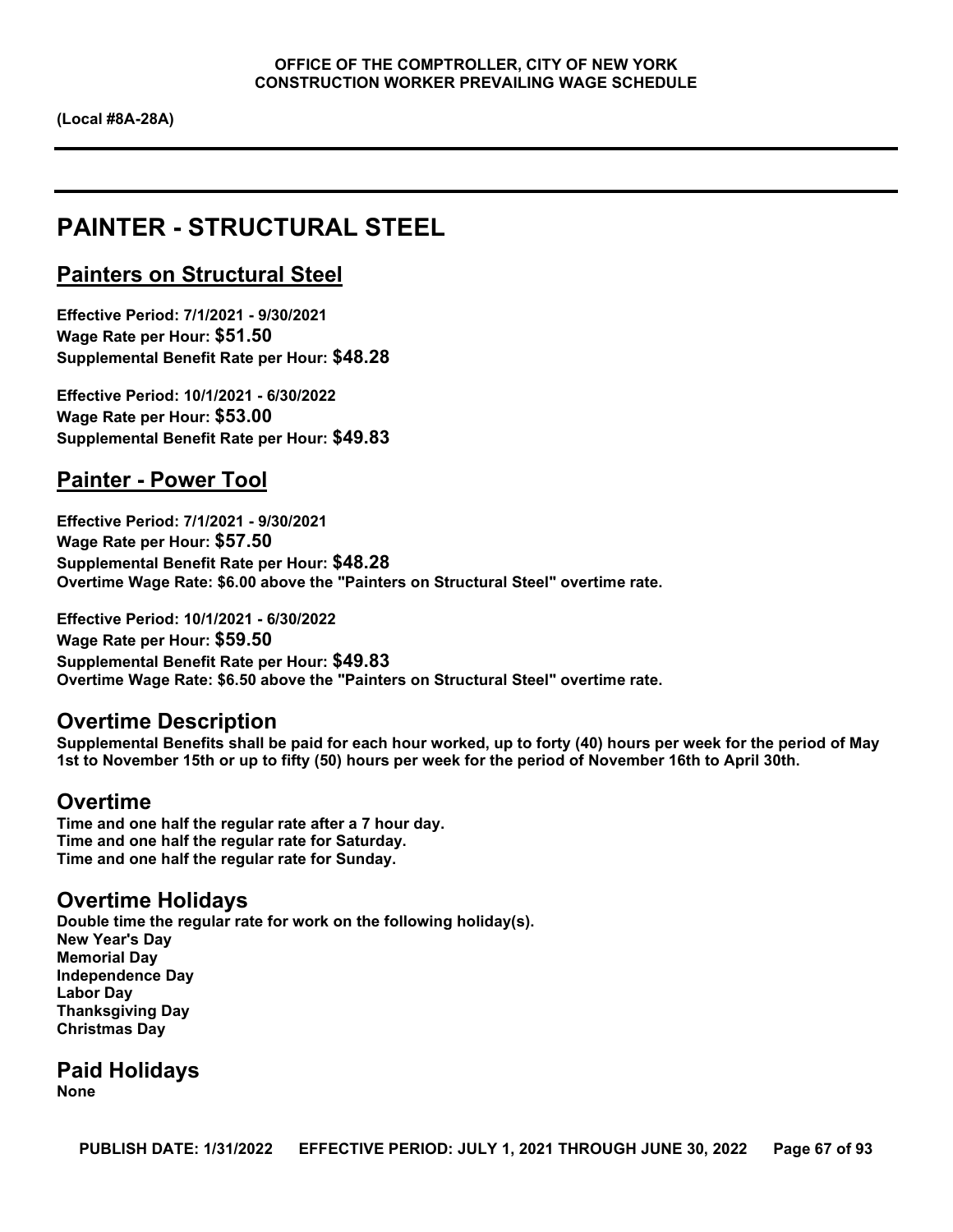## **Shift Rates**

**Second shift is paid at regular hourly wage rates plus a ten percent (10%) differential. There must be a first shift in order to work a second shift.**

**(Local #806)**

# **PAPERHANGER**

### **Paperhanger**

**Effective Period: 7/1/2021 - 6/30/2022 Wage Rate per Hour: \$46.87 Supplemental Benefit Rate per Hour: \$37.49 Supplemental Note: Supplemental benefits are to be paid at the appropriate straight time and overtime rate.**

### **Overtime**

**Time and one half the regular rate after a 7 hour day. Time and one half the regular rate for Saturday. Time and one half the regular rate for Sunday.**

# **Overtime Holidays**

**Time and one half the regular rate for work on the following holiday(s). New Year's Day President's Day Memorial Day Independence Day Labor Day Thanksgiving Day Day after Thanksgiving Christmas Day**

# **Paid Holidays**

**None**

### **Shift Rates**

**Evening shift - 4:30 P.M. to 12:00 Midnight (regular rate of pay); any work performed before 7:00 A.M. shall be at time and one half the regular base rate of pay.**

**(District Council of Painters #9)**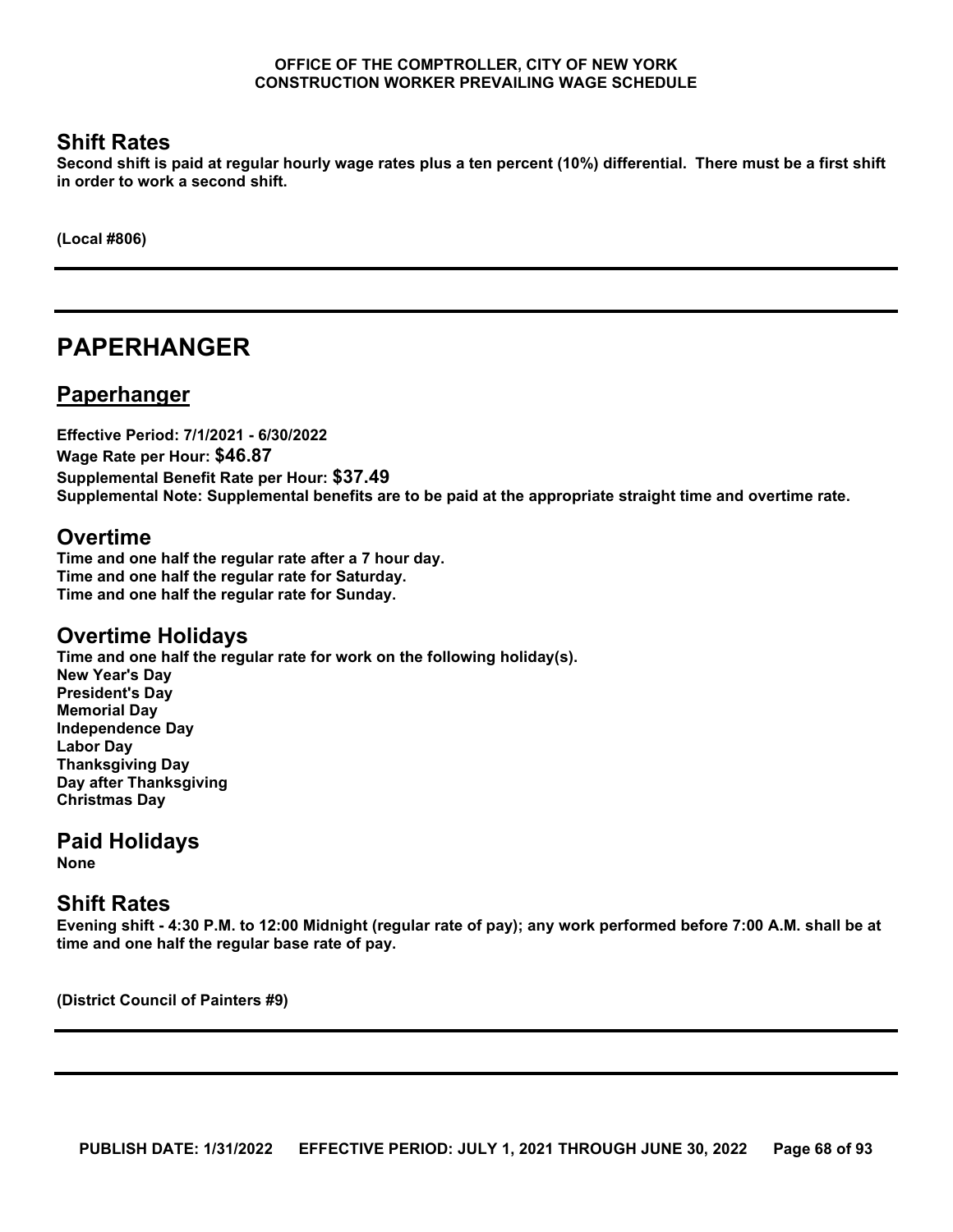# **PAVER AND ROADBUILDER**

# **Paver & Roadbuilder - Formsetter**

**Effective Period: 7/1/2021 - 6/30/2022 Wage Rate per Hour: \$47.85 Supplemental Benefit Rate per Hour: \$48.51 Supplemental Note: For time and one half overtime - \$52.64 For double overtime - \$56.76**

# **Paver & Roadbuilder - Laborer**

**Paving and road construction work, regardless of material used, including but not limited to preparation of job sites, removal of old surfaces, asphalt and/or concrete, by whatever method, including but not limited to milling; laying of concrete; laying of asphalt for temporary, patchwork, and utility paving (but not production paving); site preparation and incidental work for installation of rubberized materials and similar surfaces; installation and repair of temporary construction fencing; slurry/seal coating, paving stones, maintenance of safety surfaces; play equipment installation, and other related work.**

**Effective Period: 7/1/2021 - 6/30/2022 Wage Rate per Hour: \$43.98 Supplemental Benefit Rate per Hour: \$48.51 Supplemental Note: For time and one half overtime - \$52.64 For double overtime - \$56.76**

# **Production Paver & Roadbuilder - Screed Person**

**(Production paving is asphalt paving when using a paving machine or on a project where a paving machine is traditionally used)**

**Adjustment of paving machinery on production paving jobs.**

**Effective Period: 7/1/2021 - 6/30/2022 Wage Rate per Hour: \$48.45 Supplemental Benefit Rate per Hour: \$48.51 Supplemental Note: For time and one half overtime - \$52.64 For double overtime - \$56.76**

# **Production Paver & Roadbuilder - Raker**

**Effective Period: 7/1/2021 - 6/30/2022 Wage Rate per Hour: \$47.85 Supplemental Benefit Rate per Hour: \$48.51 Supplemental Note: For time and one half overtime - \$52.64 For double overtime - \$56.76**

# **Production Paver & Roadbuilder - Shoveler**

**General laborer (except removal of surfaces - see Paver and Roadbuilder-Laborer) including but not limited to tamper, AC paint and liquid tar work.**

**Effective Period: 7/1/2021 - 6/30/2022 Wage Rate per Hour: \$43.98 Supplemental Benefit Rate per Hour: \$48.51**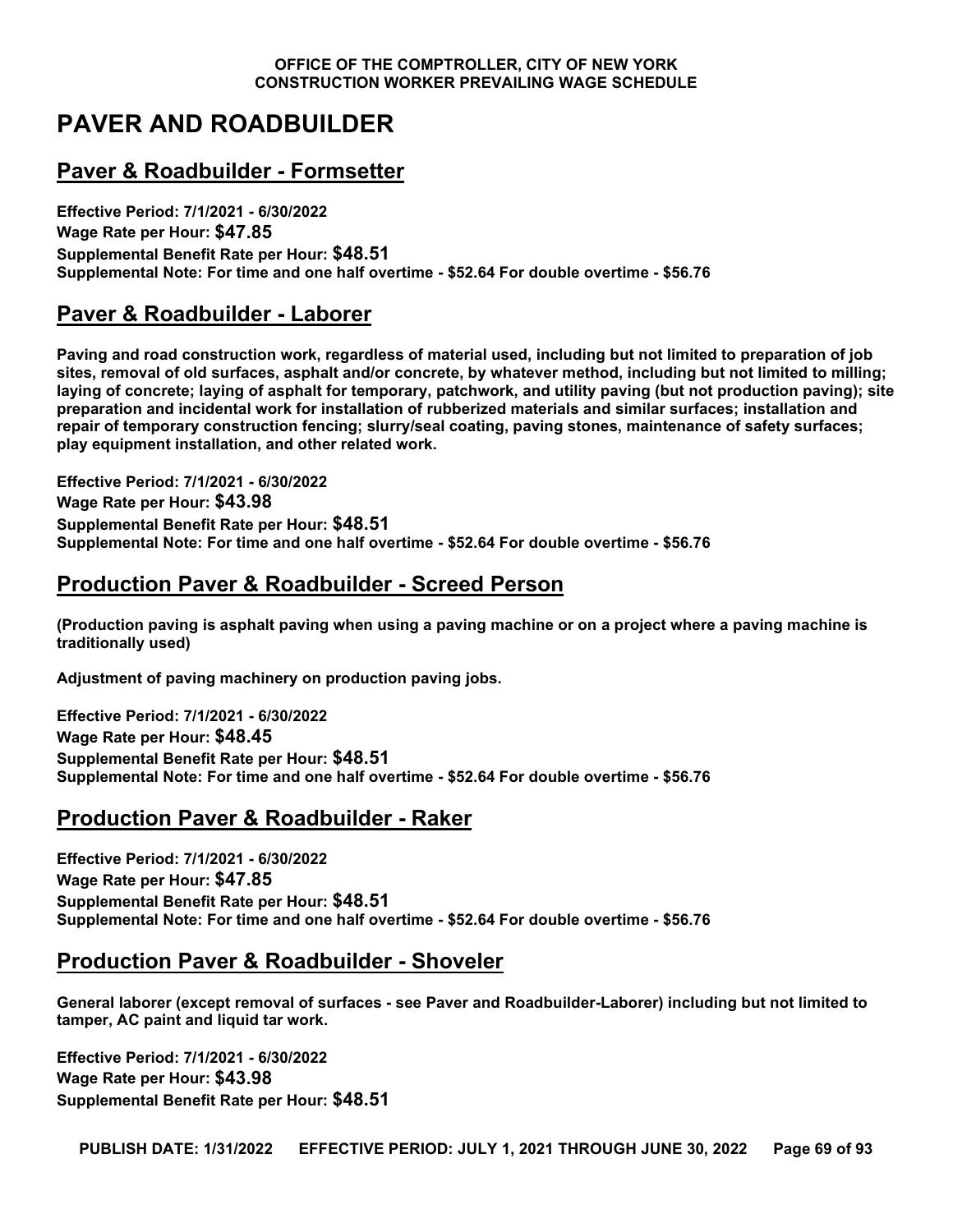**Supplemental Note: For time and one half overtime - \$52.64 For double overtime - \$56.76**

### **Overtime Description**

**If an employee works New Year's Day or Christmas Day, they receive the single time rate plus 25%.** 

**For Paid Holidays: Holiday pay for all holidays shall be prorated based two hours per day for each day worked in the holiday week, not to exceed 8 hours of holiday pay.**

### **Overtime**

**Time and one half the regular rate after an 8 hour day. Time and one half the regular rate for Saturday. Double time the regular rate for Sunday.**

### **Overtime Holidays**

**Double time the regular rate for work on the following holiday(s). Memorial Day Independence Day Labor Day Columbus Day Thanksgiving Day**

### **Paid Holidays**

**Memorial Day Independence Day Labor Day Thanksgiving Day**

### **Shift Rates**

**When two shifts are employed, the work period for each shift shall be a continuous eight (8) hours. When three shifts are employed, each shift will work seven and one half (7 ½) hours but will be paid for eight (8) hours at the straight time rate since only one half (1/2) hour is allowed for meal time. When two or more shifts are employed, single time will be paid for each shift.** 

**Night Work - On night work, the first eight (8) hours of work will be paid for at the single time rate, except that production paving work shall be paid at 10% over the single time rate for the screed person, rakers and shovelers directly involved only. This differential is to be paid when there is only one shift and the shift works at night. All other workers will be exempt. Hours worked over eight (8) hours during said shift shall be paid for at the time and one-half rate.**

**(Local #1010)**

# **PLASTERER**

### **Plasterer**

**Effective Period: 7/1/2021 - 7/31/2021 Wage Rate per Hour: \$45.73**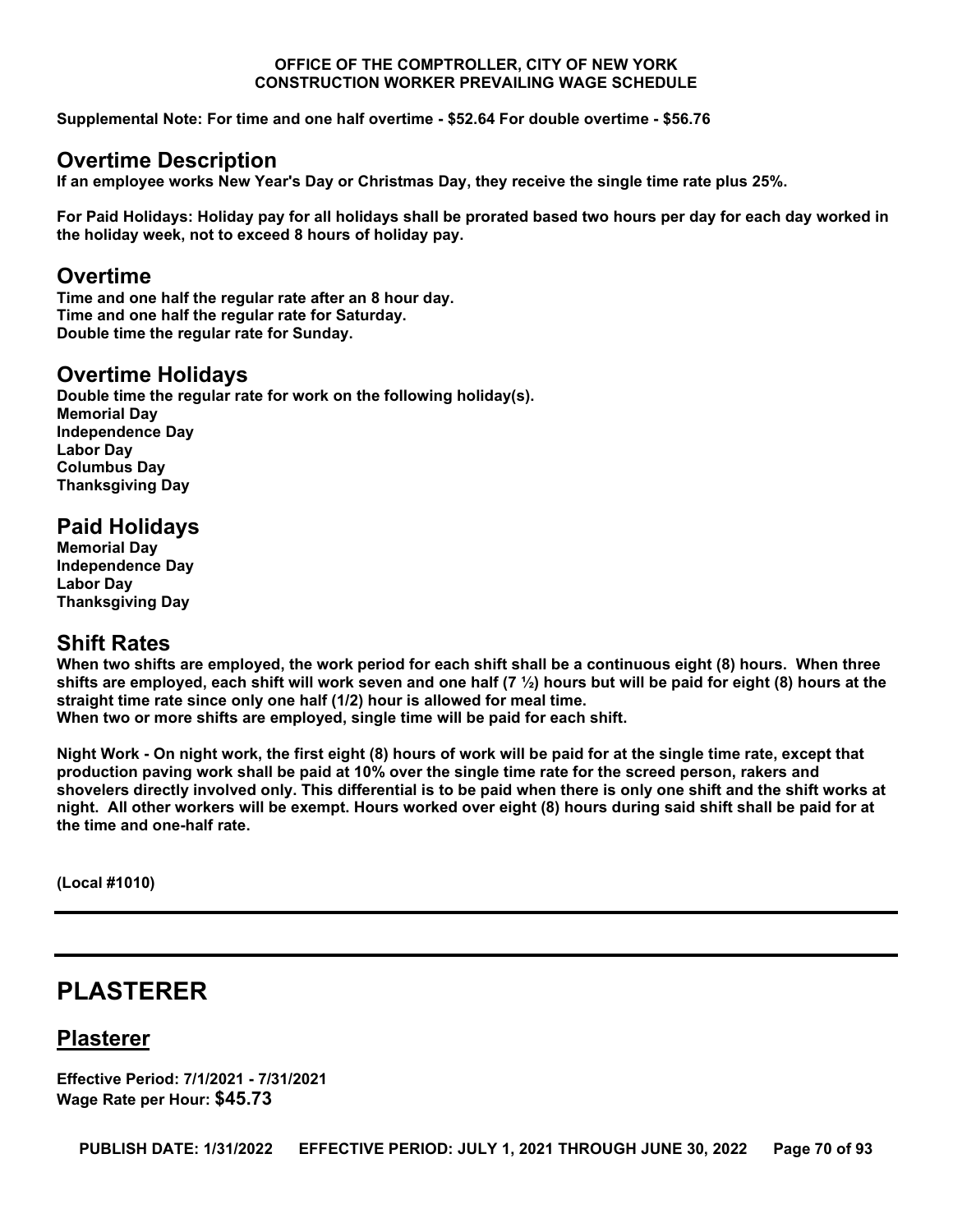**Supplemental Benefit Rate per Hour: \$30.37**

**Effective Period: 8/1/2021 - 6/30/2022 Wage Rate per Hour: \$46.00 Supplemental Benefit Rate per Hour: \$28.20**

#### **Overtime**

**Time and one half the regular rate after an 8 hour day. Time and one half the regular rate for Saturday. Double time the regular rate for Sunday. Saturday may be used as a make-up day at straight time when a day is lost during that week to inclement weather.**

# **Overtime Holidays**

**Double time the regular rate for work on the following holiday(s). New Year's Day President's Day Memorial Day Independence Day Labor Day Thanksgiving Day Christmas Day**

**Paid Holidays**

**None**

### **Shift Rates**

**When it is not possible to conduct work during regular working hours (between 6:30am and 4:30pm), a shift differential shall be paid at the regular hourly rate plus a twelve percent (12%) per hour differential. Workers on shift work shall be allowed a paid one-half hour meal break.**

**(Local #262)**

# **PLASTERER - TENDER**

### **Plasterer - Tender**

**Effective Period: 7/1/2021 - 1/30/2022 Wage Rate per Hour: \$39.20 Supplemental Benefit Rate per Hour: \$31.24**

**Effective Period: 1/31/2022 - 6/30/2022 Wage Rate per Hour: \$39.95 Supplemental Benefit Rate per Hour: \$31.99**

### **Overtime**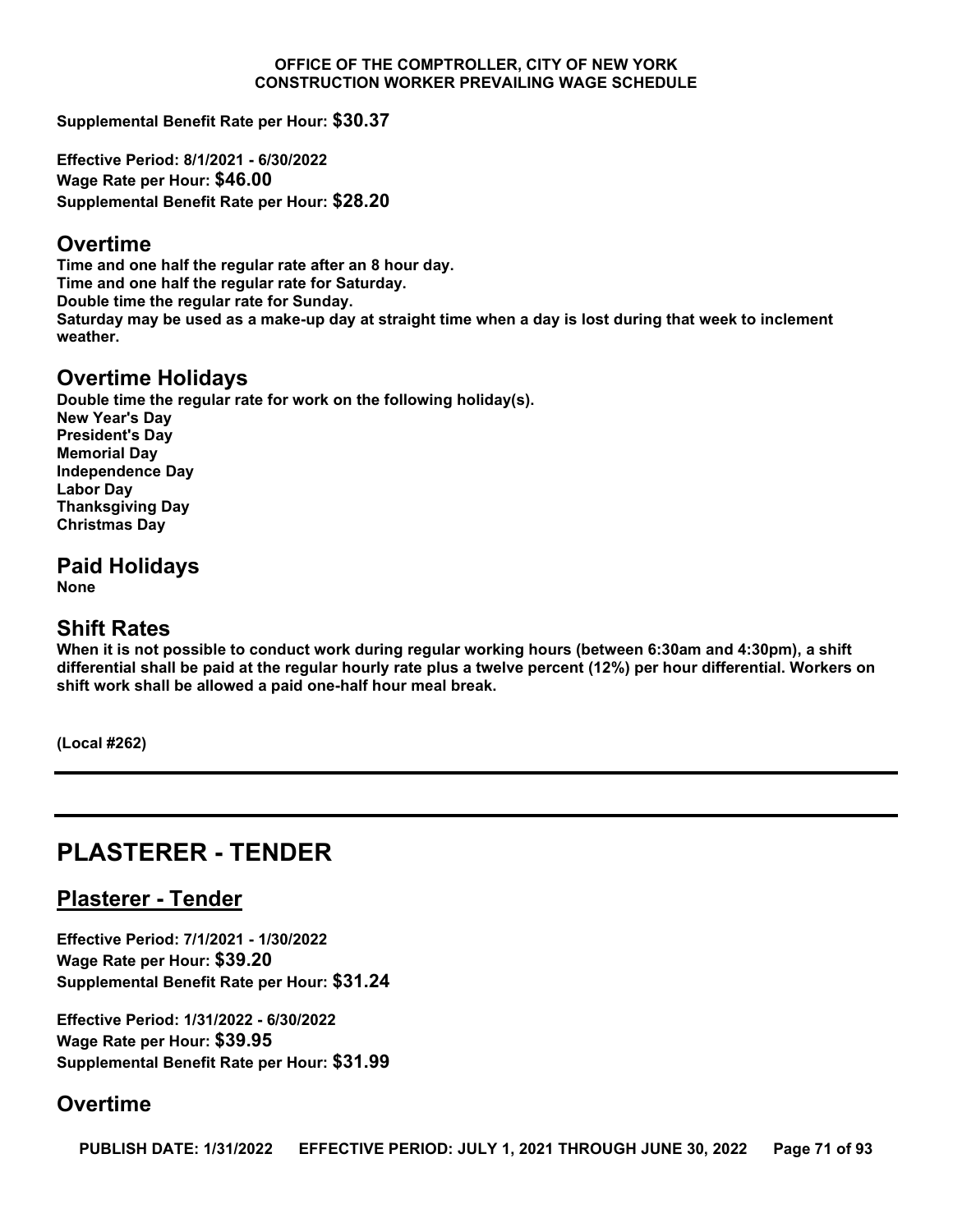**Time and one half the regular rate after an 8 hour day. Time and one half the regular rate for Saturday. Double time the regular rate for Sunday. Saturday may be used as a make-up day at straight time when a day is lost during that week to inclement weather.**

#### **Overtime Holidays**

**Double time the regular rate for work on the following holiday(s). New Year's Day Washington's Birthday Memorial Day Independence Day Labor Day Presidential Election Day Thanksgiving Day Christmas Day**

#### **Paid Holidays**

**None**

### **Shift Rates**

**When work commences outside regular work hours, workers receive an hour additional (differential) wage and supplement payment. Eight hours pay for seven hours work or nine hours pay for eight hours work.**

**(Mason Tenders District Council)**

# **PLUMBER**

### **Plumber**

**Effective Period: 7/1/2021 - 6/30/2022 Wage Rate per Hour: \$71.25 Supplemental Benefit Rate per Hour: \$39.95 Supplemental Note: Supplemental benefit contributions are to be made at the applicable overtime rates.**

# **Plumber - Temporary Services**

**Temporary Services - When there are no Plumbers on the job site, there may be three shifts designed to cover the entire twenty-four hour period, including weekends if necessary, at the following rate straight time.**

**Effective Period: 7/1/2021 - 6/30/2022 Wage Rate per Hour: \$57.08 Supplemental Benefit Rate per Hour: \$31.88**

### **Overtime**

**Double time the regular rate after an 8 hour day.**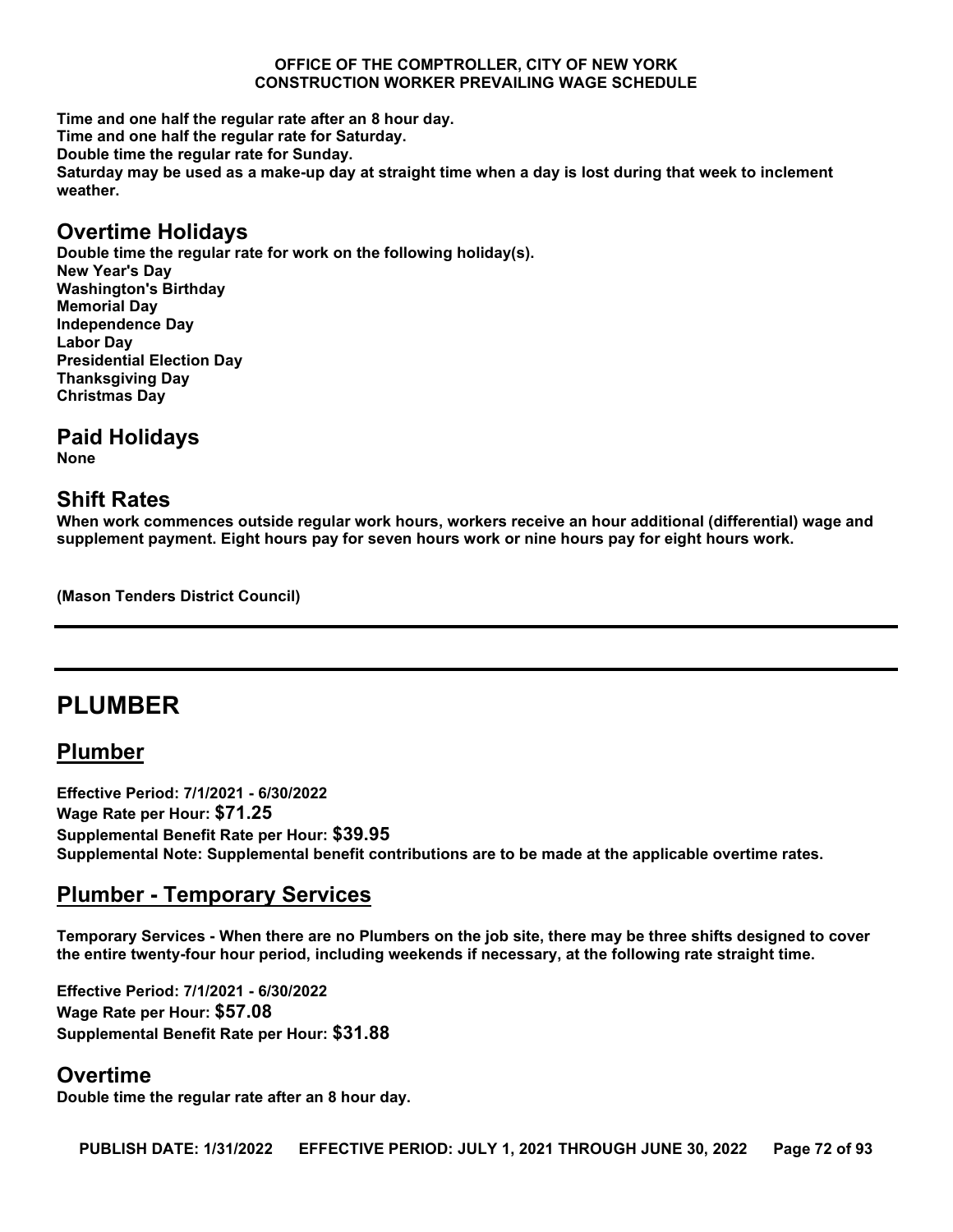**Double time the regular time rate for Saturday. Double time the regular rate for Sunday.**

### **Overtime Holidays**

**Double time the regular rate for work on the following holiday(s). New Year's Day President's Day Memorial Day Independence Day Labor Day Columbus Day Veteran's Day Thanksgiving Day Day after Thanksgiving Christmas Day**

### **Shift Rates**

**30% shift premium shall be paid for wages and fringe benefits for 4:00 pm and midnight shifts Monday to Friday. 50% shift premium shall be paid for wages and fringe benefits for 4:00 pm and midnight shift work performed on weekends. For shift work on holidays, double time wages and fringe benefits shall be paid.**

**(Plumbers Local #1)**

## **PLUMBER (MECHNICAL EQUIPMENT AND SERVICE) (Mechanical Equipment and Service work shall include any repair and/or replacement of the present plumbing system.)**

### **Plumber**

**Effective Period: 7/1/2021 - 1/30/2022 Wage Rate per Hour: \$44.37 Supplemental Benefit Rate per Hour: \$18.31**

**Effective Period: 1/31/2022 - 6/30/2022 Wage Rate per Hour: \$46.60 Supplemental Benefit Rate per Hour: \$19.96**

### **Overtime**

**Time and one half the regular rate after an 8 hour day. Time and one half the regular rate for Saturday. Time and one half the regular rate for Sunday.**

# **Overtime Holidays**

**Time and one half the regular rate for work on the following holiday(s). New Year's Day**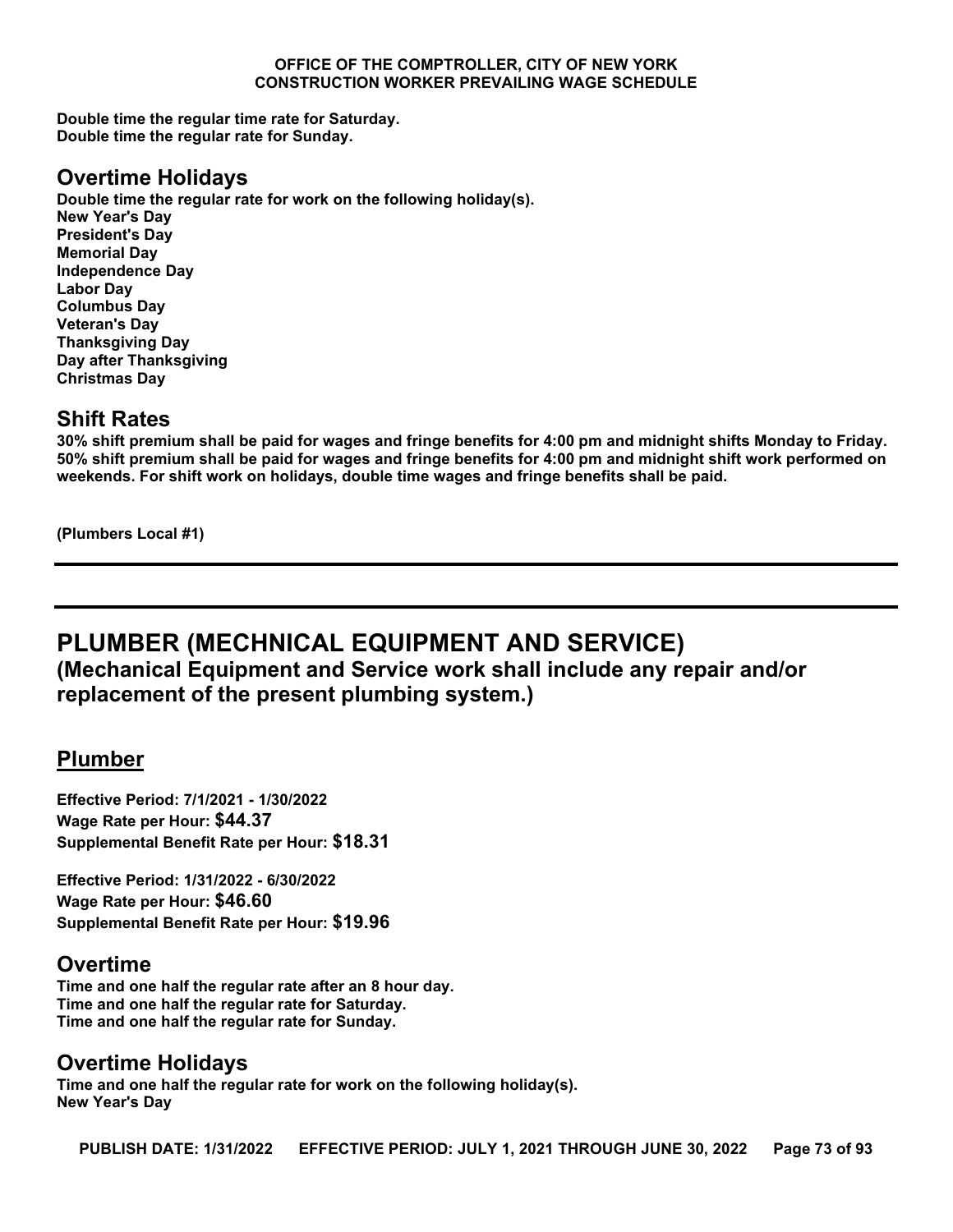**President's Day Memorial Day Independence Day Thanksgiving Day Day after Thanksgiving Christmas Day**

# **Paid Holidays**

**None**

**(Plumbers Local # 1)**

# **PLUMBER (RESIDENTIAL RATES FOR 1, 2 AND 3 FAMILY HOME CONSTRUCTION)**

**Effective Period: 7/1/2021 - 6/30/2022 Wage Rate per Hour: \$49.47 Supplemental Benefit Rate per Hour: \$28.68**

#### **Overtime**

**Double time the regular rate after an 8 hour day. Double time the regular time rate for Saturday. Double time the regular rate for Sunday.**

### **Overtime Holidays**

**Double time the regular rate for work on the following holiday(s). New Year's Day President's Day Memorial Day Independence Day Labor Day Columbus Day Veteran's Day Thanksgiving Day Day after Thanksgiving Christmas Day**

### **Paid Holidays**

**None**

### **Shift Rates**

**30% shift premium shall be paid for wages and fringe benefits for 4:00 pm and midnight shifts Monday to Friday. 50% shift premium shall be paid for wages and fringe benefits for 4:00 pm and midnight shift work performed on weekends. For shift work on holidays, double time wages and fringe benefits shall be paid.**

**(Plumbers Local #1)**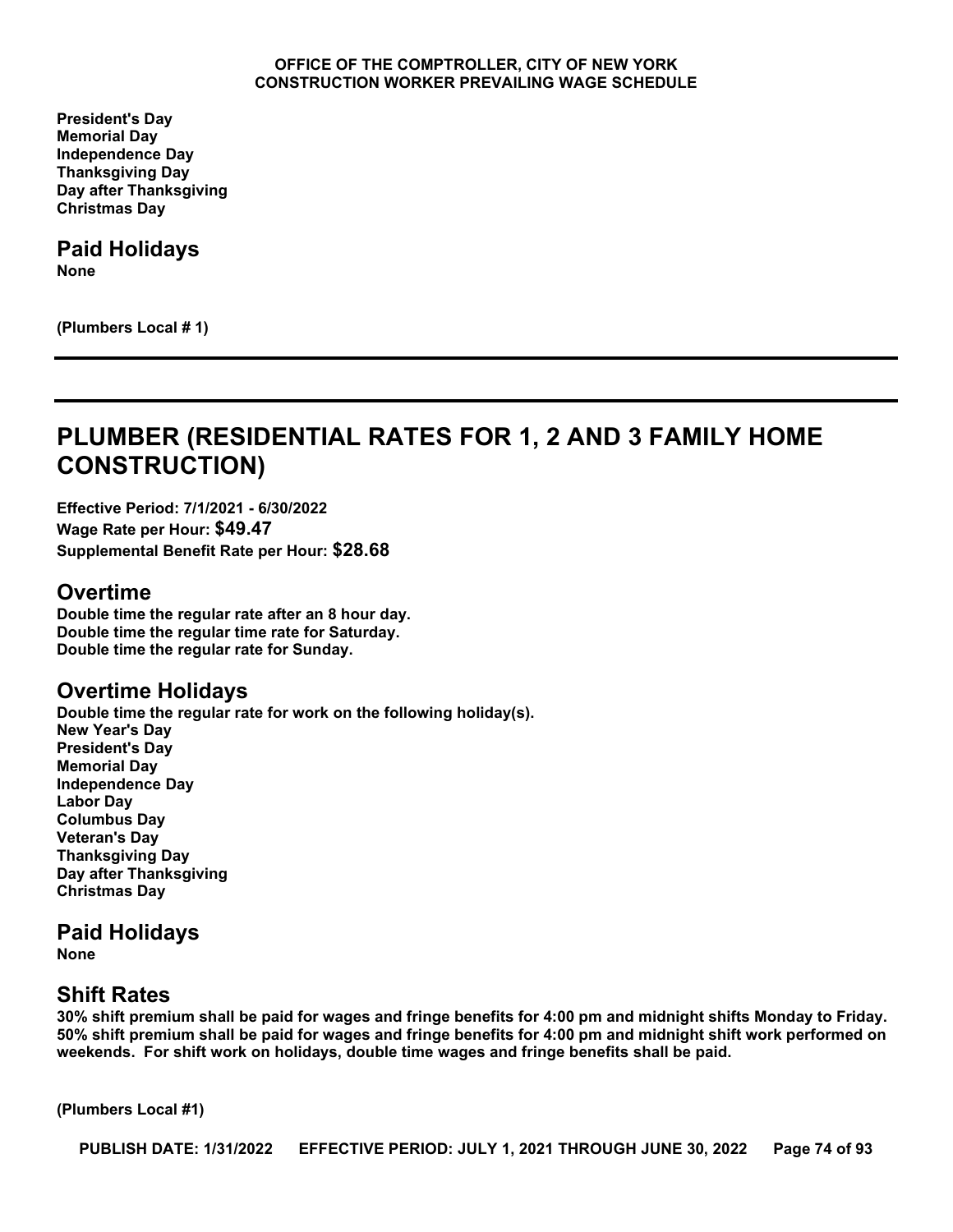## **PLUMBER: PUMP & TANK Oil Trades (Installation and Maintenance)**

### **Plumber - Pump & Tank**

**Effective Period: 7/1/2021 - 1/30/2022 Wage Rate per Hour: \$69.33 Supplemental Benefit Rate per Hour: \$27.98**

**Effective Period: 1/31/2022 - 6/30/2022 Wage Rate per Hour: \$69.73 Supplemental Benefit Rate per Hour: \$28.48**

### **Overtime**

**Time and one half the regular rate after an 8 hour day. Time and one half the regular rate for Saturday. Time and one half the regular rate for Sunday.**

### **Overtime Holidays**

**Time and one half the regular rate for work on the following holiday(s). New Year's Day President's Day Memorial Day Independence Day Labor Day Columbus Day Veteran's Day Thanksgiving Day Day after Thanksgiving Christmas Day**

### **Paid Holidays**

**None**

### **Shift Rates**

**All work outside the regular workday (8:00 A.M. to 3:30 P.M.) is to be paid at time and one half the regular hourly rate**

**(Plumbers Local #1)**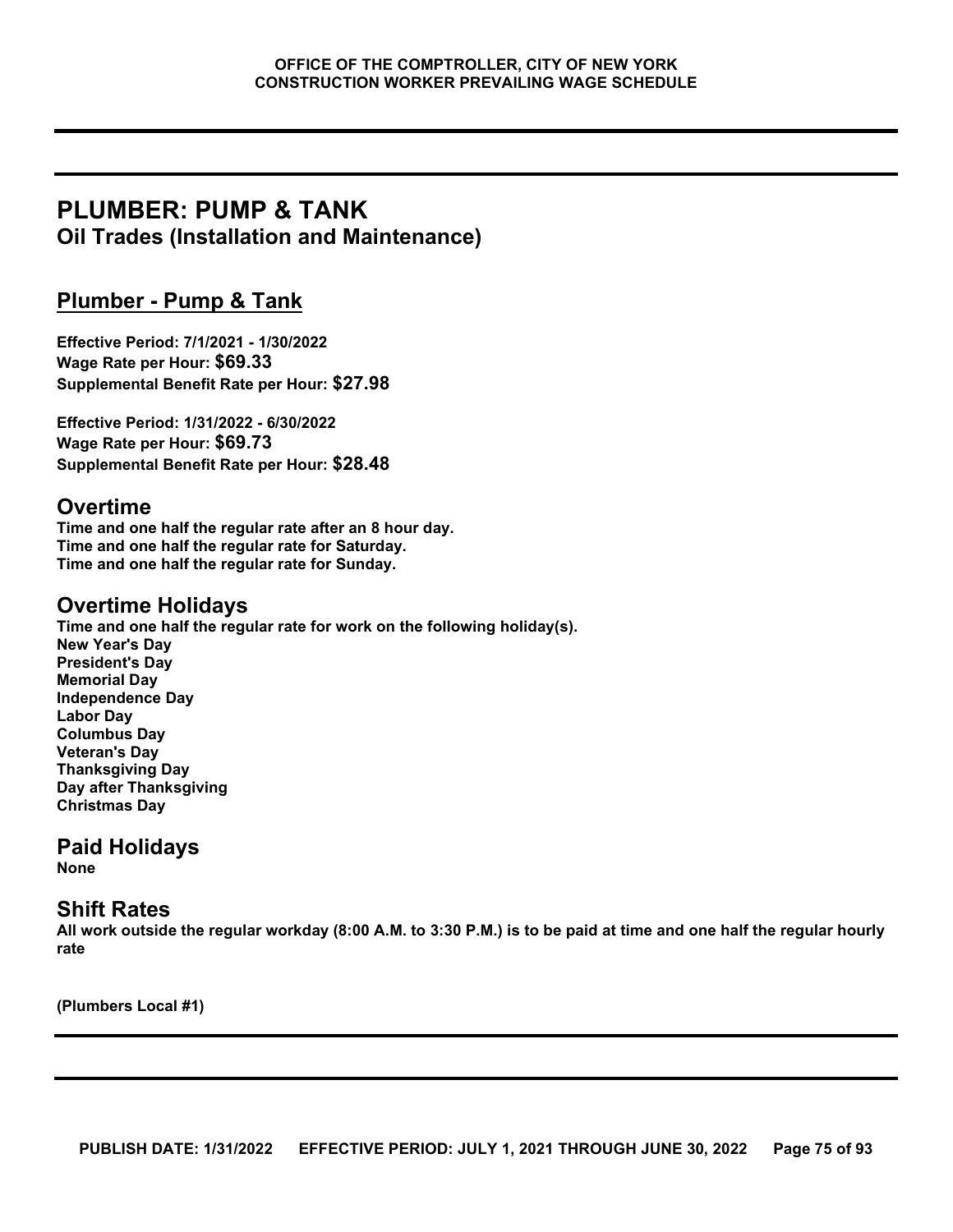# **POINTER, WATERPROOFER, CAULKER, SANDBLASTER, STEAMBLASTER (Exterior Building Renovation)**

### **Journeyperson**

**Effective Period: 7/1/2021 - 6/30/2022 Wage Rate per Hour: \$56.77 Supplemental Benefit Rate per Hour: \$29.91**

## **Overtime**

**Time and one half the regular rate after an 8 hour day. Time and one half the regular rate for Saturday. Time and one half the regular rate for Sunday. Saturday may be used as a make-up day at straight time when a day is lost during that week to inclement weather.**

### **Overtime Holidays**

**Time and one half the regular rate for work on the following holiday(s). New Year's Day Martin Luther King Jr. Day President's Day Memorial Day Independence Day Labor Day Thanksgiving Day Christmas Day**

### **Paid Holidays**

**None**

### **Shift Rates**

**All work outside the regular work day (an eight hour workday between the hours of 6:00 A.M. and 4:00 P.M.) is to be paid at time and one half the regular rate. However, the employer may establish one (1) or two (2) shifts starting at or after 4:00 P.M. to be paid at the regular hourly rate plus a 10% differential.**

**(Bricklayer District Council)**

# **ROOFER**

## **Roofer**

**Effective Period: 7/1/2021 - 1/30/2022 Wage Rate per Hour: \$44.25**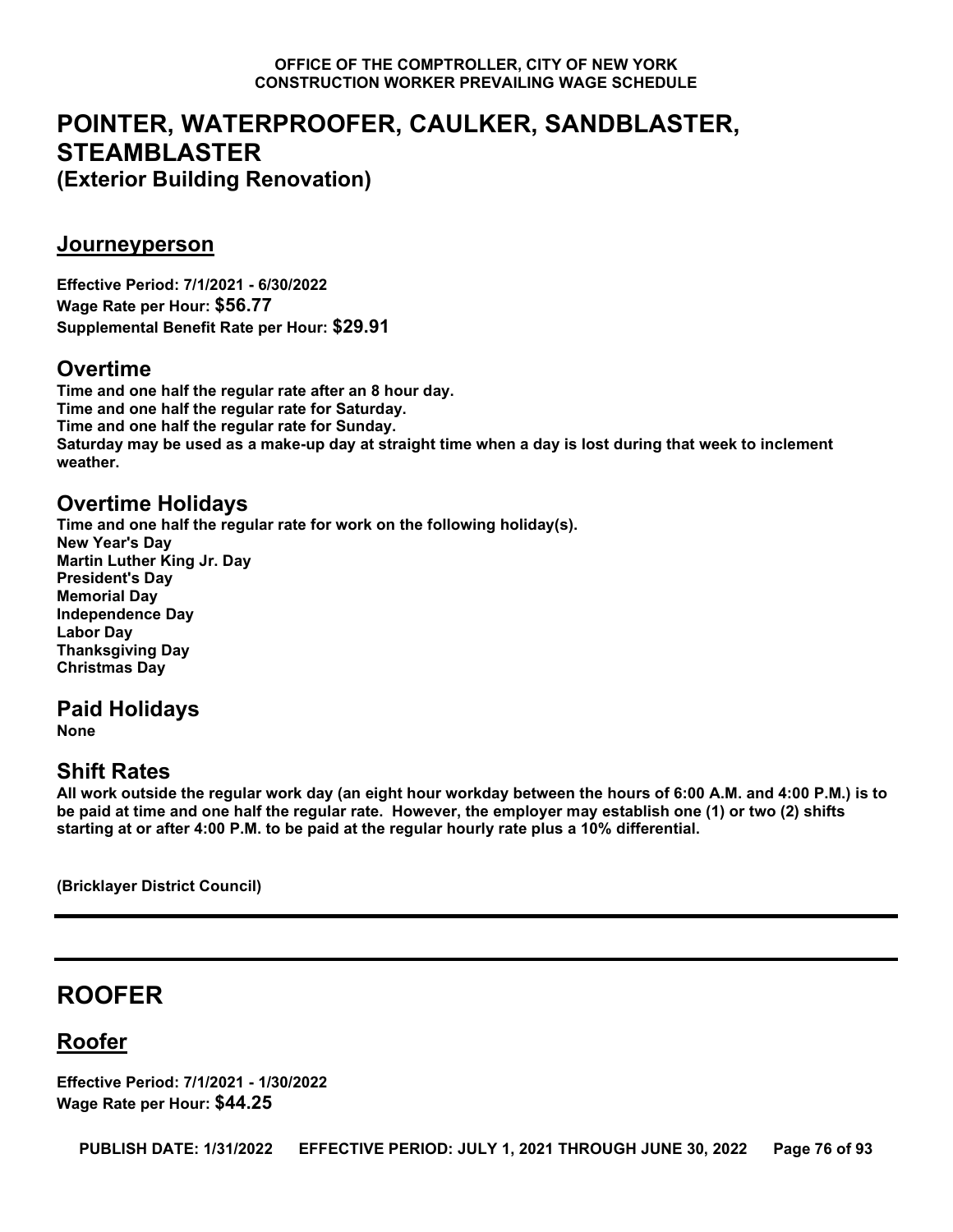**Supplemental Benefit Rate per Hour: \$34.81**

**Effective Period: 1/31/2022 - 6/30/2022 Wage Rate per Hour: \$45.25 Supplemental Benefit Rate per Hour: \$35.56**

#### **Overtime**

**Time and one half the regular rate after an 8 hour day. Time and one half the regular rate for Saturday. Time and one half the regular rate for Sunday.**

### **Overtime Holidays**

**Time and one half the regular rate for work on the following holiday(s). New Year's Day Memorial Day Independence Day Labor Day Thanksgiving Day Christmas Day**

### **Paid Holidays**

**None**

### **Shift Rates**

**Second shift - Regular hourly rate plus a 10% differential. Third shift - Regular hourly rate plus a 15% differential. There must be a first shift to work the second shift, and a second shift to work the third shift. All other work outside the regular work day (an eight hour workday between the hours of 5:00 A.M. and 4:00 P.M.) is to be paid at time and one half the regular rate.**

**(Local #8)**

# **SHEET METAL WORKER**

### **Sheet Metal Worker**

**Effective Period: 7/1/2021 - 1/30/2022 Wage Rate per Hour: \$51.36 Supplemental Benefit Rate per Hour: \$53.34 Supplemental Note: Supplemental benefit contributions are to be made at the applicable overtime rates.**

**Effective Period: 1/31/2022 - 6/30/2022 Wage Rate per Hour: \$52.10 Supplemental Benefit Rate per Hour: \$55.18 Supplemental Note: Supplemental benefit contributions are to be made at the applicable overtime rates.**

### **Sheet Metal Worker - Fan Maintenance**

**PUBLISH DATE: 1/31/2022 EFFECTIVE PERIOD: JULY 1, 2021 THROUGH JUNE 30, 2022 Page 77 of 93**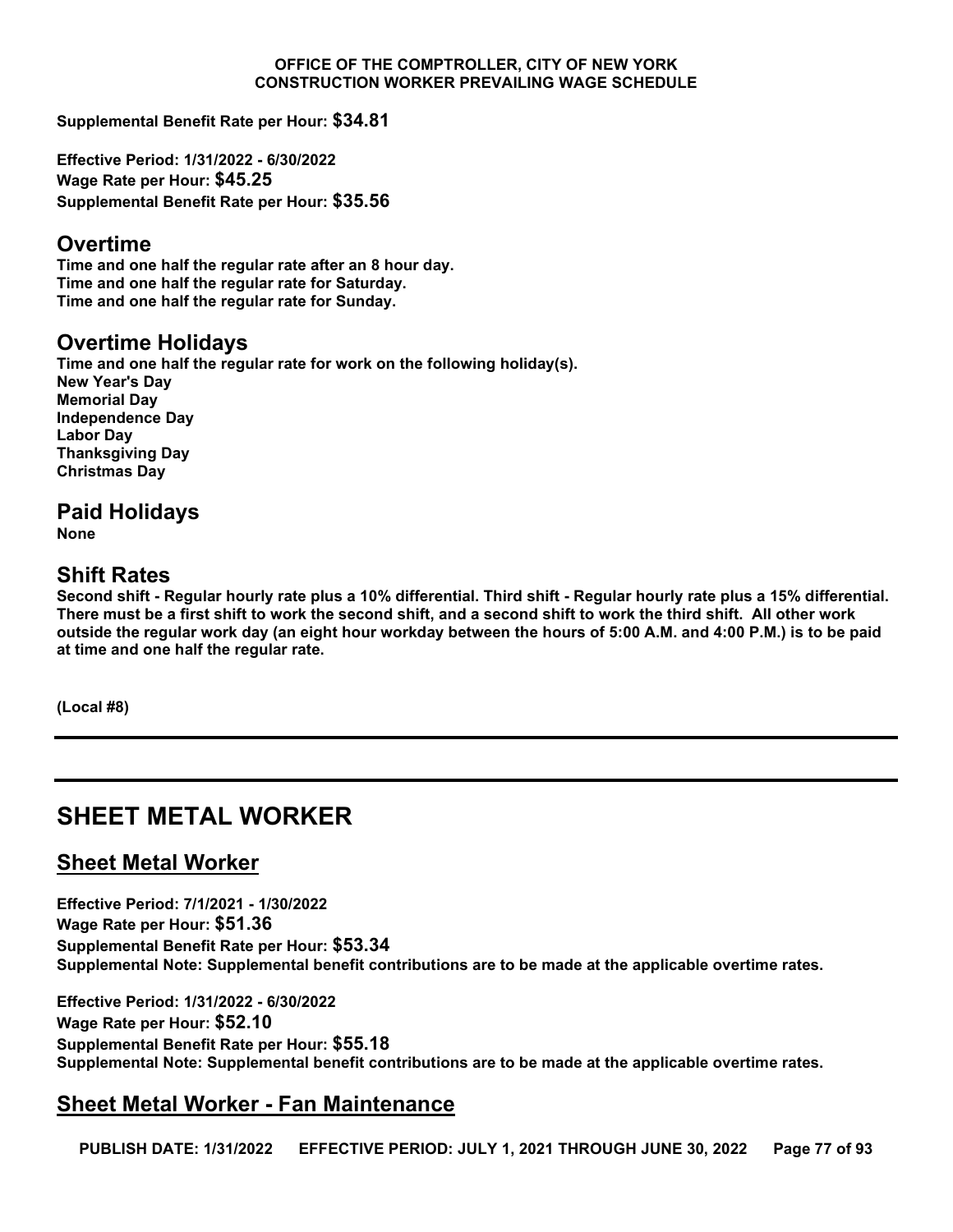**(The temporary operation of fans or blowers in new or existing buildings for heating and/or ventilation, and/or air conditioning prior to the completion of the project.)**

**Effective Period: 7/1/2021 - 1/30/2022 Wage Rate per Hour: \$41.09 Supplemental Benefit Rate per Hour: \$53.34**

**Effective Period: 1/31/2022 - 6/30/2022 Wage Rate per Hour: \$41.68 Supplemental Benefit Rate per Hour: \$55.18**

### **Sheet Metal Worker - Duct Cleaner**

**Effective Period: 7/1/2021 - 1/30/2022 Wage Rate per Hour: \$18.49 Supplemental Benefit Rate per Hour: \$11.94**

**Effective Period: 1/31/2022 - 6/30/2022 Wage Rate per Hour: \$19.12 Supplemental Benefit Rate per Hour: \$12.01**

### **Overtime**

**Time and one half the regular rate after an 8 hour day. Time and one half the regular rate for Saturday. Double time the regular rate for Sunday.**

### **Overtime Holidays**

**Double time the regular rate for work on the following holiday(s). New Year's Day Martin Luther King Jr. Day President's Day Memorial Day Independence Day Labor Day Columbus Day Veteran's Day Thanksgiving Day Day after Thanksgiving Christmas Day**

## **Paid Holidays**

**None**

### **Shift Rates**

**Work that can only be performed outside regular working hours (eight hours of work between 7:30 A.M. and 3:30 P.M.) - First shift (work between 3:30 P.M. and 11:30 P.M.) - 10% differential above the established hourly rate. Second shift (work between 11:30 P.M. and 7:30 A.M.) - 15% differential above the established hourly rate.** 

**For Fan Maintenance: On all full shifts of fan maintenance work the straight time hourly rate of pay will be paid for each shift, including nights, Saturdays, Sundays, and holidays.**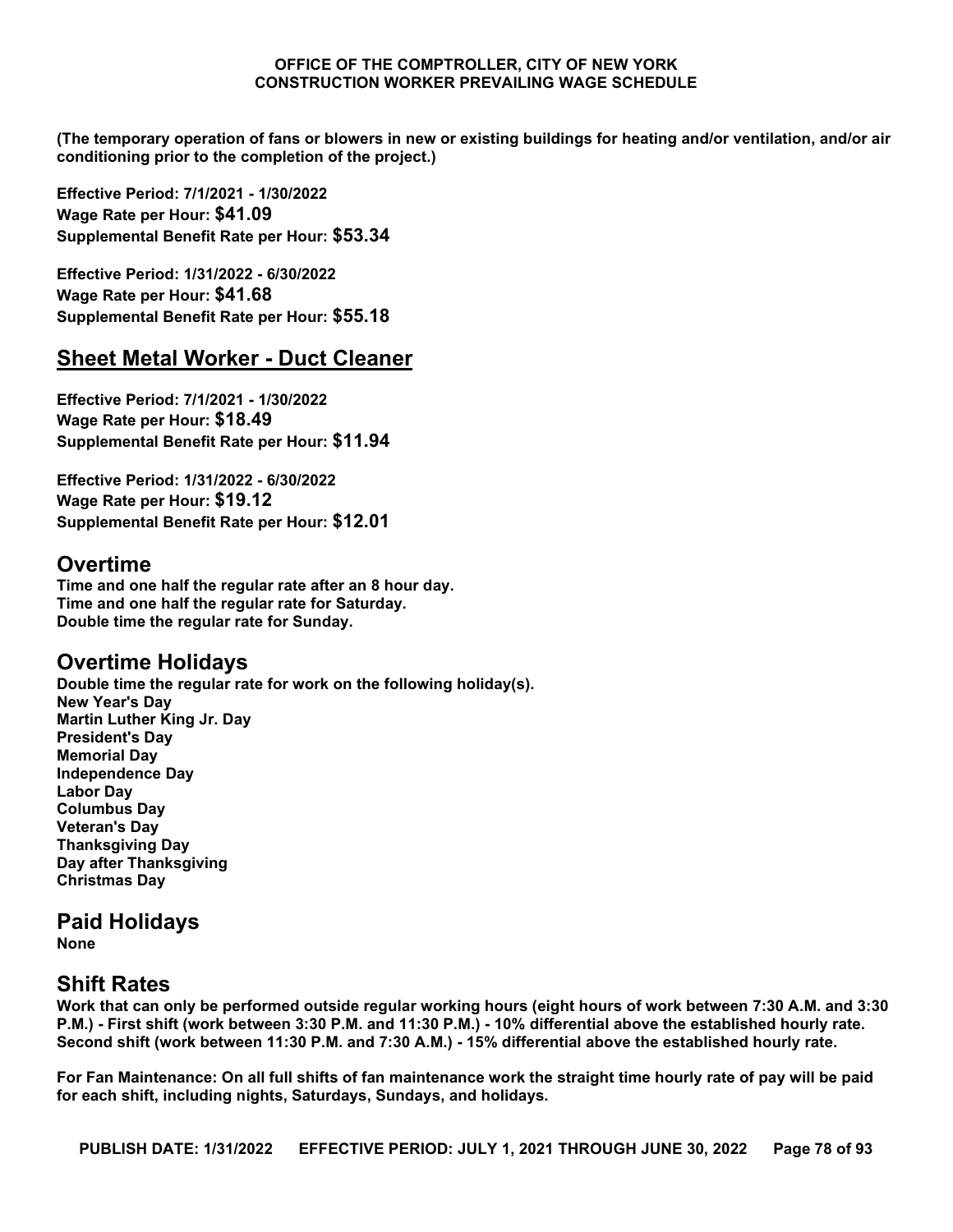**(Local #28)**

# **SHEET METAL WORKER - SPECIALTY (Decking & Siding)**

### **Sheet Metal Specialty Worker**

**The first worker to perform this work must be paid at the rate of the Sheet Metal Worker. The second and third workers shall be paid the Specialty Worker Rate. The ratio of One Sheet Metal Worker, then Two Specialty Workers shall be utilized thereafter.**

**Effective Period: 7/1/2021 - 1/30/2022 Wage Rate per Hour: \$48.18 Supplemental Benefit Rate per Hour: \$26.87 Supplemental Note: Supplemental benefit contributions are to be made at the applicable overtime rates.**

**Effective Period: 1/31/2022 - 6/30/2022 Wage Rate per Hour: \$49.05 Supplemental Benefit Rate per Hour: \$27.76 Supplemental Note: Supplemental benefit contributions are to be made at the applicable overtime rates.**

### **Overtime**

**Time and one half the regular rate after an 8 hour day. Time and one half the regular rate for Saturday. Double time the regular rate for Sunday.**

### **Overtime Holidays**

**Double time the regular rate for work on the following holiday(s). New Year's Day Martin Luther King Jr. Day President's Day Memorial Day Independence Day Labor Day Columbus Day Veteran's Day Thanksgiving Day Christmas Day**

**Paid Holidays None**

**(Local #28)**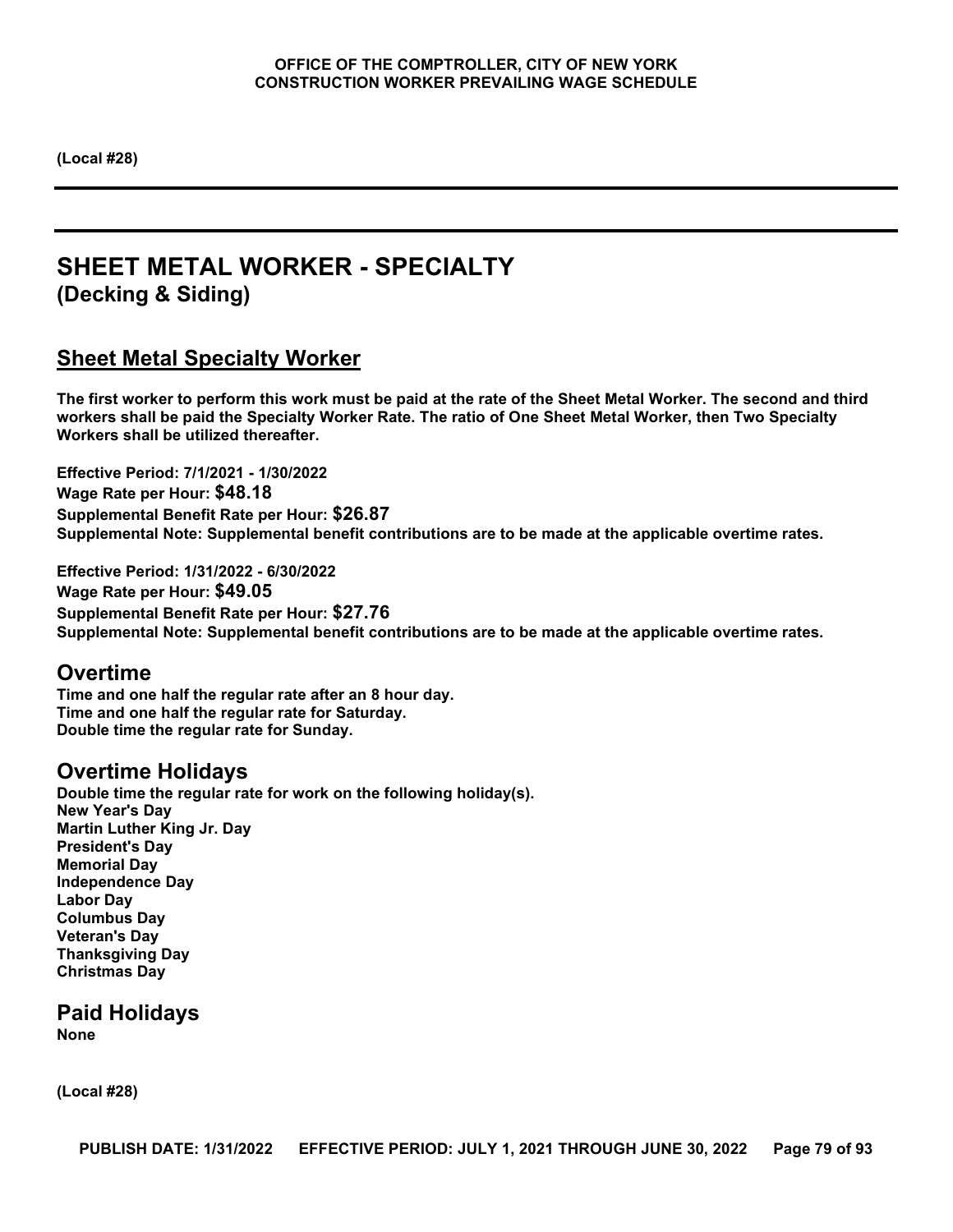# **SHIPYARD WORKER**

## **Shipyard Mechanic - First Class**

**Effective Period: 7/1/2021 - 6/30/2022 Wage Rate per Hour: \$28.50 Supplemental Benefit Rate per Hour: \$3.95**

## **Shipyard Mechanic - Second Class**

**Effective Period: 7/1/2021 - 6/30/2022 Wage Rate per Hour: \$19.07 Supplemental Benefit Rate per Hour: \$3.59**

### **Shipyard Laborer - First Class**

**Effective Period: 7/1/2021 - 6/30/2022 Wage Rate per Hour: \$23.40 Supplemental Benefit Rate per Hour: \$3.75**

### **Shipyard Laborer - Second Class**

**Effective Period: 7/1/2021 - 6/30/2022 Wage Rate per Hour: \$17.38 Supplemental Benefit Rate per Hour: \$3.52**

### **Shipyard Dockhand - First Class**

**Effective Period: 7/1/2021 - 6/30/2022 Wage Rate per Hour: \$21.57 Supplemental Benefit Rate per Hour: \$3.68**

### **Shipyard Dockhand - Second Class**

**Effective Period: 7/1/2021 - 6/30/2022 Wage Rate per Hour: \$17.28 Supplemental Benefit Rate per Hour: \$3.52**

### **Overtime Description**

**Work performed on holiday is paid double time the regular hourly wage rate plus holiday pay.**

### **Overtime**

**Time and one half the regular rate after an 8 hour day. Time and one half the regular rate for Saturday.**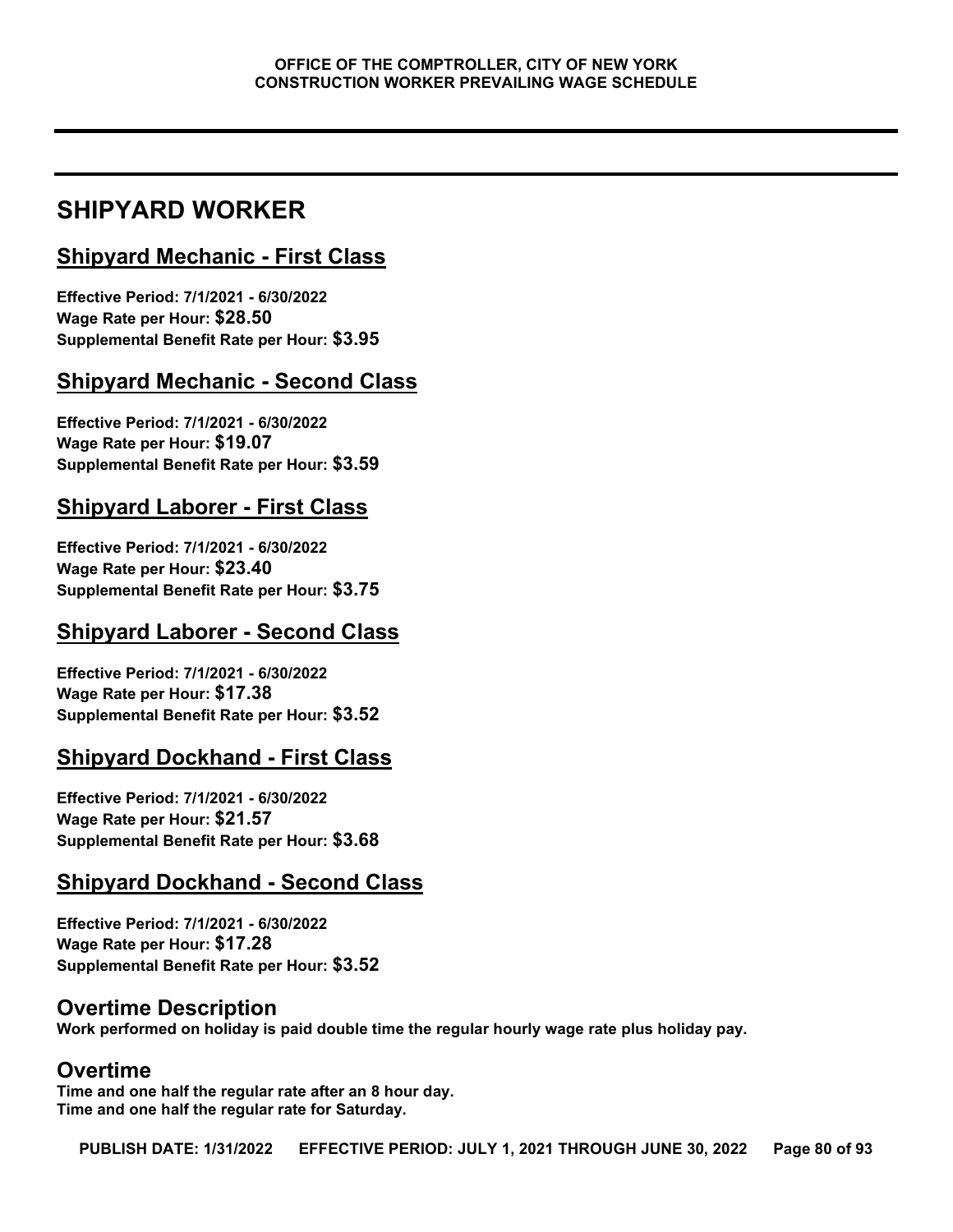**Double time the regular rate for Sunday.**

**Time and one half the regular hourly rate after 40 straight time hours in any work week.**

### **Paid Holidays**

**New Year's Day Martin Luther King Jr. Day President's Day Good Friday Memorial Day Independence Day Labor Day Thanksgiving Day Day after Thanksgiving Christmas Day**

**Based on Survey Data**

## **SIGN ERECTOR (Sheet Metal, Plastic, Electric, and Neon)**

### **Sign Erector**

**Effective Period: 7/1/2021 - 1/30/2022 Wage Rate per Hour: \$52.29 Supplemental Benefit Rate per Hour: \$57.49**

**Effective Period: 1/31/2022 - 6/30/2022 Wage Rate per Hour: \$53.79 Supplemental Benefit Rate per Hour: \$59.56**

#### **Overtime**

**Time and one half the regular rate after a 7 hour day. Time and one half the regular rate for Saturday. Time and one half the regular rate for Sunday. Time and one half the regular rate for work on the following holiday(s).**

### **Paid Holidays**

**New Year's Day President's Day Memorial Day Independence Day Labor Day Columbus Day Election Day Thanksgiving Day Day after Thanksgiving**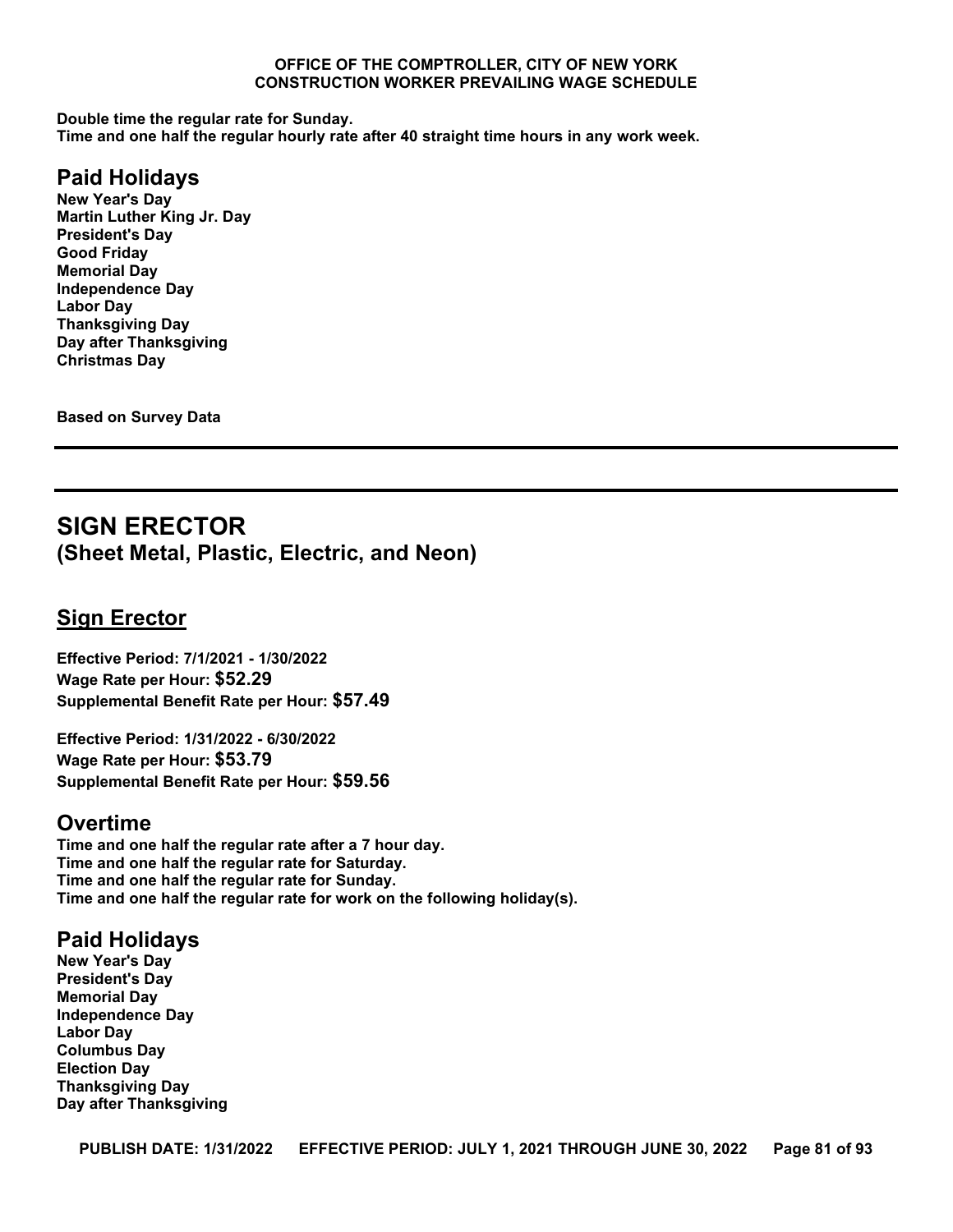**Christmas Day**

### **Shift Rates**

**Time and one half the regular hourly rate is to be paid for all hours worked outside the regular workday either (7:00 A.M. through 2:30 P.M.) or (8:00 A.M. through 3:30 P.M.)**

**(Local #137)**

## **STEAMFITTER**

### **Steamfitter**

**Effective Period: 7/1/2021 - 1/30/2022 Wage Rate per Hour: \$59.05 Supplemental Benefit Rate per Hour: \$58.14 Supplemental Note: Overtime supplemental benefit rate: \$115.54**

**Effective Period: 1/31/2022 - 6/30/2022 Wage Rate per Hour: \$60.80 Supplemental Benefit Rate per Hour: \$58.14 Supplemental Note: Overtime supplemental benefit rate: \$115.54**

### **Steamfitter -Temporary Services**

**Effective Period: 7/1/2021 - 1/30/2022 Wage Rate per Hour: \$44.88 Supplemental Benefit Rate per Hour: \$47.31**

**Effective Period: 1/31/2022 - 6/30/2022 Wage Rate per Hour: \$46.21 Supplemental Benefit Rate per Hour: \$47.31**

### **Overtime Description**

**Double time after a 7 hour day except for Temporary Services.**

#### **Overtime**

**Double time the regular time rate for Saturday. Double time the regular rate for Sunday.**

#### **Overtime Holidays**

**Double time the regular rate for work on the following holiday(s). New Year's Day President's Day Memorial Day Independence Day**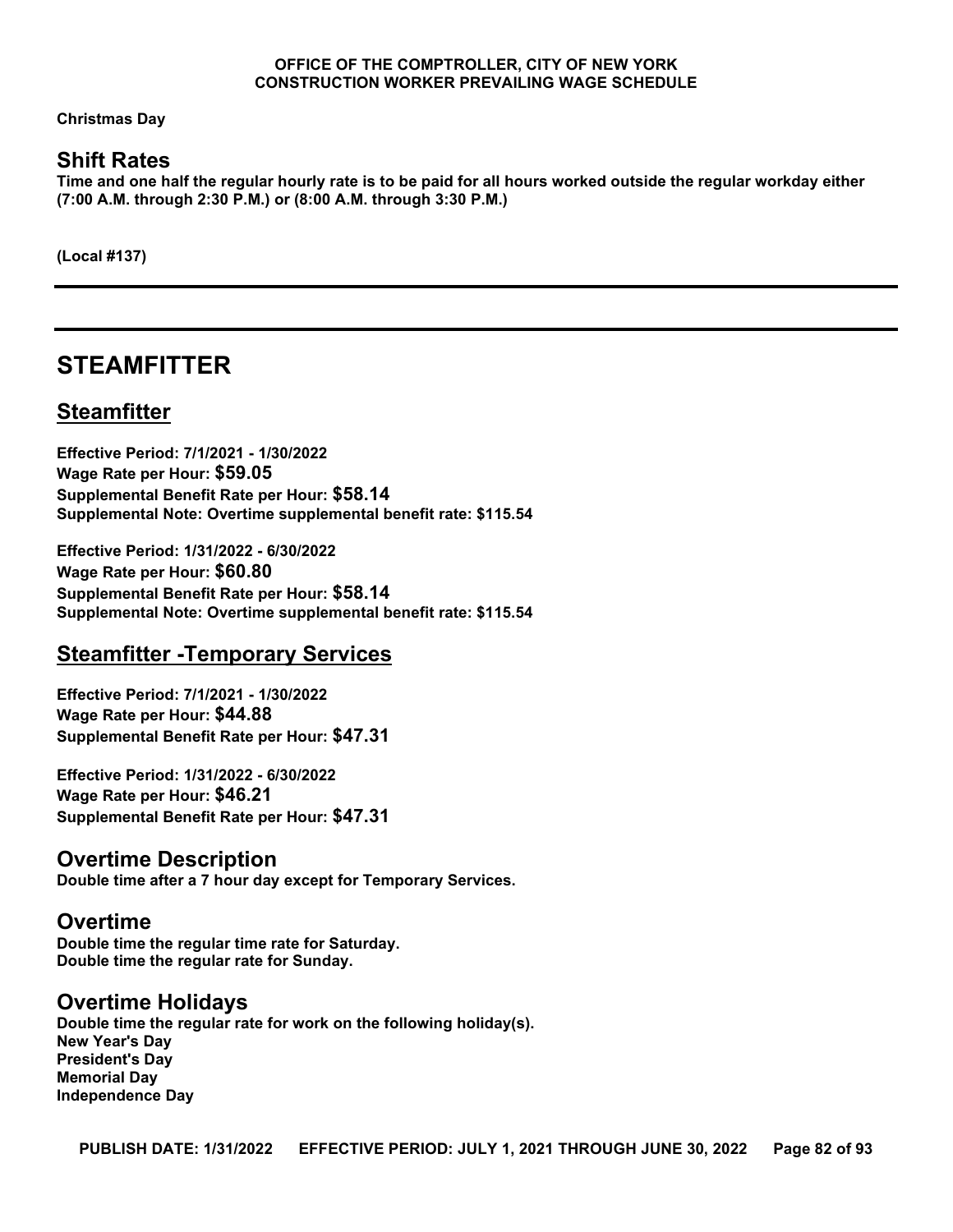**Labor Day Columbus Day Veteran's Day Thanksgiving Day Day after Thanksgiving Christmas Day**

### **Paid Holidays**

**None**

### **Shift Rates**

**May be performed outside of the regular workday except Saturday, Sunday and Holidays. When shift work is performed the wage rate for regular time worked is a 15% percent premium on wage and 15% percent premium on supplemental benefits.**

**Local 638**

# **STEAMFITTER - REFRIGERATION AND AIR CONDITIONER (Maintenance and Installation Service Person)**

## **Refrigeration and Air Conditioner Mechanic**

**Effective Period: 7/1/2021 - 1/30/2022 Wage Rate per Hour: \$42.85 Supplemental Benefit Rate per Hour: \$19.46**

**Effective Period: 1/31/2022 - 6/30/2022 Wage Rate per Hour: \$43.60 Supplemental Benefit Rate per Hour: \$19.71**

## **Overtime**

**Time and one half the regular rate after an 8 hour day. Time and one half the regular rate for Saturday. Double time the regular rate for Sunday.**

## **Overtime Holidays**

**Double time the regular rate for work on the following holiday(s). New Year's Day Independence Day Labor Day Veteran's Day Thanksgiving Day Christmas Day**

**Double time and one half the regular rate for work on the following holiday(s).**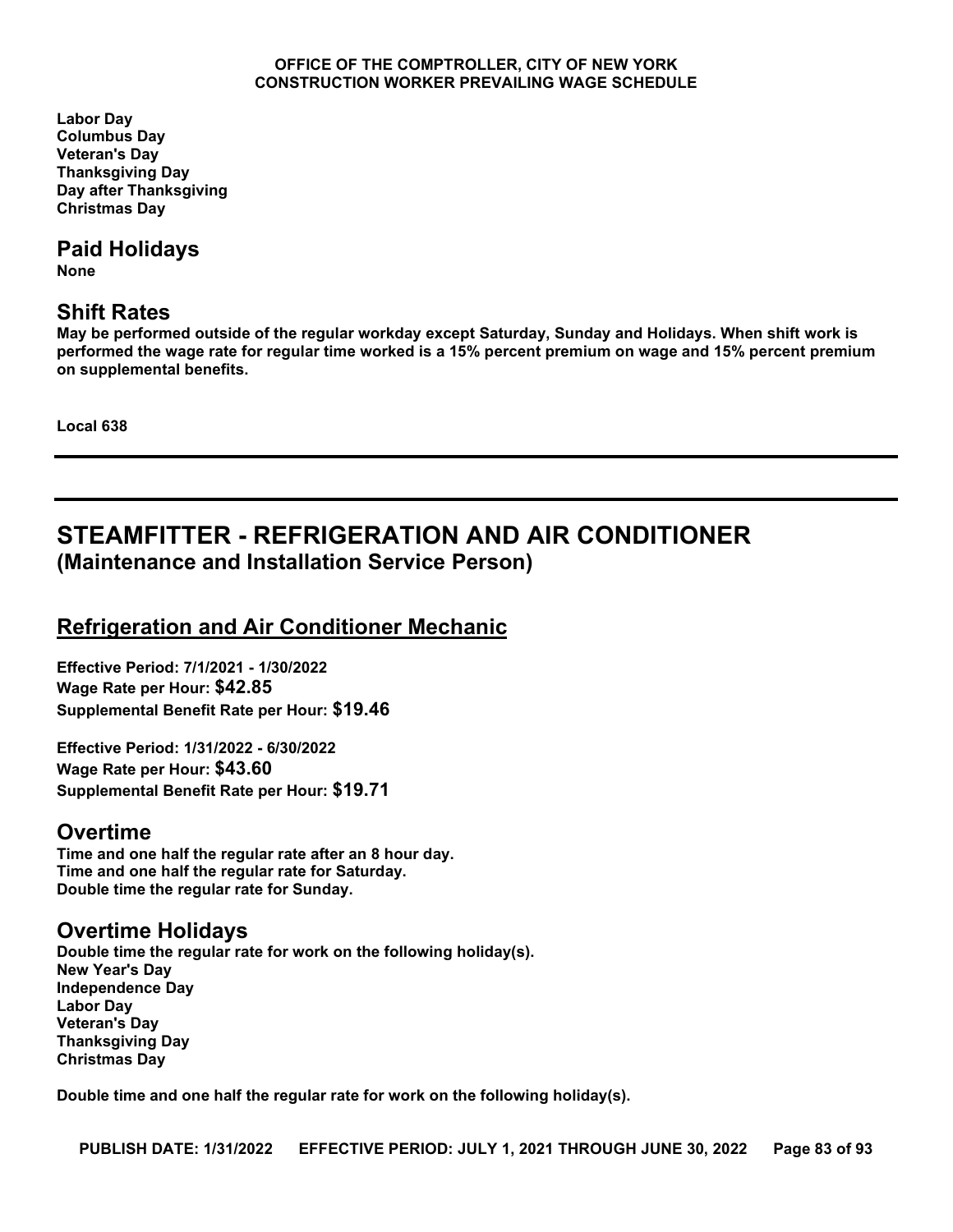**Martin Luther King Jr. Day President's Day Memorial Day Columbus Day**

#### **Paid Holidays**

**New Year's Day Martin Luther King Jr. Day President's Day Memorial Day Independence Day Labor Day Columbus Day Veteran's Day Thanksgiving Day Christmas Day**

**(Local #638-B)**

## **STONE MASON - SETTER**

#### **Stone Mason - Setter**

**(Assisted by Derrickperson and Rigger)**

**Effective Period: 7/1/2021 - 6/30/2022 Wage Rate per Hour: \$56.43 Supplemental Benefit Rate per Hour: \$48.52**

#### **Overtime**

**Time and one half the regular rate after a 7 hour day. Time and one half the regular rate for Saturday. Double time the regular rate for Sunday.**

#### **Overtime Holidays**

**Double time the regular rate for work on the following holiday(s). New Year's Day Washington's Birthday Good Friday Memorial Day Independence Day Labor Day Thanksgiving Day Christmas Day**

### **Paid Holidays**

**1/2 day on Christmas Eve if work is performed in the A.M.**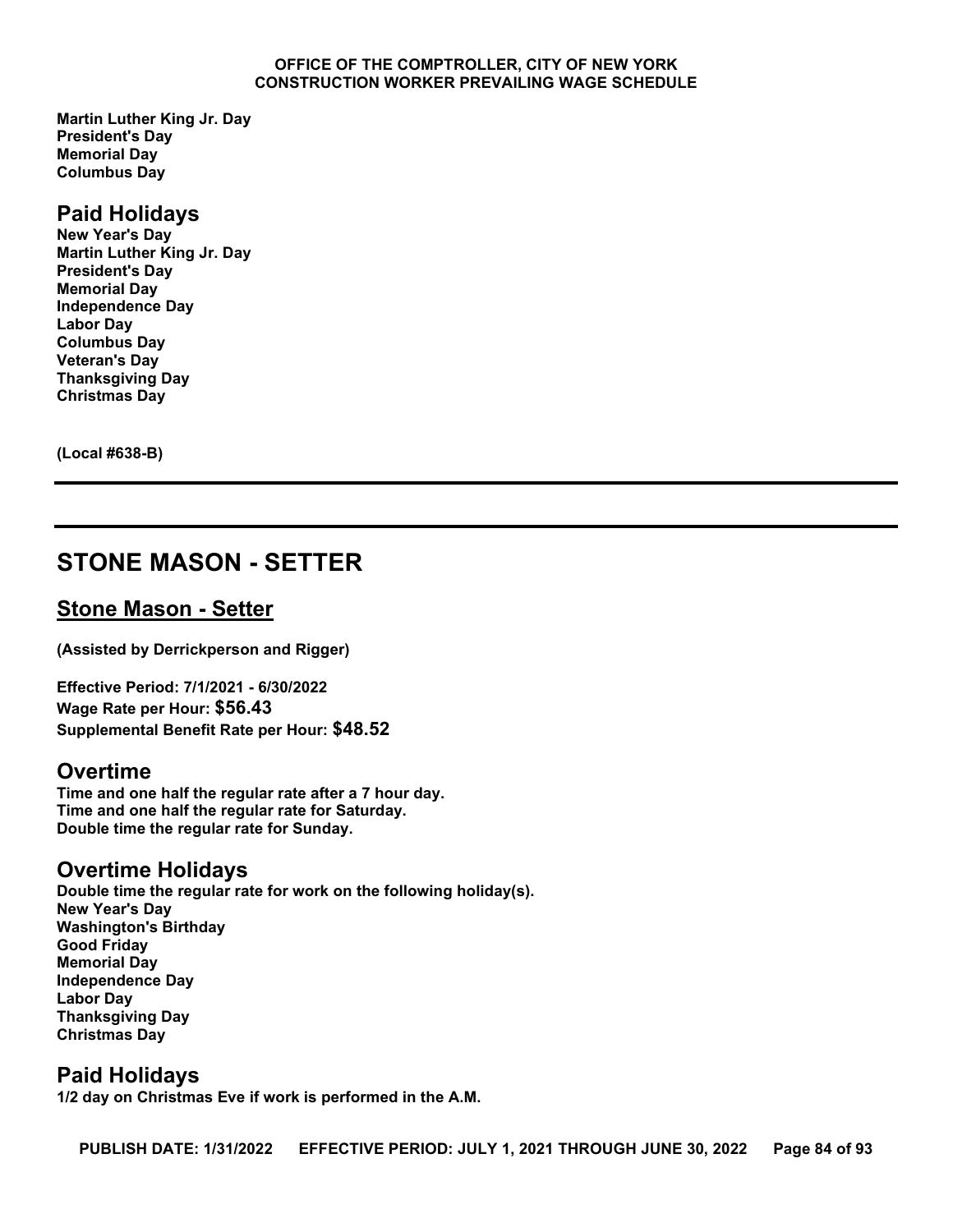### **Shift Rates**

**For all work outside the regular workday (8:00 A.M. to 3:30 P.M. Monday through Friday), the pay shall be straight time plus a ten percent (10%) differential.**

**(Bricklayers District Council)**

# **TAPER**

### **Drywall Taper**

**Effective Period: 7/1/2021 - 6/30/2022 Wage Rate per Hour: \$48.47 Supplemental Benefit Rate per Hour: \$29.06**

#### **Overtime**

**Time and one half the regular rate after a 7 hour day. Time and one half the regular rate for Saturday. Time and one half the regular rate for Sunday.**

#### **Overtime Holidays**

**Time and one half the regular rate for work on the following holiday(s). New Year's Day Martin Luther King Jr. Day President's Day Good Friday Memorial Day Independence Day Labor Day Columbus Day Thanksgiving Day Christmas Day**

### **Paid Holidays**

**Any worker who reports to work on Christmas Eve or New Year's Eve pursuant to his employer's instruction shall be entitled to three (3) hours afternoon pay without working.**

**(Local #1974)**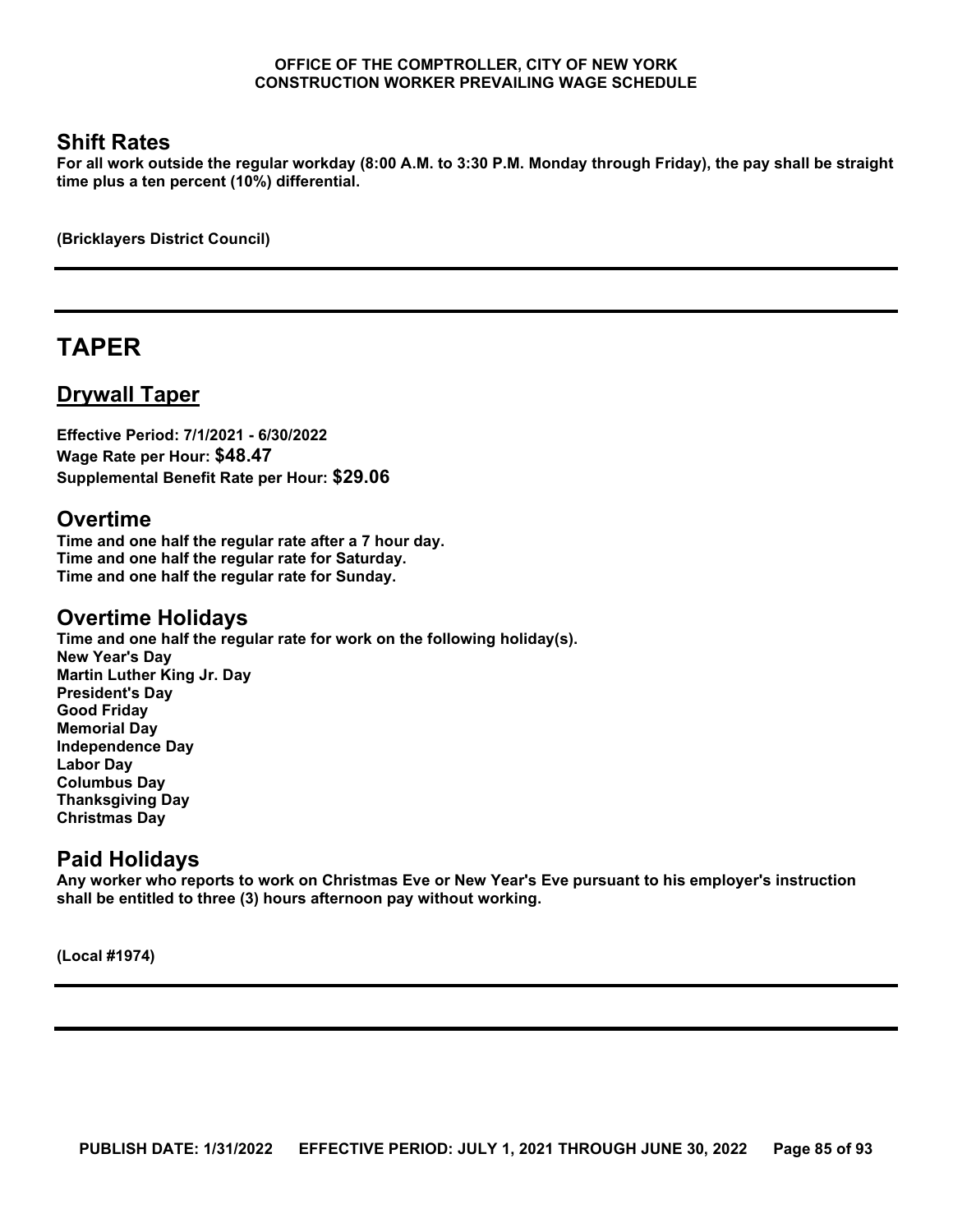# **TELECOMMUNICATION WORKER**

**(Install/maintain/repair telecommunications cables carrying data, video, and/or voice except for installation on building construction/alteration/renovation projects.)**

### **Telecommunication Worker**

**Effective Period: 7/1/2021 - 6/30/2022 Wage Rate per Hour: \$47.03 Supplemental Benefit Rate per Hour: \$23.15 Supplemental Note: The above rate applies for Manhattan, Bronx, Brooklyn, Queens. \$22.84 for Staten Island only.**

### **Overtime**

**Time and one half the regular rate after an 8 hour day. Time and one half the regular rate for Saturday. Time and one half the regular rate for Sunday.**

## **Overtime Holidays**

**Time and one half the regular rate for work on the following holiday(s). New Year's Day Lincoln's Birthday Washington's Birthday Memorial Day Independence Day Labor Day Columbus Day Election Day Veteran's Day Thanksgiving Day Christmas Day**

## **Paid Holidays**

**New Year's Day Lincoln's Birthday Washington's Birthday Memorial Day Independence Day Labor Day Columbus Day Election Day Veteran's Day Thanksgiving Day Christmas Day Employees have the option of observing either Martin Luther King's Birthday or the day after Thanksgiving instead of Lincoln's Birthday**

## **Shift Rates**

**For any workday that starts before 8A.M. or ends after 6P.M. there is a 10% differential for the applicable worker's hourly rate.**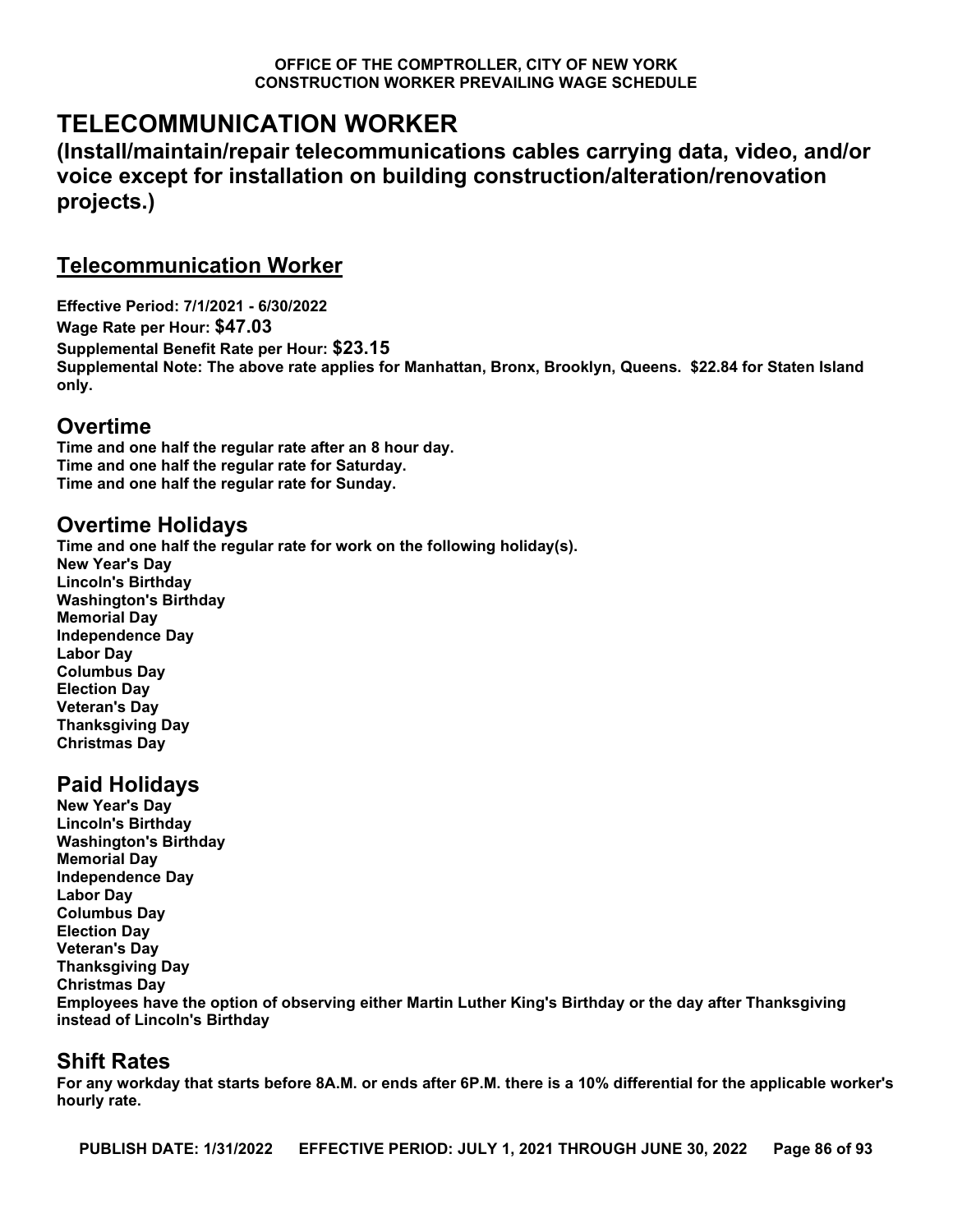### **Vacation**

| After 15 years or more but less than 25 yearsfour weeks. |  |
|----------------------------------------------------------|--|

**(C.W.A.)**

# **TILE FINISHER**

### **Tile Finisher**

**Effective Period: 7/1/2021 - 1/30/2022 Wage Rate per Hour: \$43.71 Supplemental Benefit Rate per Hour: \$35.10**

**Effective Period: 1/31/2022 - 6/30/2022 Wage Rate per Hour: \$44.06 Supplemental Benefit Rate per Hour: \$35.31**

#### **Overtime**

**Time and one half the regular rate after a 7 hour day. Time and one half the regular rate for Saturday. Double time the regular rate for Sunday.**

### **Overtime Holidays**

**Double time the regular rate for work on the following holiday(s). New Year's Day President's Day Good Friday Memorial Day Independence Day Labor Day Columbus Day Veteran's Day Thanksgiving Day Day after Thanksgiving Christmas Day**

### **Paid Holidays**

**None**

### **Shift Rates**

**Off shift work day (work performed outside the regular 8:00 A.M. to 3:30 P.M. workday): shift differential of one and one quarter (1¼) times the regular straight time rate of pay for the seven hours of actual off-shift work.**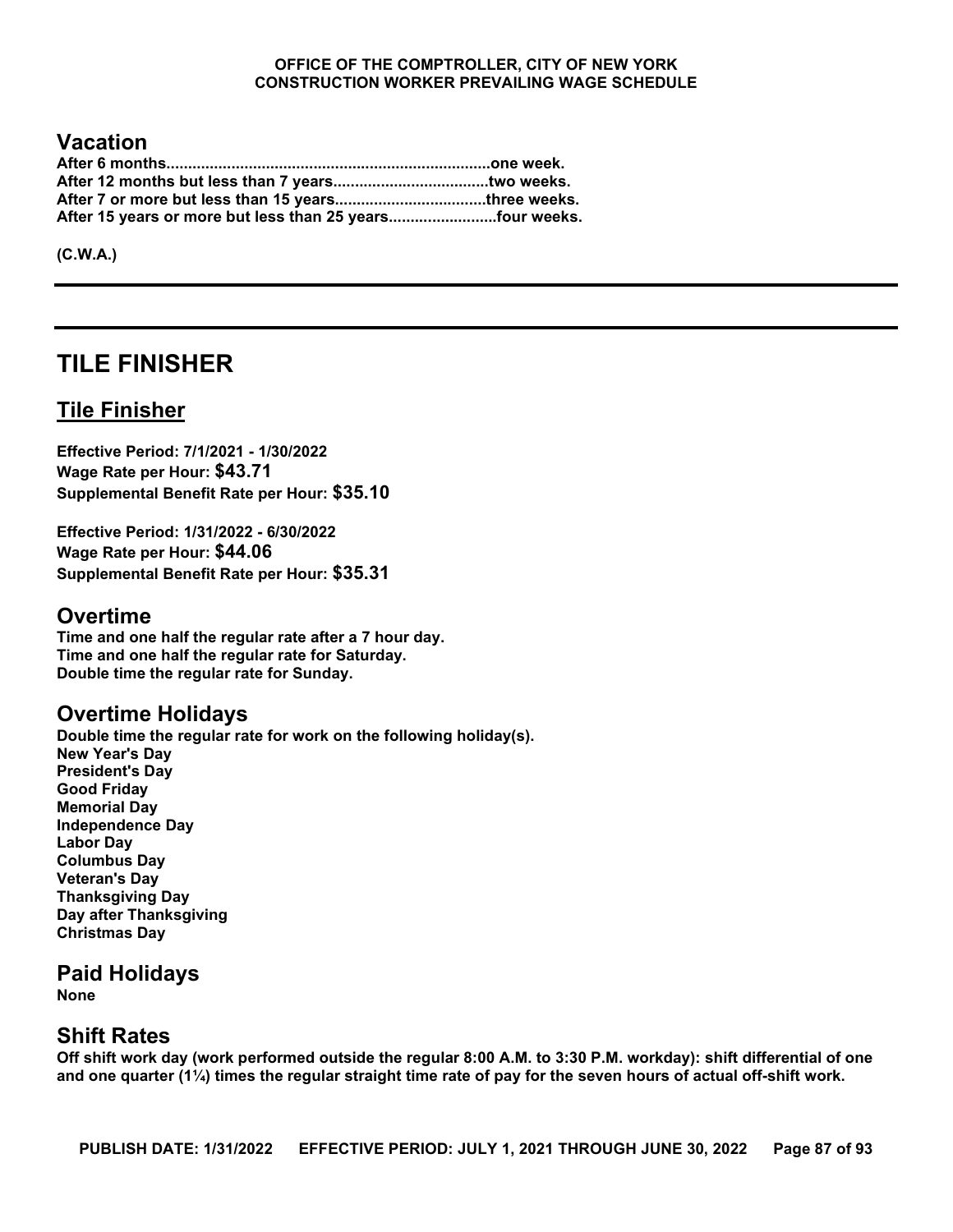**(Local #7)**

# **TILE LAYER - SETTER**

### **Tile Layer - Setter**

**Effective Period: 7/1/2021 - 1/30/2022 Wage Rate per Hour: \$56.42 Supplemental Benefit Rate per Hour: \$39.75**

**Effective Period: 1/31/2022 - 6/30/2022 Wage Rate per Hour: \$57.04 Supplemental Benefit Rate per Hour: \$39.76**

### **Overtime**

**Time and one half the regular rate after a 7 hour day. Time and one half the regular rate for Saturday. Double time the regular rate for Sunday.**

### **Overtime Holidays**

**Double time the regular rate for work on the following holiday(s). New Year's Day President's Day Good Friday Memorial Day Independence Day Labor Day Columbus Day Veteran's Day Thanksgiving Day Day after Thanksgiving Christmas Day**

### **Shift Rates**

**Off shift work day (work performed outside the regular 8:00 A.M. to 3:30 P.M. workday): shift differential of one and one quarter (1¼) times the regular straight time rate of pay for the seven hours of actual off-shift work.**

**(Local #7)**

# **TIMBERPERSON**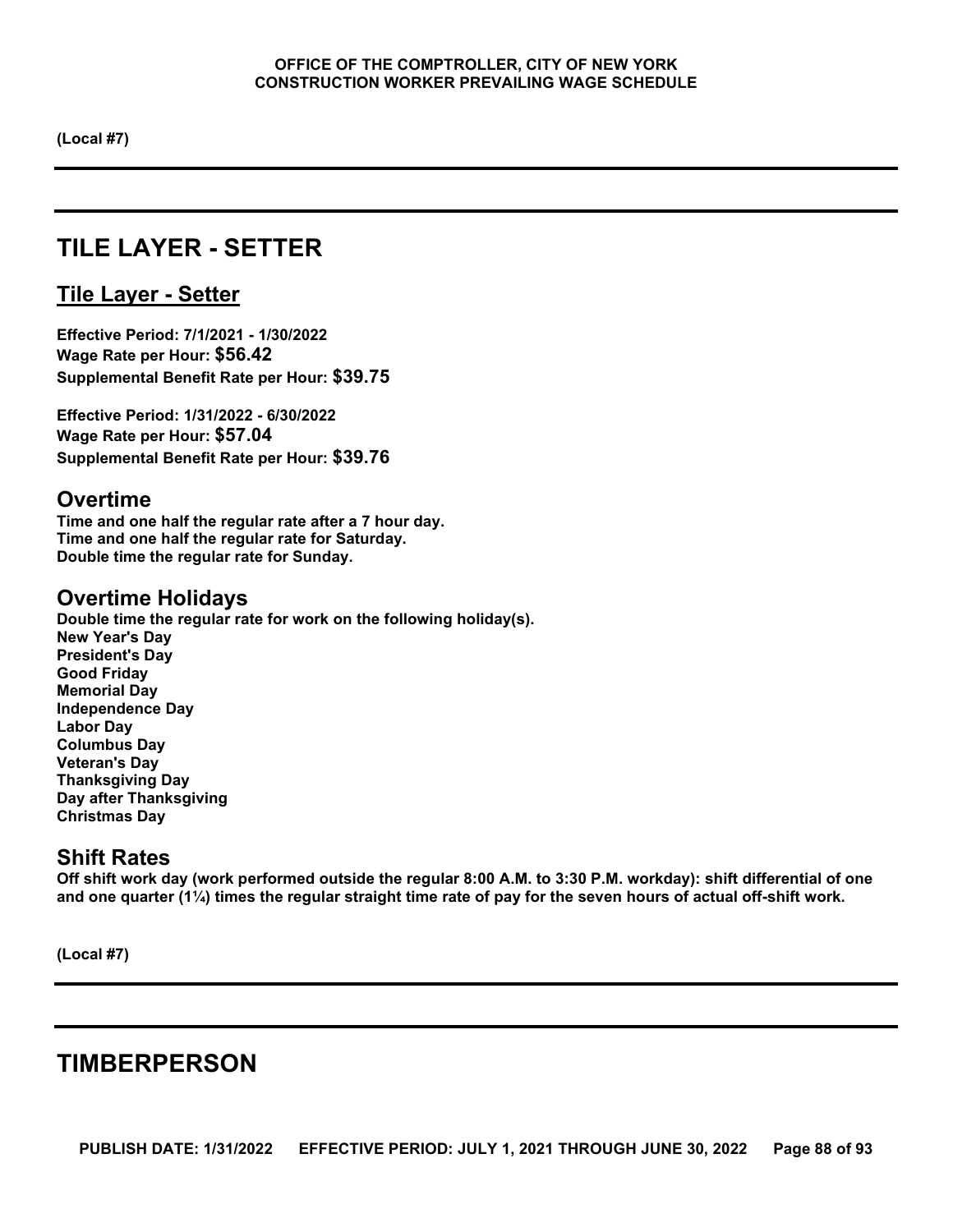### **Timberperson**

**Effective Period: 7/1/2021 - 6/30/2022 Wage Rate per Hour: \$52.05 Supplemental Benefit Rate per Hour: \$52.94**

### **Overtime**

**Time and one half the regular rate after an 8 hour day. Time and one half the regular rate for Saturday. Double time the regular rate for Sunday. Saturday may be used as a make-up day at straight time when a day is lost during that week to inclement weather.**

### **Overtime Holidays**

**Double time the regular rate for work on the following holiday(s). New Year's Day President's Day Memorial Day Independence Day Labor Day Columbus Day Presidential Election Day Thanksgiving Day Christmas Day**

**Paid Holidays None**

**Shift Rates**

**Off shift work commencing between 5:00 P.M. and 11:00 P.M. shall work eight and one half hours allowing for one half hour for lunch. The wage rate shall be 113% of the straight time hourly wage rate. Benefits for off-shift work shall be paid at the straight time rate.**

**(Local #1536)**

# **TUNNEL WORKER**

### **Blasters, Mucking Machine Operators (Compressed Air Rates)**

**Effective Period: 7/1/2021 - 6/30/2022 Wage Rate per Hour: \$68.58 Supplemental Benefit Rate per Hour: \$60.19**

## **Tunnel Workers (Compressed Air Rates)**

**Includes shield driven liner plate portions or solidification portions work (8 hour shift) during excavation phase.**

**PUBLISH DATE: 1/31/2022 EFFECTIVE PERIOD: JULY 1, 2021 THROUGH JUNE 30, 2022 Page 89 of 93**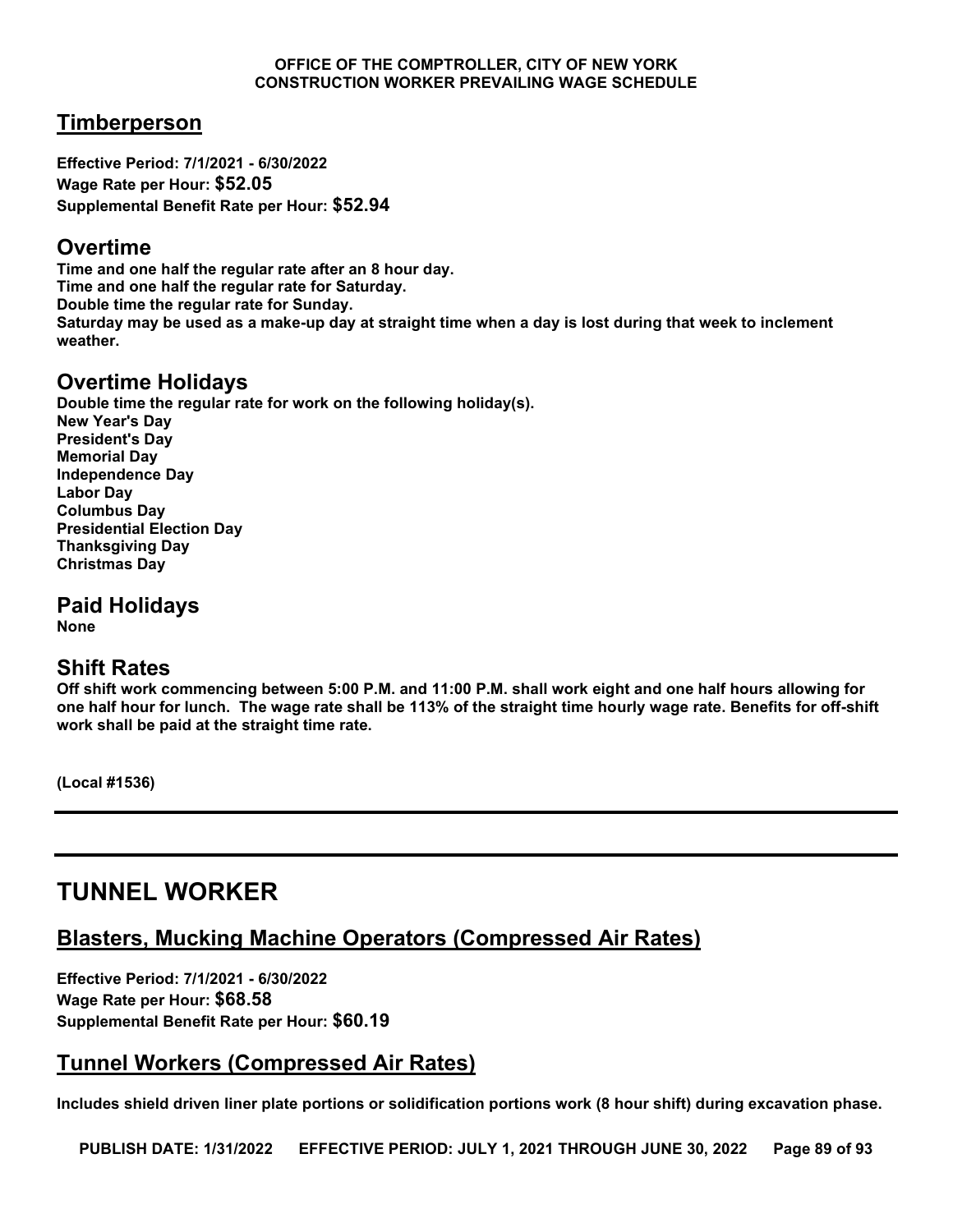**Effective Period: 7/1/2021 - 6/30/2022 Wage Rate per Hour: \$66.14 Supplemental Benefit Rate per Hour: \$58.29**

## **Top Nipper (Compressed Air Rates)**

**Effective Period: 7/1/2021 - 6/30/2022 Wage Rate per Hour: \$65.04 Supplemental Benefit Rate per Hour: \$57.14**

### **Outside Lock Tender, Outside Gauge Tender,Muck Lock Tender (Compressed Air Rates)**

**Effective Period: 7/1/2021 - 6/30/2022 Wage Rate per Hour: \$63.74 Supplemental Benefit Rate per Hour: \$56.20**

## **Bottom Bell & Top Bell Signal Person: Shaft Person (Compressed Air Rates)**

**Effective Period: 7/1/2021 - 6/30/2022 Wage Rate per Hour: \$63.74 Supplemental Benefit Rate per Hour: \$56.20**

### **Changehouse Attendant: Powder Watchperson (Compressed Air Rates)**

**Effective Period: 7/1/2021 - 6/30/2022 Wage Rate per Hour: \$56.04 Supplemental Benefit Rate per Hour: \$52.83**

### **Blasters (Free Air Rates)**

**Effective Period: 7/1/2021 - 6/30/2022 Wage Rate per Hour: \$65.41 Supplemental Benefit Rate per Hour: \$57.80**

### **Tunnel Workers (Free Air Rates)**

**Effective Period: 7/1/2021 - 6/30/2022 Wage Rate per Hour: \$62.58 Supplemental Benefit Rate per Hour: \$55.38**

## **All Others (Free Air Rates)**

**Effective Period: 7/1/2021 - 6/30/2022 Wage Rate per Hour: \$57.84 Supplemental Benefit Rate per Hour: \$51.26**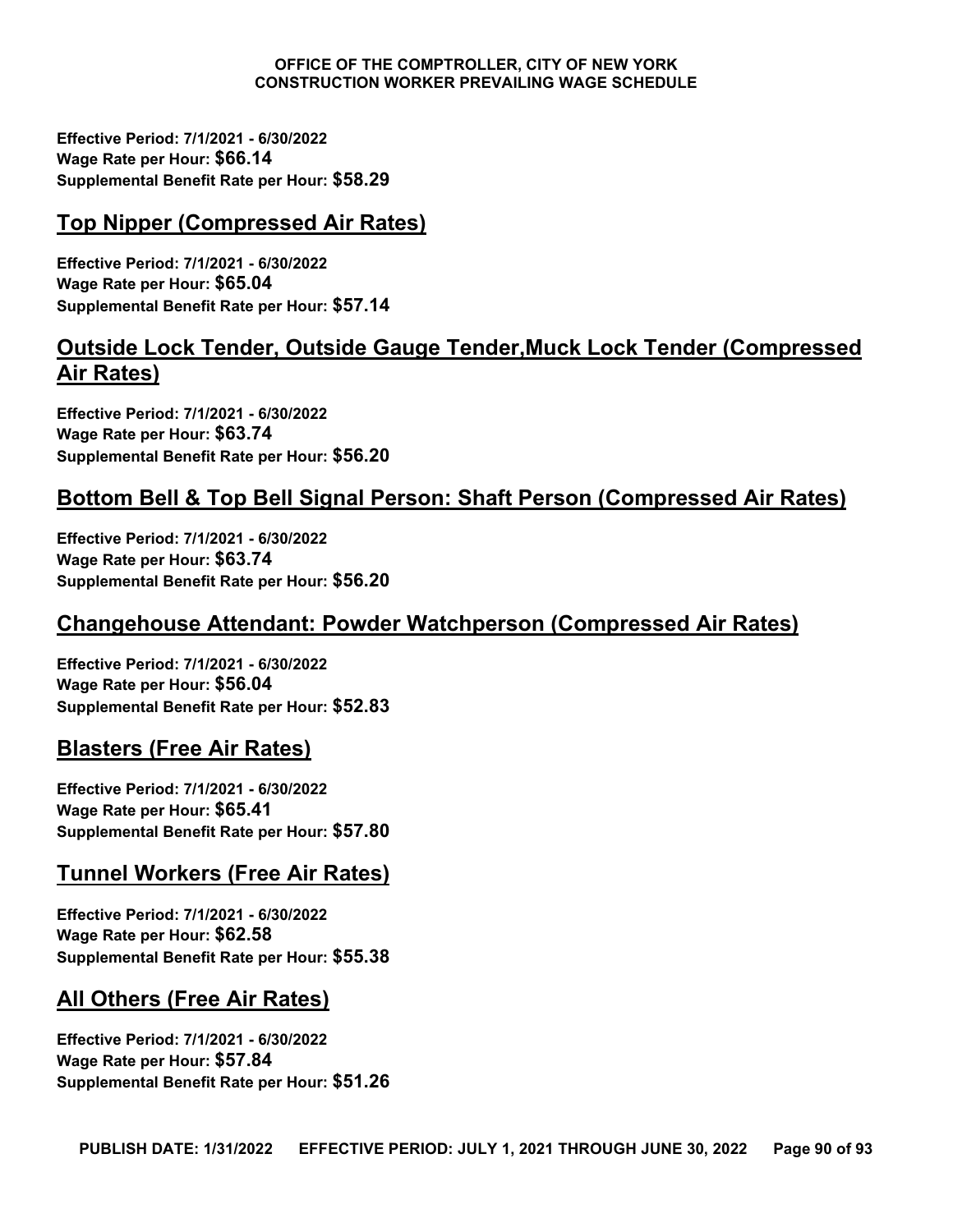### **Microtunneling (Free Air Rates)**

**Effective Period: 7/1/2021 - 6/30/2022 Wage Rate per Hour: \$50.06 Supplemental Benefit Rate per Hour: \$44.30**

### **Overtime Description**

**For work performed during excavation and primary concrete tunnel lining phases - Double time the regular rate after an 8 hour day and Saturday, Sunday and on the following holiday(s) listed below.** 

**For Repair-Maintenance Work on Existing Equipment and Facilities - Time and one half the regular rate after a 7 hour day, Saturday, Sunday and double time the regular rate for work on the following holiday(s) listed below. For Small-Bore Micro Tunneling Machines - Time and one-half the regular rate shall be paid for all overtime. For work not listed above - Time and one half the regular rate after an 8 hour day and Saturday and double time the regular rate on Sunday and on the following holiday(s) listed below.**

## **Paid Holidays**

**New Year's Day Lincoln's Birthday President's Day Memorial Day Independence Day Labor Day Columbus Day Election Day Veteran's Day Thanksgiving Day Christmas Day**

**(Local #147)**

## **UTILITY LOCATOR (Locate & mark underground utilities for street excavation.)**

### **Utility Locator (Year 7 and above)**

**Effective Period: 7/1/2021 - 6/30/2022 Wage Rate per Hour: \$31.56 Supplemental Benefit Rate per Hour: \$1.43**

### **Utility Locator (Year 5 - 6)**

**Effective Period: 7/1/2021 - 6/30/2022 Wage Rate per Hour: \$22.85 Supplemental Benefit Rate per Hour: \$1.43**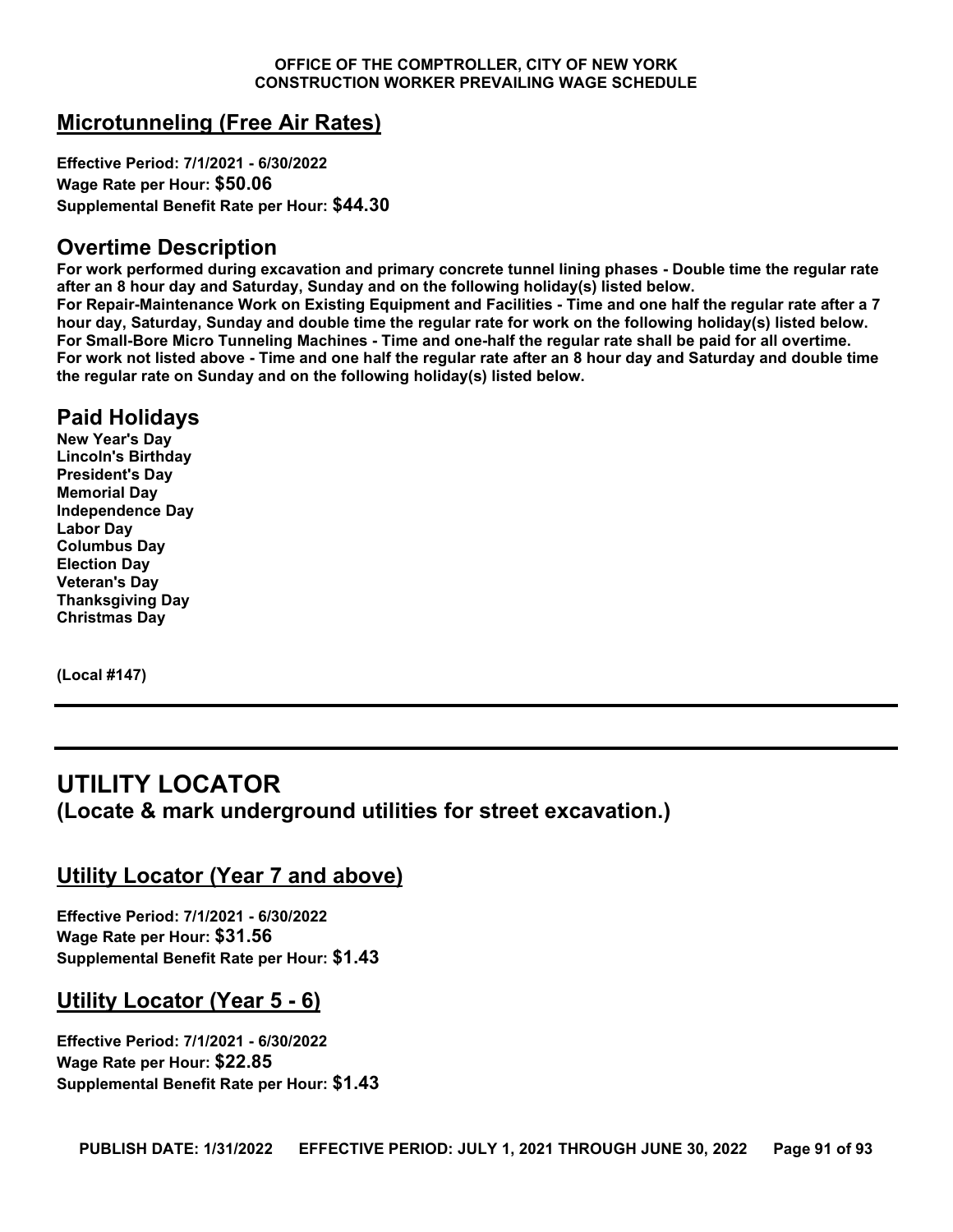### **Utility Locator (Year 4)**

**Effective Period: 7/1/2021 - 6/30/2022 Wage Rate per Hour: \$21.54 Supplemental Benefit Rate per Hour: \$1.43**

### **Utility Locator (Year 3)**

**Effective Period: 7/1/2021 - 6/30/2022 Wage Rate per Hour: \$20.30 Supplemental Benefit Rate per Hour: \$1.43**

### **Utility Locator (Year 2)**

**Effective Period: 7/1/2021 - 6/30/2022 Wage Rate per Hour: \$19.13 Supplemental Benefit Rate per Hour: \$1.43**

## **Utility Locator (Year 1)**

**Effective Period: 7/1/2021 - 6/30/2022 Wage Rate per Hour: \$18.04 Supplemental Benefit Rate per Hour: \$1.43**

## **Utility Locator (Up to 1 year)**

**Effective Period: 7/1/2021 - 6/30/2022 Wage Rate per Hour: \$17.00 Supplemental Benefit Rate per Hour: \$1.43 Supplemental Note: No benefits for the first 90 days of employment.**

### **Overtime**

**Time and one half the regular rate for work on the following holiday(s). Time and one half the regular hourly rate after 40 straight time hours in any work week.**

### **Paid Holidays**

**New Year's Day Memorial Day Independence Day Thanksgiving Day Christmas Day**

### **Shift Rates**

**10% shift differential to employees working any shift starting between noon and 5 AM.**

### **Vacation**

**For up to 1 year 0 hours For year 1 - 2 48 hours per year For year 3 - 9 96 hours per year**